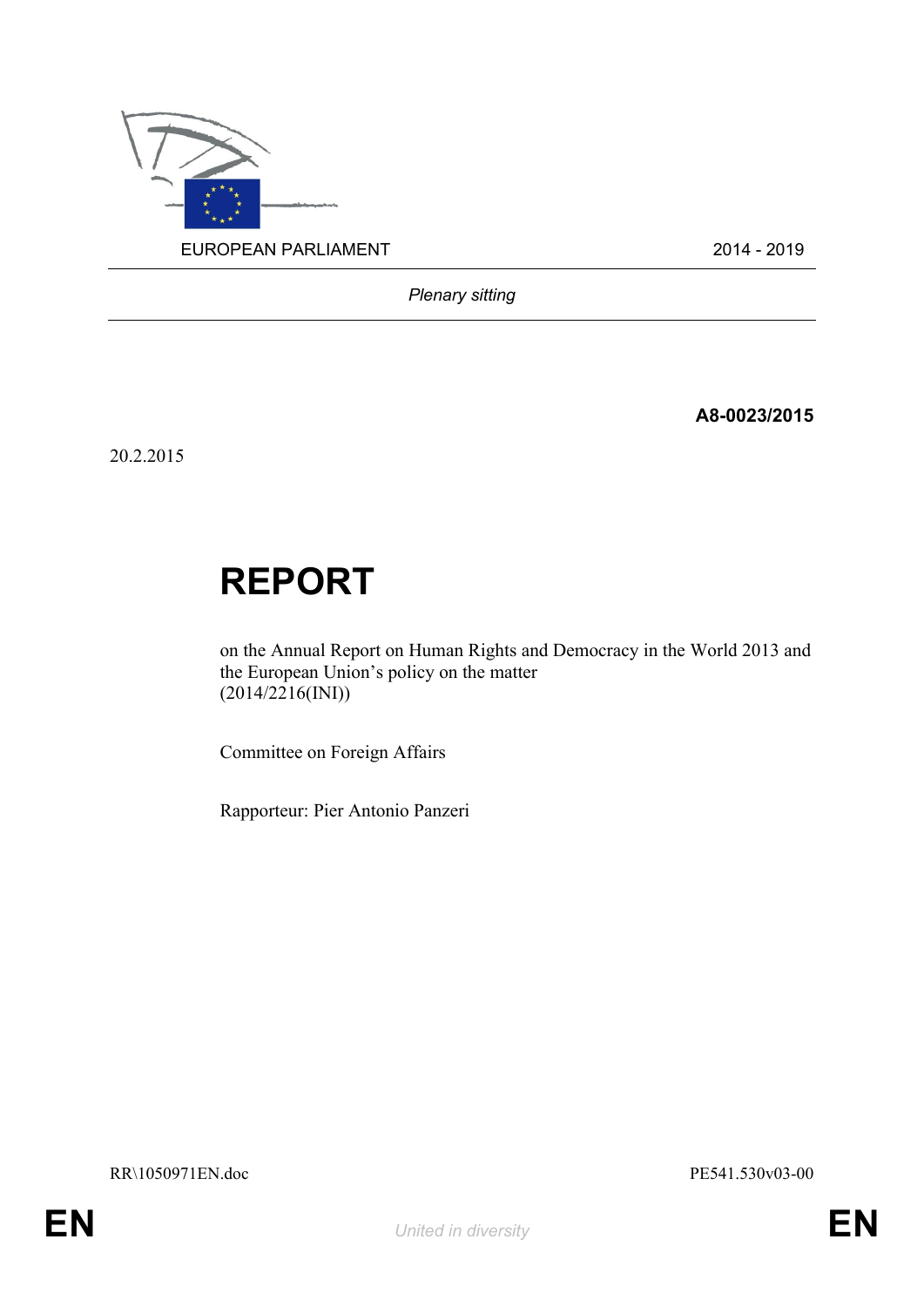PR\_INI

# **CONTENTS**

# **Page**

| OPINION OF THE COMMITTEE ON WOMEN'S RIGHTS AND GENDER EQUALITY 52 |  |
|-------------------------------------------------------------------|--|
|                                                                   |  |
|                                                                   |  |
|                                                                   |  |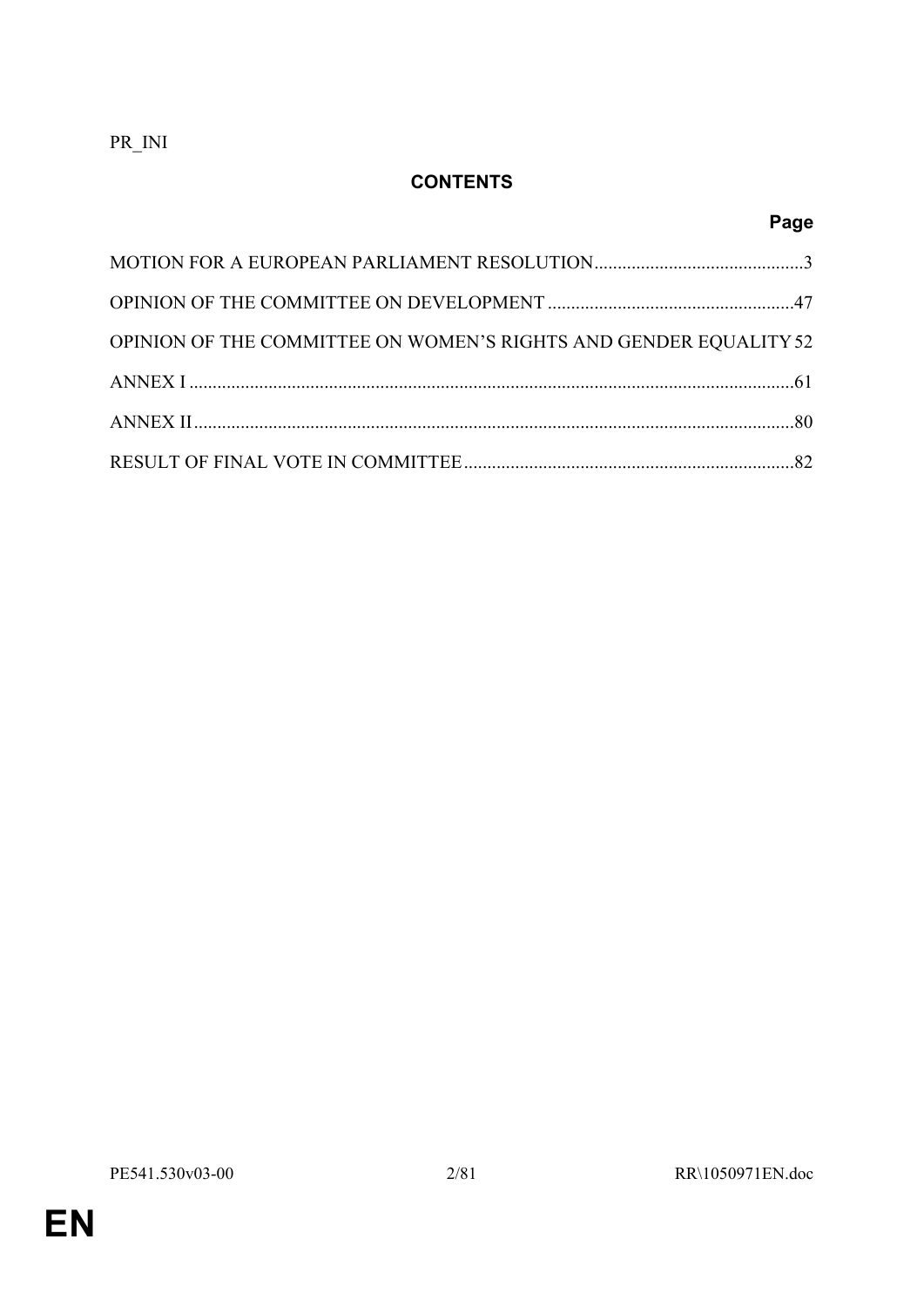# <span id="page-2-0"></span>**MOTION FOR A EUROPEAN PARLIAMENT RESOLUTION**

#### **on the Annual Report on Human Rights and Democracy in the World 2013 and the European Union policy on the matter (2014/2216(INI))**

#### *The European Parliament*,

- having regard to the Universal Declaration of Human Rights and other United Nations human rights treaties and instruments,
- having regard to the UN Convention on the Rights of the Child, and to its resolution of 27 November 2014 on the 25th anniversary of that convention<sup>1</sup>,
- having regard to the UN Millennium Declaration of 8 September 2000<sup>2</sup>, the UN post-2015 development agenda and the resolutions of the UN General Assembly,
- having regard to the European Convention on Human Rights,
- having regard to Articles 2, 3 and 21 of the Treaty on European Union (TEU),
- having regard to Article 207 of the Treaty on the Functioning of the European Union (TFEU),
- having regard to the Charter of Fundamental Rights of the European Union,
- having regard to the EU Strategic Framework and Action Plan on Human Rights and Democracy<sup>3</sup>, as adopted by the Foreign Affairs Council on 25 June 2012,
- having regard to the EU Annual Report on Human Rights and Democracy in the World in 2013, adopted by the Council on 23 June 2014,
- having regard to the Annual Report on the Main Aspects and Basic Choices of the CFSP in 2013, endorsed by the Council on 22 July 2014,
- having regard to the Commission's Annual Report 2014 on the European Union's development and external assistance policies and their implementation in 2013 (COM(2014)0501), adopted on 13 August 2014, and the accompanying documents,

<sup>1</sup> Texts adopted, P8\_TA(2014)0070.

<sup>2</sup> A/RES/55/2.

<sup>3</sup> Council document 11855/2012.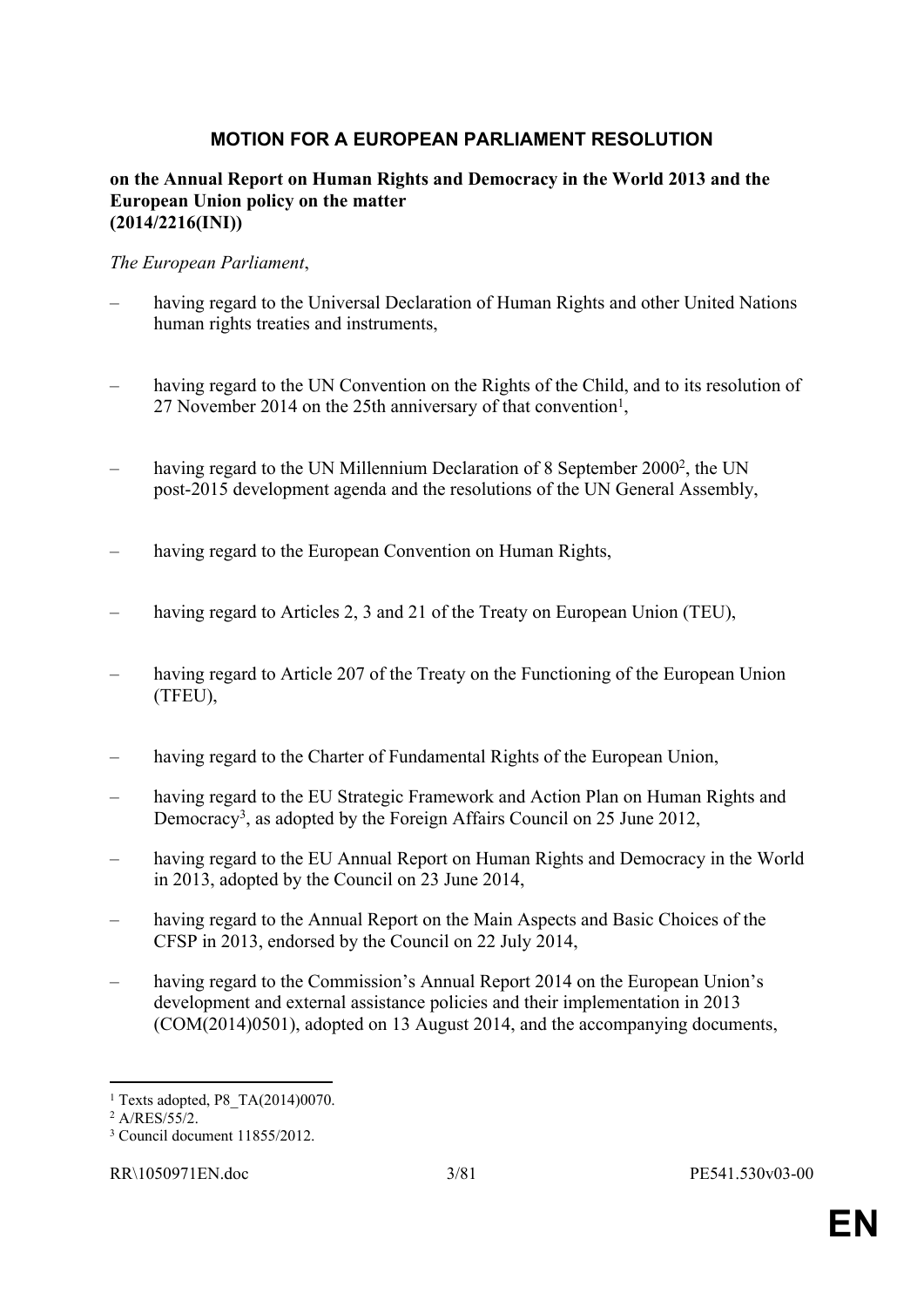- having regard to its resolution of 11 December 2013 on the Annual Report on Human Rights and Democracy in the World 2012 and the European Union's policy on the  $matter<sup>1</sup>$ ,
- having regard to the European Union's Human Rights Guidelines,
- having regard to the Council conclusions of 23 June 2014 on the 10th anniversary of the EU Guidelines on Human Rights Defenders,
- having regard to its resolution of 17 June 2010 on EU policies in favour of human rights defenders<sup>2</sup>,
- having regard to its urgency resolutions on cases of breaches of human rights, democracy and the rule of law,
- having regard to its resolution of 13 March 2014 on the EU priorities for the 25th session of the United Nations Human Rights Council<sup>3</sup>,
- having regard to its recommendation to the Council of 2 April 2014 on the 69th session of the United Nations General Assembly<sup>4</sup>,
- having regard to its resolution of 17 November 2011 on EU support for the ICC: facing challenges and overcoming difficulties<sup>5</sup>,
- having regard to its resolution of 17 July 2014 on the crime of aggression<sup>6</sup>,
- having regard to its resolution of 7 July 2011 on EU external policies in favour of democratisation<sup>7</sup>,
- having regard to its resolution of 13 June 2013 on the freedom of press and media in the world<sup>8</sup>,
- having regard to the Joint Communication of the Commission and of the Vice-President of the Commission / High Representative of the Union for Foreign Affairs and Security Policy of 8 March 2011 entitled 'A Partnership for Democracy and Shared Prosperity with the Southern Mediterranean' (COM(2011)0200),
- having regard to the UN General Assembly resolution of 20 December 2012 on a

6 Texts adopted, P8\_TA(2014)0013.

<sup>1</sup> Texts adopted, P7\_TA(2013)0575.

<sup>2</sup> OJ C 236 E, 12.8.2011, p. 69.

<sup>3</sup> Texts adopted, P7\_TA(2014)0252.

<sup>4</sup> Texts adopted, P7\_TA(2014)0259.

<sup>5</sup> OJ C 59 E, 28.2.2012, p. 150.

<sup>7</sup> OJ C 33 E, 5.2.2013, p. 165.

<sup>8</sup> Texts adopted, P7\_TA(2013)0274.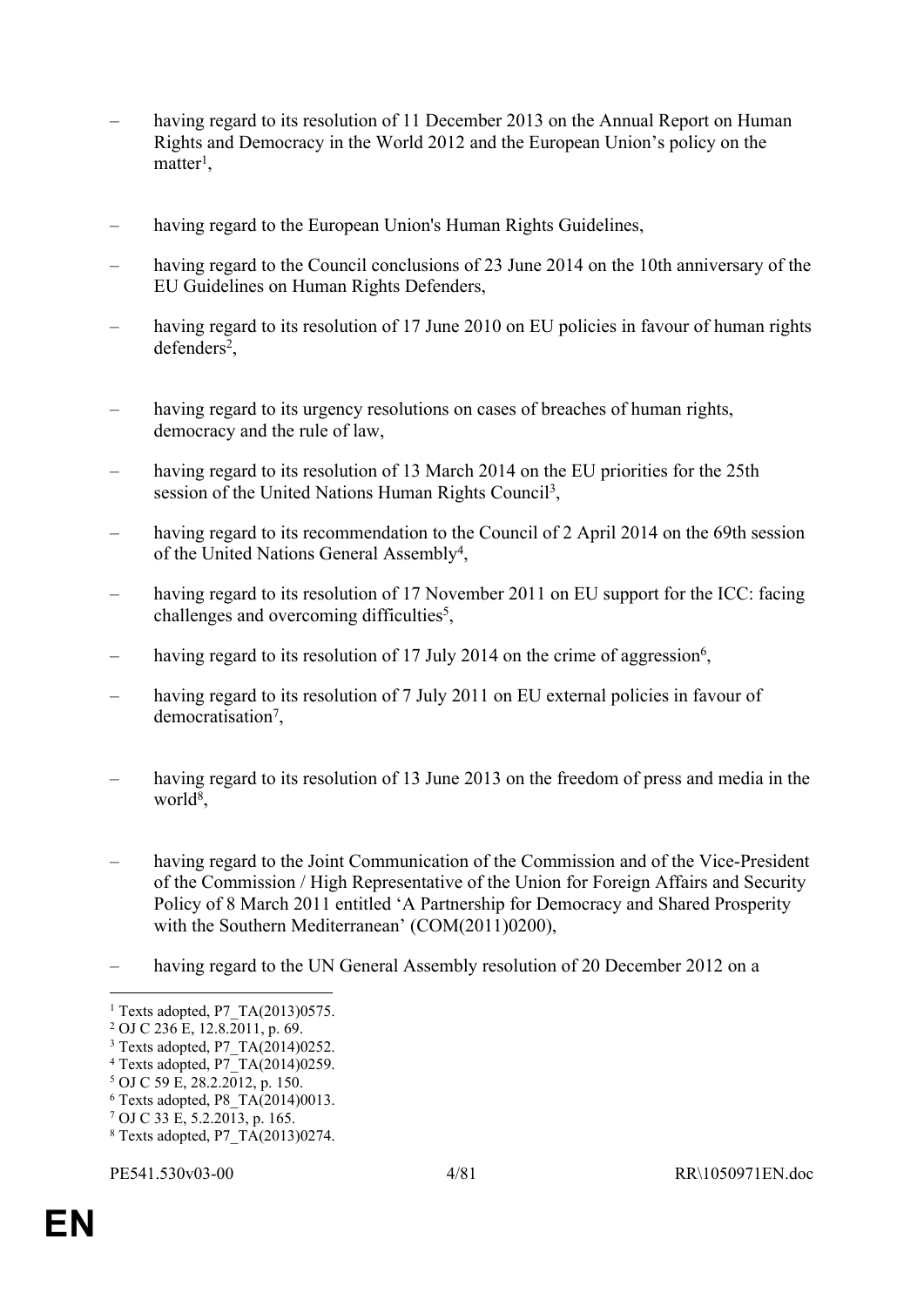moratorium on the use of death penalty<sup>1</sup>,

- having regard to its resolution of 11 March 2014 on the eradication of torture in the  $world<sup>2</sup>$ ,
- having regard to its resolution of 17 June 2010 on implementation of Council Regulation (EC) No 1236/2005 concerning trade in certain goods which could be used for capital punishment, torture or other cruel, inhuman or degrading treatment or punishment<sup>3</sup>,
- having regard to UN Security Council Resolutions 1325, 1820, 1888, 1889 and 1960 on women, peace and security,
- having regard to the report on the EU indicators for the comprehensive approach to the EU implementation of UN Security Council Resolutions 1325 and 1820 on Women, Peace and Security, adopted by the Council on 13 May 2011,
- having regard to the 'Guiding Principles on Business and Human Rights: Implementing the United Nations "Protect, Respect and Remedy" Framework', endorsed by the UN Human Rights Council (UNHRC) in its Resolution 17/4 of 16 June 2011,
- having regard to the ICT (information and communication technologies) Sector Guide on Implementing the UN Guiding Principles on Business and Human Rights, published by the Commission on 17 June 2013,
- having regard to the UNHRC resolution of 26 June 2014 calling for the establishment of an open-ended intergovernmental working group with the aim of drawing up 'an international legally binding instrument on transnational corporations and other business enterprises with respect to human rights',
- having regard to its resolution of 25 November 2010 on corporate social responsibility in international trade agreements<sup>4</sup>,
- having regard to its resolution of 14 February 2006 on the human rights and democracy clause in European Union agreements<sup>5</sup>,
- having regard to its resolution of 25 November 2010 on human rights and social and environmental standards in international trade agreements<sup>6</sup>,

<sup>1</sup> A/RES/67/176.

<sup>2</sup> Texts adopted, P7\_TA(2014)0206.

<sup>3</sup> OJ C 236 E, 12.8.2011, p. 107.

<sup>4</sup> OJ C 99 E, 3.4.2012, p.101.

<sup>5</sup> OJ C 290 E, 29.11.2006, p. 107.

<sup>6</sup> OJ C 99 E, 3.4.2012, p. 31.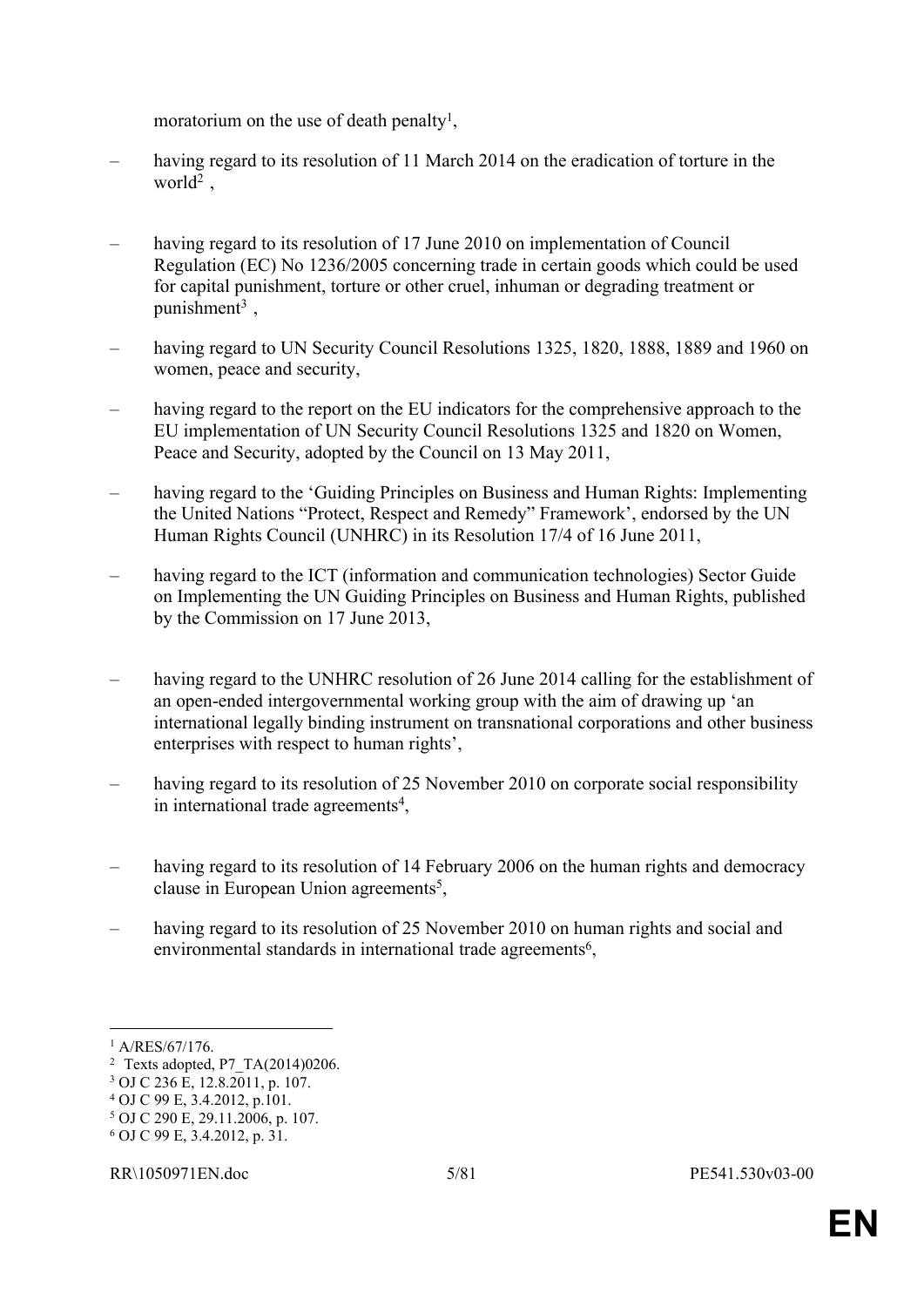- having regard to its resolution of 25 November 2010 on international trade policy in the context of climate change imperatives<sup>1</sup>,
- having regard to the Council conclusions of 14 May 2012 on 'Increasing the Impact of EU Development Policy: an Agenda for Change',
- having regard to its resolution of 25 November 2014 on the EU and the global development framework after 2015<sup>2</sup> ,
- having regard to its resolution of 10 October 2013 on caste-based discrimination<sup>3</sup>,
- having regard to the Joint Communication of the Commission and of the Vice-President of the Commission / High Representative of the Union for Foreign Affairs and Security Policy of 5 March 2014 entitled 'Responsible sourcing of minerals originating in conflict-affected and high-risk areas: Towards an integrated EU approach' (JOIN(2014)0008),
- having regard to the United Nations Convention against Corruption (UNCAC),
- having regard to its resolution of 8 October 2013 on corruption in the public and private sectors: the impact on human rights in third countries<sup>4</sup>,
- having regard to the Council conclusions of 12 May 2014 on the EU's comprehensive approach,
- having regard to its recommendation to the Council of 18 April 2013 on the UN principle of the 'Responsibility to Protect' ('R2P')<sup>5</sup>,
- having regard to Rule 132(2) of its Rules of Procedure,
- having regard to Rule 52 of its Rules of Procedure.
- having regard to the report of the Committee on Foreign Affairs and the opinions of the Committee on Development and the Committee on Women's Rights and Gender Equality (A8-0023/2015),
- A. whereas Article 21 of the Treaty on European Union (TEU) further strengthened the EU's commitments to develop a common foreign and security policy guided by the principles of democracy, the rule of law, the universality and indivisibility of human rights and fundamental freedoms, respect for human dignity, the principles of equality and solidarity, and the principle of advancing international law and justice, with respect for the principles of the United Nations Charter, the Charter of Fundamental Rights of

<sup>1</sup> OJ C 99 E, 3.4.2012, p. 94.

<sup>&</sup>lt;sup>2</sup> Texts adopted, P8  $TA(2014)0059$ .

<sup>3</sup> Texts adopted, P7\_TA(2013)0420.

<sup>4</sup> Texts adopted, P7\_TA(2013)0394.

<sup>5</sup> Texts adopted, P7\_TA(2013)0180.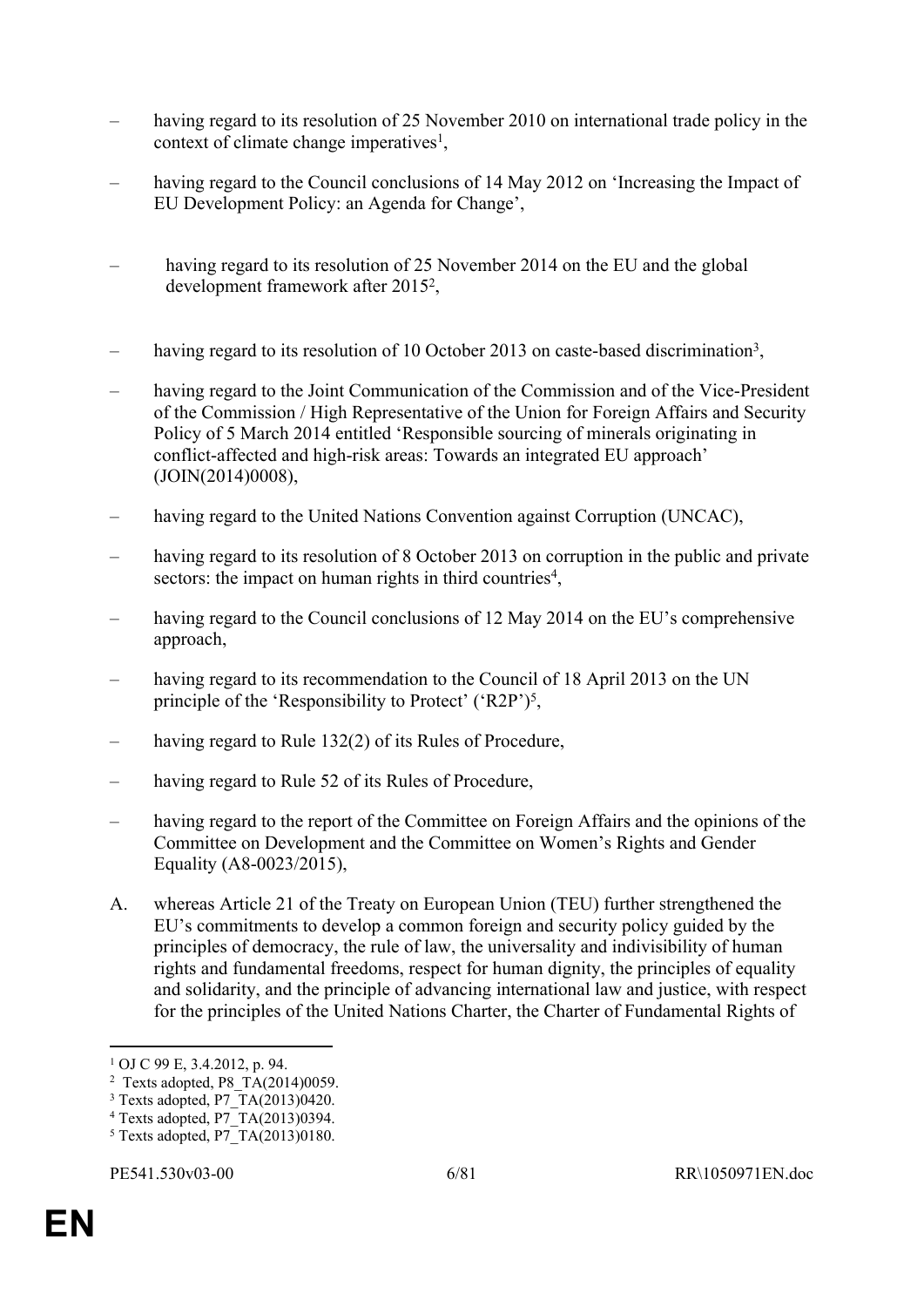the European Union and international law; whereas, pursuant to Article 6 TEU, 'the Union shall accede to the European Convention for the Protection of Human Rights and Fundamental Freedoms';

- B. whereas Article 207 of the Treaty on the Functioning of the European Union (TFEU) stipulates that the EU's commercial policy is to be based on the principles and objectives of the Union's external action;
- C. whereas respect for, and the promotion and safeguarding of, the universality and indivisibility of human rights are cornerstones of the EU's foreign and security policies; whereas the universality of human rights is being seriously challenged by a number of authoritarian regimes, in particular in multilateral forums;
- D. whereas more than half of the world's population is still living under undemocratic regimes, and whereas global freedom has continuously declined over the past few years;
- E. whereas democratic regimes are defined not only by the organisation of elections but also by respect for the rule of law, freedom of speech, respect for human rights, an independent judiciary and impartial administration;
- F. whereas the EU's credibility in its external relations and in the international arena will be bolstered by increasing consistency between its internal and external policies in relation to democracy and human rights;
- G. whereas the new Vice-President of the Commission / High Representative of the Union for Foreign Affairs and Security Policy (VP/HR) has stated that human rights will be one of her overarching priorities and that she intends to use them as a compass with regard to all relations with third countries; whereas she has also reiterated the EU's commitment to promoting human rights in all areas of foreign relations 'without exception'; whereas the adoption of the new EU Action Plan on Human Rights and Democracy and the renewal of the mandate of the EU Special Representative for Human Rights will be on the EU agenda at the beginning of 2015;
- H. whereas on 23 June 2014 the Council adopted the EU Annual Report on Human Rights and Democracy in the World in 2013, covering the first full year of implementation of the EU Strategic Framework and Action Plan on Human Rights and Democracy; whereas 2013 was also the first full year of the new mandate of the EU Special Representative for Human Rights; whereas the holder of this post should serve to assist the Union in coordinating its activities so as to make clearer, and heighten the visibility of, its work in promoting the observance of human rights throughout the world, and in particular of women's rights;
- I. whereas the EU Annual Report on Human Rights and Democracy in the World in 2013

#### RR\1050971EN.doc 7/81 PE541.530v03-00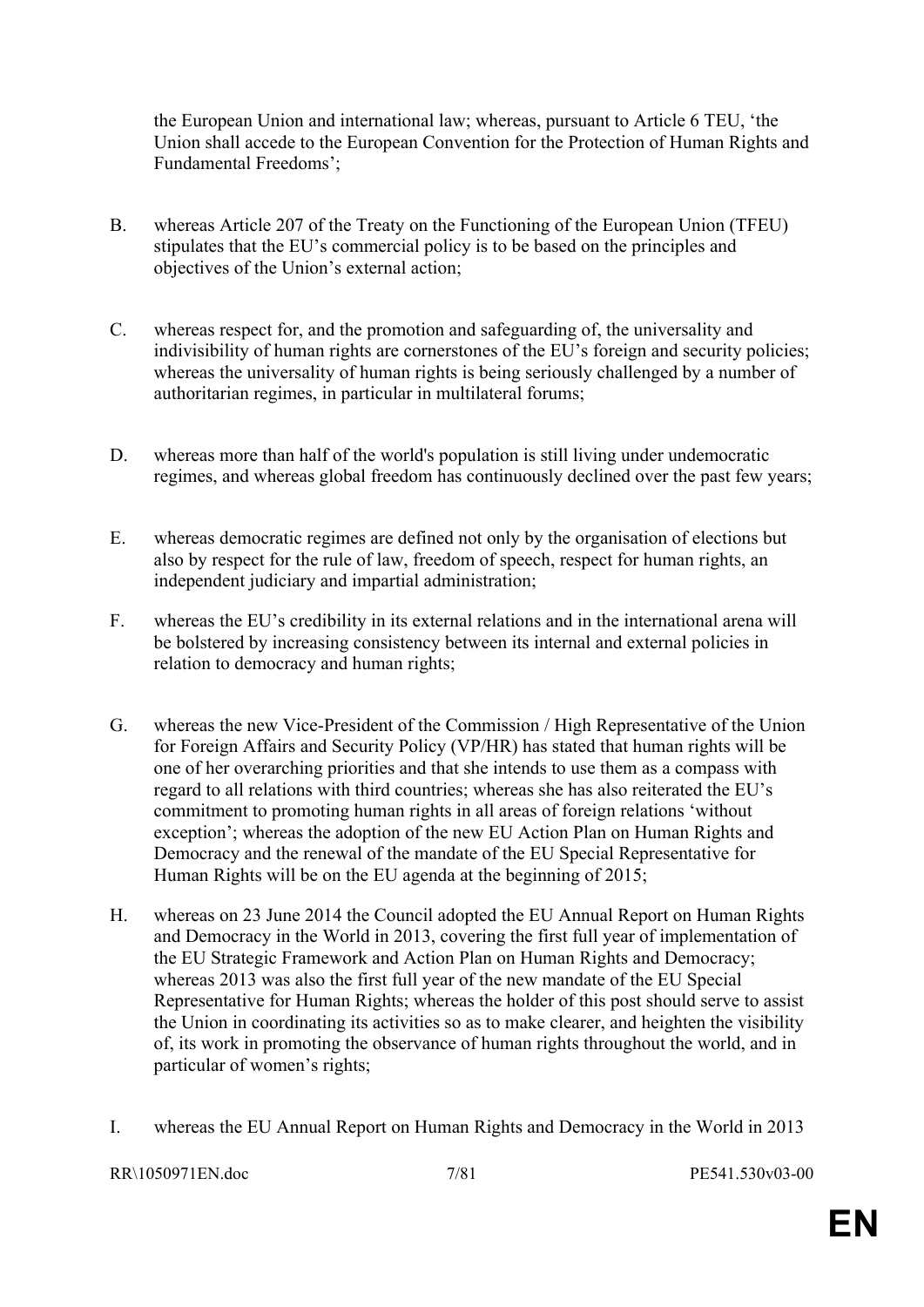and events after its reporting period serve as a stark reminder of the grave human cost of the non-observance of human rights; whereas the non-observance of human rights in third countries has an adverse impact on the EU when failure to respect human rights and lack of legitimate democratic participation lead to instability, failed states, humanitarian crises and armed conflicts, phenomena to which the EU is obliged to respond;

- J. whereas the EU's commitment to effective multilateralism, with the UN at its core, is an integral part of the Union's external policy and is rooted in the conviction that a multilateral system founded on universal rules and values is best suited to addressing global crises, challenges and threats;
- K. whereas the EU and its Member States have been staunch allies of the International Criminal Court (ICC) since its inception, providing it with financial, political, diplomatic and logistical support while promoting the universality of the Rome Statute and defending its integrity with the purpose of strengthening the Court's independence;
- L. whereas in its resolution of 17 July 2014 Parliament reiterated its strong support for the adoption of the Kampala Amendments to the Rome Statute of the ICC, including the amendment on the crime of aggression, and called on all EU Member States to ratify them and incorporate them into their national legislation; whereas the amendment on the crime of aggression will contribute to the rule of law at the international level and to international peace and security by deterring the illegal use of force and thus proactively contributing to the prevention of such crimes and to the consolidation of lasting peace;
- M. whereas the focus of the 59th session of the UN Commission on the Status of Women, to be held in New York from 9 to 20 March 2015, will be the follow-up to the Beijing Declaration and Platform for Action, including the current challenges that impede its implementation and therefore the achievement of gender equality and the empowerment of women, and also the opportunities for achieving gender equality and the empowerment of women in the post-2015 agenda for the Millennium Development Goals (MDGs);
- N. whereas free primary education for all children is a fundamental right established by the 1989 UN Convention on the Rights of the Child; whereas educating children and adults helps reduce poverty and infant mortality and promote good environmental practices; whereas access to education for all is intrinsically linked to the gender equality MDG, in particular in terms of completing primary education; whereas this goal is far from being achieved;
- O. whereas in times of armed conflict women and children, including female and child refugees, asylum seekers and stateless persons, are among the most vulnerable groups in society, and whereas the risks to adolescent girls displaced during humanitarian crises are significantly heightened;
- P. whereas all types of discrimination and violence against women, including sexual abuse, female genital mutilation, forced marriage, so-called honour crimes, the commercial sexual exploitation of women and domestic violence, should never be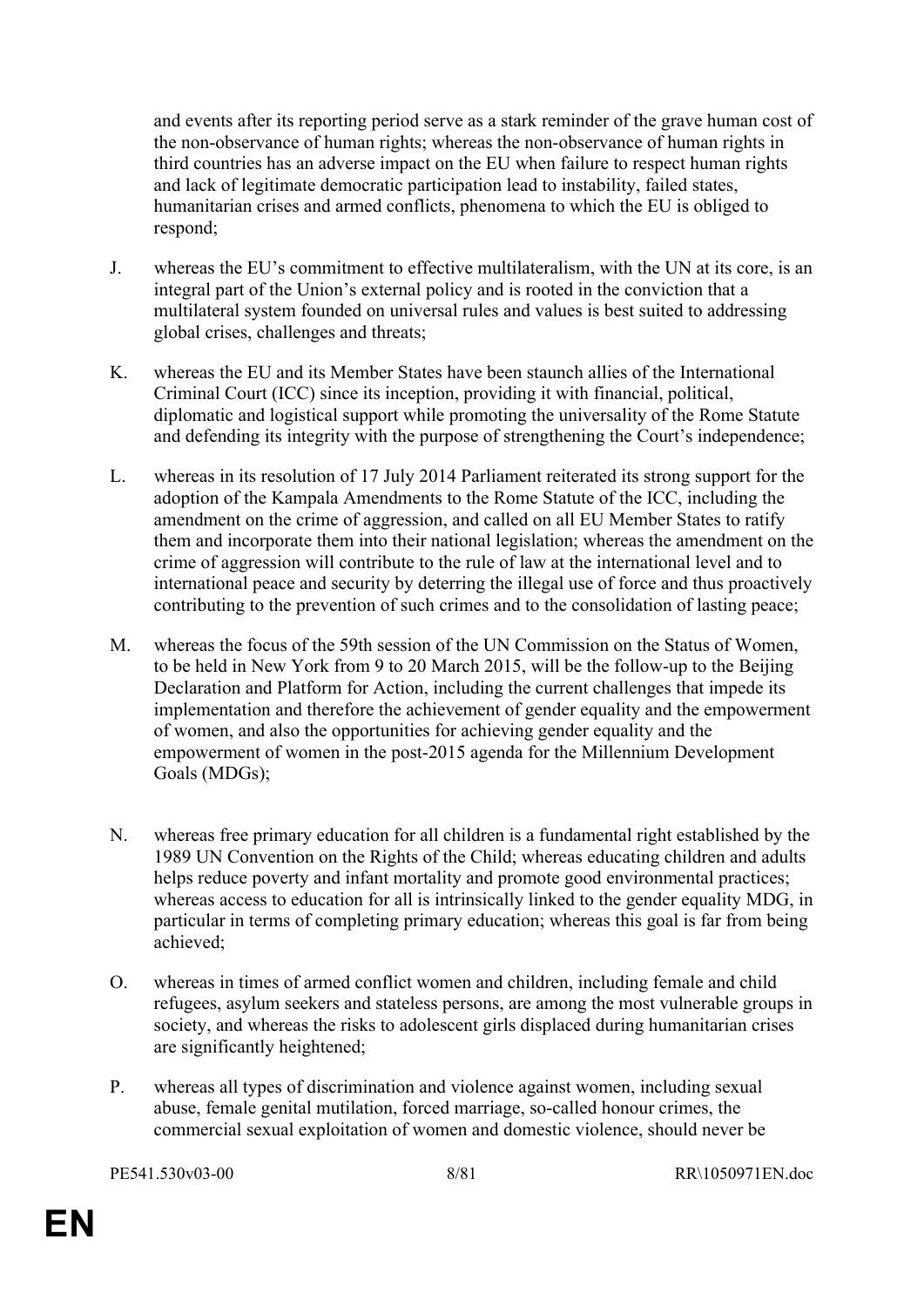justified on any political, social, religious or cultural grounds or on the basis of any popular or tribal tradition;

- Q. whereas there is a clear relationship between corruption and violations of human rights; whereas corruption in the public and private sectors perpetrates and aggravates inequality and discrimination, and consequently prevents the equal enjoyment of civil, political, economic, social and cultural rights; whereas it is proven that acts of corruption are often linked to human rights violations, abuse of power and lack of accountability;
- R. whereas labour rights and trade union rights are under serious attack around the world, while the ways in which companies operate have a profound impact on the rights of workers, communities, and consumers within and outside Europe; whereas international human rights law imposes on states the duty to protect human rights, to ensure that the activities of corporations under their jurisdiction do not violate human rights, and to ensure that effective forms of remedy are available to victims;
- S. whereas the business community has a great role to play in promoting human rights and whereas such efforts are deeply desirable and should be supported by public institutions worldwide; whereas the promotion of human rights should be considered to be a platform for cooperation between government and the private sector;
- T. whereas a clause on compliance with international conventions on human rights and labour rights is a requirement of the enhanced Generalised System of Preferences (GSP+) for third countries;
- U. whereas Article 16 of the Universal Declaration of Human Rights (UDHR) states that men and women of full age, without any limitation due to race, nationality or religion, have the right to marry and to found a family, and are entitled to equal rights as to marriage, both during marriage and at its dissolution, and that marriage is to be entered into only with the free and full consent of the intending spouses;
- V. whereas Article 14 of the UDHR recognises the right of every person to seek asylum from persecution in other countries; whereas the UN Convention on the Status of Refugees clearly states that all refugees are entitled to special protection and that no state may expel or return a refugee to a territory where he or she faces persecution or threats to life or freedom;
- W. whereas Article 18 of the UDHR recognises the freedom of thought, conscience and religion; whereas the number of incidents relating to freedom of religion or belief has risen sharply, inter alia as a consequence of an increasing number of conflicts with a religious dimension;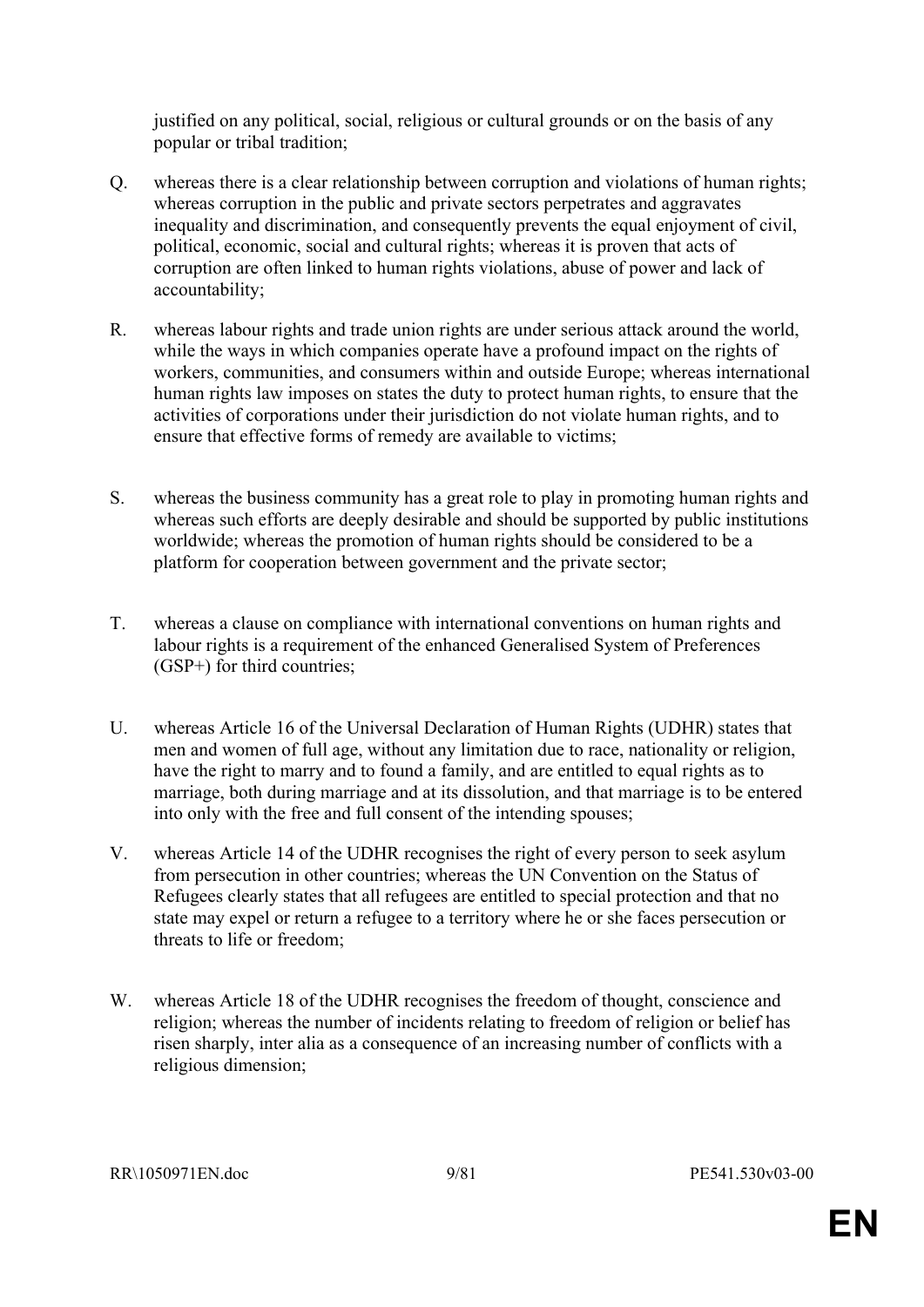- X. whereas Article 25 of the UDHR recognises the right of every person to a 'standard of living adequate for the health and well-being of himself and of his family', in which motherhood and childhood are entitled to special care and assistance, and which includes medical care; whereas it is the 25th anniversary of the UN Convention on the Rights of the Child, which is the most widely ratified human rights treaty; whereas UNHRC Resolution 26/28 calls for the next UNHRC Social Forum meeting to focus on access to medicines in the context of the right of everyone to enjoy the highest attainable standard of physical and mental health; whereas the World Health Organisation (WHO) constitution states that the enjoyment of the highest attainable standard of health is one of the fundamental rights of every human being without distinction of race, religion, political belief, economic or social condition;
- Y. whereas the effects of climate change, such as increasing temperatures, rising sea levels and more extreme weather conditions, will intensify the challenges of global instability and, consequently, the threat of serious human rights violations;
- Z. whereas access to safe drinking water and sanitation is a human right that stems from the right to an adequate standard of living and is inextricably linked to the right to the highest attainable standard of physical and mental health, and to the right to life and human dignity; whereas approximately 2.6 billion people – half the developing world – lack even a simple 'improved' latrine and 1.1 billion people have no access to any type of drinking water;
- Aa. whereas this report, while drafted in response to the EU Annual Report on Human Rights and Democracy in the World in 2013 adopted by the Council, is a forward-looking analysis of the EU's activities in the policy area in question; whereas Parliament, in its resolutions on the previous Annual Reports and on the review of the EU human rights strategy, has stressed the need for continued reflection on its own practices in relation to the mainstreaming of human rights in its activities, to the followup of its urgency resolutions on breaches of democracy, human rights and the rule of law and to the monitoring of compliance with clauses on democracy and human rights in all agreements concluded by the EU with third countries;

# *Centrality of human rights in EU external policies*

- 1. Recalls that the preamble to the Charter of Fundamental Rights of the European Union affirms that the EU 'places the individual and human dignity at the heart of its activities';
- 2. Calls on all the EU institutions and the Member States to place human rights at the centre of the EU's relations with all third countries, including its strategic partners and in all high-level statements and meetings; emphasises the importance of effective, consistent and coherent implementation of the EU's human rights policy, in line with the clear obligations laid down in Article 21 TEU and in the EU Strategic Framework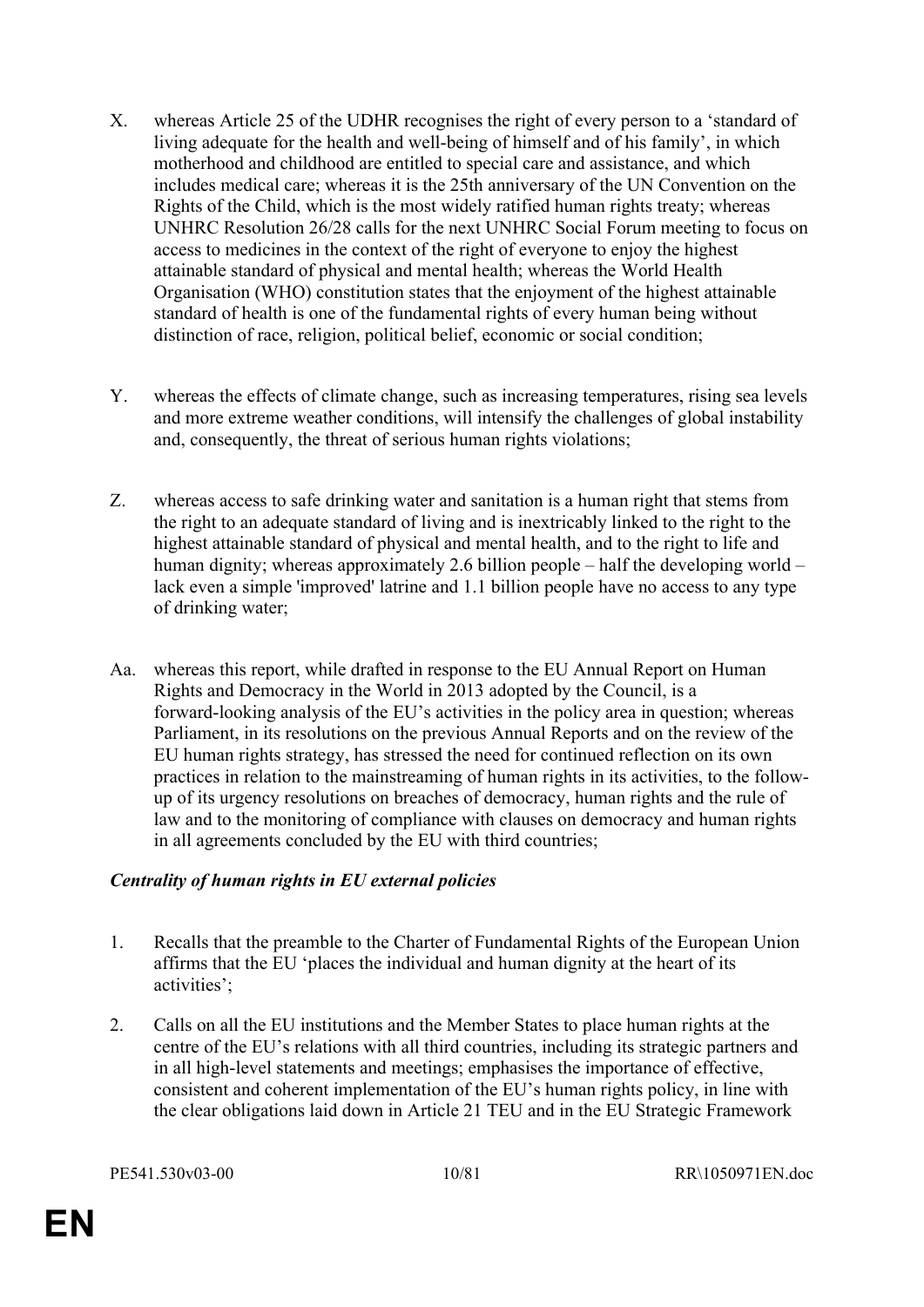on Human Rights and Democracy; commends the new VP/HR for openly stating her forthright commitment to the implementation of these principles;

- 3. Stresses the importance for the Member States of speaking with one voice in support of the indivisibility, inviolability and universality of human rights and, in particular, of ratifying all the international human rights instruments established by the UN; calls for the EU to uphold the indivisibility and inviolability of human rights, including those enshrined in the International Covenant on Economic, Social and Cultural Rights, in conformity with Article 21 TEU; calls for the EU to further promote universal human rights standards as the basis for its engagement with third countries and regional organisations, in both political and human rights dialogues and trade negotiations;
- 4. Welcomes the Commission's decision to place the rule of law at the heart of the enlargement process; urges the EU to monitor closely the implementation of provisions protecting human rights and the rights of people belonging to minorities, throughout the enlargement process;
- 5. Warns, however, of the unintended consequences of continuously expanding the list of human rights and including ideologically or politically controversial issues, as this could ultimately reduce general support for the very idea of the universality and indivisibility of human rights;
- 6. Points out that, in addition to human suffering, the EU should also take into account all the consequences of the non-observance of human rights where failure to respect human rights and lack of legitimate democratic participation lead to instability, corruption, failed states, humanitarian crises or armed conflicts, phenomena which undermine the EU's efforts in its development policy, and to which the EU or its Member States are obliged to react in the foreign and security policy domain; welcomes, in this connection, the EU's recent efforts to include human rights violations in its early warning matrix linked to crisis prevention; calls, however, for stronger preventive action, and urges the VP/HR, the Commission and the Member States to develop a human-rights-based crisis prevention element which should be added to the EU's comprehensive approach to external conflict and crises and should be included in the forthcoming revised European Security Strategy;
- 7. Takes the view that the EU, including its Delegations, should identify early warning signals, such as repression of minorities and human rights violations, that point to potential conflicts and humanitarian catastrophes; calls for the EU to develop best practices for promoting and protecting human rights in post-disaster and post-conflict situations, paying special attention to disabled people, women, children and other vulnerable groups, by providing data and taking relevant measures as regards concrete references to people with disabilities, the availability of disability-inclusive disaster risk reduction plans, training for all relevant service personnel and the proportion of accessible emergency shelters and disaster relief sites, with a focus on human rights mainstreaming in relief, recovery and reconstruction efforts, while respecting the humanitarian principles of humanity, impartiality, neutrality and independence and the

RR\1050971EN.doc 11/81 PE541.530v03-00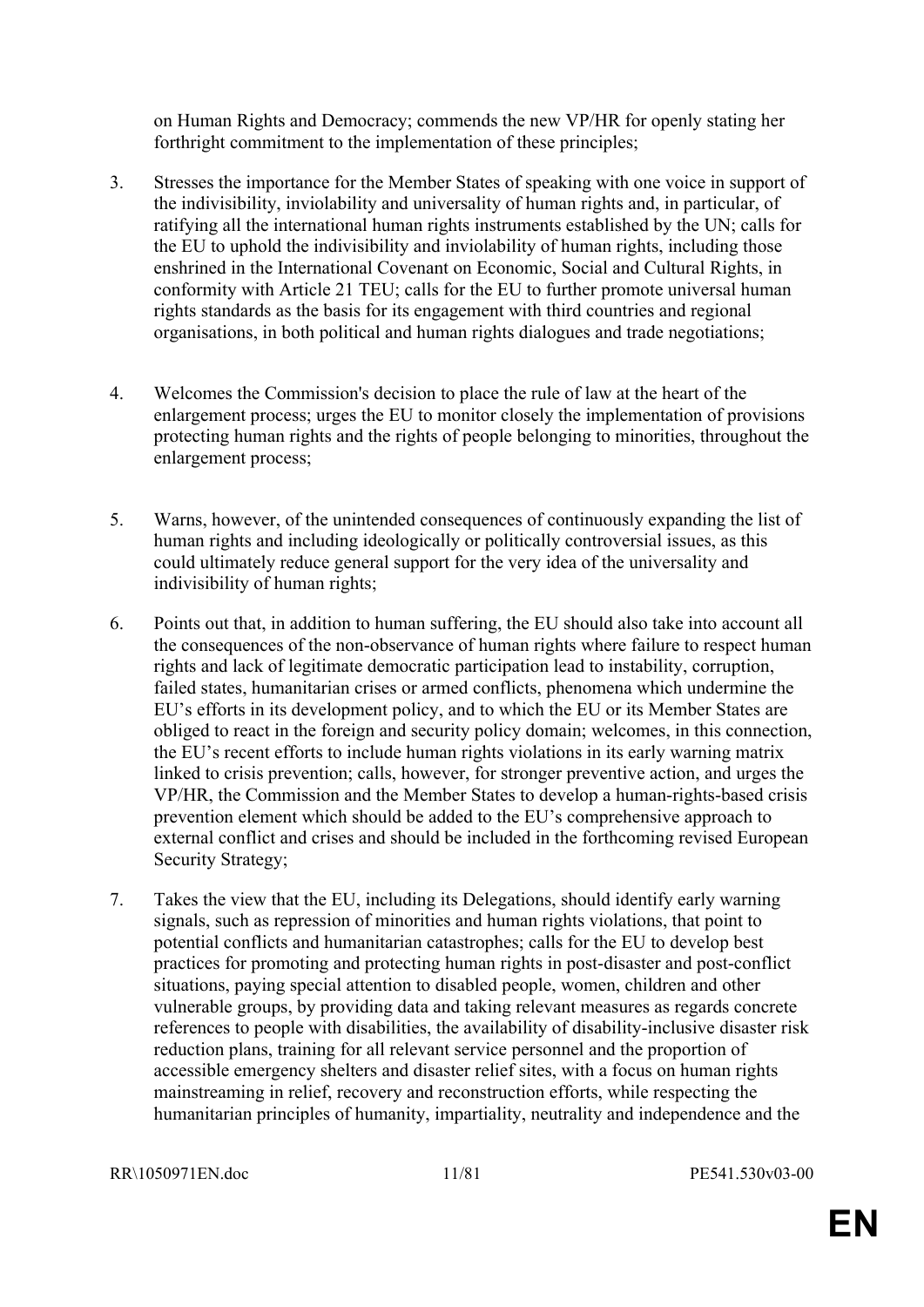needs-based approach to humanitarian assistance;

- 8. Encourages the EU to ensure that there is a synergy between the opportunities for support afforded by the Instrument for Stability, the European Instrument for Democracy and Human Rights (EIDHR) and the European Endowment for Democracy;
- 9. Expresses its deep concern at the increasing number of serious human rights violations resulting from terrorism across the world; refers to a 2014 report which indicated a 62 % rise in terrorist activity from 2012 to 2013 and an increase in the number of countries that experienced terrorism causing more than 50 deaths, from 15 to 24; urges the VP/HR and the European External Action Service (EEAS), with reference to the increase in terrorist activity, to cooperate better and more efficiently with governments in combating all forms of terrorism;
- 10. Holds that denials of genocide and other crimes against humanity, as well as acts of racism, xenophobia or religious hatred, constitute a clear violation of human rights and fundamental freedoms, and as such should be condemned;
- 11 Calls on the VP/HR, Federica Mogherini, and the EU foreign ministers to place regularly on the Foreign Affairs Council agenda the discussion of EU efforts to pursue the release of human rights defenders, journalists, political activists and others who exercise their rights peacefully;

#### *EU Annual Report on Human Rights and Democracy in the World as the reporting tool for EU human rights and democracy policy*

- 12. Welcomes the adoption by the Council of the EU Annual Report on Human Rights and Democracy in the World in 2013; invites the new VP/HR to make a commitment for the future to participate in two dedicated annual debates in plenary sittings of Parliament on the EU's human rights and democracy policy, to present the EU report, and to respond to Parliament's report ;
- 13. Considers it regrettable that the Commission did not give a written answer to Parliament's aforementioned resolution on the Annual Report on Human Rights and Democracy in the World 2012, and considers that such written answers are extremely important for interinstitutional cooperation in this area and cannot be replaced by the debate in plenary, which allows less time for reflection and for a systematic reply to all the points raised by Parliament;
- 14. Commends the EEAS and the Commission for their comprehensive and clear reporting on EU action taken during the reporting period; reiterates, however, its view that the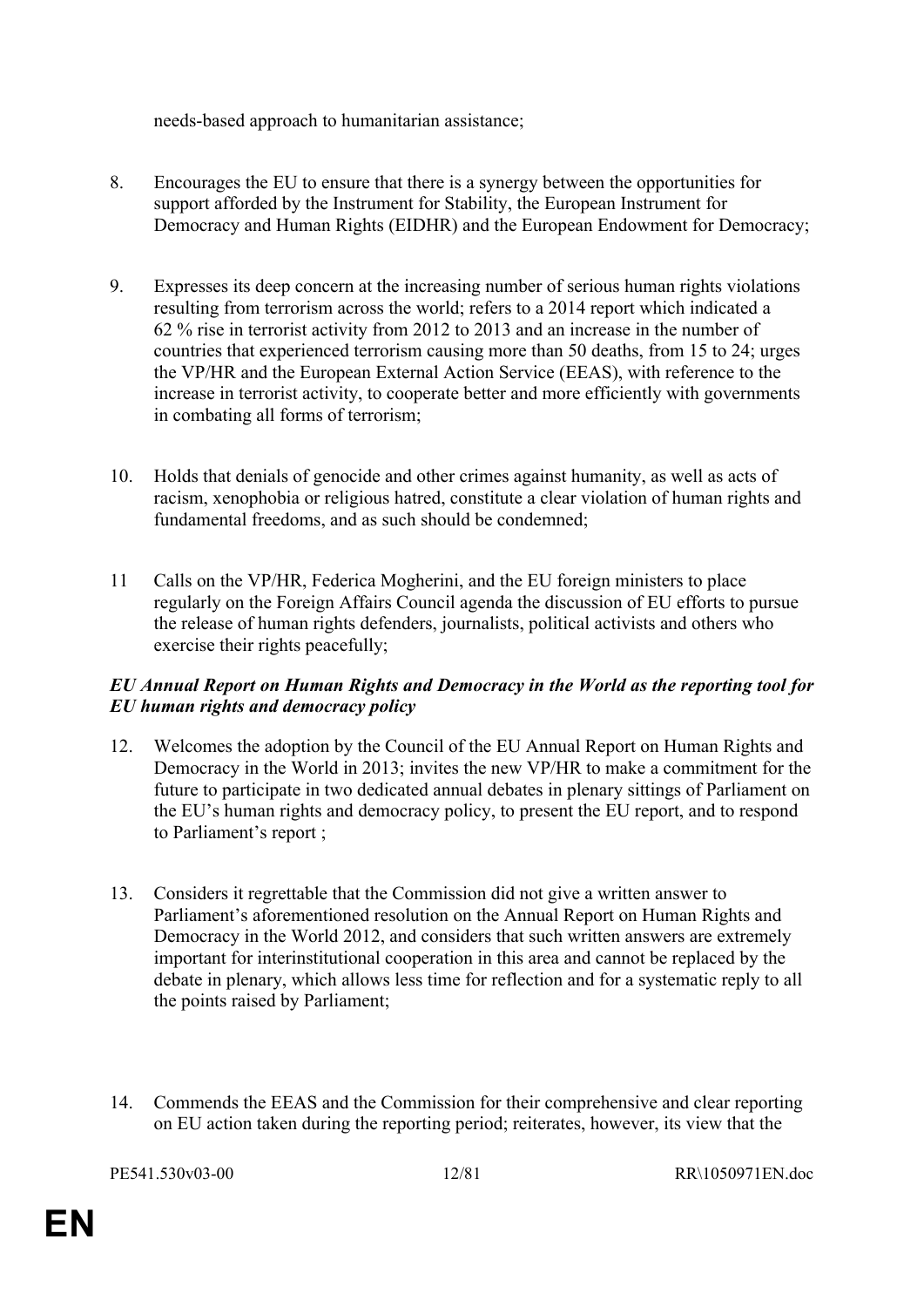country reports in particular should allow an overview of key positive and negative trends and evaluate the efficiency of the EU's actions; notes that more thorough public reporting, based in particular on the priorities and indicators identified in the hitherto confidential EU human rights country strategies, would encourage greater consistency in implementing human rights conditionality and assessing the human rights impact of EU policies;

15. Maintains its view that the EU institutions should jointly strive to improve the format of the Annual Report on Human Rights and Democracy in the World with a view to enabling it to reach a large section of the public while conserving its comprehensive nature as an implementation report on the EU Strategic Framework and Action Plan on Human Rights and Democracy; reiterates its readiness to be part of active and constructive cooperation among the EU institutions in the preparation of future reports; reiterates its request that the Annual Report include a section on the implementation of the Action Plan by Member States;

#### *Implementation of the EU Strategic Framework and Action Plan*

- 16. Reiterates its appreciation of the EU Strategic Framework and Action Plan on Human Rights and Democracy, adopted by the Council in 2012, as a major milestone in breaking new ground in policy development and in reconfirming the EU's commitment to the Treaty obligation to mainstream human rights in all EU external policies 'without exception';
- 17. Recalls that human rights have become an essential component of the EU's external action and a real element of its identity in its bilateral, multilateral and institutional relations;
- 18. Appreciates the efforts made by the EEAS and the Commission to report back to Parliament on the implementation of the first EU Action Plan on Human Rights and Democracy; calls on the VP/HR and the EEAS to involve the Member States, the Commission, Parliament, civil society and regional and international organisations in the review and consultations leading to the adoption of a new Action Plan, to take effect in early 2015; welcomes the discussions aimed at achieving better prioritisation of objectives in the new Action Plan, and at improving the clarity, effectiveness and coherence of this EU external policy tool, but warns against narrowing the scope of the Action Plan or lowering the level of ambition in terms of mainstreaming human rights across EU policy areas;
- 19. Encourages all parties involved in EU external action to take ownership of the EU's external policy on human rights and the various tools associated with it, and to ensure that human rights are taken into account across the board, inter alia by arranging for the officials concerned to receive regular training on human rights;
- 20. Expresses its particular concern over the implementation of the commitment made in the Strategic Framework to 'place human rights at the centre of EU relations with all

RR\1050971EN.doc 13/81 PE541.530v03-00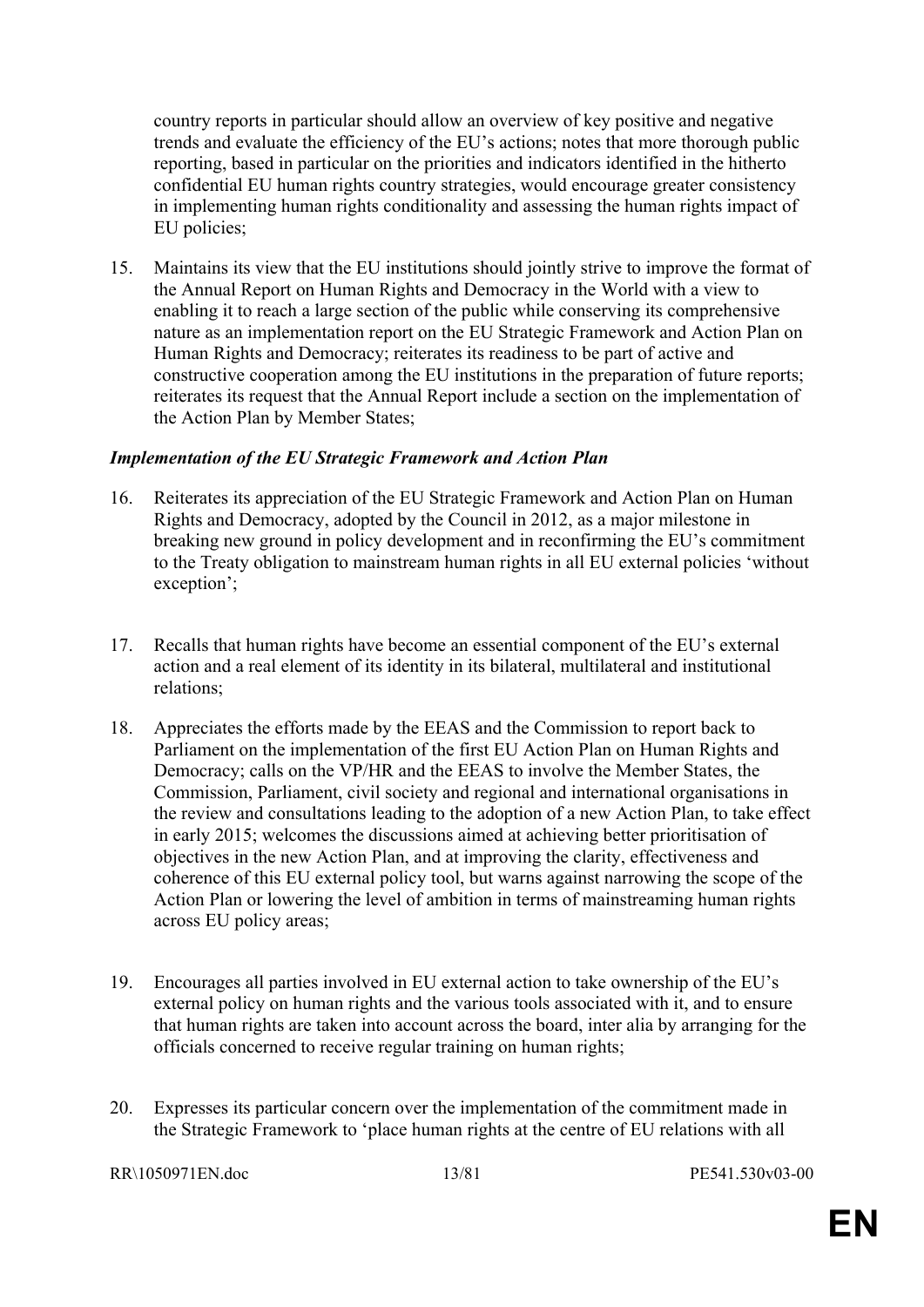third countries, including its strategic partners'; urges, accordingly, studied attention by the VP/HR and the EEAS to implementing this commitment and to ensuring human rights and democracy mainstreaming in the EU's relations with its strategic partners in such central contexts as summit meetings and Council conclusions; further recommends that, whenever there is a gross breach of human rights by a partner country with which an agreement has been concluded, the EU take more effective steps to carry out the appropriate sanctions as stipulated in the agreement's human rights clauses, including possible (temporary) suspension of the agreement;

- 21. Calls on the VP/HR, in coordination with all the other Commissioners, to draft a programme that mainstreams human rights in various EU activities, particularly in the areas of development, migration, the environment, employment, internet data protection, trade, investment, technology and business;
- 22. Welcomes the fact that the VP/HR has publicly stated the need to review the EU's strategy towards all its strategic partners, including China and Russia, and calls on her to prioritise human rights in such countries during her tenure by clarifying that gross human rights violations are a threat to bilateral relations between the EU and its strategic partners;

# *Mandate of the EU Special Representative for Human Rights*

- 23. Recognises the importance of the mandate given to the first ever EU Special Representative (EUSR) for Human Rights and congratulates the current mandate holder on the work done so far; encourages the EUSR to continue to enhance the EU's visibility and its engagement with the relevant multilateral organisations and regional human rights mechanisms (the UN, the Council of Europe, the Organisation for Economic Cooperation and Development, the Organisation for Security and Cooperation in Europe, the Association of Southeast Asian Nations, the African Union and the Organisation of Islamic Cooperation), to promote key EU thematic priorities reflected in the EU's Human Rights Guidelines, to work for the empowerment of civil society throughout the world, and to contribute to the mainstreaming, coherence, consistency and effectiveness of EU human rights policy and to striking the right balance between silent and public diplomacy; acknowledges the need for greater visibility for the role of the EUSR for Human Rights, who, while supported by the different services within the EU institutions in the interests of good coordination, needs to have own-initiative powers and the right to speak publicly;
- 24. Calls on the Council to adopt as a general principle the practice of including cooperation with the EUSR for Human Rights systematically in the mandate of future geographical EUSRs;
- 25. Requests that the position of EUSR for Human Rights be continued with a view to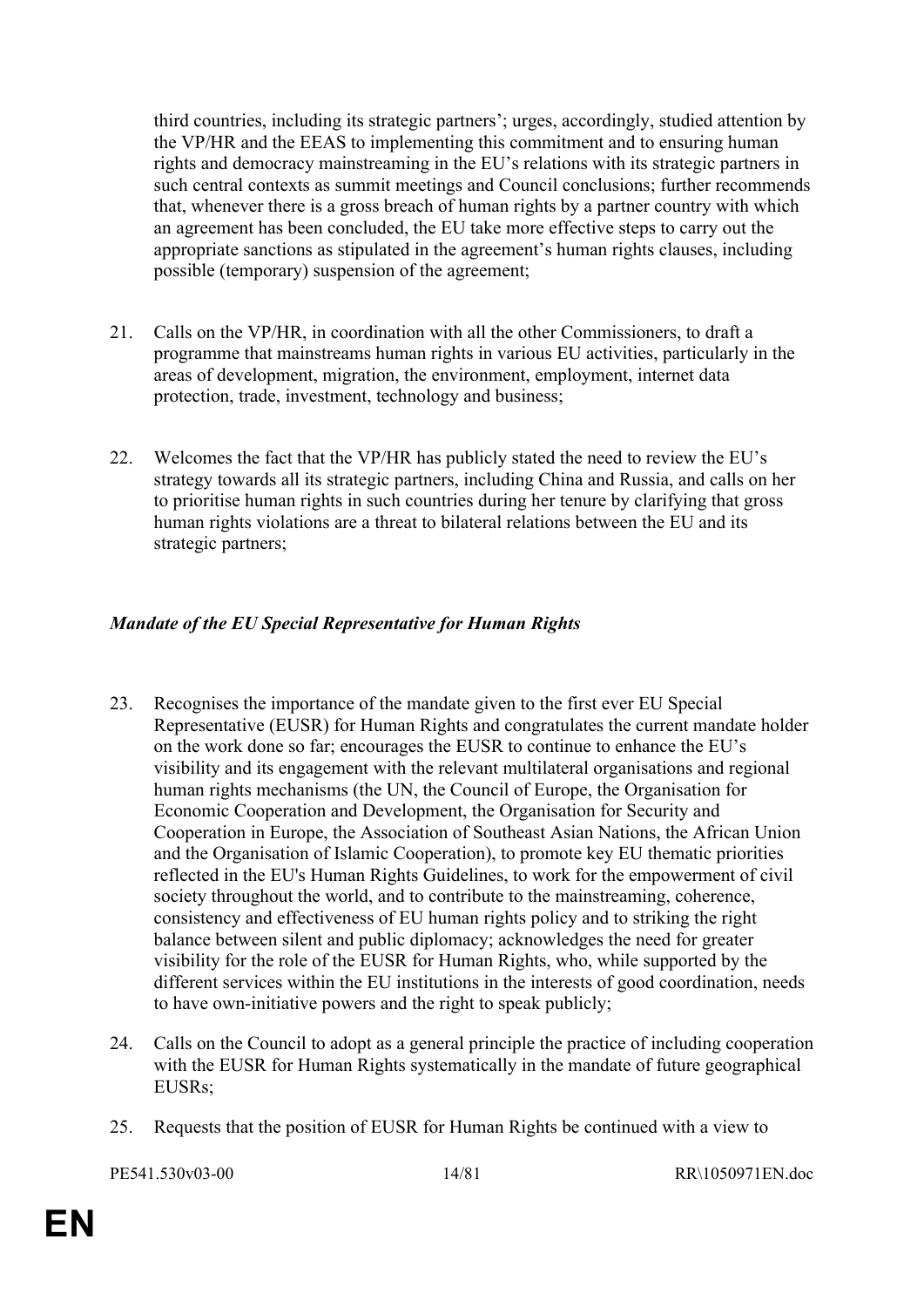turning it into a permanent function, with adequate means to fully endorse the role, including the use of public diplomacy;

#### *Internal/external coherence in EU human rights and democracy policy*

- 26. Stresses that EU human rights policy needs to be consistent in complying with Treaty obligations, ensuring coherence between internal and external policies and avoiding double standards; calls, therefore, for the adoption of Foreign Affairs Council conclusions on human rights with regard to strategic partners; calls, in this context, for the establishment of common thresholds for Member States and for EU officials in terms of the human rights concerns that they have to raise, as a minimum, with their strategic partner counterparts, while keeping in mind the circumstances of each country's situation;
- 27. Stresses that the EU's action regarding third countries has to be consistent for it to be credible and hence effective, and that discrepancies and inconsistencies make its action less effective and sometimes cause its views on human rights not to be heard; recalls that, in spite of the many problems encountered, consistency is still a priority for external policy and that it has to be at the heart of the mandate of all those involved in such policy;
- 28. Considers it essential, moreover, that the requirements regarding human rights set out by the EU in its relations with third countries apply equally to the Member States; recalls, therefore, that Parliament adopts an annual report on the situation of fundamental rights in the European Union, drawn up by the Committee on Civil Liberties, Justice and Home Affairs;
- 29. Calls on the EEAS to reinforce the management, control and accountability of EU funds for the defence of human rights;
- 30. Points to the considerable challenges posed by Russia's annexation of Crimea and the continuing military involvement in eastern Ukraine; stresses that this policy of aggression is a continuation of Russia's slide towards authoritarian rule, with a worsening human rights situation inside the country; stresses that Russia is now a 'strategic challenge' for the EU, and no longer complies with strategic partnership criteria;
- 31. Calls for the EU to address effectively internal human rights challenges, such as the situation of Roma, the treatment of refugees and migrants, discrimination against LGBTI people, detention conditions and media freedom in the Member States, so as to maintain credibility and consistency in its external human rights policy; considers it regrettable that the Roma minority remains subject to discrimination, racism and social exclusion, both within the EU as well as in candidate countries in the Western Balkans

RR\1050971EN.doc 15/81 PE541.530v03-00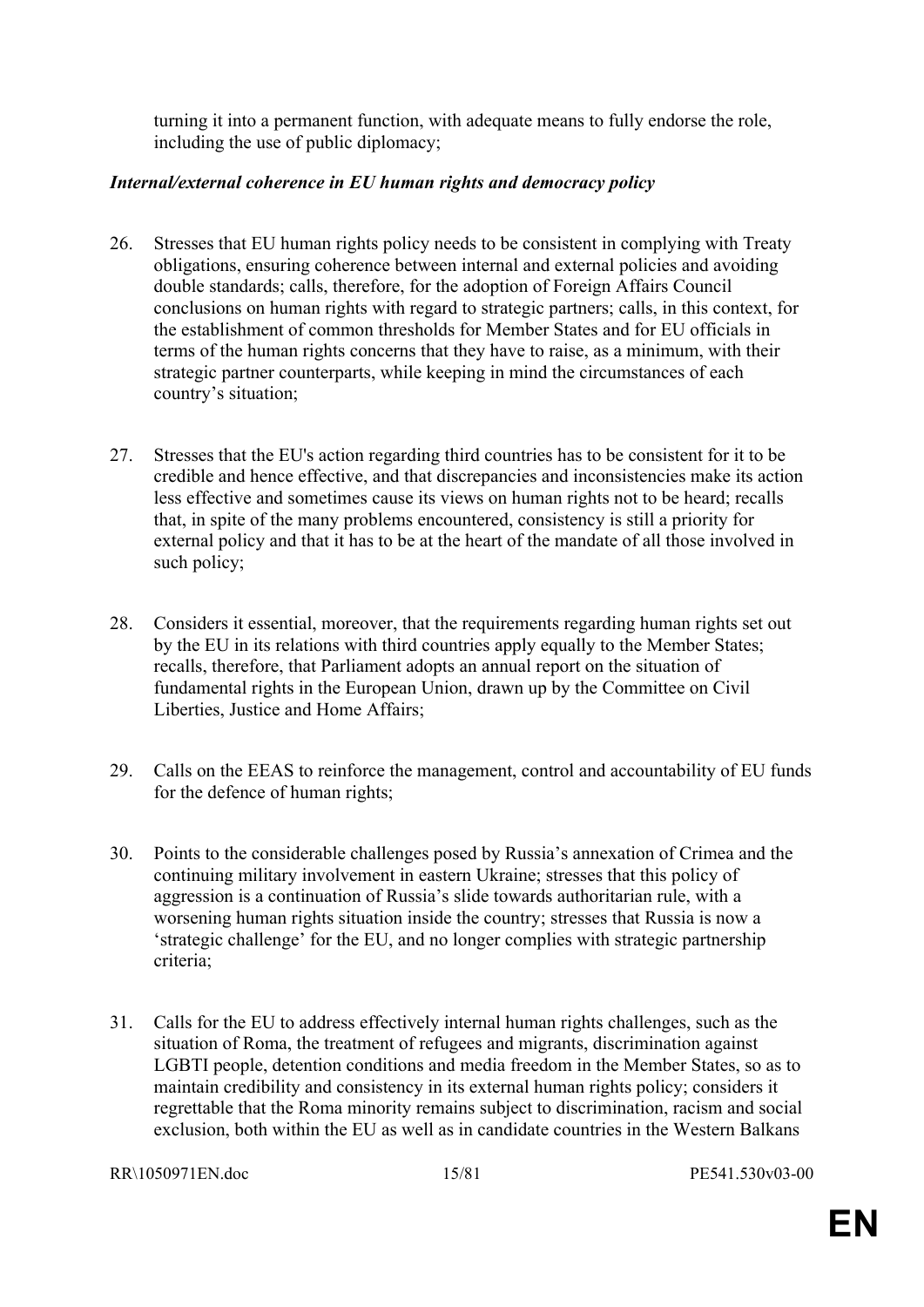and Turkey; notes, in this connection, that respect for the rights of minorities is one of the key challenges identified in the Commission's enlargement strategy for 2014-2015;

# *EU human rights policy tools*

# *Human rights country strategies and the role of EU Delegations*

- 32. Commends the EEAS for its successful completion of the first cycle of human rights country strategies, which were developed with a strong emphasis on ownership at the EU Delegation level; considers regrettable, however, the continued lack of transparency regarding the content of the country strategies, in particular the failure properly to inform Parliament, and calls, once again, for the public disclosure of, at least, the key priorities of each country strategy, and for Parliament to have access to the strategies, in an appropriate setting, so as to allow a proper degree of scrutiny; encourages the EEAS to adopt indicators with which to evaluate their efficacy, and to treat the country sections of the Annual Report on Human Rights and Democracy in the World more explicitly as constituting implementation reports on the country strategies; recalls the EU's commitment to ensure that the human rights country strategies are taken into account at all levels of policymaking with third countries, including human rights and political dialogues;
- 33. Stresses the need for the EU Delegations to draft an annual report on their activities in the field of human rights;
- 34. Welcomes the nearly completed network of human rights focal points and liaison officers for human rights defenders in EU Delegations; calls on the VP/HR and the EEAS to develop clear operational guidelines as to their role in the Delegations so as to enable them to realise their full potential, to create credible standards and to avoid inconsistencies between EU Delegations;
- 35. Encourages greater cooperation between the Member States' diplomatic networks and EU Delegations worldwide with a view to contributing to discussions by working parties on human rights in third countries;
- 36. Calls on the EEAS to ensure that the cases of jailed human rights defenders are raised in all high-level EU-third country meetings, including Cooperation Council / Association Council meetings; insists that all EU-third country human rights country strategies should include a section on jailed rights advocates;
- 37. Recalls the commitment to integrate human rights into all EU impact assessments; insists on the importance of this commitment in ensuring that the EU respects, protects and fulfils human rights and that its external policies and activities are designed and implemented in such a way as to consolidate human rights abroad; calls for the EU, through better consultation and coordination with civil society and EU institutions, to improve the quality and systematicity of its impact assessments on human rights;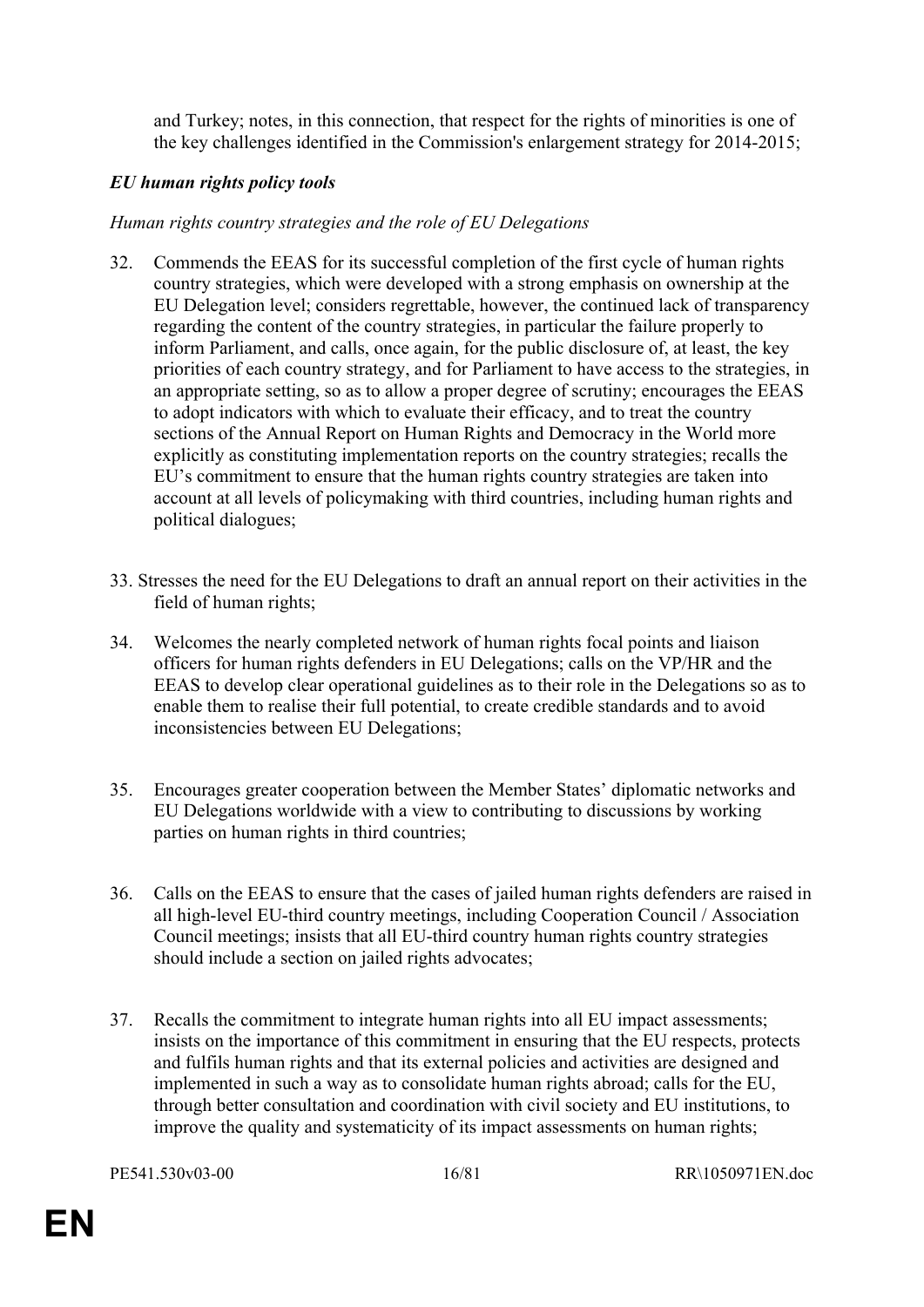- 38. Reiterates its support for dedicated human rights dialogues as a tool of EU human rights policy, provided that they do not constitute an end in themselves, but are a means to secure specific commitments and achievements from the counterpart; recognises the value of engagement in human-rights-specific dialogue, in particular with countries with serious human rights problems; underlines, however, the need for the EU to draw clear political conclusions when the human rights dialogue does not lead to positive outcomes owing to the counterpart's lack of willingness to engage in good faith or lack of genuine commitment to reform, and to place emphasis on public diplomacy with a view to ensuring that the public credibility of the EU's human rights policy is not endangered; warns, furthermore, against diverting human rights discussions away from high-level political dialogues; insists that individual cases of human rights defenders who are at risk or in jail, and of political prisoners, be effectively raised by the EU in an accountable and transparent manner; calls, in the case of gross violations of human rights, for the issue to be placed at the core of political dialogue at all levels;
- 39. Urges the EEAS to develop a comprehensive review mechanism to help evaluate the dialogues in the light of their failure to achieve significant and tangible results; further urges the EU to strengthen its benchmarks with a view to helping to measure success and to make the dialogues more effective, which would contribute to bringing countries with serious human rights problems closer to international human rights standards; urges the EU, in the light, for example, of the failure of the EU-China human rights dialogue to achieve significant and tangible results, and of the recent developments in Hong Kong, to rethink its human rights strategy and to adopt a more coherent, unified and strategic approach to human rights;
- 40. Considers it regrettable that, owing to the variety of structures, formats, frequency and methods employed, and the confidential nature of these exchanges, there is no real mechanism for monitoring and reviewing such dialogues, and nor are there any progress indicators; recommends making the goals of each dialogue clear and reviewing the results in consultation with Parliament;
- 41. Urges the EEAS to continue to engage further with all the countries with which it currently has human rights dialogues in place by requesting concrete commitments from the respective authorities and regularly following up on the demands raised during consultations;

# *EU Human Rights Guidelines*

42. Welcomes the adoption by the Council of the EU Guidelines concerning human rights for lesbian, gay, bisexual, transgender and intersex people and the EU Guidelines concerning freedom of religion or belief, both during the 2013 reporting year, as well as the EU Guidelines on Freedom of Expression Online and Offline, in 2014;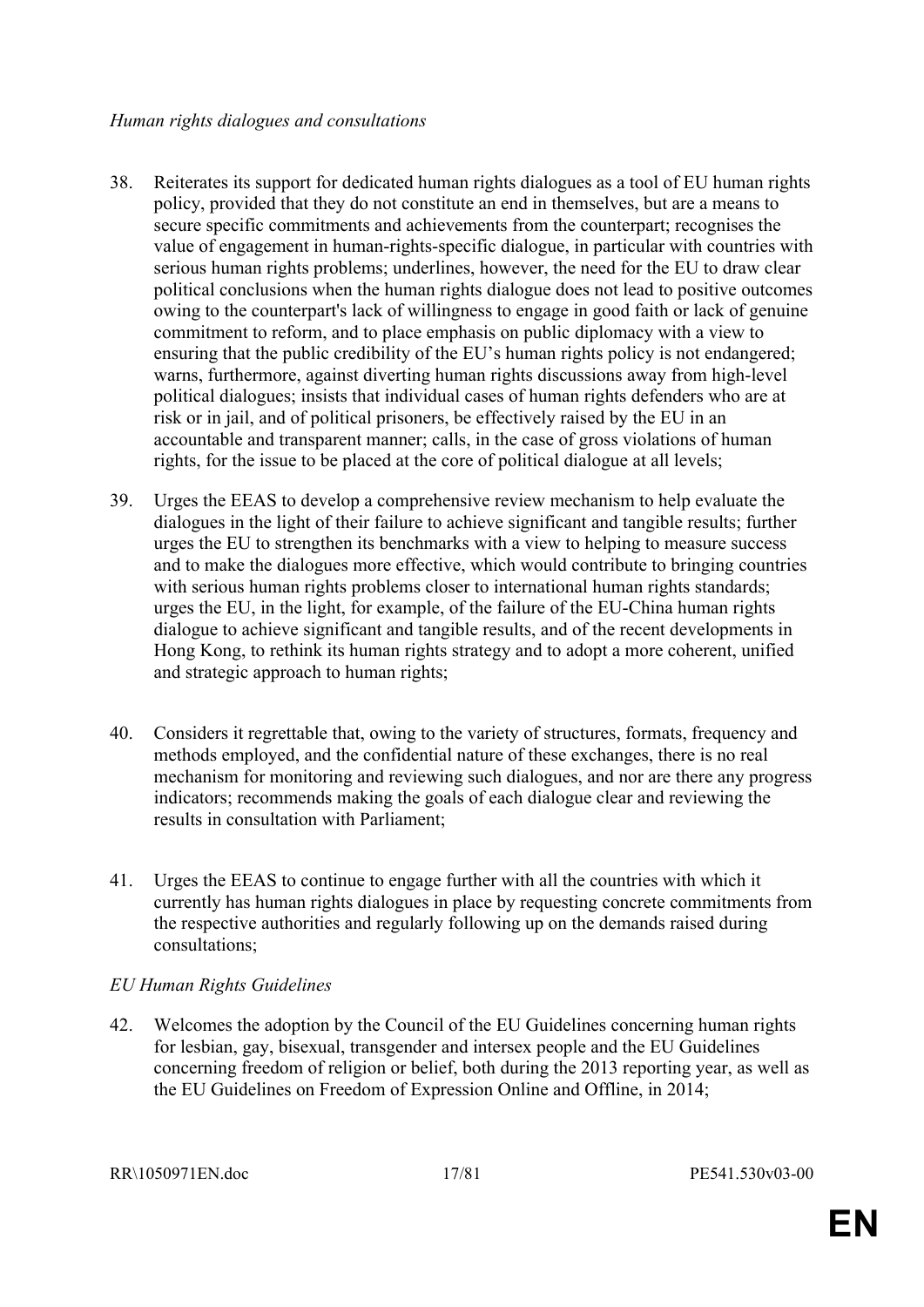- 43. Reiterates that the adoption of guidelines must not lead to the introduction of selectivity into the human rights system, as the principles of universality and indivisibility must remain central; calls on the Commission to define, in conjunction with Parliament and civil society representatives, the criteria for selecting the topics covered by such guidelines, so as to bring clarity to the selection process;
- 44. Calls on the Commission to complete the guidelines, which ought to set out objectives, criteria, means, timetables and indicators and include a regular review, by standardising their content and format and thereby making them clearer; recalls, in this respect, that Parliament recently recommended the 'effective and results-oriented' implementation of the guidelines on torture;
- 45. Calls for greater participation of civil society actors in the development, evaluation and review of the guidelines;
- 46. Urges the EEAS and the Council to take appropriate action to implement and evaluate the EU guidelines at the country level; encourages the EEAS and the Member States also to engage in continued training and awareness-raising among EEAS and EU Delegation staff, and among Member State diplomats, so as to make sure that the EU Human Rights Guidelines have the intended effect in shaping actual policies on the ground;

# *EU policies to support democratisation and elections*

- 47. Stresses that democratic regimes are defined not only by the organisation of elections but also by respect for the rule of law, freedom of speech, respect for human rights, an independent judiciary and impartial administration; calls on the Commission and the EEAS to support ongoing democratic processes in third countries; emphasises, in this connection, the importance of following up on the reports and recommendations of election observation missions by using them as part of the EU's engagement in support of democracy with the country concerned and by mandating the chief observer to exercise a special role in follow-up monitoring of the implementation of the recommendations, as a coherent part of Parliament's comprehensive democracy support approach and with the support of Parliament's standing bodies; notes the positive role that can be played by EU election observation missions in ensuring the EU's credibility as a partner;
- 48. Calls for the EU to continue to work for the definition of best practices in this area in order to support and consolidate democratisation processes; encourages the development of both policy and operational tools to be applied in priority countries in order to integrate human rights and democracy support measures, including conflict prevention measures and mediation, into the EU approach in a coherent, flexible and credible manner;
- 49. Emphasises that political transition and democratisation need to be combined with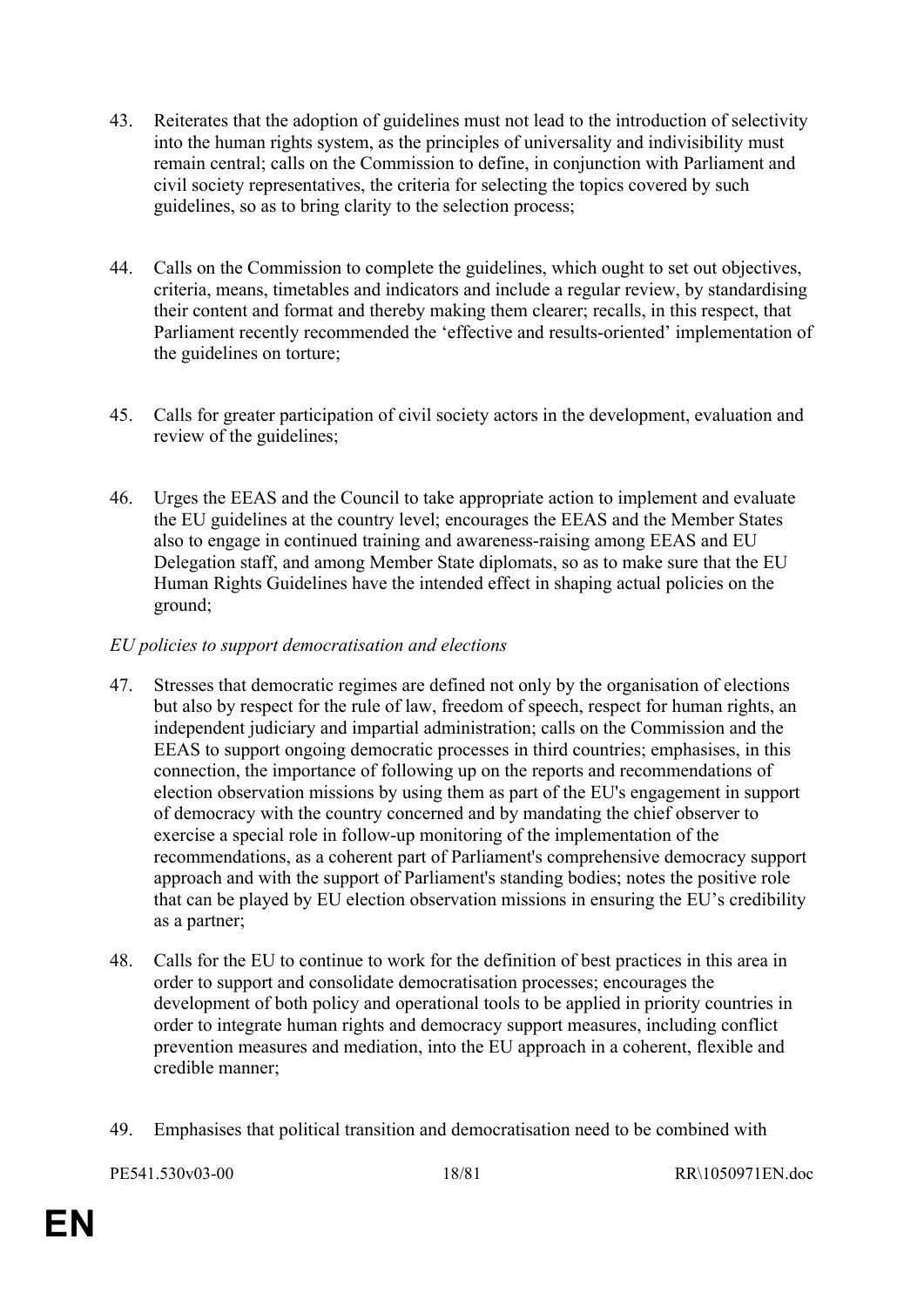respect for human rights, the promotion of justice, transparency, accountability, reconciliation, the rule of law and the establishment of democratic institutions; calls for systematic EU support for freely and fairly elected parliaments; stresses the need to invest in political dialogues between ruling and opposition parties;

- 50. Recalls that, following the Arab Spring, the European Union redefined its neighbourhood policy towards the Southern Mediterranean and insisted on the role of civil society and on the principle of 'more for more' in order to develop more solid partnerships with its neighbours and to guide their reforms and democratic transitions;
- 51. Considers that the performance-driven 'more for more' approach should guide the EU's relations with all third countries, that the EU should grant partner countries advanced status only if clear human rights and democracy requirements are met, and that it should not hesitate to freeze this status if those requirements are no longer fulfilled;
- 52. Calls for effective use of new technologies and the worldwide web to make information about human rights and democracy, as well as EU programmes, as accessible as possible to people all over the world;
- 53. Welcomes the pilot country work conducted so far by nine EU Delegations with a view to achieving increased coherence for democracy support in the EU's external relations, as initiated in the Council conclusions of 2009 and 2010 and as embedded in the EU Strategic Framework and Action Plan on Human Rights and Democracy in 2012;
- 54. Requests that the Commission and the EEAS enhance their coordination with Parliament with regard to the second generation of pilot countries so as to ensure that all EU institutions participate and combine their expertise in the effective pursuit of democracy support in third countries;
- 55. Congratulates the European Endowment for Democracy on its efficient work in promoting democracy in our neighbourhood, and supports a careful expansion of its mandate to other societies struggling for democratisation; calls on the Member States, in a spirit of solidarity and commitment, to provide the Endowment´s budget with sufficient funding to ensure the most flexible and effective support for local actors of democratic change;
- 56. Stresses the importance of strengthening the role of women in promoting human rights and democratic reform, supporting conflict prevention and consolidating political participation and representation; also notes, in this connection, that the recommendations made in the reports of EU election observation missions concerning full and equal participation by women in the electoral process should be taken into account and acted upon;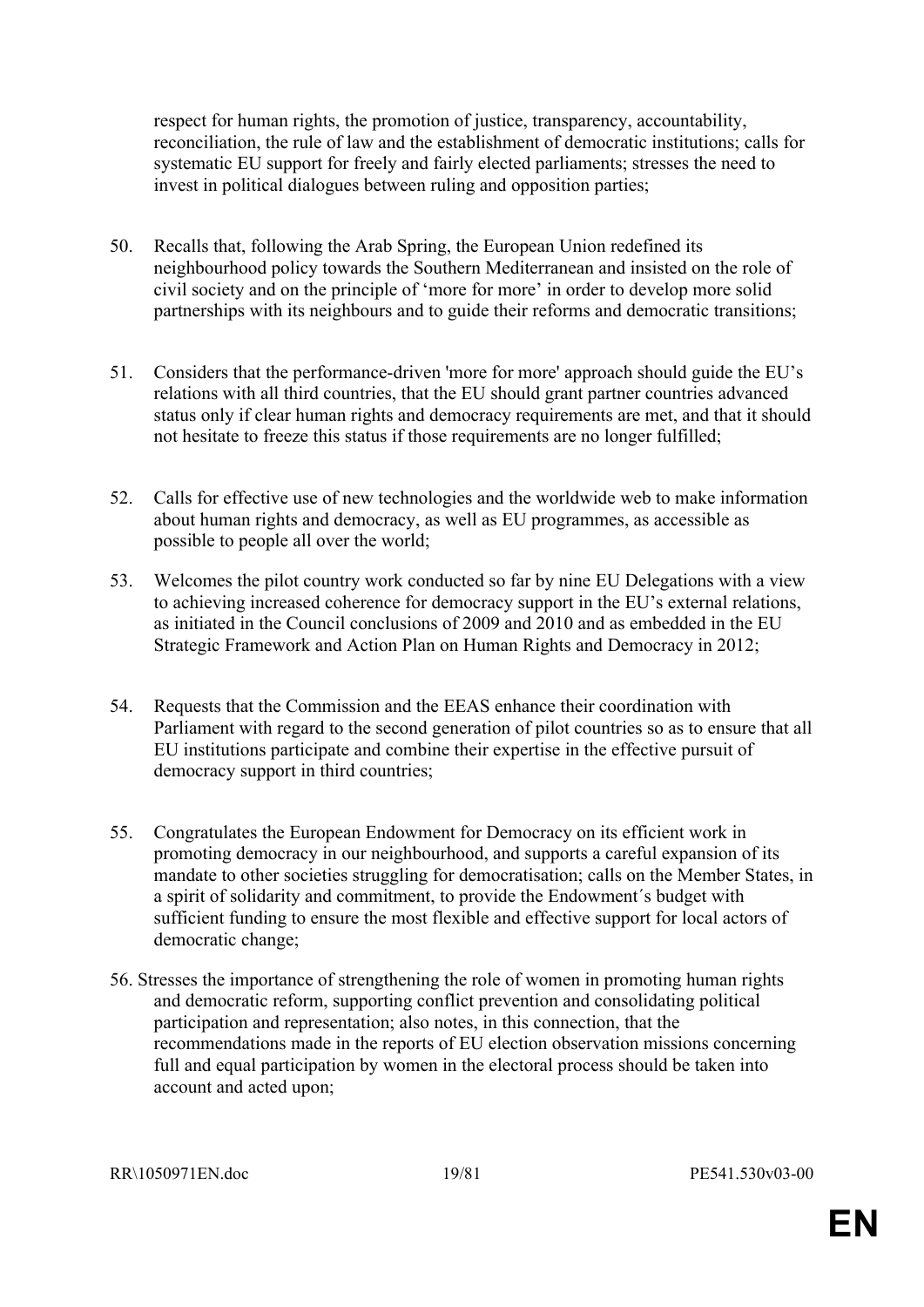57. Recalls that enlargement has been the EU's most successful democratisation effort and emphasises that negotiations with the Western Balkans remain the main instrument to help these countries establish fully fledged democratic societies;

### *EU support for human rights defenders*

- 58. Welcomes the dedicated Council conclusions on human rights defenders on the 10<sup>th</sup> anniversary of the EU Guidelines on Human Rights Defenders; commends, furthermore, the Commission for its increased use of EIDHR funding to provide emergency grants to human rights defenders under imminent threat, and encourages the Commission to further explore new ways of supporting human rights defenders; recalls, in this context, the importance of the European Endowment for Democracy as a tool to promote and protect pro-democracy activists, bloggers and journalists throughout the world;
- 59. Deplores the fact that persecution and marginalisation of human rights defenders remains a widespread tendency all over the world, particularly in countries that do not accept the universality of human rights;
- 60. Calls for the EU to place a particular focus on the issue of jailed human rights defenders around the world and the need for the EU to collectively step up its action to secure the release of these individuals by, among other strategies, establishing a European Parliament internal working group that keeps itself up to date, through close collaboration with civil society, on cases of jailed activists worldwide;
- 61. Reiterates its call on the EEAS to continue to protect NGOs, human rights defenders, civil society activists, journalists and lawyers by enhancing the effectiveness of EU human rights dialogues and promoting EU thematic priorities and human rights guidelines; encourages, in this context, the organisation of campaigns aimed at reaching human rights defenders, including in the more remote areas of third countries, so as to help implement EU policy objectives;
- 62. Calls on the EEAS and the Commission to ensure that EU grants and other programmes are not available only for large NGOs but also to build local capacity; urges, therefore, a reduction in the bureaucratic burden while preserving accountability in application and accounting procedures, and encourages consideration to be given to the increasing pressure placed on civil society by repressive regimes; calls for a more pragmatic approach to societies in transition towards democracy, with a view to ensuring that the appropriate organisations and individuals are supported;
- 63. Requests that the EEAS and the EU Delegations engage with human rights defenders and NGOs in a genuine and pragmatic political dialogue aimed at finding the best ways to support an enabling environment for their work; requests that the EU enhance its active diplomacy in third countries and strengthen the position of the human rights focal points in order to mainstream human rights in the daily political work of the relevant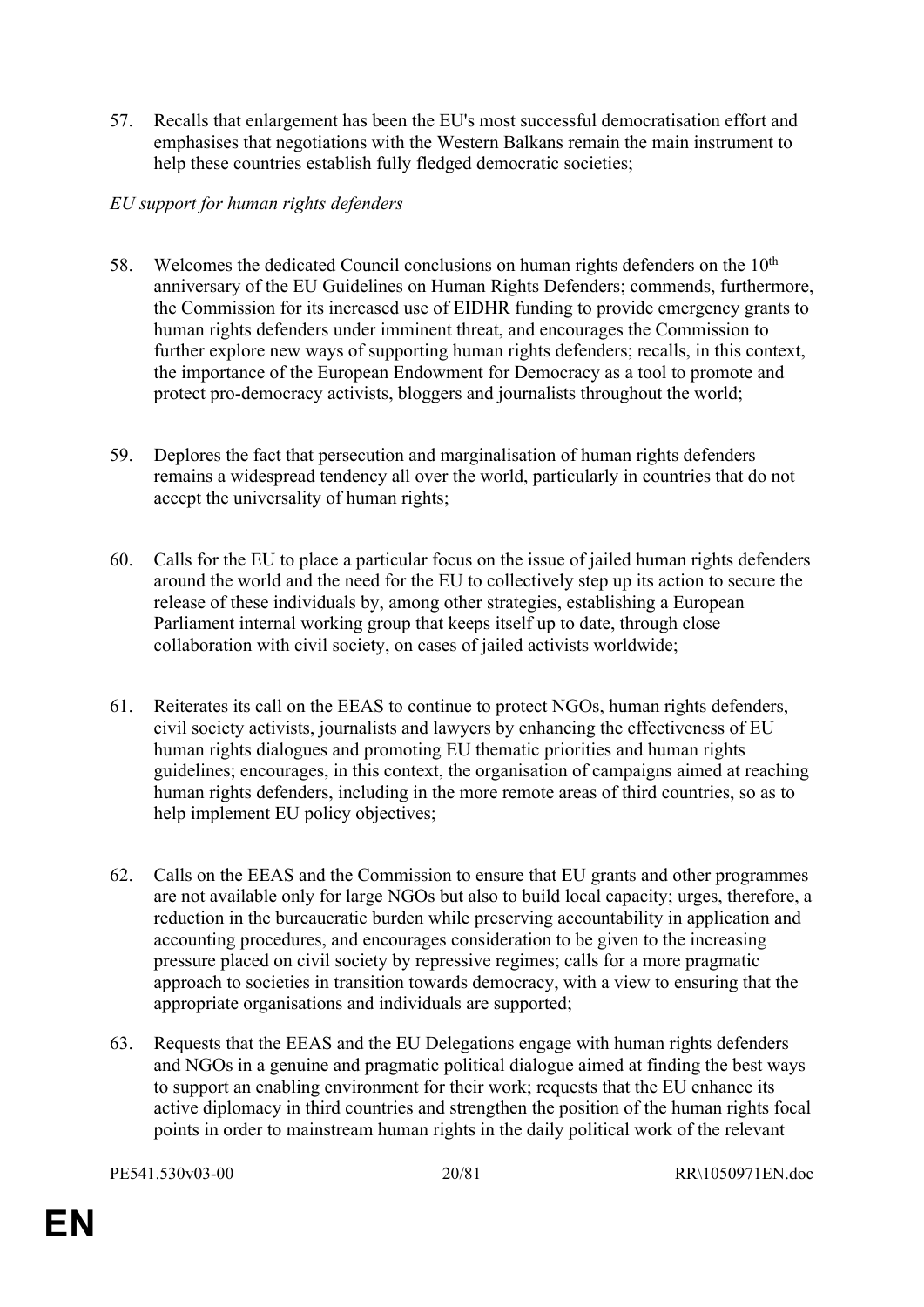EU Delegation by systematically raising the names of political prisoners and engaging in trial monitoring and visits to prisons, and following up the cases in question; stresses the need for the EU to use public diplomacy to support human rights defenders, and to call for the release of imprisoned human rights activists; insists that senior EU representatives, including the VP/HR, the Council President, Commissioners, EU Special Representatives and government officials from the Member States, systematically meet human rights defenders, especially when travelling to countries where civil society is under pressure;

64. Calls on the VP/HR and the EU foreign ministers to hold an annual Foreign Affairs Council dedicated to discussing EU efforts to pursue the release of human rights defenders, journalists, political activists and others who exercise their rights peacefully, paying particular attention to the cases raised in Parliament's resolutions concerning debates on cases of breaches of human rights, democracy and the rule of law;

#### *EU support for universal human rights and multilateral human rights organisations*

- 65. Recalls the commitment of Parliament and its Subcommittee on Human Rights to supporting a strong multilateral human rights system under the aegis of the UN, including the Third Committee of the General Assembly, the Human Rights Council, the Office of the High Commissioner for Human Rights, and the work of related UN specialised agencies such as the International Labour Organisation (ILO), as well as that of UN Special Procedures;
- 66. Recalls the importance of the decisions issued by the European Court of Human Rights and their implementation by the countries concerned, with regard to respect for, and the consolidation of, human rights as basic values and principles;
- 67. Recalls its unequivocal position institutionalising its presence at UN General Assembly sessions, as expressed in its resolution of 7 February 2013 concerning the EU's priorities at the UNHRC, considers it indispensable to continue the practice of sending a European Parliament delegation to relevant UN Human Rights Council and General Assembly sessions, and considers it regrettable that this practice was interrupted in 2014;
- 68. Reiterates the importance of the EU participating actively in all UN human rights mechanisms, in particular the Third Committee of the General Assembly and the Human Rights Council; encourages the EU Member States to do so by co-sponsoring and leading on resolutions, actively participating in debates and interactive dialogues, and issuing statements; strongly supports the EU's growing practice of cross-regional initiatives<sup>.</sup>
- 69. Stresses again the importance of effective coordination and cooperation between the EEAS, the Commission, Parliament and the Member States on human rights issues;

RR\1050971EN.doc 21/81 PE541.530v03-00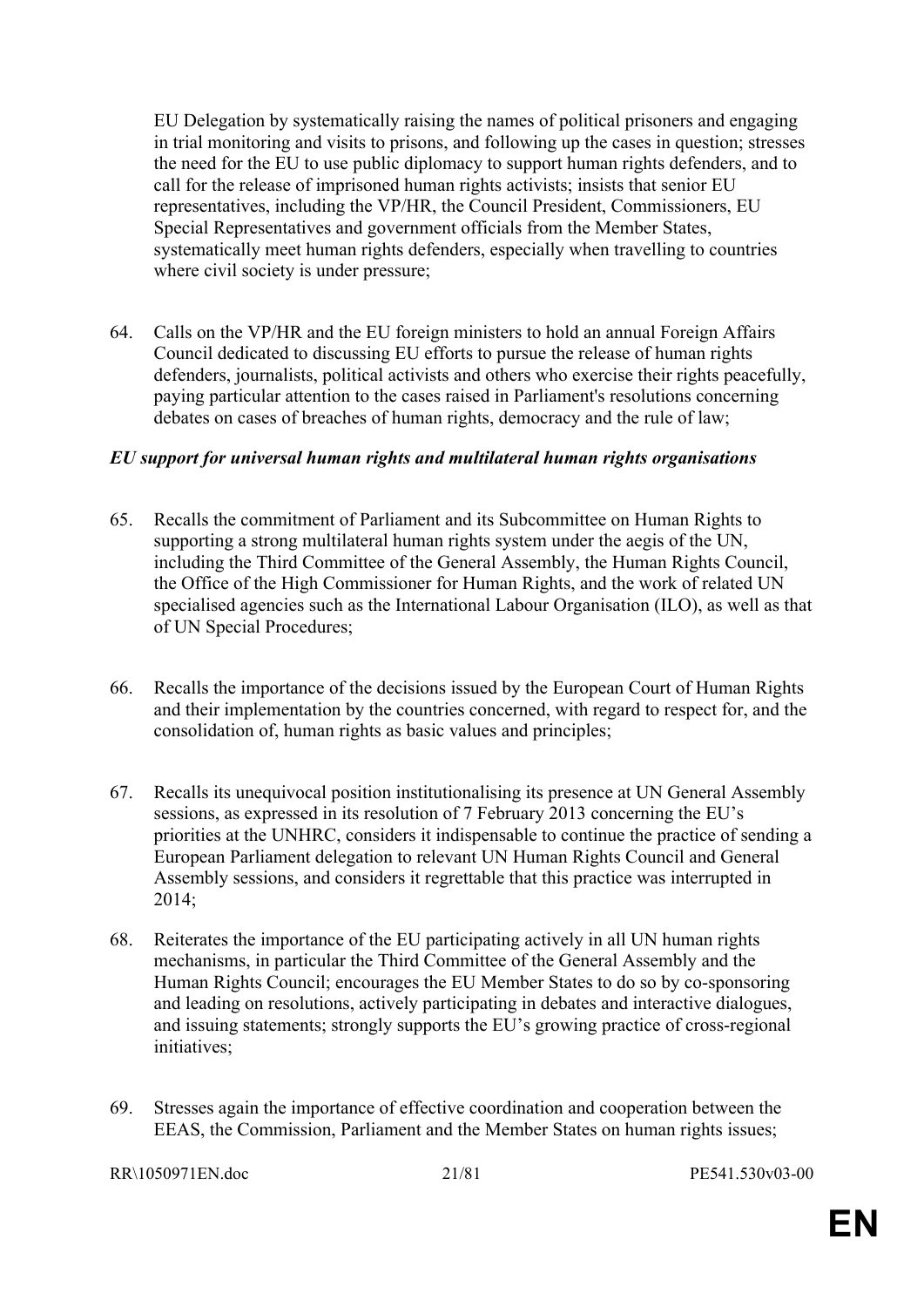encourages the EEAS, in particular through the EU Delegations in New York and Geneva, to increase EU coherence by means of timely and substantive consultation in order to present the EU position with one voice;

- 70. Recalls the importance of the European Union acting within the Organisation for Security and Cooperation in Europe (OSCE) at a time when the organisation is preparing to mark its 40th year; encourages the strengthening of ties between the EU, the OSCE and the Council of Europe;
- 71. Recalls, furthermore, the importance of the work carried out by the Council of Europe in this area, as well as the need for the EU to accede swiftly to the European Convention on Human Rights pursuant to the Treaties;
- 72. Reaffirms the importance of integrating the work being done in New York and Geneva in the context of the UN General Assembly, the Third Committee and the Human Rights Council into the EU's relevant internal and external activities in order to ensure coherence;

#### *EU policy on international criminal justice and the International Criminal Court*

- 73. Reiterates its full support for the work of the International Criminal Court (ICC) in its role of ending the impunity of perpetrators of the most serious crimes of concern to the international community and of providing justice for the victims of war crimes, crimes against humanity and genocide; remains vigilant regarding any attempts to undermine its legitimacy or independence; recalls its vital role in the dual processes of justice and reconciliation; urges the EU and its Member States to cooperate with the Court and provide it with strong diplomatic and political support in bilateral relations and in all forums, including the UN; expresses its concern that several arrest warrants have still not been executed; calls for the EU, its Member States and EU Special Representatives actively to promote the ICC, the enforcement of its decisions, and the fight against impunity for crimes under the Rome Statute; considers the increasing number of States Parties to be an important development in strengthening the universality of the Court; welcomes the ratification of the Rome Statute by Côte d'Ivoire in February 2013, but considers it regrettable that no state ratified the Statute in 2014; encourages the EU and its Member States to step up their efforts to promote the ratification and implementation of the Rome Statute with a view to widening access to justice for victims of serious crimes under international law; calls on the EU Member States, as States Parties to the Rome Statute of the ICC, to provide it with the resources it needs to exercise its mandate fairly and effectively; encourages the EU to continue to provide assistance to international criminal justice and the ICC, including by supporting civil society actors through the EIDHR;
- 74. Reiterates its call for the creation of an EU Special Representative on International Justice and International Humanitarian Law in order to give these subjects the prominence and visibility they deserve, to advance the EU agenda effectively and to mainstream the fight against impunity in all external actions of the EU;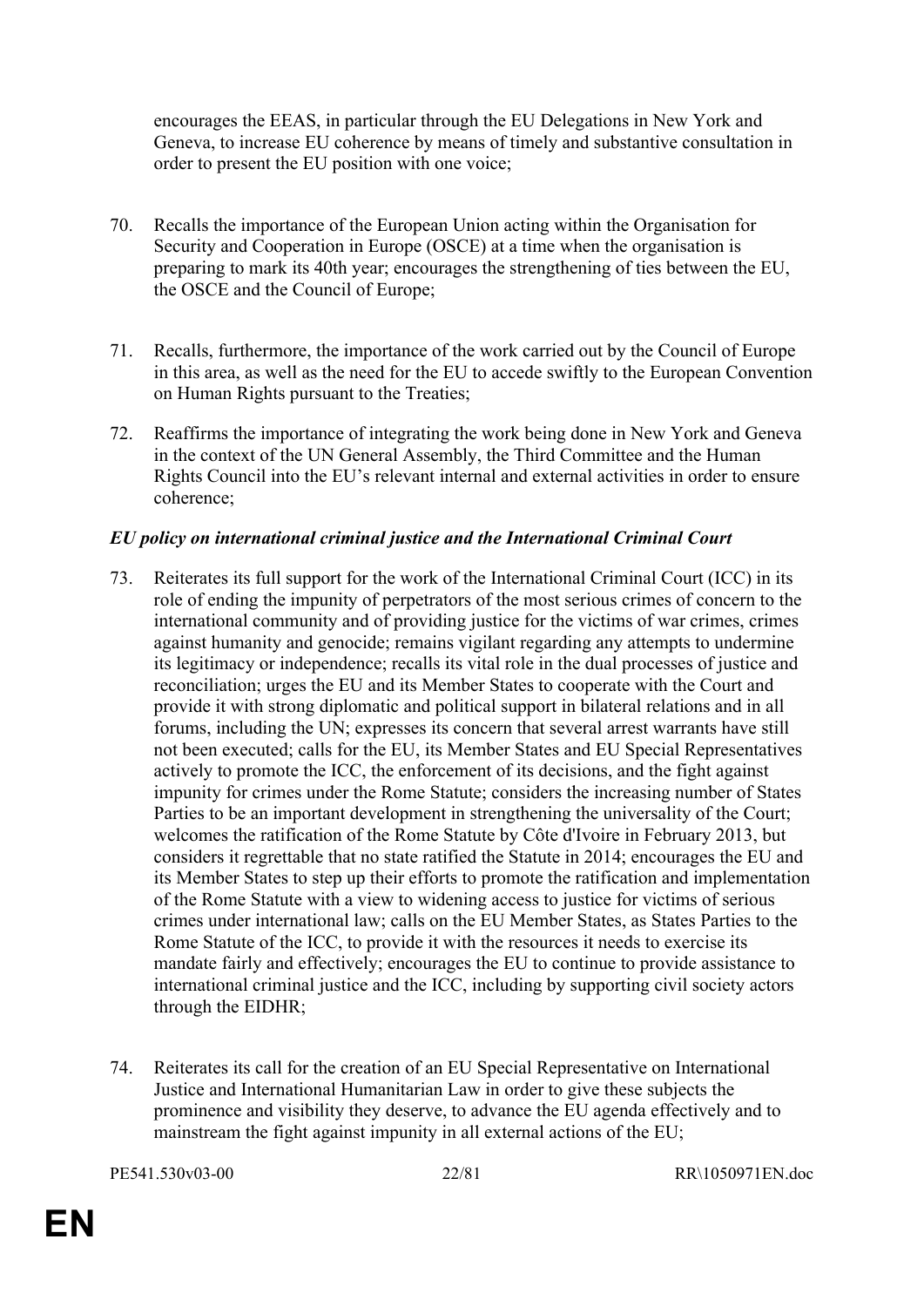- 75. Considers it regrettable that the Rome Statute of the ICC has not yet been included in the new GSP Regulation list of conventions required for GSP+ status; notes that a number of GSP+ applicants (e.g. Armenia and Pakistan) are not States Parties to the Statute or have not ratified it; reiterates its recommendation that the Rome Statute be added to a future list of conventions;
- 76. Reiterates its call for the EU to adopt a common position on the crime of aggression and the Kampala Amendments, and calls on the Member States swiftly to align their national legislation with the definitions set out in the Kampala Amendments, as well as other obligations under the Rome Statute, so as to enable national investigations and prosecutions by Member States and enhance cooperation with the Court;
- 77. Calls, ahead of the 100th anniversary of the Armenian genocide, on all the Member States legally to acknowledge it, and encourages the Member States and the EU institutions to contribute further to its recognition;
- 78. Urges the EEAS to spread good practices as regards the rights, protection and support of victims of crime and violence in third countries, and to exchange anti-corruption policies with third countries, as corruption is often a gateway for impunity and the root of injustice for victims;

# *EU action against the death penalty*

- 79. Reiterates its univocal opposition to capital punishment, and encourages the EU and its Member States to maintain a high-profile policy aimed at global abolition of the death penalty; urges the EEAS to remain vigilant with regard to developments in all countries, and to use all means of influence at its disposal;
- 80. Gives its full support to the December 2014 resolution of the UN General Assembly regarding the 'Moratorium on the use of the death penalty'<sup>1</sup>;
- 81. Calls for the EU to continue to use cooperation and diplomacy in all possible forums worldwide with a view to the abolition of the death penalty, in line with the EU Guidelines on the Death Penalty, and to ensure that the right to a fair trial is fully respected for each and every person facing execution, without the use of torture and other ill-treatment used to extract confessions;
- 82. Expresses its concern at the reported rise in the number of executions globally from 2012 to 2013, despite the fact that executions are confined to an increasingly small minority of countries; calls for the EU to take due action regarding the continuously high rate of executions in China and Iran, the resumption of executions in 2013 in Indonesia, Kuwait, Nigeria and Vietnam, the execution of minors in Iran, Saudi Arabia

<sup>1</sup> A/RES/69/186.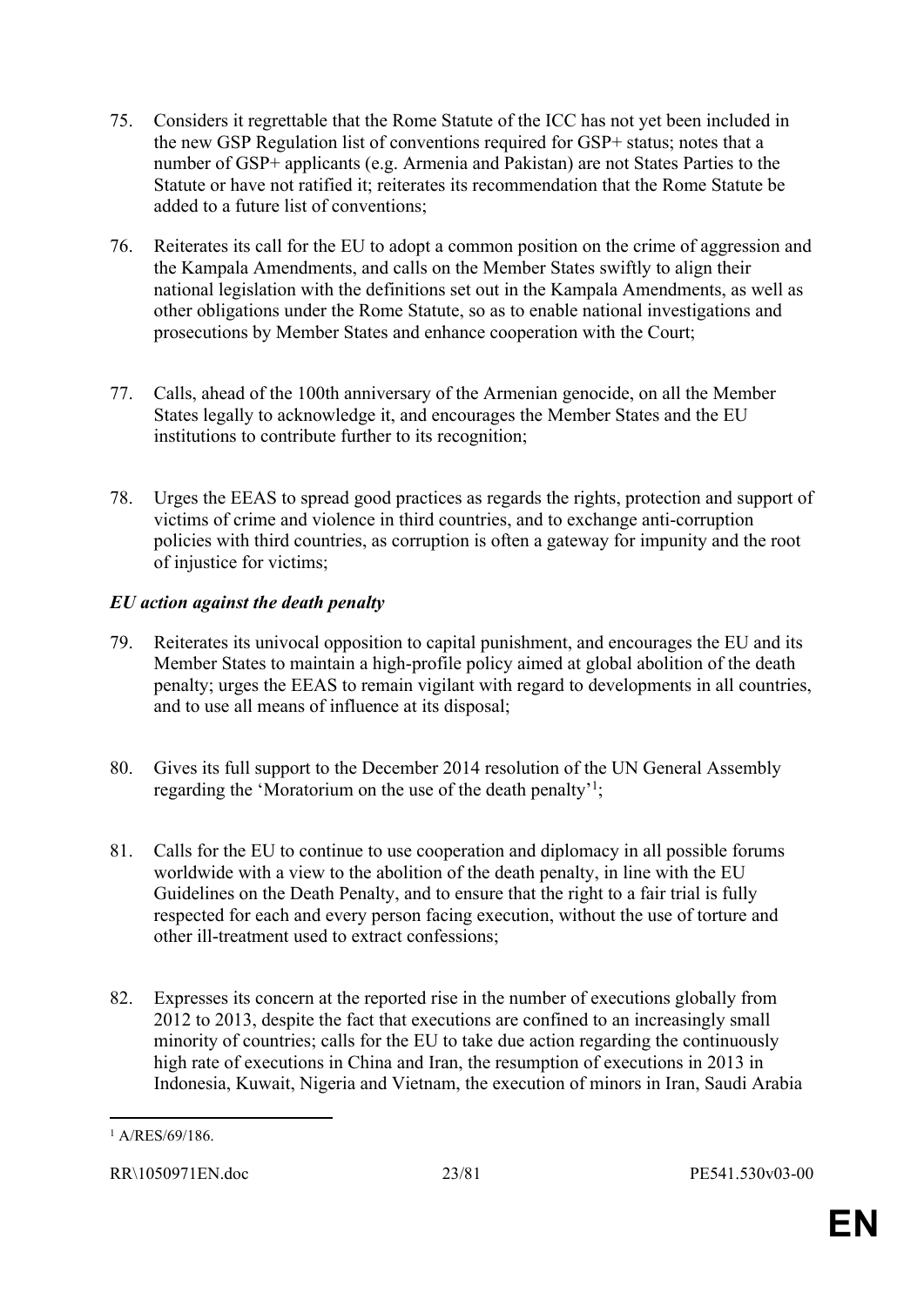and Yemen in 2013, and the marked increase in reported executions in Iraq and Saudi Arabia;

- 83. Welcomes the revived discussion in the United States on the arbitrary and error-prone nature of capital punishment, the campaign to stop the flow of substances used for execution from Europe to the United States, and the abolition of the death penalty in 2013 by the state of Maryland; encourages the VP/HR, the EUSR and the EEAS to engage with the US Federal Government and state governments with a view to accelerating the demise of the death penalty in the United States, so as to strengthen transatlantic cooperation internationally in credibly advancing human rights, international justice and democracy;
- 84. Encourages the Commission to use the new flexibility now offered by the EIDHR to explore new ways to campaign for the abolition of the death penalty and to support actions aimed at preventing death sentences or executions;
- 85. Stresses the importance of the EU continuing to monitor the conditions under which executions are carried out in those countries that still retain the death penalty, and to support legal and constitutional reform towards full and total abolition;
- 86. Recalls its firm belief that the death penalty, as a violation of the right to personal integrity and human dignity, is incompatible with the prohibition of cruel, inhuman or degrading punishment under international law, and calls on the EEAS and the Member States formally to acknowledge this incompatibility and to adapt EU policy on capital punishment accordingly; emphasises the need to interpret the respective EU guidelines concerning the death penalty and torture as cross-cutting;

# *EU action against torture and other cruel, inhuman and degrading treatment or punishment*

- 87. Urges the VP/HR and the EEAS, in the light of continued reports of the widespread practice of torture and abuse around the world, to step up the EU's efforts in the fight against torture and other cruel, inhuman and degrading treatment or punishment; reiterates its concern that the EU's action in this field remains largely insufficient and falls short of its commitments under the EU Guidelines concerning torture; calls, in particular, for greater EU support for the establishment and strengthening of national and regional torture prevention mechanisms; takes note of the Commission's proposal of 14 January 2014 for a regulation amending Council Regulation (EC) No1236/2005 concerning trade in certain goods which could be used for capital punishment, torture or other cruel, inhuman or degrading treatment or punishment, thus responding to Parliament's resolution of 17 June 2010;
- 88. Points out that, as stipulated in Articles 7 and 8 of the Rome Statute of the ICC, torture, if committed systematically or on a large scale, can constitute a war crime or a crime against humanity; stresses that the 'responsibility to protect' principle confers upon the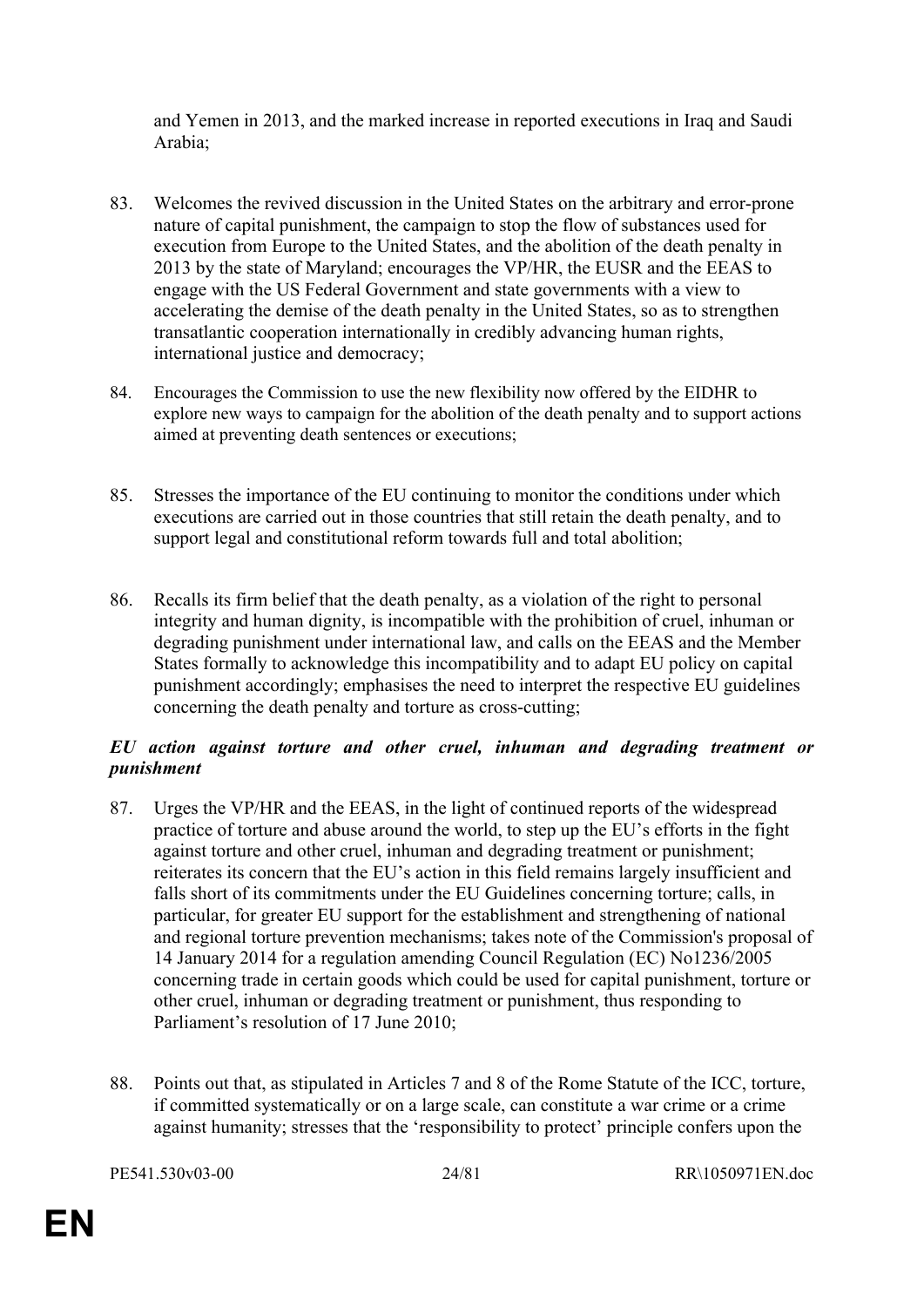international community a specific responsibility upon which it must act;

- 89. Encourages the EEAS to pay detailed attention to the country conclusions of the UUN Committee against Torture, the subcommittee established under the Optional Protocol to the Convention against Torture, and the Council of Europe Committee for the Prevention of Torture, and to raise these concerns systematically in political dialogues with the countries concerned and in public statements; calls on the EEAS, especially the EU Delegations, and the Member States, and especially their embassies on the ground, also to step up the implementation of the EU Guidelines on Torture and other Cruel, Inhuman or Degrading Treatment or Punishment; urges the Member States to step up their monitoring of trade in goods that could be used to commit acts of torture or to inflict inhuman and degrading treatment, as well as their monitoring of trade in dual-use goods and technologies;
- 90. Stresses that members of vulnerable groups, such as ethnic, linguistic and religious minorities, are more often exposed to torture or ill treatment in detention and therefore require special attention;
- 91. Condemns the export by European companies of products and arms that can be used for the purpose of torture or other punishment or cruel, inhuman or degrading treatment, including as part of crackdowns on protests; gives its support, in this context, to the process of revising Regulation (EC) No 1236/2005;
- 92. Reiterates the importance of effective export control mechanisms for certain drugs that can be used for executions and for equipment that can be used for torture; calls on the Commission to tackle the remaining loopholes in the regulation by introducing a catch-all end-use clause that would prohibit the export of any drug that could be used for torture or execution;
- 93. Urges the Union and its Member States to work towards ensuring that all third countries ratify the International Convention for the Protection of All Persons from Enforced Disappearance of 20 December 2006;

#### *Human rights in EU trade agreements and other international agreements*

94. Calls for the EU to ensure that trade agreements signed with third countries facilitate their economic and social development and ensure that their natural resources – including land and water – are well managed; reiterates its call for the systematic inclusion of binding, enforceable and non-negotiable human rights clauses in the EU's international agreements, including trade and investment agreements concluded or to be concluded with third countries, and calls for improved consultation of Parliament in the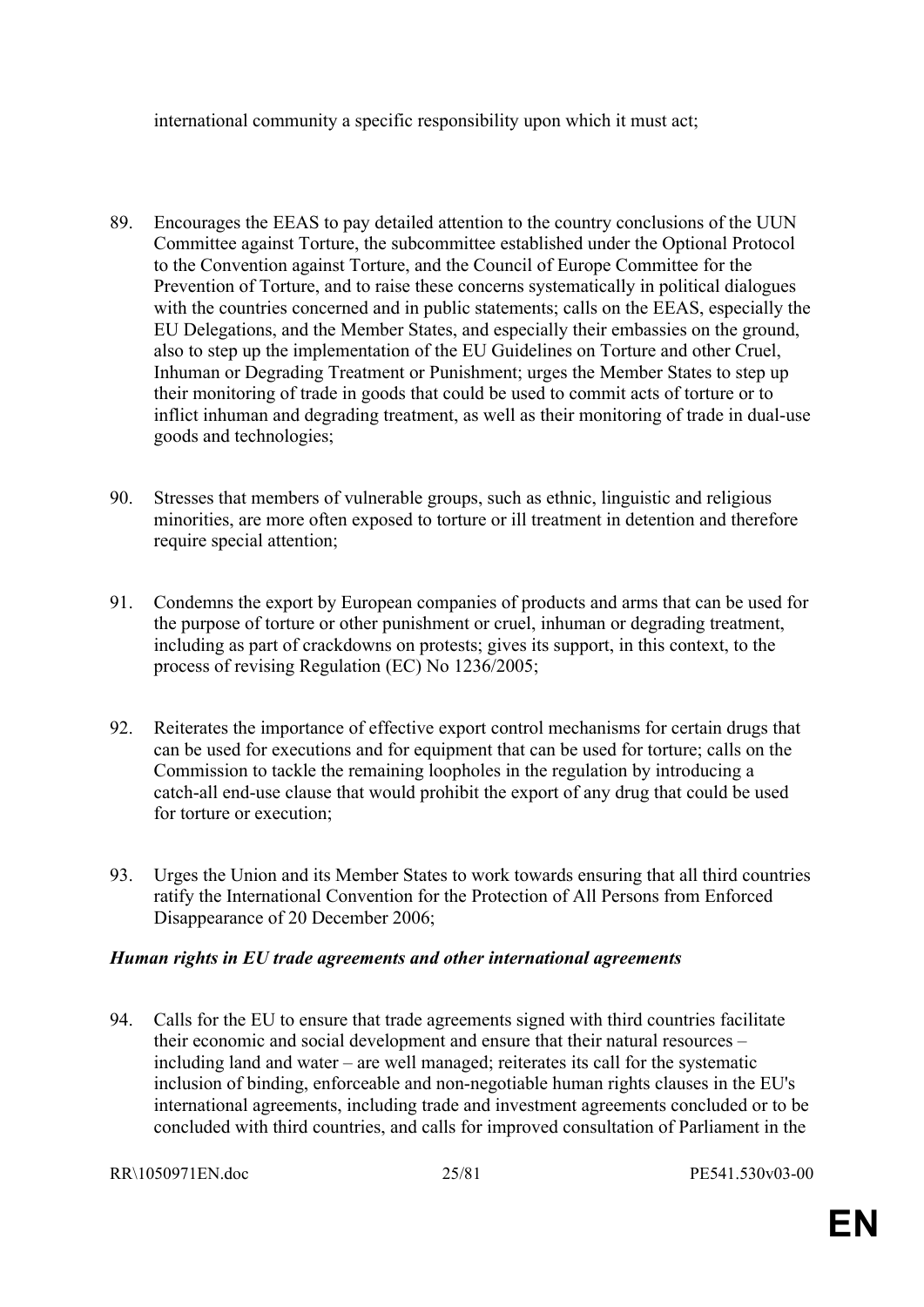early stages of the negotiation process for trade and investment agreements, for effective monitoring of the application of human rights clauses and for reporting back to Parliament on the agreements' human rights aspects;

- 95. Points out that trade policy contributes to achieving the EU's overall objectives and that, under Article 207 TFEU, EU trade policy has to be conducted 'in the context of the principles and objectives of the Union's external action'; points out, moreover, that under Article 3 TEU the Union must 'contribute to peace, security, the sustainable development of the Earth, solidarity and mutual respect among peoples, free and fair trade, eradication of poverty and the protection of human rights, in particular the rights of the child, as well as to the strict observance and the development of international law, including respect for the principles of the United Nations Charter';
- 96. Calls on the Commission to take into account, when drawing up its future trade strategy, the important role of trade and international agreements in the promotion of human rights internationally;
- 97. Stresses the need to continue multilateral cooperation and dialogue on human rights between the EU and, in particular, the World Trade Organisation and the UN, in order to secure a multilateral trade framework which contributes to respect for human rights;
- 98. Points out that the GSP was designed in such a way as to ensure that beneficiary countries respect the principles of international human rights conventions and core labour standards, and includes a special scheme of supplementary tariff preferences to promote the ratification and effective implementation of core international conventions on human and labour rights, environmental protection and good governance; reiterates that failure to comply with these conditions can lead to a trading arrangement being suspended; stresses the importance of regular monitoring and assessment of the implementation of international conventions by countries benefiting from GSP+;
- 99. Welcomes the entry into force on 1 January 2014 of the revised GSP; points out that GSP+ has been kept in the Generalised System of Preferences and that it requires countries asking to benefit from it to commit to cooperating fully and completely with international organisations as regards compliance with international conventions relating to human and workers' rights;

# *Business and human rights*

100. Considers it regrettable that a holistic approach to the way in which corporations abide by human rights standards globally is still lacking, and that this is allowing certain states and companies to circumvent such rules; stresses the need, therefore, to adopt legally binding rules on corporate social responsibility (CSR); strongly supports the implementation of the UN Guiding Principles on Business and Human Rights; calls, in particular, on the Commission to introduce effective measures to operationalise the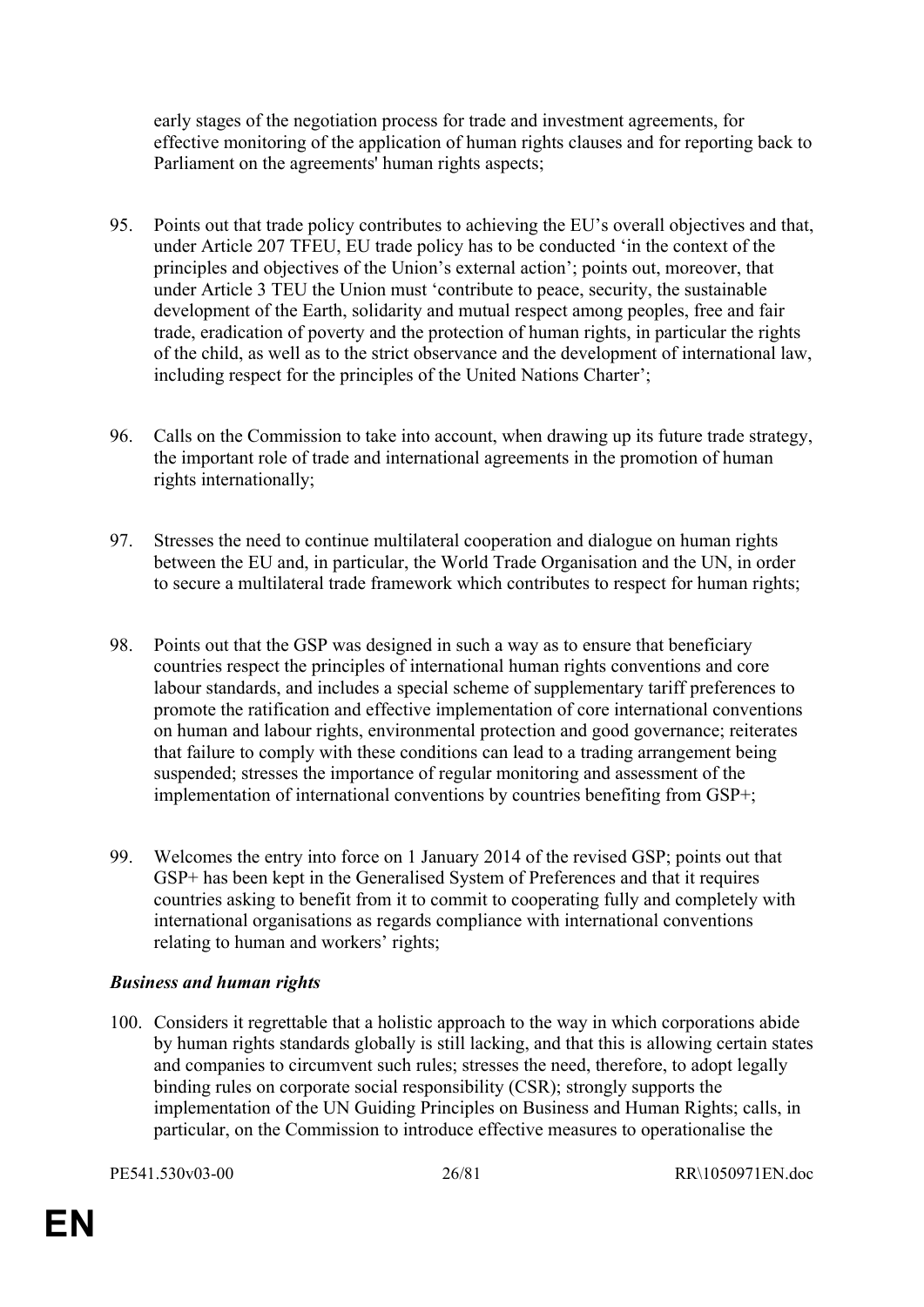'Protect, Respect and Remedy' framework put forward by John Ruggie, the UN Secretary-General's Special Representative on business and human rights; recalls the importance of promoting CSR principles, including in business operations outside the EU, and ensuring that they are respected throughout the supply chain, in particular with regard to the illegal timber trade, wildlife trafficking and trading of minerals from conflict zones; is convinced that European companies and their subsidiaries and subcontractors should play a key role in the promotion and dissemination of international standards on business and human rights worldwide;

- 101. Requests that the Commission and the EEAS encourage EU Delegations around the world to engage with EU businesses in order to promote respect for human rights, and to ensure that 'business and human rights' is included among the focus themes in local calls for proposals under the EIDHR; calls on the Member States to ensure that companies which come under their national law do not disregard human rights or the social, health and environmental standards to which they are subject when moving to, or doing business in, a third country;
- 102. Draws attention to the EU strategy on corporate social responsibility for 2011-2014, which called on the Member States to draw up national plans to implement the UN Guiding Principles on Business and Human Rights; reiterates its call on the Commission to report on a regular basis on the implementation of the UN Guiding Principles on Business and Human Rights by the Member States, including their national action plans; considers regrettable the lack of progress made by the Commission in following up Parliament's request that it propose legislation requiring EU companies to ensure that their *transactions* do not support perpetrators of conflicts or grave human rights violations;
- 103. Reaffirms that European businesses should undertake adequate due diligence to ensure that their operations respect human rights, wherever they are performed; stresses the importance of meaningful reporting on the impact as regards human rights and social and environmental aspects of projects supported by European financial institutions; insists on the need for these institutions to ensure the compliance of their activities with Article 21 TEA, which contains, inter alia, an obligation to respect human rights;
- 104. Notes that companies should regard this not as a challenge but rather as an opportunity to create new business potential in those regions that most need sustainable and responsible investment, and as a means of contributing to respect for human rights in developing countries;
- 105. Calls on the Commission and the Council to ensure that companies owned by third-country nationals or third-country states and established in the Member States do not support perpetrators of conflicts or grave human rights violations, including modern forms of slavery such as trafficking of persons and their employment under abhorrent conditions;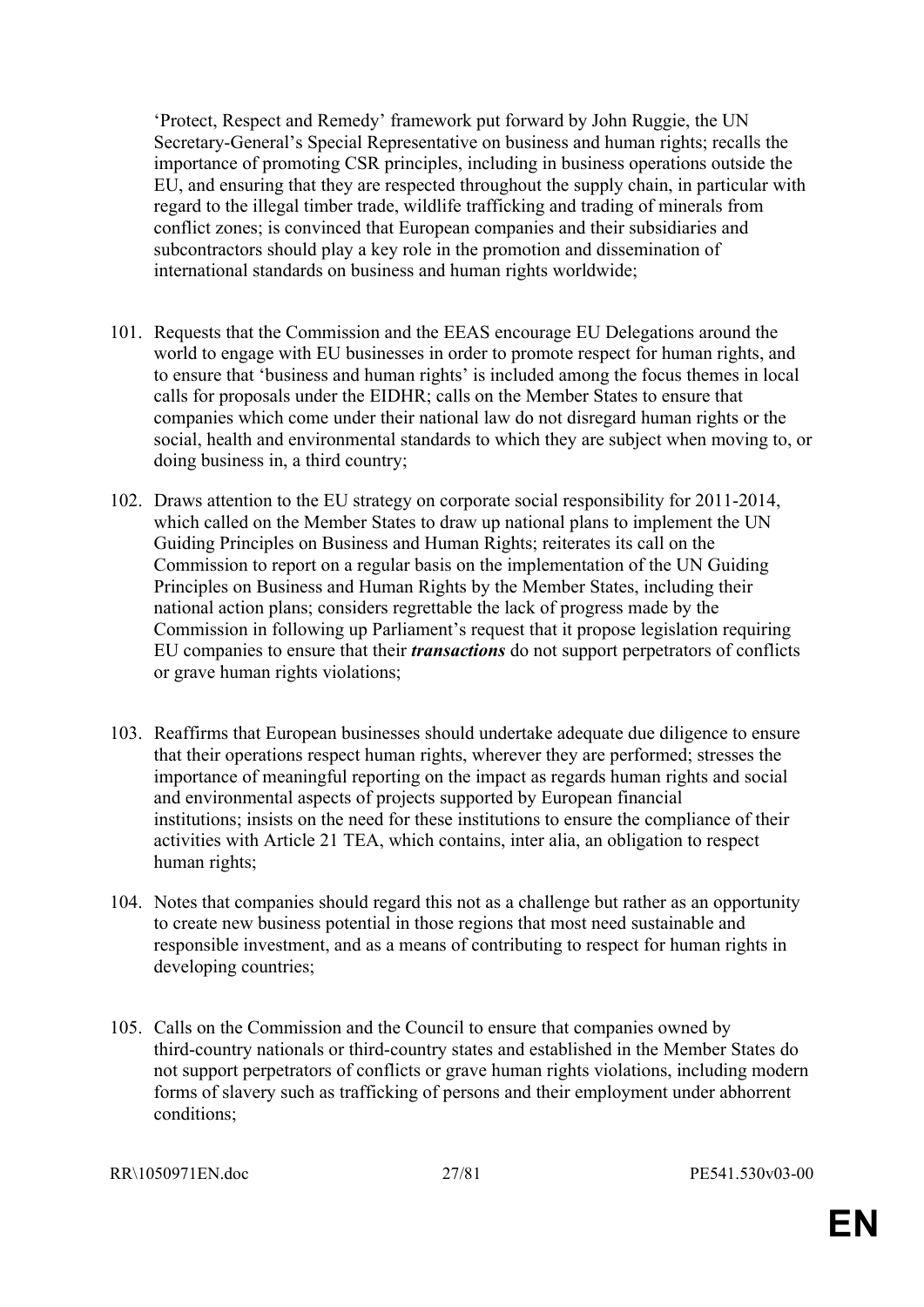- 106. Calls on the Commission and the EEAS to take strong initiatives to improve access to justice for victims of human rights violations linked to business operations outside the EU; insists, also, on the need to introduce effective remedies to sanction corporations that are guilty of human rights violations and to provide redress for the victims of such violations;
- 107. Calls for the EU to engage in the emerging debate about a legally binding international instrument on business and human rights within the UN system;
- 108. Recalls the four core and universal labour standards as anchored in the instruments of the ILO, namely: the freedom of association and the right to collective bargaining; the elimination of all forms of forced labour, exploitation and slavery; the abolition of child labour; and the elimination of discrimination in the area of employment;
- 109. Points out, in particular, the urgent need to respect freedom of association and the fight against all forms of repression, including the assassination of trade unionists;
- 110. Notes with great concern that, according to the ILO, around 21 million men, women and children around the world are in a form of slavery; highlights the need to address human rights in a holistic and indivisible manner by emphasising and making a strong and binding commitment to both civil and political rights and economic, social, cultural and environmental rights, since without these rights there can be no development; stresses the need to tackle the root causes of poverty; highlights the obligation to respect international labour standards, in line with the fulfilment of the ILO Decent Work Agenda, and calls for the establishment of a universal social protection floor; takes the view that social issues should have a more central place in the EU's external relations; considers it regrettable, in this context, that the EU does not have a standard format for a 'social clause' to be inserted in all external trade agreements; urges the EU, accordingly, to incorporate a chapter on development and a social clause reflecting ILO core labour standards into all its external trade agreements;
- 111. Notes that the deteriorating security situation worldwide and the worsening financial crisis since the 2008 meltdown have led to an increase in child labour in the world's poorest countries and could have legal and reputational implications for companies that source goods from the developing world; urges the VP/HR and the EEAS further to promote the International Programme on the Elimination of Child Labour, particularly in developing countries, where a deplorable number of children are put to work to supplement family incomes;

#### *EU action to ensure freedom of expression rights online and offline and to limit the impact of surveillance technologies on human rights*

112. Recognises that the rapid evolution of information and communications technologies has transformed the environment for the exercise of freedom of expression and access to information across the world, generating both profound advantages and serious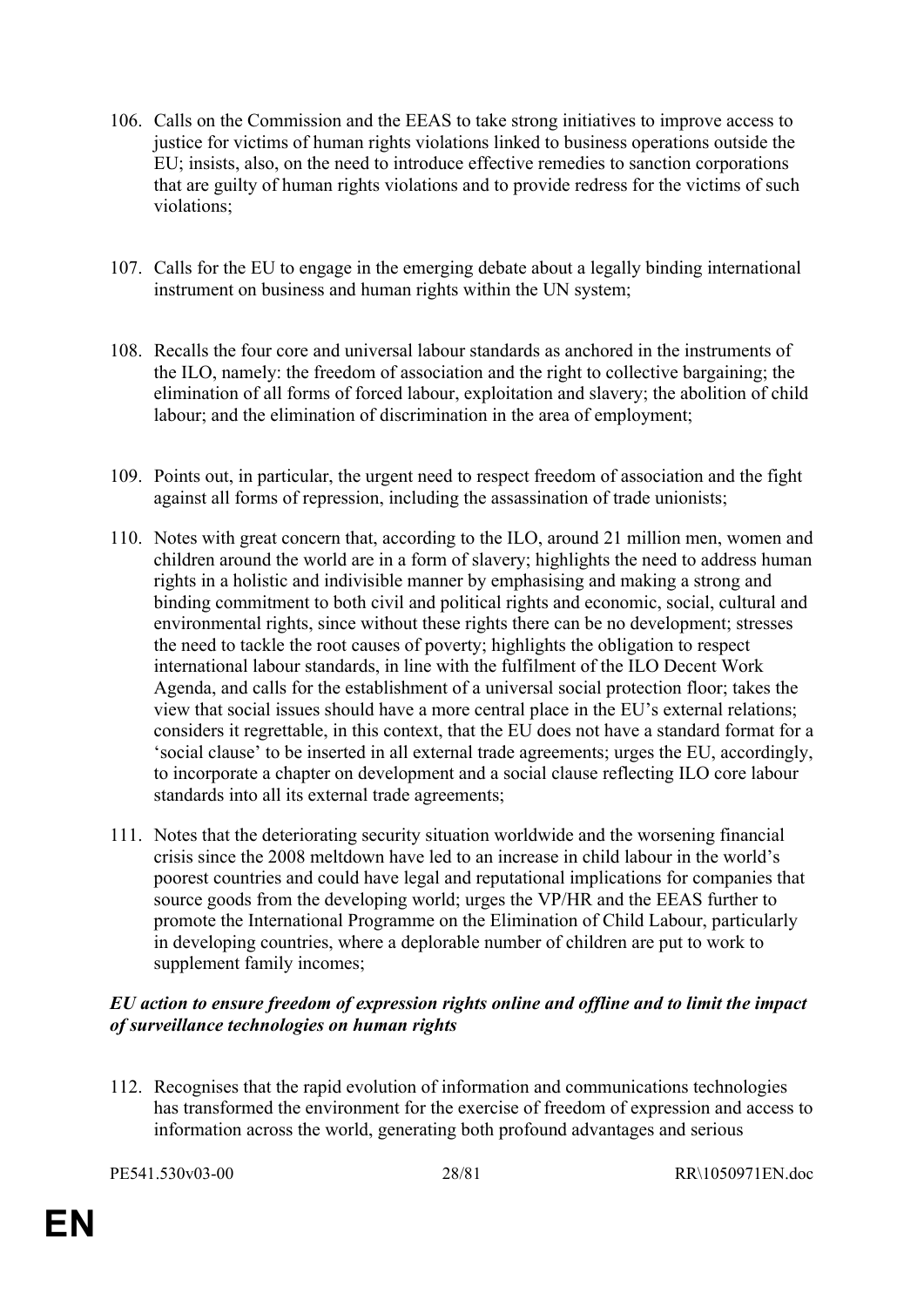concerns; welcomes, in this context, the adoption by the Council in May 2014 of the dedicated EU Guidelines on Freedom of Expression Online and Offline;

- 113. Reiterates that freedom of expression and media freedom, independence and pluralism are essential elements of a sustainable democracy, maximising the involvement of civil society and empowering citizens, and are therefore indispensable for ensuring transparency and accountability in public life;
- 114. Calls for increased support in the areas of promoting media freedom, protecting independent journalists and bloggers, reducing the digital divide and facilitating unrestricted access to information and communication and uncensored access to the internet (digital freedom);
- 115. Calls for the EU and its Member States to enhance their monitoring of, and clearly and rapidly condemn, all restrictions on freedom of expression, including aggressive use of criminal defamation laws and other restrictive laws, restrictive criteria or burdensome procedures in accessing registration as a journalist or any one of the professions related to the media, to establish a media house and to take strong initiatives to support better access to information which is in the public interest;
- 116. Condemns all restrictions on digital communication, including closing down websites and blocking personal accounts, when targeting civil society, civil liberties activists and free media;
- 117. Expresses its concern at the proliferation and spread of monitoring, surveillance, censoring and filtering technologies, which represent a growing threat to human rights and democracy activists in autocratic countries and also pose troubling questions regarding privacy rights in democratic countries, even when used with the pretext of legitimate aims such as counter-terrorism, state security and law enforcement;
- 118. Recognises that important producers of hacking and surveillance technologies, which can be used for human rights violations and to attack European digital infrastructure, are located in Europe; calls on the Commission to revise the European export control system in order to prevent dangerous technology from falling into the wrong hands;
- 119. Commends the Commission on its publication in June 2013 of the ICT (information and communication technologies) Sector Guide on Implementing the UN Guiding Principles on Business and Human Rights; remains concerned, however, at the trade in products and services aimed at denying internet access, enabling mass surveillance and monitoring of internet traffic and mobile communications, filtering search results or intruding on private conversations; draws attention to the Commission communication of 24 April 2014 entitled 'The Review of export control policy: ensuring security and competitiveness in a changing world' (COM(2014)0244), which, among other things,

```
RR\1050971EN.doc 29/81 PE541.530v03-00
```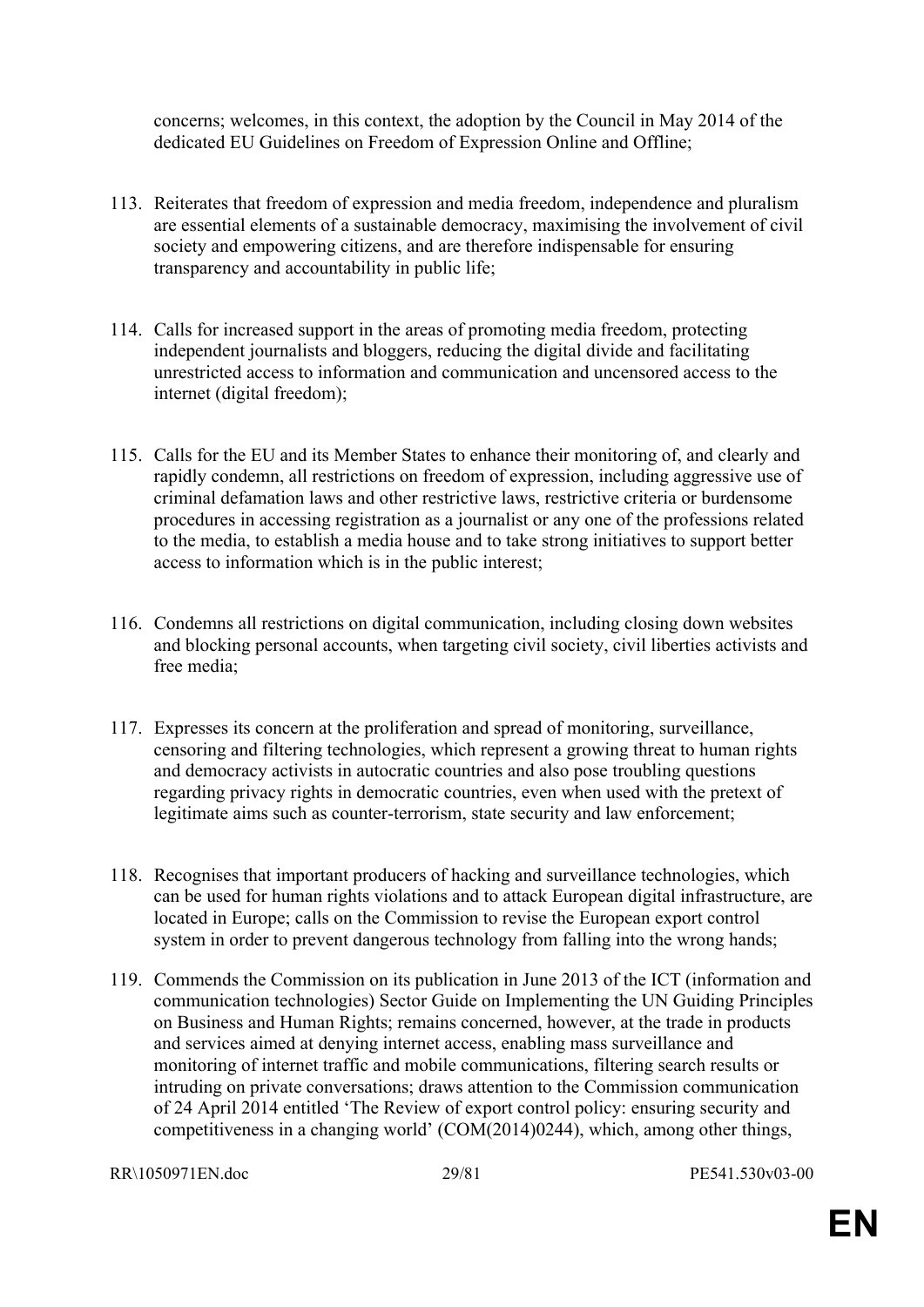acknowledges the human rights problems encountered in the export of certain types of ICT; calls on the Commission, therefore, to reflect on how to improve this situation with a view to the possible adoption of updated export control guidelines;

120. Calls on the Commission to continue to support initiatives related to the development and dissemination of digital security technologies in order to empower human rights defenders by providing secure collection, encryption and storage mechanisms so as to avoid monitoring by repressive governments;

# *EU support for civil society and for freedom of assembly and association*

- 121. Expresses its serious concern over the shrinking space of legitimate civil society action in many countries around the world; considers a free civil society to be one of the foundations for the protection and support of human rights and democratic values in all societies; welcomes, in this connection, all EU programmes aimed at training young professionals from third countries and simplifying student exchange programmes for third-country nationals, as these foster the active participation of young people in democracy-building and contribute effectively to the development of civil society;
- 122. Calls for the EU and its Member States to enhance their monitoring of, and clearly and rapidly condemn, all restrictions on freedom of assembly and association, including bans on civil society organisations, aggressive use of criminal defamation laws and other restrictive laws, excessive registration and reporting requirements, overly restrictive rules on foreign funding, and prohibitions on NGOs from engaging in political activities or having contact with foreigners;
- 123. Calls for the EU and its Member States to raise violations of freedom of assembly and association at every level of political dialogue, including the highest level, when other forms of dialogue, including the human rights dialogue, have failed to bring any concrete improvement on the ground; urges the EU and its Member States to use these dialogues to raise individual cases of concern, particularly all those involving people who are imprisoned only for exercising their right to peaceful assembly and association;
- 124. Encourages representatives of the EU Delegations and Member State embassies to monitor trials of human rights defenders and all those detained only for exercising their right to peaceful assembly and association, and, when relevant, publicly to condemn the lack of respect for fair trial rights;
- 125. Calls for the EU to make respect for, and the promotion of, freedom of assembly and association a key priority in the future EU Action Plan on Human Rights and Democracy, and to lay out specific actions in that area, as freedom of assembly and association are vital elements for democracy and an open society;
- 126. Reiterates its endorsement of the majority of EIDHR funding being allocated to support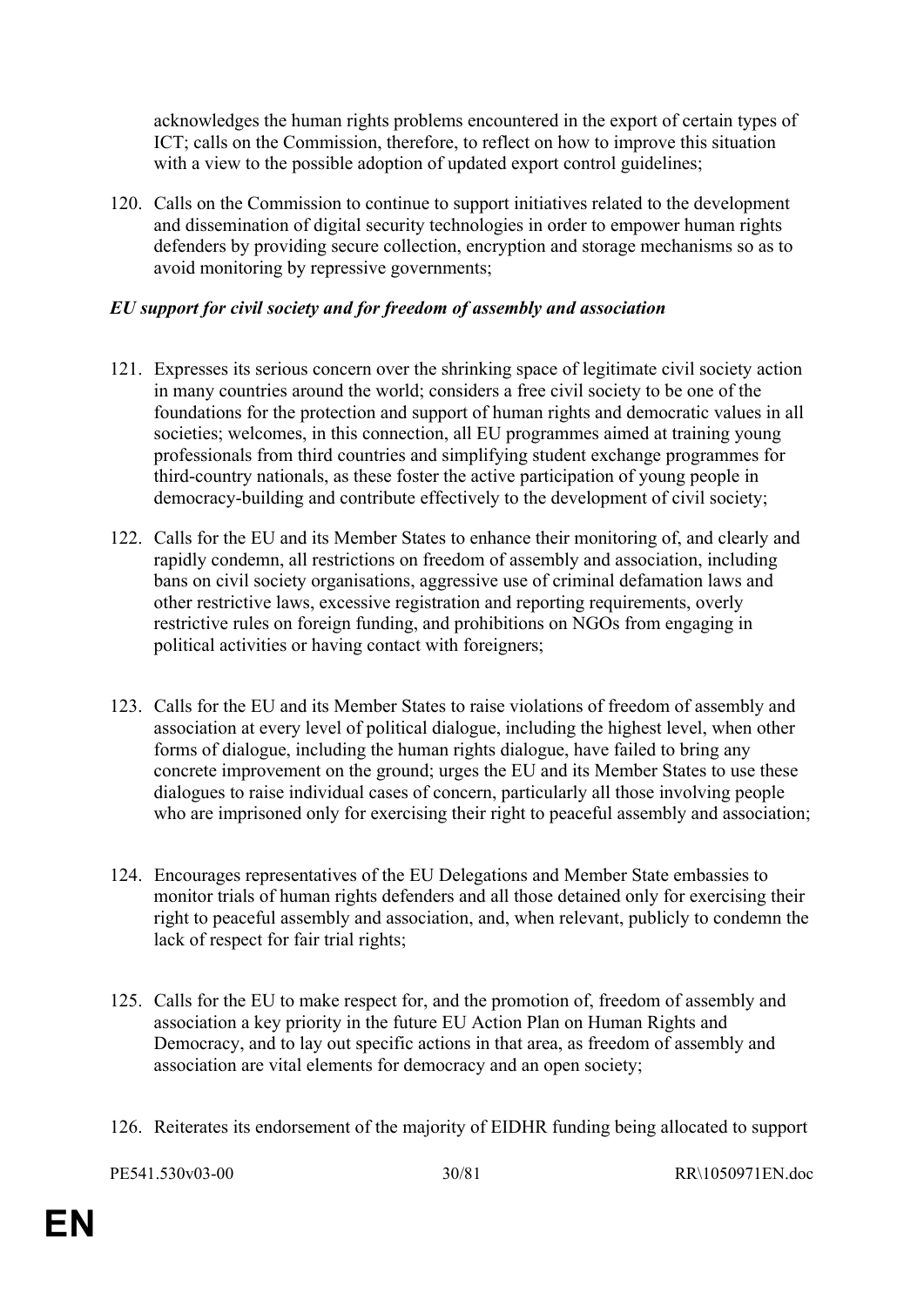for human rights defenders and civil society actions around the world, and supports the development of legal defence funds to help persecuted journalists and activists gain access to a lawyer and a fair trial;

127. Underlines the importance of National Human Rights Institutions (NHRIs) at the national level in human rights monitoring and awareness-raising, and in ensuring redress for victims of violations; calls for the EU to develop a policy in support of NHRIs, in line with the Paris Principles, and to make it a priority in external assistance, in particular under the European Neighbourhood Instrument;

#### *Freedom of thought, conscience, and religion or belief*

- 128. Condemns all violence and discrimination on the basis of ideology, religion or belief, as prescribed by Article 10 TFEU; expresses its serious concern over the continued reports of violence and discrimination against religious minorities around the world, including in the Middle East; stresses that the right to freedom of thought, conscience, religion or belief is a fundamental human right interrelated with other human rights and fundamental freedoms and encompassing the right to believe or not to believe, the right to manifest or not to manifest any religion or belief, and the right to adopt, change and abandon or return to a belief of one's choice, as enshrined in Article 18 of the Universal Declaration of Human Rights;
- 129. Calls for the EU and its Member States to ensure that religious minorities are respected worldwide, particularly in the Middle East, where Christians, including Catholics, Apostolic Armenians, Copts and Yezidis, and Muslim minorities are being persecuted by ISIS and other terrorist groups;
- 130. Strongly condemns attacks against Christians in several countries around the world and expresses solidarity with the victims' families; is deeply concerned about the growing number of episodes of repression, discrimination, intolerance and violent attacks against Christian communities, in particular in Africa, Asia and the Middle East; further calls on governments to bring all those responsible to justice; is deeply concerned about the current situation of Christians in North Korea, Somalia, Syria, Iraq, Afghanistan, Saudi Arabia, Pakistan, Uzbekistan, Yemen, Nigeria and many other countries, where Christians live in fear of being killed, face torture, rape and abduction and see their churches damaged or destroyed;
- 131. Expresses deep concern about the situation of people belonging to the Rohingya Muslim minority in Burma/Myanmar, who are denied Burmese citizenship and face systematic human rights violations and persecution; recalls its resolution of 13 June 2013 on the situation of Rohingya Muslims<sup>1</sup>;

<sup>1</sup> Texts adopted, P7\_TA(2013)0286.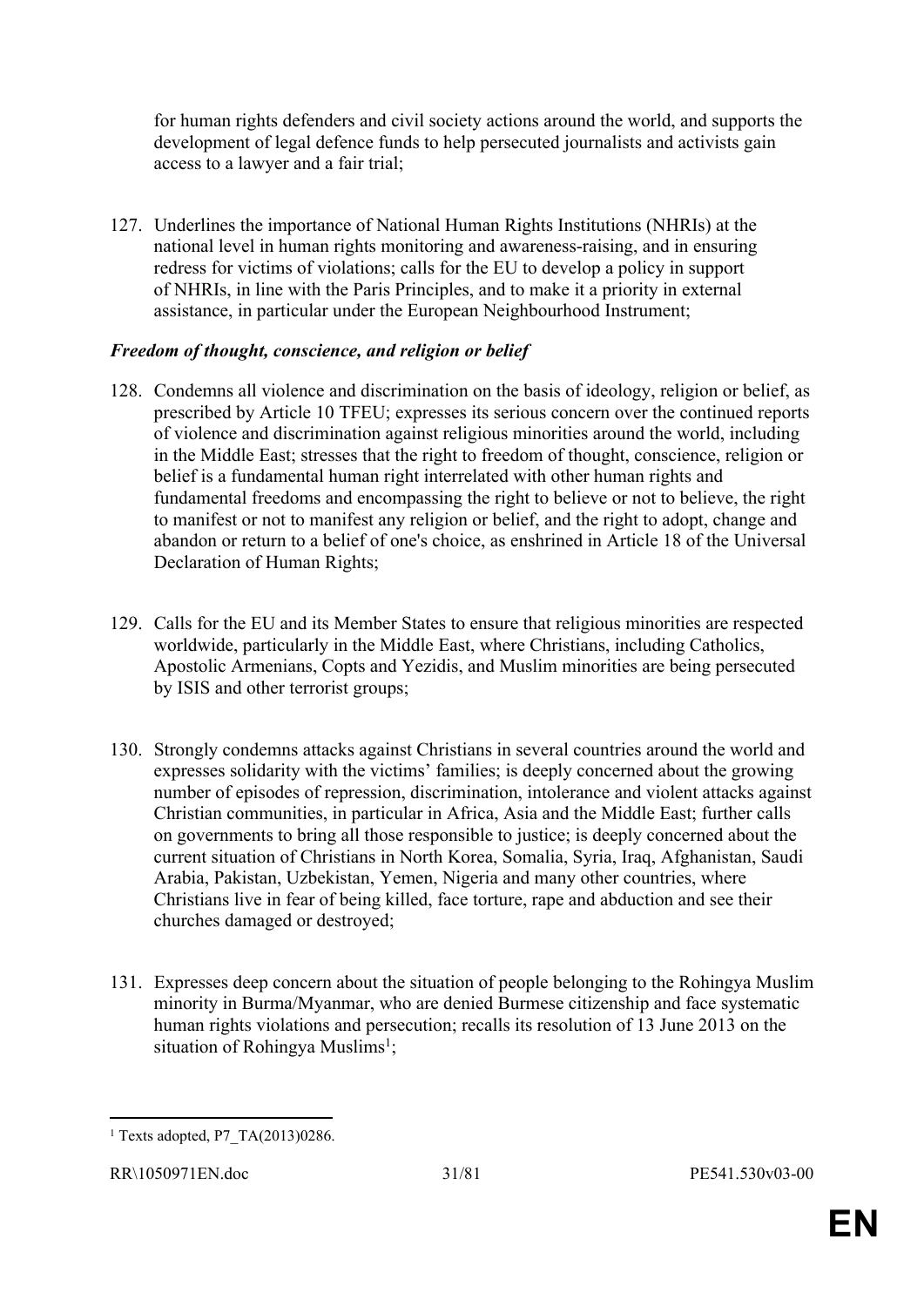- 132. Welcomes the adoption during the 2013 reporting year of the EU Guidelines on the Promotion and Protection of Freedom of Religion or Belief, and calls on the EU institutions and the Member States to pay particular attention to the implementation of these guidelines, both in international and regional forums and in bilateral relations with third countries, with particular attention to the vulnerable situation of apostates; commends the new VP/HR for stating that freedom of religion or belief is one of three human rights priorities; encourages the VP/HR and the EEAS to engage in a permanent dialogue with NGOs, religious or belief groups and religious leaders;
- 133. Welcomes the EU's commitment to promoting the right to freedom of religion or belief within international and regional forums including the UN, the OSCE, the Council of Europe and other regional mechanisms; encourages the EU to continue tabling its yearly resolution on freedom of religion or belief at the UN General Assembly and supporting the mandate of the UN Special Rapporteur on freedom of religion or belief;

#### *Rights of women and girls*

- 134. Welcomes the EU's support for UN resolutions on gender issues, notably on the elimination of violence against women and girls, on discrimination against women and on the role of freedom of expression and opinion in women's empowerment, and for the UN's statements on early and forced marriage and on female genital mutilation;
- 135. Calls for the EU to participate actively in the 59th session of the Commission on the Status of Women, and to continue to fight all attempts to undermine the UN Beijing Platform for Action as regards, among other elements, access to education and health as basic human rights, and sexual and reproductive rights;
- 136. Finds it regrettable that women's and girls' bodies, specifically with respect to their sexual and reproductive health and rights, still remain an ideological battleground, and calls for the EU and its Member States to recognise the inalienable rights of women and girls to bodily integrity and autonomous decision-making as regards, inter alia, the right to access voluntary family planning and safe and legal abortion and to be free from violence, including female genital mutilation, child, early and forced marriage, and marital rape;
- 137. Reaffirms its condemnation of all forms of abuse and violence against women and girls, especially the use of sexual violence as a weapon of war and domestic violence; calls on all Council of Europe member states, accordingly, to sign and ratify the Istanbul Convention on preventing and combating violence against women and domestic violence; calls for the EU, as such, to take steps to accede to that convention in order to ensure coherence between EU internal and external action on violence against women and girls;
- 138. Express its deep concern about governments turning a blind eye to inhumane cases of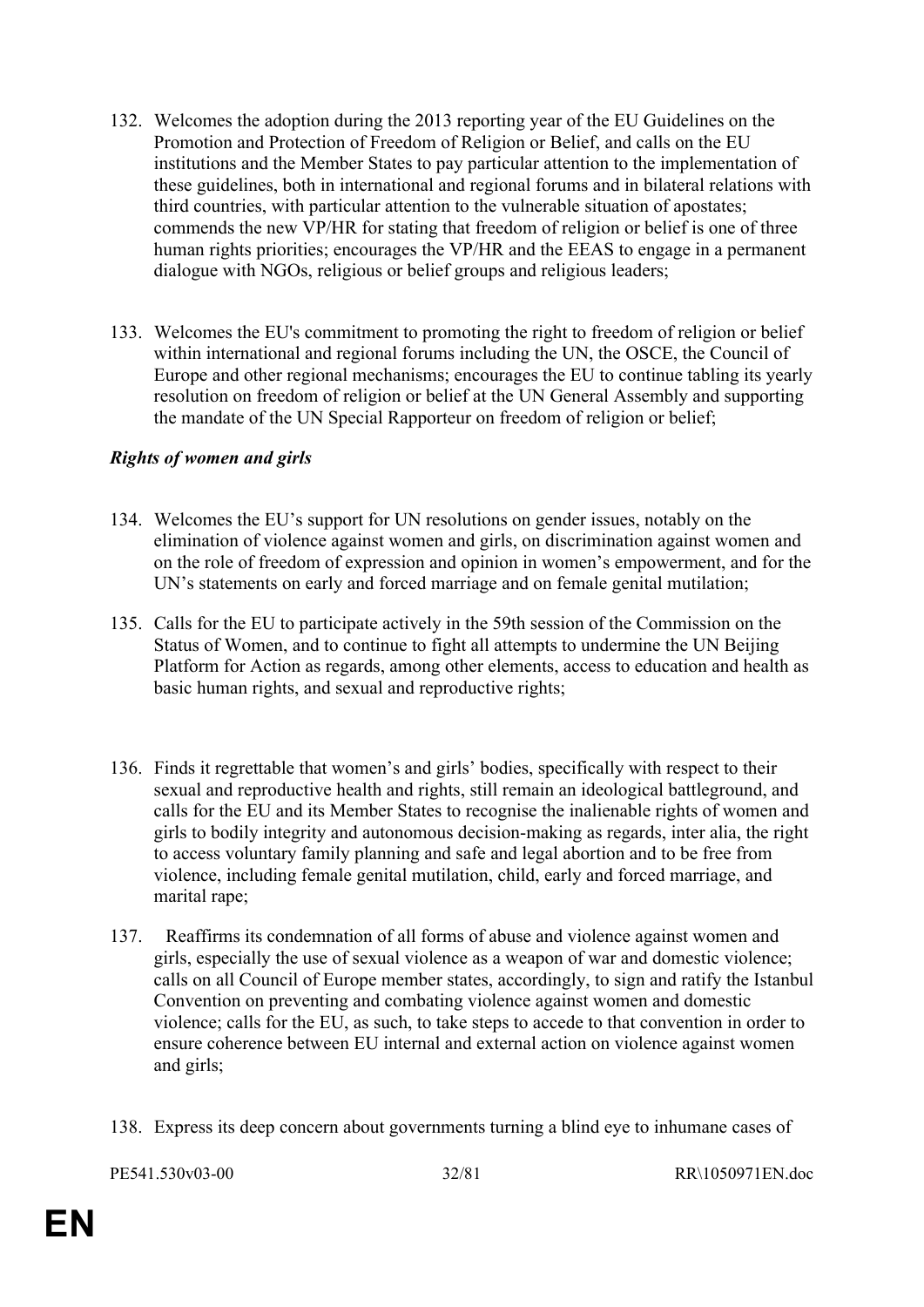sexual abuse of women, at a time when one in three women worldwide will experience violence in their lives; urges the EEAS further to establish good practices for combating rape and sexual violence against women in third countries with a view to tackling the root causes of this problem;

- 139. Stresses the importance of the authorities undertaking to develop education campaigns targeted at men, and in particular the younger generations, with the aim of preventing and gradually eliminating all types of gender-based violence; emphasises the need to ensure that health professionals, police officers, prosecutors and judges, both within the EU and in third countries, are adequately trained to assist and support victims of violence;
- 140. Emphasises that gender-based violence, including harmful customary and traditional practices, is a violation of basic rights, and especially of human dignity, the right to life and the right to the integrity of the person;
- 141. Points out that the Istanbul Convention on preventing and combating violence against women and domestic violence is an important and binding international instrument and, therefore, that the accession thereto of more and more countries will contribute significantly to the development of an integrated policy for protecting and empowering victims and promoting international cooperation in the field;
- 142. Calls on the Council to include the issue of 'gender-selected' abortion in the EU Guidelines concerning violence against women and girls; encourages the Commission and the Council to develop data-gathering methods and indicators on this phenomenon, and encourages the EEAS to include this issue in the development and implementation of the human rights country strategies;
- 143. Stresses the importance of conducting information and awareness-raising campaigns in communities in which female genital mutilation, the sexual abuse of young girls, early and forced marriage, femicide and other gender-based human rights violations are practised, and of involving human rights defenders who are already fighting for an end to these practices in the preparation and implementation of such campaigns; reiterates that child marriage, early and forced marriage and the failure to enforce a legal minimum age for marriage constitute not only a violation of children's rights but also an obstacle to women's empowerment;
- 144. Strongly condemns the use of sexual violence against women and girls as a tactic of war, including crimes such as mass rape, sexual slavery, enforced prostitution, gender-based forms of persecution including female genital mutilation, trafficking, sex tourism, early and forced marriage, honour killings and all other forms of sexual violence of comparable gravity; remains particularly concerned, in this connection, at the situation in the Great Lakes region of Africa and in Syria, for example; expresses its support for the work of UN Women, the UN Special Rapporteur on violence against women, its causes and consequences, and the UN Special Representative on Sexual Violence in Conflict; welcomes the fact that in 2014 the Sakharov Prize was awarded to Dr Denis Mukwege for his outstanding fight to protect girls and women who have

```
RR\1050971EN.doc 33/81 PE541.530v03-00
```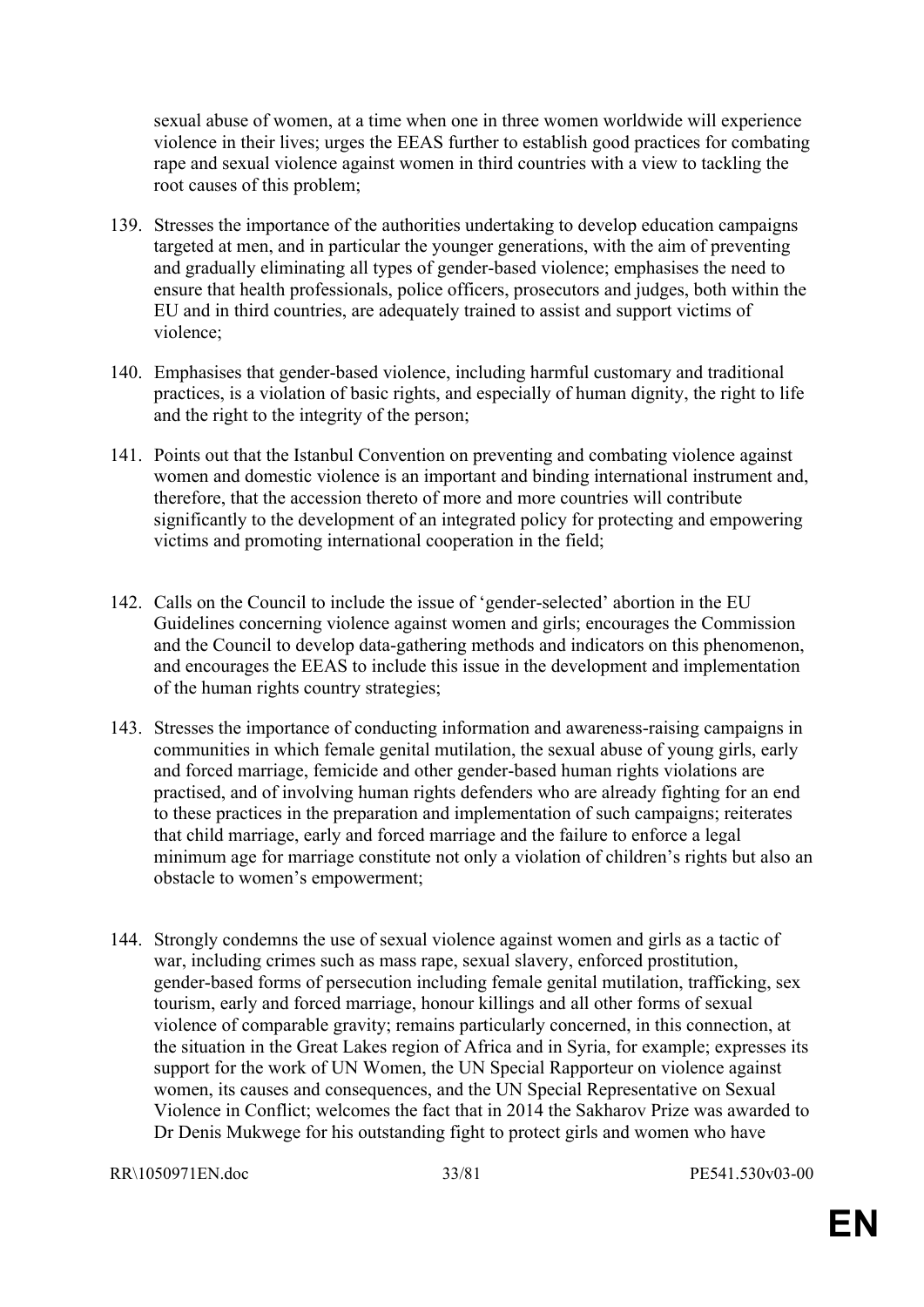become victims of sexual violence during armed conflicts;

- 145. Draws attention to the fact that gender-related crimes and crimes of sexual violence are classed in the Rome Statute as war crimes, crimes against humanity or constitutive acts with respect to genocide or torture; welcomes, in this context, UN Security Council Resolution 2106 on the prevention of sexual violence in conflict, adopted on 24 June 2013, which reaffirms that the ICC plays a key role in the fight against impunity for sexual and gender-based crimes; calls for the EU to support the implementation of these principles in full;
- 146. Recalls the EU's commitment to mainstreaming human rights and gender aspects in common security and defence policy missions, in line with the landmark UN Security Council Resolutions 1325 and 1820 on women, peace and security; reiterates, in this connection, its call for the EU and its Member States to support, in the process of building sustainable reconciliation, the systematic participation of women as a vital component of peace processes, and to recognise the need to mainstream gender perspectives in conflict prevention, peacekeeping operations, humanitarian assistance and post-conflict reconstruction and democratic transition processes;
- 147. Considers women's under-representation in political decision-making to be a question of fundamental rights and democracy, values that should underline governments' capacity to devote their attention, to the fullest extent, to democracy-building and maintenance processes; welcomes legislated parity systems and gender quotas and calls for the necessary legislative process to be developed as soon as possible;
- 148. Asks the EU and its Member States to support full participation by women in political and economic decision-making, particularly in processes of peace-building, democratic transition and conflict resolution; encourages the Member States, the Commission and the EEAS to focus on the economic and political emancipation of women in developing countries, promoting their involvement in companies and in the implementation of regional projects and local development projects;
- 149. Stresses the need to ensure that women in Europe and the rest of the world have the right to be able freely to make their own individual choices, on an equal footing with men, without any ideological, political or religious impositions;

# *Human rights and corruption*

- 150. Recalls that corruption is a violation of human rights and that the EU has claimed exclusive competence for the signing of the UN Convention against Corruption (UNCAC);
- 151. Considers it regrettable that there has been no follow-up so far on Parliament's request to the VP/HR to present an EU Action Plan against corruption in order to effectively monitor the UNCAC recommendations, including the obligation on the States Parties to publish and disseminate information on corruption, to establish channels for reporting violations, and to create a proper legal framework for the protection of witnesses and for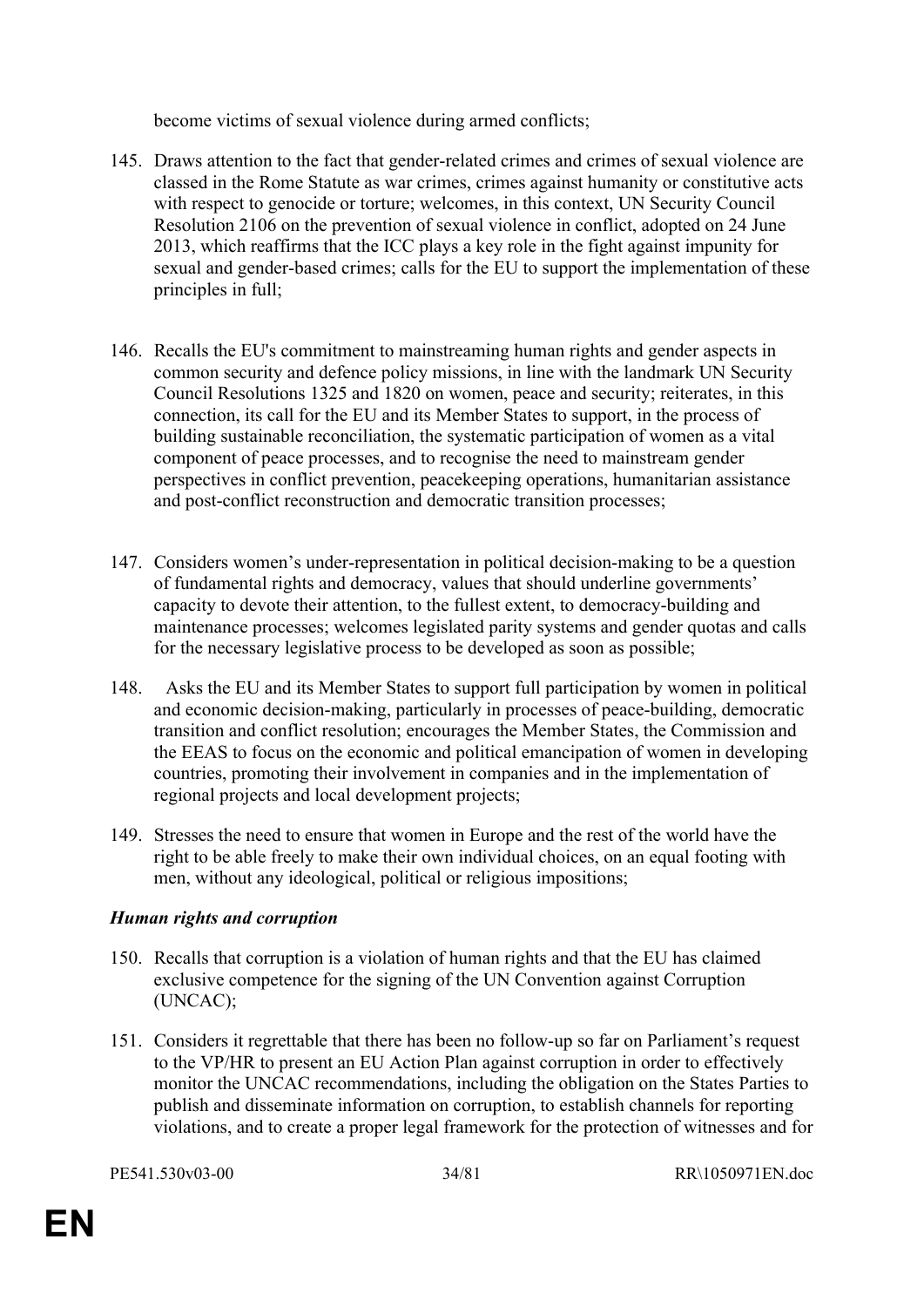civil society activities in this area;

- 152. Urges Europol to develop more strategic and operational partnerships with third countries with a view to combating corruption and organised crime more effectively;
- 153. Calls on the Commission to develop innovative financial mechanisms for implementing fiscal reforms and strengthening the fight against corruption, illicit financial flows and tax evasion; encourages, in this context, consideration of public-private partnerships, the blending of grants and loans, and help for developing countries to better mobilise their domestic resources;
- 154. Notes that third countries with weak governance and large flows of aid also have a higher rate of corruption, which as a consequence diverts the intended purpose of development aid and weakens the development of human rights; calls on the EEAS to support development programmes in which humanitarian aid and transparency go hand in hand, for the sake of advancing human rights in third countries;
- 155. Reiterates its call for the EU and its Member States to support the establishment of a UN Special Rapporteur on financial crime, corruption and human rights;

# *Trafficking in human beings*

156. Condemns the illicit business of human trafficking, human trafficking for removal of organs and any other exploitative business related to violating the right to bodily integrity and inflicting violence; stresses the need to tackle human trafficking, the majority of whose victims are women, who are exploited for sexual purposes;

157. Calls for the EU to prioritise the fight against trafficking in human beings in both its internal and external policies, with a particular focus on the protection of victims; calls for more intensive and regularly reviewed EU efforts; stresses the need for enhanced cooperation with third countries on the exchange of good practices and the dismantling of international trafficking networks, which also make use of the internet to find new victims; reiterates the need for all EU Member States to implement Directive 2011/36/EU and the EU Strategy towards the Eradication of Trafficking in Human Beings 2012-2016;

#### *Caste-based discrimination*

158. Condemns the continuing human rights violations committed against people suffering from caste hierarchies and caste-based discrimination, including the denial of equality and of access to the legal system and to employment, continued segregation and

RR\1050971EN.doc 35/81 PE541.530v03-00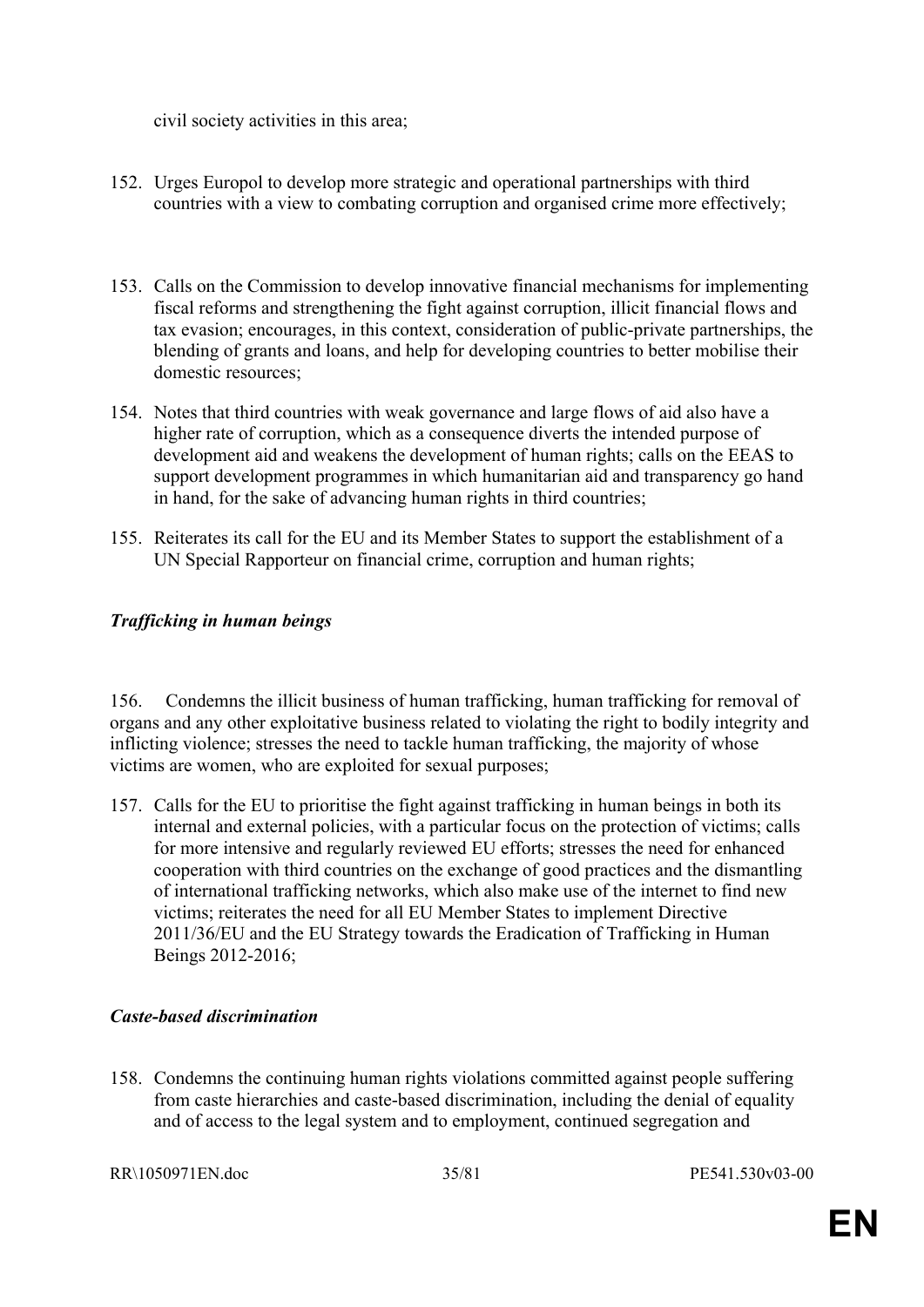caste-induced barriers to the achievement of basic human rights and development; calls for the EU to adopt a policy aimed at directing action for the elimination of caste-based discrimination and to include policy objectives on caste-based discrimination in its new EU Action Plan on Human Rights and Democracy;

# *LGBTI rights*

- 159. Considers it regrettable that 78 countries still criminalise homosexuality, including 7 which provide for the death penalty (Saudi Arabia, Nigeria, Mauritania, Sudan, Sierra Leone, Yemen, Afghanistan, Iran, the Maldives and Brunei), and that 20 countries still criminalise transgender identities; firmly condemns the recent increase in discriminatory laws and believes that practices and acts of violence against individuals on the basis of their sexual orientation and gender identity should not go unpunished; encourages close monitoring of the situation in Nigeria, Uganda, Malawi, India and Russia, where new laws or recent legal developments seriously threaten the freedom of sexual minorities; reaffirms its support for the continuing work of the UN High Commissioner on Human Rights to combat these discriminatory laws and practices and for the UN's work more generally on this issue;
- 160. Supports the idea that the EEAS should prioritise its actions in this area and put particular emphasis on situations where the death penalty is in force and/or where LGBTI people are subjected to torture and ill-treatment, by condemning these practices in accordance with the EU Guidelines on the Death Penalty and the EU Guidelines on Torture and other Cruel, Inhuman or Degrading Treatment or Punishment;
- 161. Welcomes the adoption in 2013 of the EU Guidelines to Promote and Protect the Enjoyment of all Human Rights by Lesbian, Gay, Bisexual, Transgender and Intersex (LGBTI) Persons; calls on the EEAS and the Commission to raise the issue of LGBTI rights in political and human rights dialogues with third countries and multilateral forums; emphasises the importance of the Commission and the EEAS continuing to raise the issue of LGBTI rights in political and human rights dialogues and of using the EIDHR to support organisations defending LGBTI rights by empowering them to challenge homophobic and transphobic laws and discrimination against LGBTI people, raising awareness among the general public of the discrimination and violence experienced by people of different sexual orientations and gender identities, and ensuring the provision of emergency assistance (including psychosocial and medical help, mediation and reintegration assistance) to those in need of such support;
- 162. Takes note of the legalisation of same-sex marriage or same-sex civil unions in an increasing number of countries – 17 to date – around the world; encourages the EU institutions and the Member States to further contribute to reflection on the recognition of same-sex marriage or same-sex civil union as a political, social and human and civil rights issue;
- 163. Calls on the Commission and the WHO to withdraw gender identity disorders from the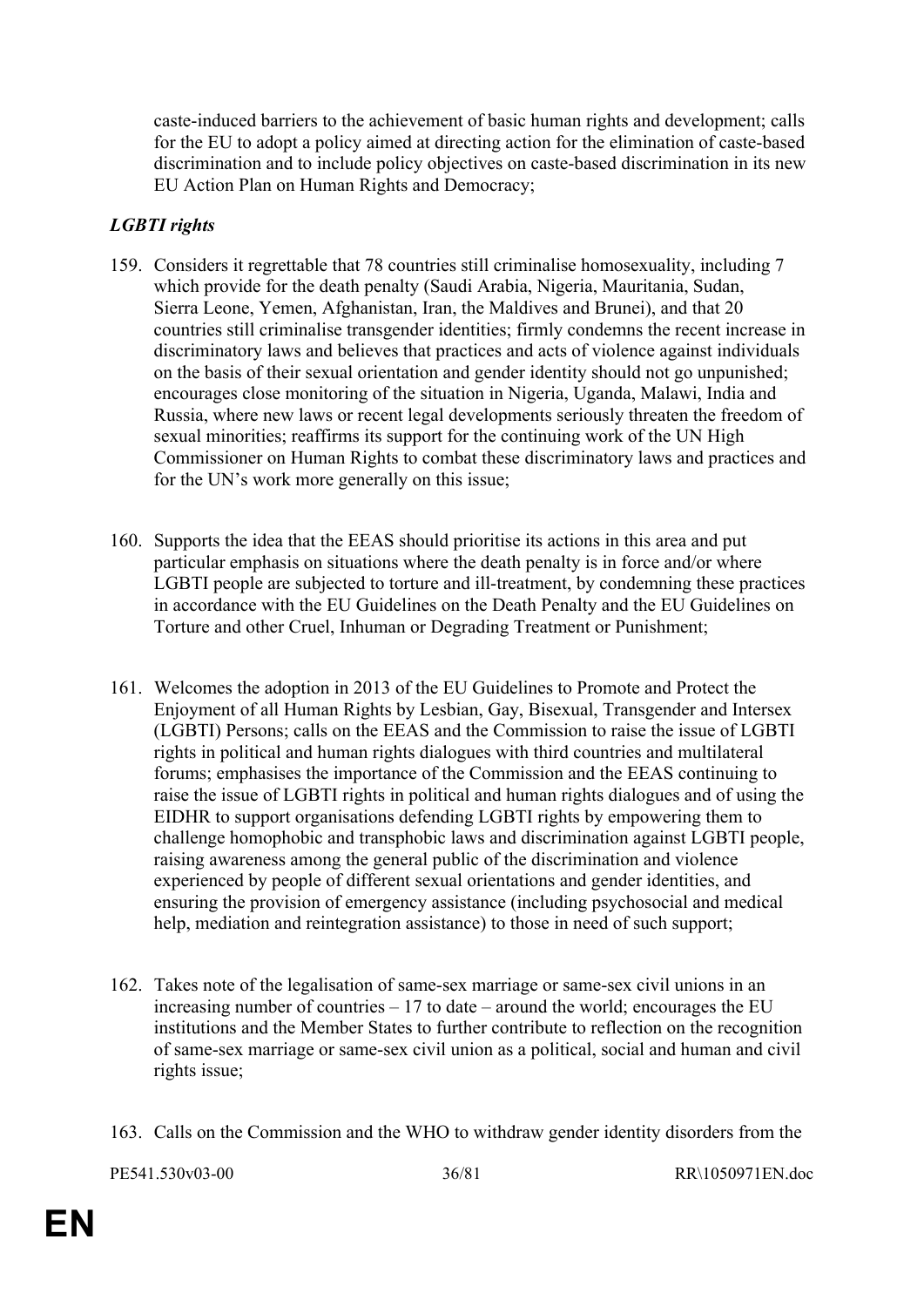list of mental and behavioural disorders; calls on the Commission to reinforce its efforts to end the pathologisation of trans identities; encourages states to ensure quick, accessible and transparent gender recognition procedures that respect the right to self-determination;

- 164. Welcomes the growing political support for outlawing sterilisation as a requirement for legal gender recognition, as expressed by the UN Special Rapporteur on torture, and supports the view that such requirements should be treated and persecuted as a breach of the right to bodily integrity and of sexual and reproductive health and rights;
- 165. Welcomes the annulment in October 2013 of the Moldovan law prohibiting the 'propagation of any other relations than those related to marriage or family', and calls on Lithuania and Russia to follow the Moldovan example; considers regrettable the outcome of the Croatian referendum of December 2013, which endorsed a constitutional ban on equal marriage; points out that a similar referendum will take place in Slovakia in February 2015; considers it regrettable that in the former Yugoslav Republic of Macedonia a bill constitutionally banning same-sex marriage is currently being considered in parliament; stresses that such developments contribute to a climate of homophobia and discrimination; stresses that there is a strong need for improved protection of basic rights and freedoms for LGBTI people, including through legislation on hate crimes and anti-discrimination legislation, and asks national authorities to denounce hatred and violence on grounds of sexual orientation, gender identity or gender expression; considers that LGBTI people's fundamental rights are more likely to be safeguarded if they have access to legal institutions such as cohabitation, registered partnership or marriage;

## *Rights of people belonging to national minorities*

166. Emphasises that national minority communities have specific needs, and that full and effective equality between people belonging to a national minority and those belonging to the majority should therefore be promoted in all areas of economic, social, political and cultural life;

## *Rights of persons with disabilities*

167. Welcomes the ratifications of the UN Convention on the Rights of Persons with Disabilities; reiterates the importance of efficient implementation by both the Member States and the EU institutions and stresses, in particular, the need to credibly mainstream the principle of universal accessibility and all the rights of persons with disabilities throughout all relevant EU policies, including in the area of development cooperation, and underlines the prescriptive and horizontal nature of this issue; stresses the importance of the EU acting in cooperation with the relevant international and regional organisations and civil society, and in particular with organisations representing persons with disabilities, to ensure that international development programmes take into account the accessibility needs of persons with

RR\1050971EN.doc 37/81 PE541.530v03-00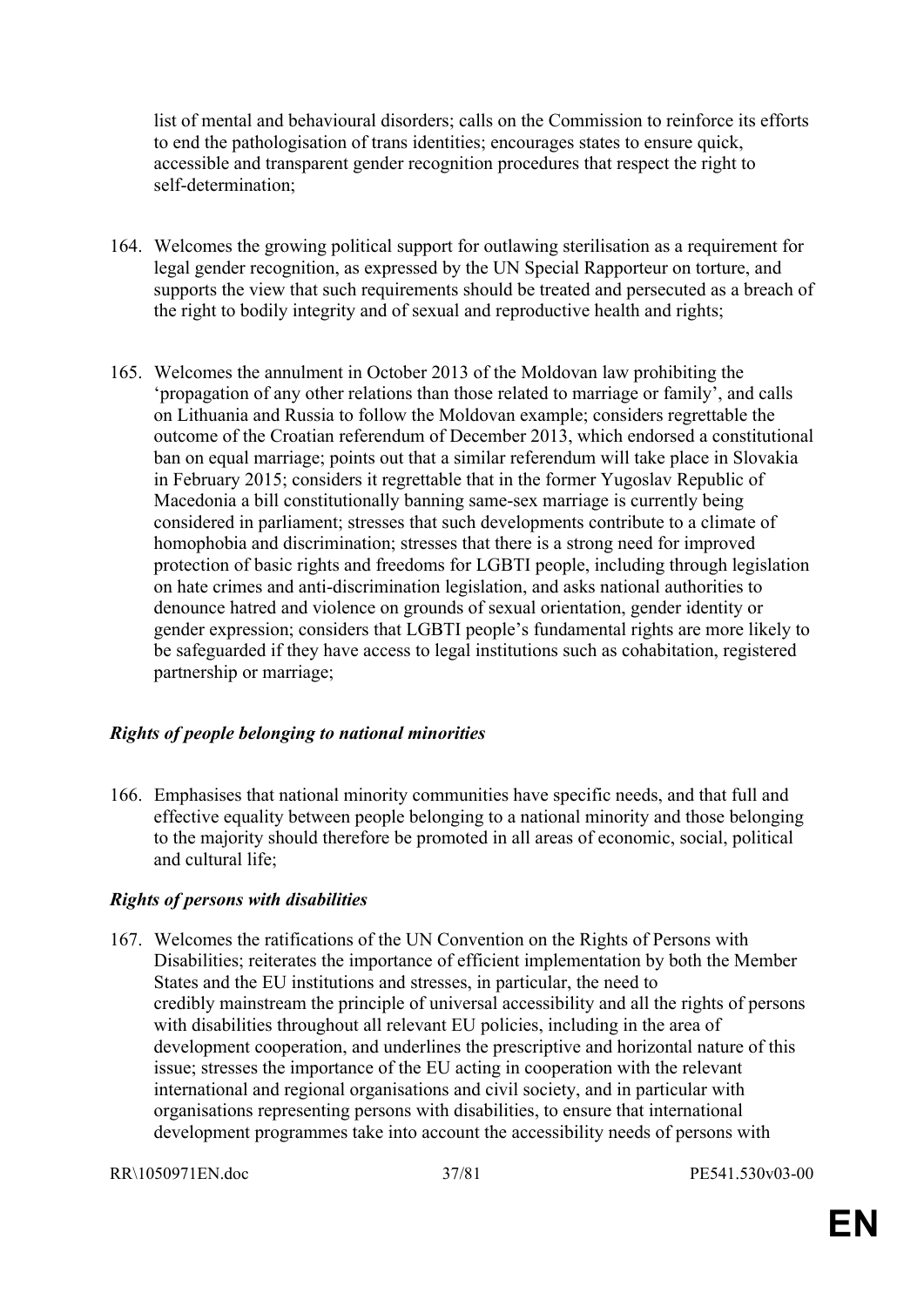disabilities;

- 168. Encourages the VP/HR to continue to support the process of ratification and implementation of the UN Convention on the Rights of Persons with Disabilities by those countries which have not ratified or implemented it as yet;
- 169. Encourages the EEAS to pay detailed attention to the country observations and recommendations published by the Committee on the Rights of Persons with Disabilities, and to the state reports, and to raise these concerns systematically in political dialogues with the countries concerned and in public statements; calls on the Commission to prepare and draft EU Guiding Principles to promote and protect the enjoyment of all human rights by people with disabilities, so as to ensure a systematic and coherent policy in this regard, including in its dialogues and negotiations with third countries;
- 170. Asks the Commission and the EEAS to encourage EU Delegations around the world to engage with civil society in order to promote the effective enjoyment of human rights by people with disabilities;

# *Children's rights*

- 171. Reiterates its call on the Commission to propose an ambitious and comprehensive Child Rights Strategy and Action Plan for the next five years, as requested in its resolution of 27 November 2014 on the 25th anniversary of the UN Convention on the Rights of the  $Child<sup>1</sup>$ ;
- 172. Welcomes the EU's cooperation with UNICEF and other organisations and NGOs committed to children's rights, which has resulted in a toolkit for the mainstreaming of children's rights in development cooperation and in support of key MDGs and child protection programmes with a view to realising children's rights, especially in fragile contexts; welcomes in particular the Child Rights Manifesto, and encourages more MEPs and national parliamentarians to promote the Manifesto and become 'child rights champions'; welcomes the use of the Nobel Prize money awarded to the EU to assist children in conflict situations; recalls the importance of providing psychological support for children who have been exposed to violent events or are victims of war; underlines the importance of ensuring access to education for children affected by conflicts; welcomes the EU's participation in the October 2013 Third Global Conference on Child Labour held in Brasilia, and its participation in the negotiation of the tripartite declaration on child labour;
- 173. Stresses the need to combat all forms of forced child labour and child exploitation; calls for better implementation of existing national and international legislation that fosters awareness of child abuse in the labour market;

<sup>1</sup> Texts adopted, P8\_TA(2014)0070.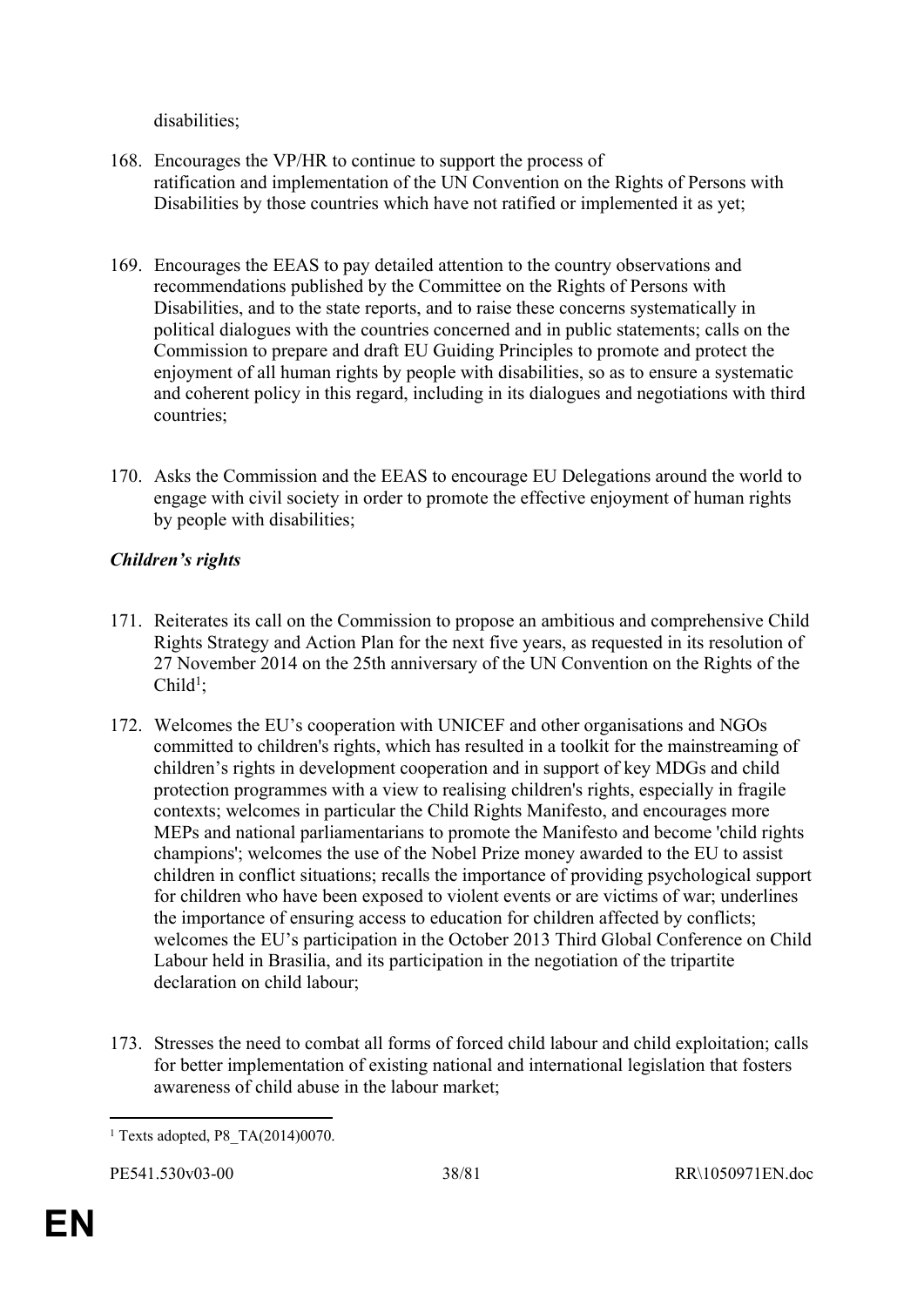- 174. Calls on the Commission and the EEAS to continue to take action regarding the rights of the child, with a specific focus on violence against children, including torture, as cases of torture and detention of children have been reported recently; calls for particular focus on the issues of forced child labour, child poverty and child malnutrition, and, in this connection, on the goals of universal primary education, a reduction in child mortality, child marriage and harmful practices, the disarmament, rehabilitation and subsequent reintegration of children enlisted in armed groups, and the placing of the issue of child witchcraft on the agenda of human rights dialogues with the countries concerned; stresses the importance of prioritising children's rights within EU external policy, development cooperation and humanitarian aid, so as to ensure adequate funding and increase the level of protection for children in emergency situations; calls on the VP/HR to report annually to Parliament on the results achieved with regard to child-focused EU external action; emphasises that children and adolescents should participate only in work that does not affect their health and personal development or interfere with their schooling; stresses the importance of prioritising children's rights within EU external policy;
- 175. Notes that the UN Convention on the Rights of the Child calls for legislative, administrative, social and educational measures on child labour, recognising the need for a multi-dimensional approach; highlights the necessity, for effective application, of laws being accompanied by policy interventions that provide alternatives in the form of education and vocational training, together with social protection measures that benefit children and families;
- 176. Calls for the EU to continue to promote an enabling environment for the prevention and elimination of child labour, social dialogue and concerted action between the public and private sectors around the eradication of child labour; stresses the need to provide support for and build capacity to combat child labour in conflict and post-conflict countries;
- 177. Reiterates the need to step up efforts to implement the revised implementation strategy for the EU Guidelines on Children and Armed Conflict; calls, in this context, for more effective use to be made of the resources available under the Stability Instrument and the EIDHR in order to address the phenomenon of child soldiers; encourages the EU to further deepen its cooperation with the UN Special Representative for Children affected by Armed Conflicts, supporting the associated action plans and monitoring and reporting mechanisms; calls for the universal ratification of the UN Convention on the Rights of the Child, in particular the third optional protocol thereto, which will allow children to submit their complaints to the UN Committee on the Rights of the Child; calls on the Commission and the VP/HR to explore ways for the EU to accede unilaterally to the UN Convention on the Rights of the Child;
- 178. Points out that child undernutrition and malnutrition in developing countries raise

```
RR\1050971EN.doc 39/81 PE541.530v03-00
```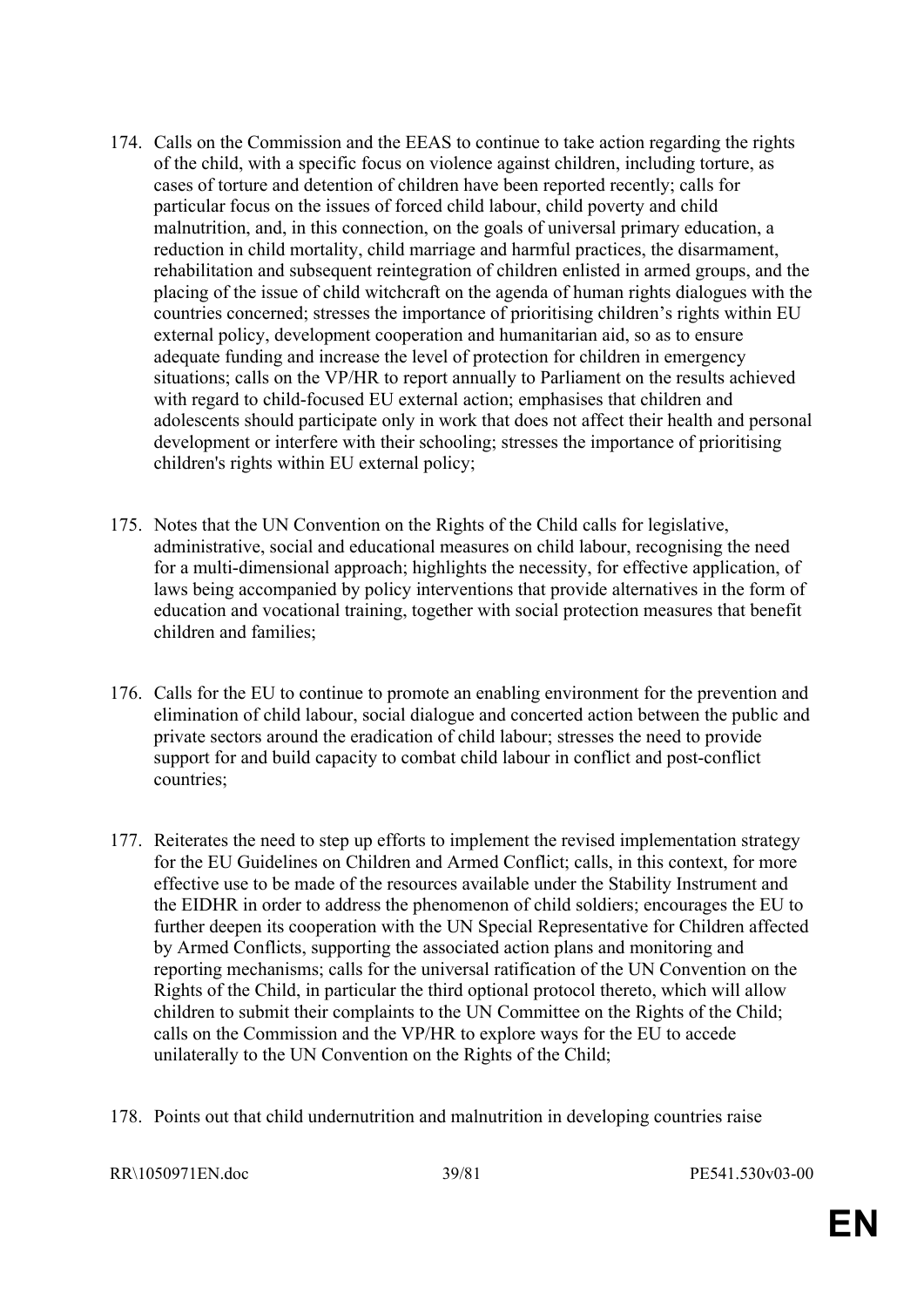serious concerns; welcomes, in this connection, the Framework for Action adopted during the recent Second International Conference on Nutrition, which sets the global target of a 40 % reduction in the number of children under five in the world who are stunted;

- 179. Reiterates that access to education is a fundamental right for all children, as laid down in Article 28 of the UN Convention on the Rights of the Child; stresses the need for all measures taken by the Union and its Member States to improve children's access to high-quality health services and healthcare;
- 180. Deplores the fact that worldwide there are still countries reluctant to sign the UN Convention on the Rights of Persons with Disabilities and the UN Convention on the Rights of the Child, which provides detailed guidance for the development of inclusive societies for the protection of children with disabilities;
- 181. Calls for the Union and its Member States to implement concerted humanitarian aid and development policies in an effort to combat child malnutrition;

# *Rights of indigenous people*

182. Notes with concern that indigenous people are in particular danger of being discriminated against, and are especially vulnerable to political, economic, environmental and labour-related changes and disturbances; notes that most live below the poverty threshold and have little or no access to representation, political decision-making or justice systems; is particularly concerned about reported widespread land-grabbing, forced displacement and human rights abuses resulting from armed conflict;

## *EU action on migration and refugees*

183. Denounces the dramatic number of deaths at sea in the Mediterranean, estimated by the International Organisation for Migration in its 'Fatal Journeys' report at 3 000 in 2013, thereby making this sea the deadliest region in the world for irregular migration; is extremely concerned about reports of human rights abuses against migrants and asylum seekers on their way to the EU; calls for the Union and its Member States to cooperate with the UN, regional mechanisms, governments and NGOs to tackle these issues; stresses the urgent need to develop stronger, more integrated policies that are more closely rooted in the principle of solidarity at Union level, so as to address the pressing issues relating to migrants, refugees and asylum seekers in a manner consistent with international human rights law and fundamental human dignity, and calls for the EU to introduce a common European asylum system and to guarantee effective common standards for reception procedures throughout the Union in order to protect unaccompanied minors and the most vulnerable; invites the VP/HR, the Commissioner for Migration, Home Affairs and Citizenship and the EEAS to increase cooperation and equitable responsibility-sharing among Member States, including in hosting and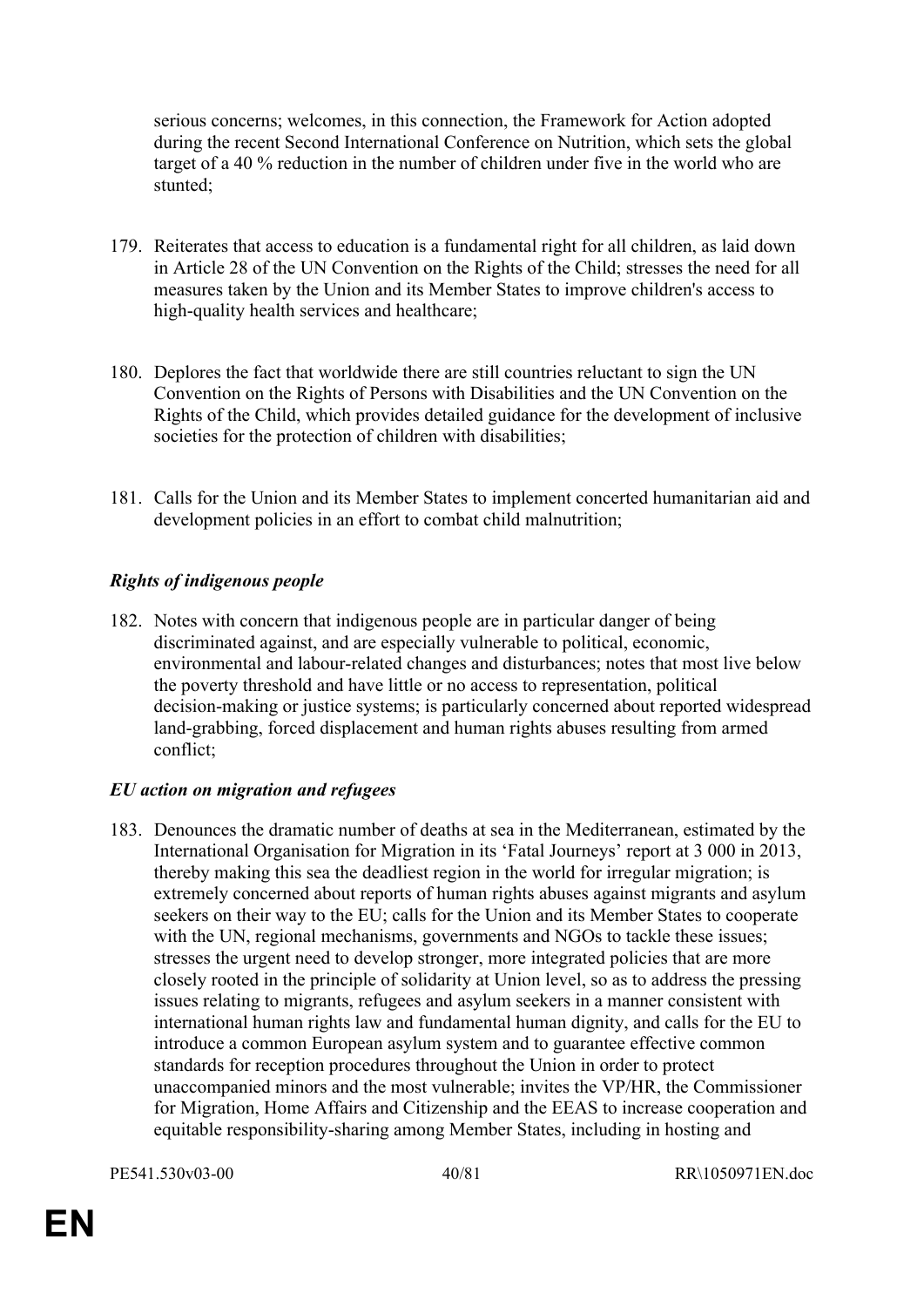resettling refugees and contributing to search and rescue services to assist migrants who are in distress at sea while attempting to reach EU shores; recalls, in this connection, the need to respect the principle of non-refoulement in European and international waters, as upheld by the European Court of Human Rights; recalls the Commission's commitment to developing adequate legal migration channels; calls on the Member States, therefore, to fully implement the recently adopted EU common asylum package and the common migration legislation; calls on the Member States to participate in resettlement programmes and to step up the development of regional protection programmes in the most affected areas; stresses the need to tackle the roots of illegal migration; encourages the EEAS and the Member States to pay detailed attention to countries in which human trafficking or smuggling originates, countries of passage and countries of destination; calls on the VP/HR and the Member States to further strengthen the Union's external dimension, working jointly with countries of origin and transit, including the EU's partner countries, in particular in the Mediterranean region, raising these concerns systematically in political dialogues with the countries concerned and in public statements, and boosting cooperation with these countries to the highest level in order to dismantle the illegal networks used to traffic migrants and fight illegal mafias profiting from human trafficking and human smuggling;

- 184. Considers that migrant children are particularly vulnerable, especially when they are unaccompanied; recalls that unaccompanied children are above all children and that child protection, rather than immigration policies, must be the leading principle when dealing with them, thus respecting the core principle of the best interests of the child;
- 185. Encourages the VP/HR and the EEAS to continue to support the process of ratification of the UN Convention against Transnational Organised Crime, the Protocol thereto to Prevent, Suppress and Punish Trafficking in Persons, Especially Women and Children, the Protocol against the Smuggling of Migrants by Land, Sea and Air and the Protocol against the Illicit Manufacturing of and Trafficking in Firearms, their Parts and Components and Ammunition;
- 186. Calls for the EU to ensure that the negotiation and implementation of all migration cooperation and readmission agreements with non-EU states comply with international human rights, refugee law and international maritime law, and asks to be consulted prior to their conclusion; demands greater transparency in the negotiation of such agreements and the integration of monitoring mechanisms to evaluate the human rights impact of cooperation on migration with non-EU states and of border control measures, including Frontex and Eurosur; insists that human rights need to be mainstreamed and monitored in all activities carried out by Frontex;
- 187. Calls on the Commission to carry out an independent evaluation of its migration and border control programmes in EU and non-EU states with a view to proposing improved measures to prevent human rights violations;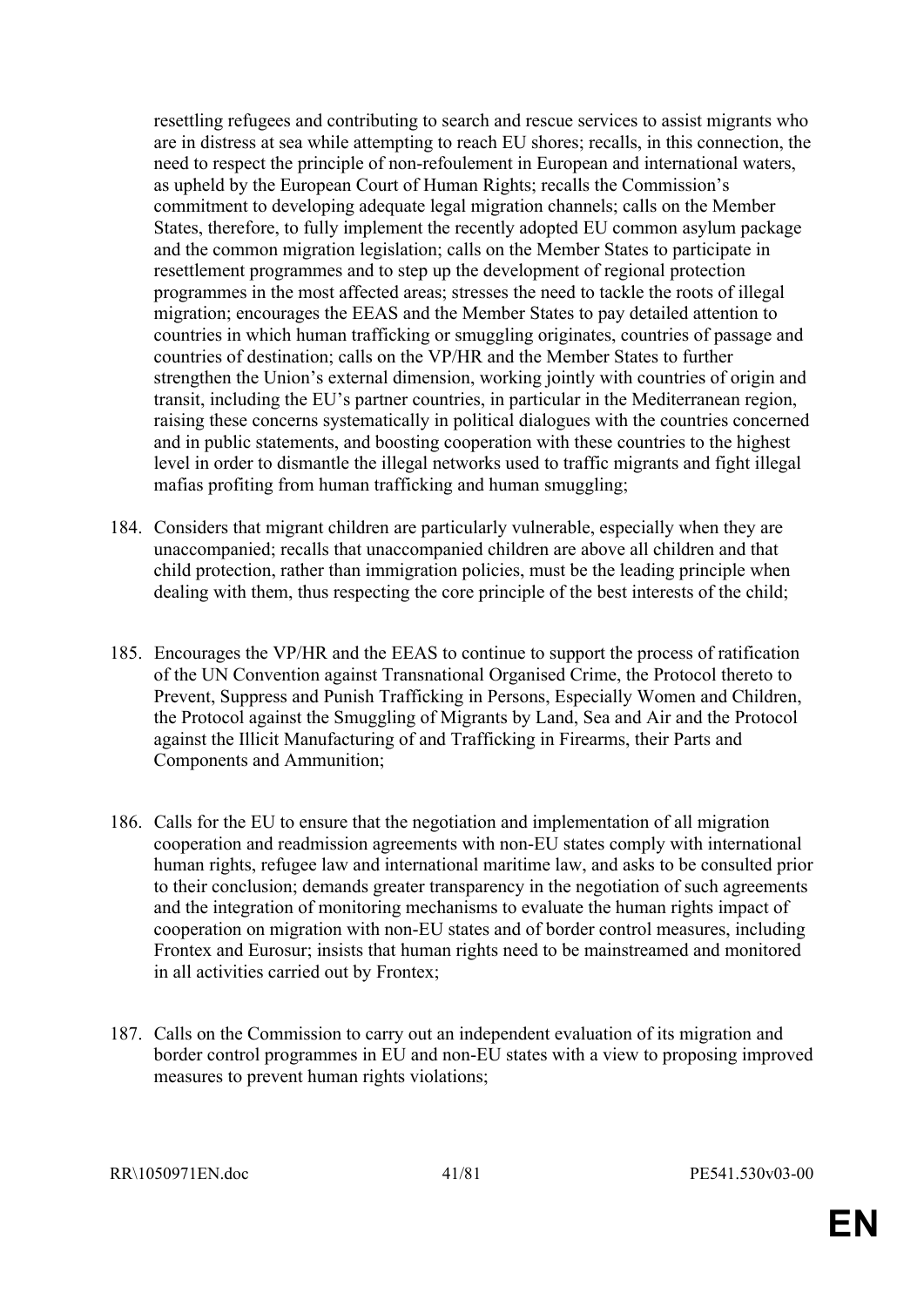- 188. Urges the European Asylum Support Office to build partnerships with third countries with a view to enhancing international protection for asylum seekers;
- 189. Welcomes the addition of the criterion of respect for human rights and fundamental freedoms to the list of key criteria to be taken into account prior to the opening of negotiations on visa exemption agreements with third countries<sup>1</sup>; calls on the Commission to use this new criterion as a lever to persuade third countries to accept more meaningful dialogue on human rights in the strategically and economically significant context of negotiations on visas;
- 190. Condemns the increasing criminalisation of irregular migration within the EU at the expense of the human rights of the people concerned; urges that provision be made without delay for the establishment of the necessary human rights safeguards, accountability and enforcement mechanisms;
- 191. Requests that the Commission and the EEAS participate actively in the debate on the term 'climate refugee', including its possible legal definition in international law or in any legally binding international agreement;
- 192. Recognises statelessness as a significant human rights challenge; asks the Commission and the EEAS to fight statelessness in all EU external action, in particular by addressing discrimination in nationality laws on the basis of gender, religion or a minority status, by promoting children's right to a nationality and by supporting the UN Refugee Agency (UNHCR) campaign aimed at ending statelessness by 2024;

## *Human rights and development*

- 193. Stresses that respect for human rights, including economic, cultural, social and environmental rights, access to food, good governance, democratic values, peace, security and access to a fair and efficient judicial system, is a prerequisite for the reduction of poverty and inequality and the achievement of the MDGs; takes the view that human rights must be a cross-cutting feature of all goals, targets and indicators in the post-2015 agenda; emphasises, also, that the implementation of that agenda must be based on strong transparency and accountability mechanisms; asserts that commitments on governance and human rights must be measurable and able to be followed up;
- 194. Recalls that the UN has recognised that without a human rights-based development approach, development goals cannot be fully reached; calls for the EU to remain vigilant in ensuring that the issue of human rights defenders and civil society space is explicitly integrated into the post-MDG discussions;

<sup>1</sup> *Regulation No 509/2014 of the European Parliament and of the Council of 15 Mary 2014 amending Council Regulation (EC) No 539/2001 listing the third countries whose nationals must be in possession of visas when crossing the external borders of Member States and those whose nationals are exempt from that requirement, OJ L 149, 20.5.2014, p. 67.*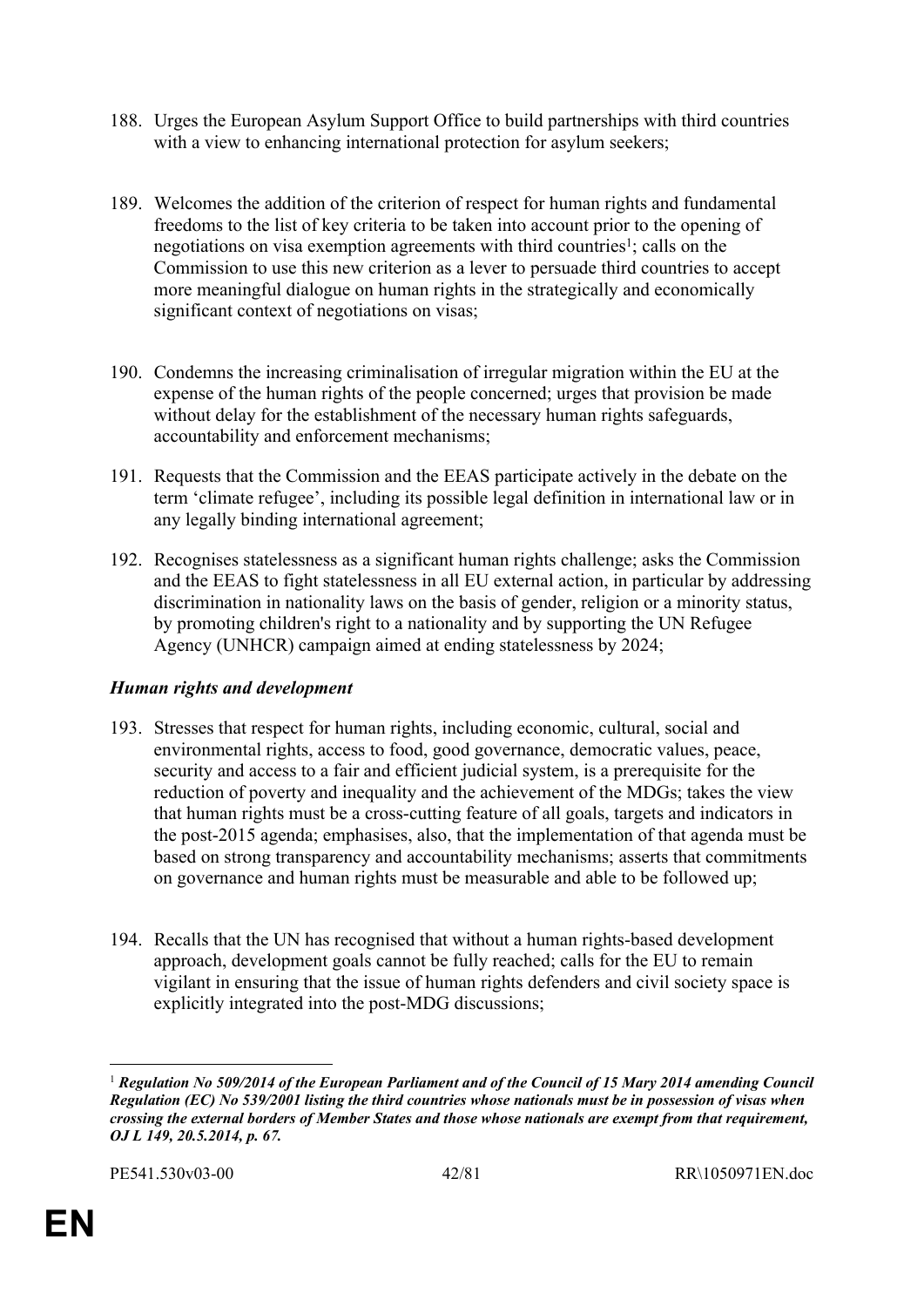- 195. Emphasises the interdependence between extreme poverty and the lack of human rights, and highlights the need to develop a set of principles on the application of standards and criteria relating to human rights in the fight against extreme poverty;
- 196. Highlights the importance of Policy Coherence for Development (PCD) in achieving respect for human rights; reiterates, to this end, the need to effectively adopt guidelines, impact assessments, monitoring and reporting mechanisms in order to make PCD a reality in EU policies and in those of the Member States, especially in trade and agriculture; takes the view that the EU should maintain political leadership on this issue; calls, therefore, for the EU to work with committed partner countries to launch international initiatives (in the context of the United Nations, the G20, etc.) so as to convert PCD into a universal agenda;
- 197. Calls for the EU and its Member States to better coordinate their development agendas in the spirit of the Lisbon Treaty, placing development policy at the forefront of the Union's external relations, so that national priorities and European agendas for human rights promotion are better coordinated through development, bearing in mind the complexities embedded in EU development policy;
- 198. Calls on the EEAS, under the coordination of the VP/HR, to better link foreign and security policy with development policy in order to build synergies and ensure a coherent approach aimed at the universal application of human rights through EU development policy; further calls for the EU to better coordinate externally with emerging economies, such as the BRICS, in multilateral forums in order to address global governance issues and to promote human rights through the coordination of their different development agendas;
- 199. Urges the EU to mainstream human rights and democracy more effectively across development cooperation and to ensure that EU development programmes contribute to the fulfilment by partner countries of their international human rights obligations;
- 200. Emphasises the importance of linking development aid with credible efforts for democratisation;
- 201. Calls on the Impact Assessment Board, under the supervision of the President of the Commission, to ensure that the impact on the human rights situation is taken into consideration when speaking about EU development cooperation projects and vice versa;
- 202. Recognises the importance of actively engaging NGOs in planning, implementing and evaluating human rights provisions so as to secure the widest possible involvement of civil society in policymaking, and in ensuring the effectiveness of human rights provisions;

RR\1050971EN.doc 43/81 PE541.530v03-00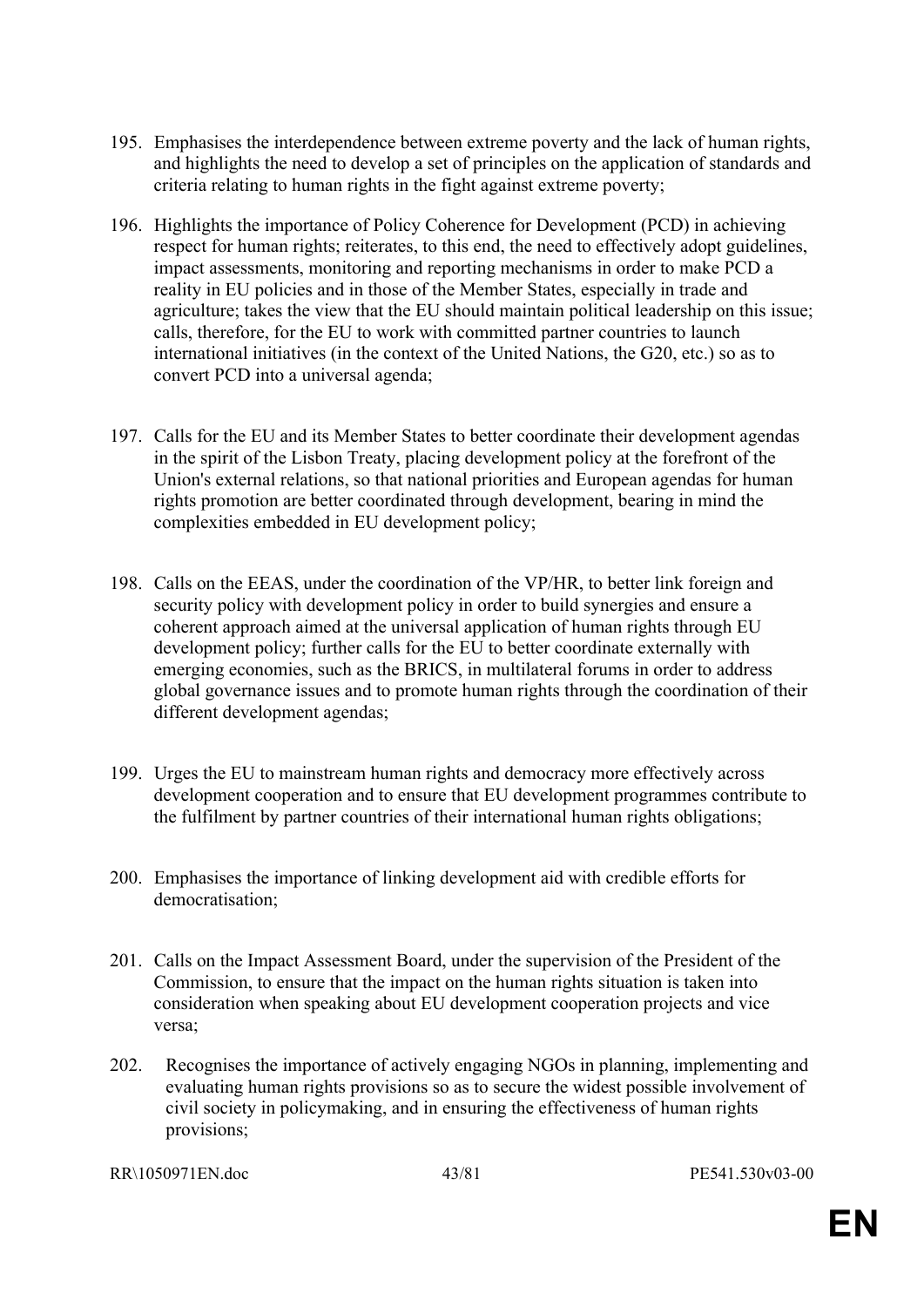- 203. Welcomes the new EU Aid Volunteers initiative, which from 2014 to 2020 will create opportunities for some 18 000 people from the EU and third countries to participate worldwide in humanitarian operations where aid is most urgently needed and to demonstrate solidarity by helping communities struck by natural or man-made disasters;
- 204. Calls for concerted EU action to address the problem of land-grabbing through the promotion of adequate safeguards to prevent it in the countries concerned and among EU and other European companies present in those countries; notes that the denial of access to land and natural resources to the rural and urban poor is one of the key causes of hunger and poverty in the world, thereby having an impact on the local communities' enjoyment of their human rights, and particularly on their right to adequate food; calls for an assessment of the impact of EU trade policy on land-grabbing; welcomes the EU's involvement in the development of the global Voluntary Guidelines on the Responsible Governance of Tenure of Land, Fisheries and Forests in the Context of National Food Security, adopted under the aegis of the UN, and calls for their implementation and for the adoption of binding guidelines for preventing land-grabbing; emphasises, nevertheless, the urgent need to mainstream human rights and poverty reduction considerations in decision-making regarding the acquisition or long-term lease of large areas of land by investors; considers the EU's response to this issue to be an important test of its commitment to moving toward a rights-based approach in its development cooperation policy, as envisioned in the Lisbon Treaty and through which the EU's development policy would further contribute to the sustainable economic, social and environmental development of developing countries, with the primary aim of eradicating poverty in the world; calls for the EU to commit, in line with the recommendations of the UN Special Rapporteur on the right to food, to a fundamental shift towards agro-ecology as a means of guaranteeing the right to food;
- 205. Notes with deep concern that indigenous peoples are particularly affected by human rights violations related to resource extraction; calls on the EEAS to support rigorous legal frameworks and initiatives aimed at transparency and good governance in mining and in other resource sectors, which respect local people's free, prior and informed consent and the UN Declaration on the Rights of Indigenous Peoples;
- 206. Notes with deep concern that vulnerable groups are particularly affected by human rights violations related to environmental degradation, since the expansion of monoculture plantations, logging, infrastructure and support for gas and oil development, biofuels, mining and large-scale hydropower are all causing deforestation and forest degradation; calls on the Commission to implement the 7th Environment Action Programme and to put in place a comprehensive plan to tackle deforestation and forest degradation and their environmental, social and human rights impacts;
- 207. Points out that implementing development, education and health programmes contributes not only to the fight against poverty but also to the fight against international terrorism; calls for the EU to develop further strategies along the lines of the EEAS strategy for the security and development of the Sahel;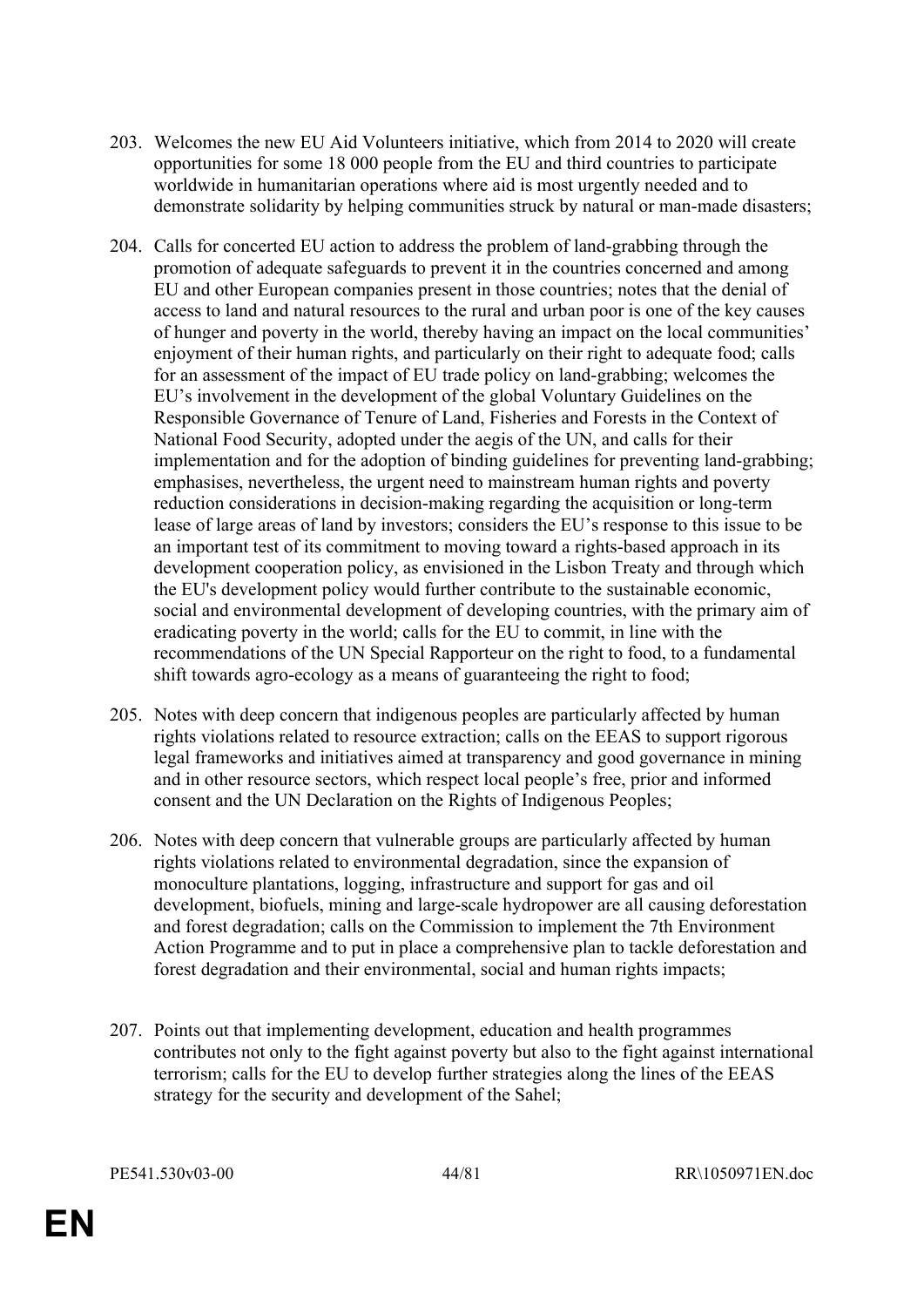- 208. Stresses that, despite the progress already achieved as regards access to drinking water and sanitation, there are still approximately 2.6 million people who lack a latrine and 1.1 billion people with no access to any type of drinking water; argues that this is due to a lack not only of resources but also of political will; calls, therefore, on governments to guarantee access to safe drinking water and sanitation, with particular attention to women and children;
- 209. Calls for an ambitious long-term political strategy and plan of action on public health, innovation and access to medicines that, inter alia, explores new incentive schemes for research and development as outlined in the 2012 report of the WHO Consultative Expert Working Group on Research and Development: Financing and Coordination, so as to safeguard the right to a standard of living adequate for the health and well-being of every human being without distinction of race, religion, political belief, economic or social condition; stresses that women and girls remain those most affected by the HIV pandemic and are also those most involved in caring for patients in their communities;

#### *International cultural and sports events and human rights*

210. Denounces the increasing practice by authoritarian states of hosting mega sports or cultural events in order to boost their international legitimacy while further restricting domestic dissent; calls for the EU and its Member States to engage with national sports federations, corporate actors and civil society organisations on the modalities of their participation in such events, including with regard to the first European Games in Baku in 2015 and the FIFA World Cup in Russia in 2018; calls for the development of an EU policy framework on sports and human rights, and for relevant commitments to be included in the forthcoming Action Plan on Human Rights;

#### *Enhancing the European Parliament's action on human rights*

- 211. Reiterates its commitment to the continued improvement of Parliament's own procedures, processes and structures in order to ensure that human rights and democracy are at the core of its actions and policies; draws attention to its long-term commitment to human rights, as reflected in its award of the Sakharov Prize for freedom of thought; considers, furthermore, that effective Parliament-wide cooperation and mainstreaming of human rights is required for the Subcommittee on Human Rights to fulfil its mission, as specified in the Rules of Procedure, to 'ensure coherence between all the Union's external policies and its human rights policy';
- 212. Calls for better implementation of the Guidelines for the European Parliament's Interparliamentary Delegations on promoting human rights and democracy, and encourages a review of the guidelines to be conducted by the Conference of Delegation Chairs, in cooperation with the Subcommittee on Human Rights; recommends, in this context, a more systematic and transparent practice of raising human rights issues, especially the individual cases referred to in Parliament's resolutions and the cases of

```
RR\1050971EN.doc 45/81 PE541.530v03-00
```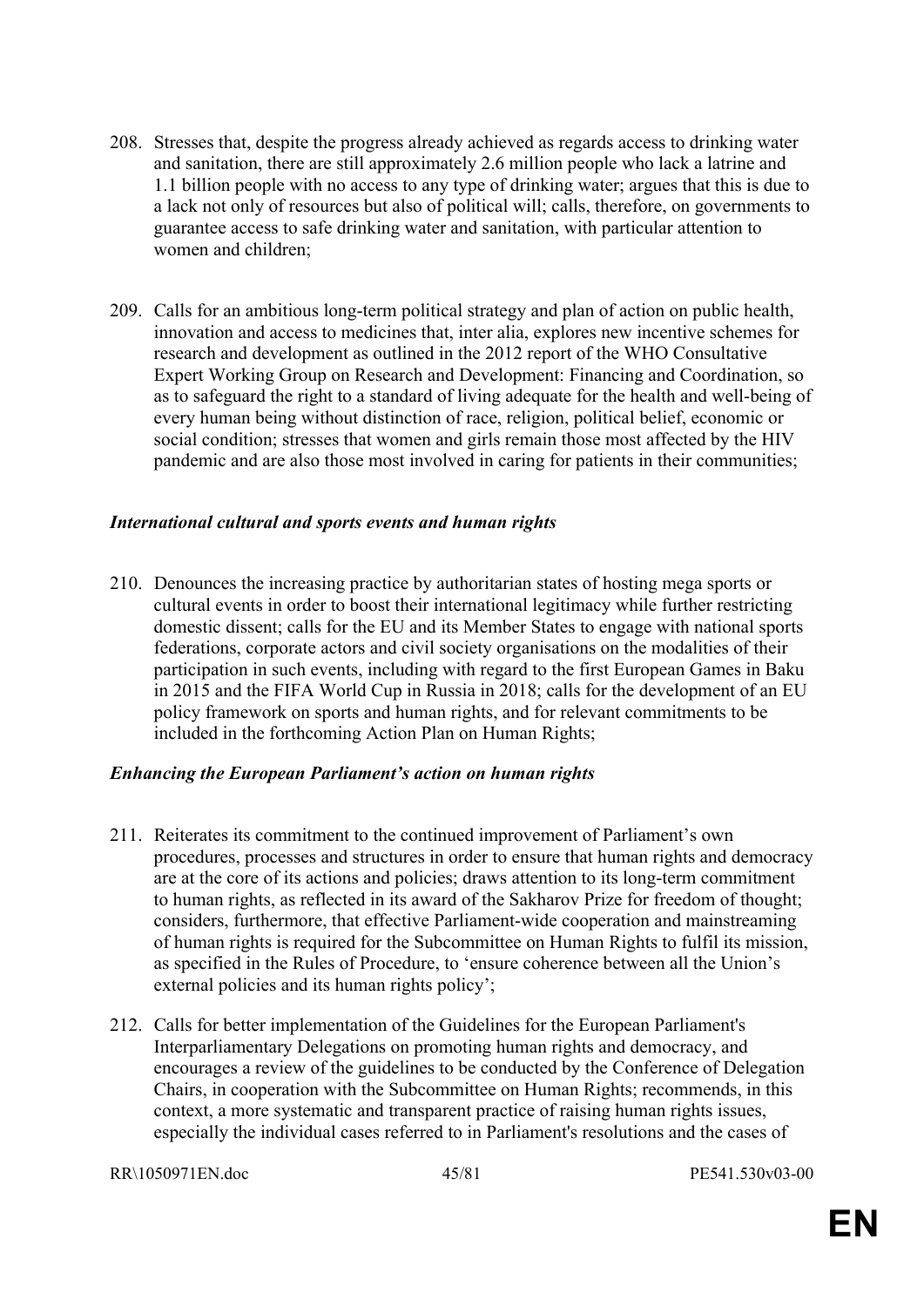Sakharov Prize laureates and nominees who are at risk, during delegation visits to third countries, and of reporting to the Subcommittee on Human Rights on the action taken in writing and, where politically warranted, through a specific debriefing session;

- 213. Emphasises the need for continued reflection regarding the most appropriate ways to maximise the credibility, visibility and effectiveness of Parliament's resolutions on breaches of human rights, democracy and the rule of law and the necessity of appropriate synchronisation between, and follow-up by, all the European institutions and by the European Endowment for Democracy; stresses, in particular, the need for institutional follow-up of issues raised in Parliament's urgency resolutions;
- 214. Encourages discussion on the inclusion of the different tools available to Parliament regarding support for and promotion of human rights in a single strategy document, to be adopted by Parliament in plenary; calls for the creation of a regularly updated website listing the human rights defenders mentioned in Parliament's urgency resolutions and for the establishment of an internal Parliament working group that would follow the cases of these listed defenders worldwide, encouraging delegations travelling to third countries to meet them;

\* \* \*

215. Instructs its President to forward this resolution to the Council, the Commission, the Vice-President of the Commission / High Representative of the Union for Foreign Affairs and Security Policy, the EU Special Representative for Human Rights, the governments and parliaments of the Member States, the UN Security Council, the UN Secretary-General, the President of the 69th UN General Assembly, the President of the UN Human Rights Council, the UN High Commissioner for Human Rights and the EU Heads of Delegation.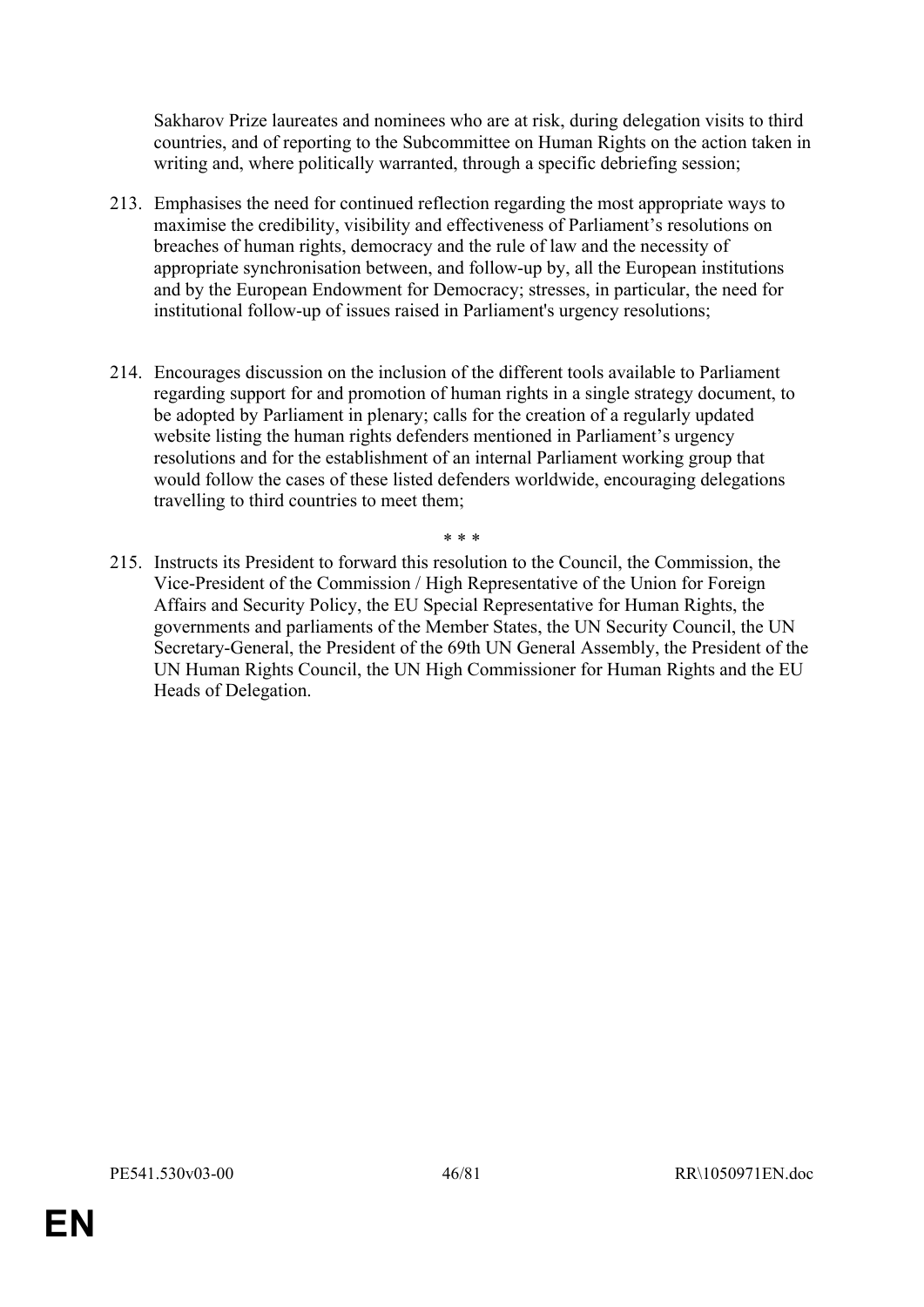# **OPINION OF THE COMMITTEE ON DEVELOPMENT**

for the Committee on Foreign Affairs

on the Annual Report on Human Rights and Democracy in the World 2013 and the European Union's policy on the matter (2014/2216(INI))

Rapporteur: Heidi Hautala

#### **SUGGESTIONS**

The Committee on Development calls on the Committee on Foreign Affairs, as the committee responsible, to incorporate the following suggestions into its motion for a resolution:

- 1. Stresses that respect for human rights, including economic, cultural, social and environmental rights, access to food, good governance, democratic values, peace, security and access to a fair and efficient judicial system, is a prerequisite for the reduction of poverty and inequality and the achievement of the MDGs; takes the view that human rights must be a cross-cutting feature of all goals, targets and indicators in the post-2015 agenda; emphasises also that the implementation of the agenda must be based on strong transparency and accountability mechanisms; asserts that commitments on governance and human rights are measurable and can be followed up;
- 2. Calls on the EU to redouble its efforts to ensure in the upcoming intergovernmental negotiations that the human rights-based approach (HRBA) and the reduction of inequalities become underpinning concepts of post-2015 global development and are also included in concrete fashion in the goals and targets themselves; stresses the need to ensure that the post-2015 agenda includes, inter alia, women's rights, children's rights, good governance, democracy and the rule of law, freedom of association and expression, universal health coverage, and sexual and reproductive health and rights, as being key elements for development; emphasises that the link between migration and development must be an important area in the post-2015 agenda;
- 3. Underlines that global development efforts, including the efforts of the EU and its external action, must be aimed at ensuring respect for fundamental human rights and the equal dignity of all human beings;
- 4. Notes with great concern that according to the International Labour Organisation (ILO)

RR\1050971EN.doc 47/81 PE541.530v03-00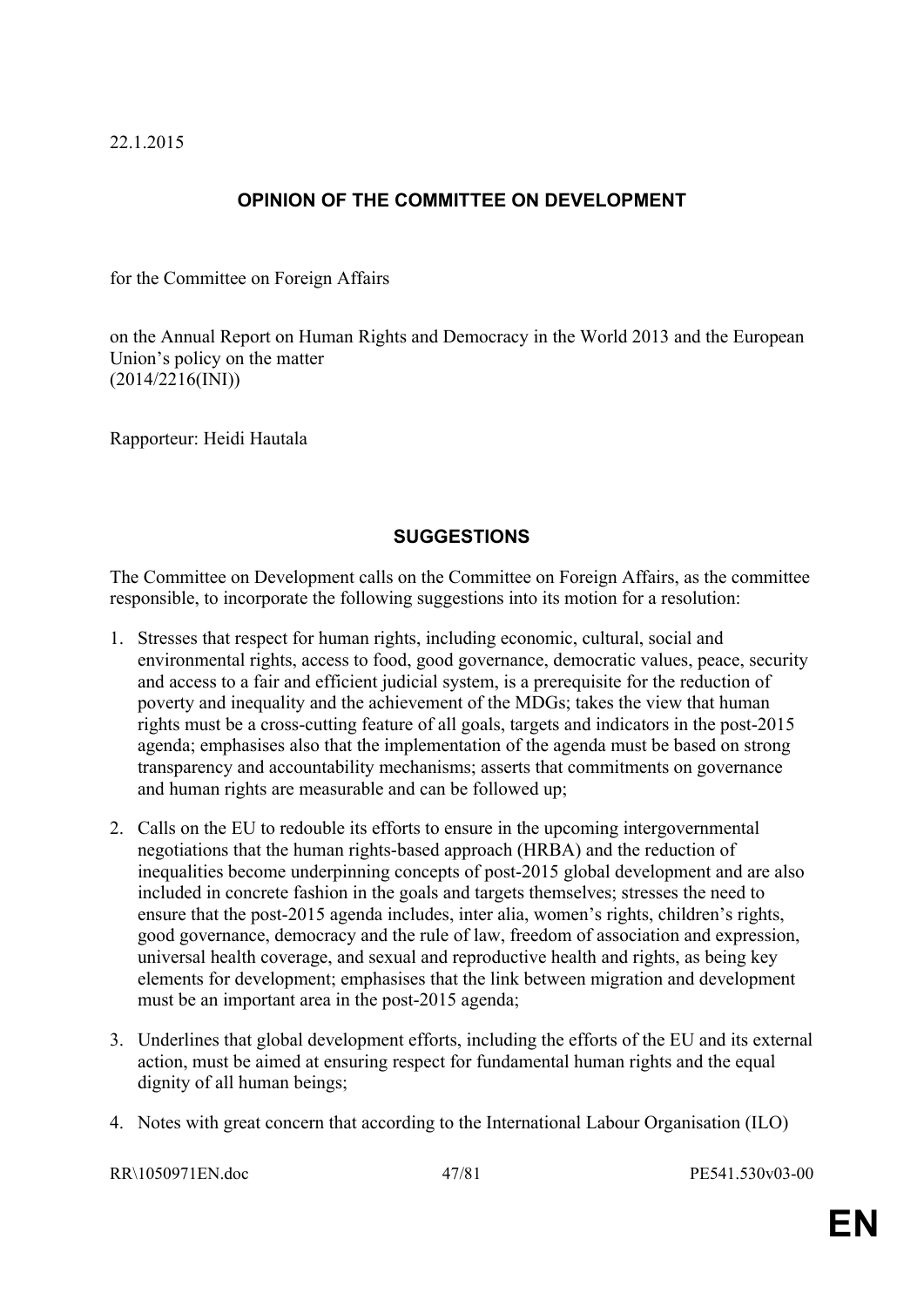around 21 million men, women and children around the world are in a form of slavery; highlights the need to address human rights in a holistic and indivisible fashion by emphasising and making a strong and binding commitment to both civil and political rights and economic, social, cultural and environmental rights, since without these rights there can be no development; stresses the need to tackle the root causes of poverty; highlights the obligation to respect international labour standards, in line with the fulfilment of the ILO Decent Work Agenda, and calls for the setting-up of a universal social protection floor; takes the view that social issues should have a more central place in the EU's external relations; regrets, in this context, that the EU does not have a standard format for a 'social clause' to be inserted in all external trade agreements; accordingly, urges the EU to incorporate a chapter on development and a social clause reflecting ILO core labour standards into all its external trade agreements;

- 5. Notes that the deteriorating security situation worldwide and the worsening financial crisis ever since the 2008 meltdown have caused an increase in child labour in the world's poorest countries and could have legal and reputational implications for companies that source goods from the developing world; urges the VP/HR and the EEAS to further promote the International Programme on the Elimination of Child Labour, particularly in developing countries, where a deplorable number of children are put to work to supplement family incomes:
- 6. Underlines the fact that greater efforts need to be made to mainstream human rights and democracy across development cooperation; highlights the need for the EU and its delegations to implement the human rights-based approach in EU programmes and policies and through technical assistance in development aid, especially the new toolbox; also encourages the Member States to adopt a human rights-based approach in their development policies and aid, for example by emphasising the importance of transparency, human rights, good governance, democracy and political participation in budget and sector support dialogues; at the same time, calls on the EU to respect, promote and defend democratic ownership, civil society involvement and the transparency of development aid (the last-named under the EU Transparency Guarantee);
- 7. Notes that third countries with weak governance and large flows of aid also have a higher rate of corruption, which as a consequence diverts the intended purpose of development aid and weakens the development of human rights; calls on the EEAS to support development programmes in which humanitarian aid and transparency go hand in hand, for the sake of advancing human rights in third countries;
- 8. Calls for the EU to help strengthen national, regional and international accountability mechanisms, such as the International Criminal Court, national judicial authorities, parliaments, and national human rights and civil society institutions, in foreign policy activities;
- 9. Recognises the importance of actively engaging NGOs in planning, implementing and evaluating human rights provisions so as to secure the widest possible involvement of civil society in policy-making, and in ensuring the effectiveness of human rights provisions;
- 10. Calls on the Commission to act more forcefully and coherently in combating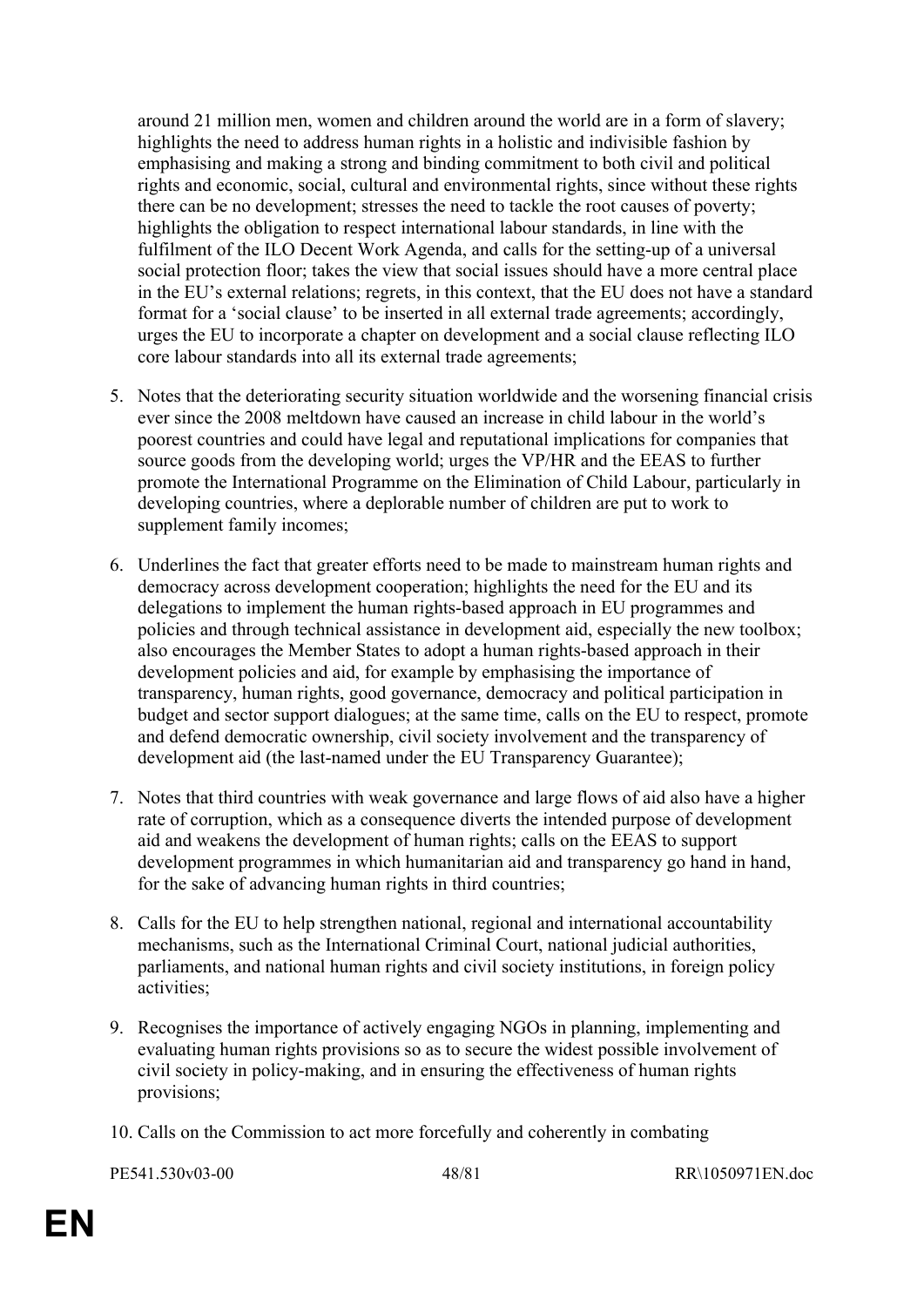discrimination against the most disadvantaged groups and those that are most frequently discriminated against and excluded on grounds such as race, disability, migrant or indigenous status, age, sexual orientation or gender identity;

- 11. Regrets that a holistic approach to the way in which corporations abide by human rights standards globally is still lacking, and that this is allowing certain states and companies to circumvent such rules; stresses the need, therefore, to adopt legally binding rules on corporate social responsibility; in particular, calls on the Commission to provide effective measures to operationalise the UN Protect, Respect and Remedy Framework put forward by John Ruggie, the UN Special Representative on Business and Human Rights; insists also on the need to introduce effective remedies to sanction corporations that are guilty of human rights violations and to provide redress for the victims of such violations;
- 12. Draws attention to the EU strategy on corporate social responsibility for 2011-2014, which called on the Member States to draw up national plans to implement the UN Guiding Principles on Business and Human Rights;
- 13. Notes that, instead of a challenge, companies should regard this as an opportunity to create new business potential in regions that most need sustainable and responsible investment, and a means of contributing to respect for human rights in developing countries;
- 14. Highlights the importance of Policy Coherence for Development (PCD) in achieving respect for human rights; to this end, reiterates the need to effectively adopt guidelines, impact assessments, monitoring and reporting mechanisms to make PCD a reality in Union policies and in those of the Member States, especially in trade and agriculture; takes the view that the EU should maintain political leadership on this issue; calls, therefore, on the EU to work together with committed partner countries to launch international initiatives (in the context of the United Nations, the G20, etc.) so as to convert PCD into a universal agenda;
- 15. Stresses that repeated infringements of core labour standards have been reported in several countries with GSP Plus status, but that this has not led to suspension of preferences, which contradicts the principle of Policy Coherence Development; urges, henceforth, the genuine enforcement of GSP Plus, to be implemented alongside a suitable transparent reporting mechanism and funding for civil society monitoring; considers it regrettable also that EU preferential trade agreements do not provide for genuine enforcement mechanisms; accordingly, emphasises the importance of systematically including human rights clauses in trade agreements and the need to include a complaint mechanism in those clauses;
- 16. Calls for a concentrated EU effort against land-grabbing through the promotion of adequate safeguards to prevent it in the countries concerned and among EU and other European companies present in those countries; calls for an assessment of the impact of EU trade policy on land-grabbing, the implementation of the global Voluntary Guidelines on the Responsible Governance of Tenure of Land, Fisheries and Forests in the Context of National Food Security, and the adoption of binding guidelines for preventing landgrabbing; calls on the EU to commit, in line with the recommendations of the UN Special Rapporteur on the Right to Food, to a fundamental shift towards agro-ecology as a means

```
RR\1050971EN.doc 49/81 PE541.530v03-00
```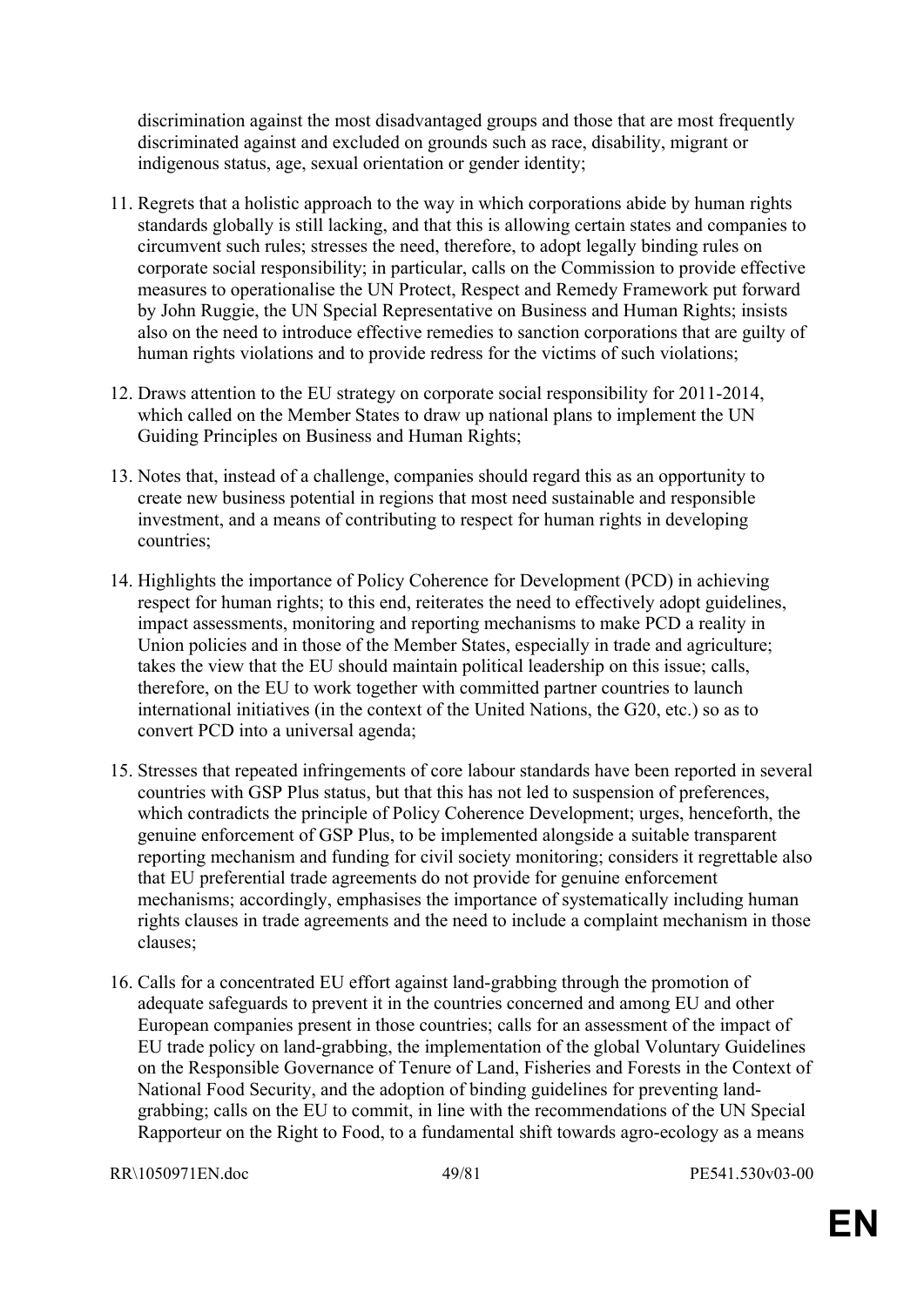of guaranteeing the right to food;

- 17. Notes with deep concern that indigenous peoples are particularly affected by human rights violations related to resource extraction; calls on the EEAS to support rigorous legal frameworks and initiatives aimed at transparency and good governance in mining and in other resource sectors which respect local people's free, prior and informed consent and the UN Declaration on the Rights of Indigenous People;
- 18. Notes with deep concern that vulnerable groups are particularly affected by human rights violations related to environmental degradation, since the expansion of monoculture plantations, logging, infrastructure and support for gas and oil development, biofuels, mining or large scale hydropower are all causing deforestation and forest degradation; calls on the Commission to implement the 7th Environment Action Programme and to put in place a comprehensive plan to tackle deforestation and forest degradation and their environmental, social and human rights impacts;
- 19. Takes the view that the EU, including its delegations, should identify early warning signals, such as repression of minorities and human rights violations, that point to potential conflicts and humanitarian catastrophes; calls on the EU to design best practices for promoting and protecting human rights in post-disaster and post-conflict situations, paying special attention to disabled people, women and children and other vulnerable groups, by providing data and taking relevant measures with regard to concrete references to people with disabilities, the availability of disability-inclusive disaster risk reduction plans, training for all relevant service personnel and the proportion of accessible emergency shelters and disaster relief sites, with a focus on human rights mainstreaming in relief, recovery and reconstruction efforts, while respecting the humanitarian principles of humanity, impartiality, neutrality and independence and the needs-based approach to humanitarian assistance;
- 20. Reiterates the importance of eliminating all forms of discrimination and violence against women and girls; calls for the EU to set the elimination of all forms of violence, such as domestic violence, trafficking, sexual exploitation and sexual harassment, as well as all harmful practices, including child, early or forced marriage and female genital mutilation, as one of the top priorities of its external action;
- 21. Highlights the importance of linking security, development and human rights; in this regard, strongly condemns the use of sexual violence in armed conflicts, mostly against women and young children, which is a continuing practice in certain fragile developing states, such as the Democratic Republic of Congo and in particular its eastern provinces, as already denounced for years now by the UN, local authorities and NGOs, and by Dr Denis Mukwege, the winner of Parliament's 2014 Sakharov Prize; calls on the EU and the Member States to ensure that their implementation of asylum, migration and border control policies follows international human rights law;
- 22. Notes with regret, with regard to the EU Annual Report, that the 153 pages of its general part do not include a specific chapter on development, but only two half-pages specifically devoted to the subject.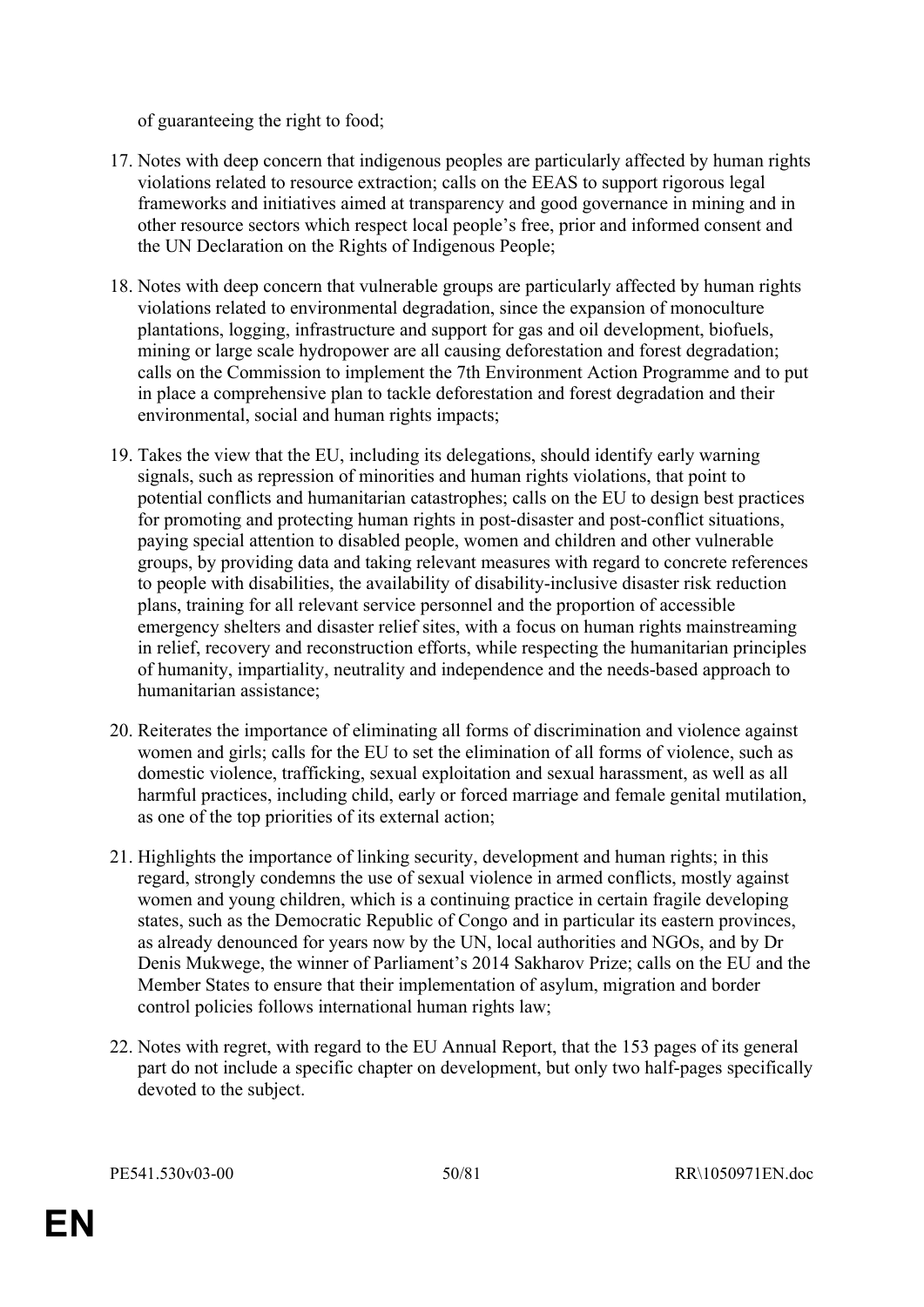| Date adopted                                                | 21.1.2015                                                                                                                                                                                                                                                                                                                                                                                                                          |  |
|-------------------------------------------------------------|------------------------------------------------------------------------------------------------------------------------------------------------------------------------------------------------------------------------------------------------------------------------------------------------------------------------------------------------------------------------------------------------------------------------------------|--|
| <b>Result of final vote</b>                                 | 21<br>$+:$<br>0:<br>3                                                                                                                                                                                                                                                                                                                                                                                                              |  |
| Members present for the final vote                          | Louis Aliot, Beatriz Becerra Basterrechea, Kostas Chrysogonos, Niri<br>Deva, Doru-Claudian Frunzulică, Nathan Gill, Heidi Hautala, Maria<br>Heubuch, Teresa Jiménez-Becerril Barrio, Linda McAvan, Norbert<br>Neuser, Maurice Ponga, Cristian Dan Preda, Lola Sánchez Caldentey,<br>Elly Schlein, György Schöpflin, Pedro Silva Pereira, Davor Ivo Stier,<br>Paavo Väyrynen, Bogdan Brunon Wenta, Rainer Wieland, Anna<br>Záborská |  |
| Substitutes present for the final vote                      | Seb Dance, Louis-Joseph Manscour                                                                                                                                                                                                                                                                                                                                                                                                   |  |
| Substitutes under Rule 200(2) present<br>for the final vote | Rosa D'Amato                                                                                                                                                                                                                                                                                                                                                                                                                       |  |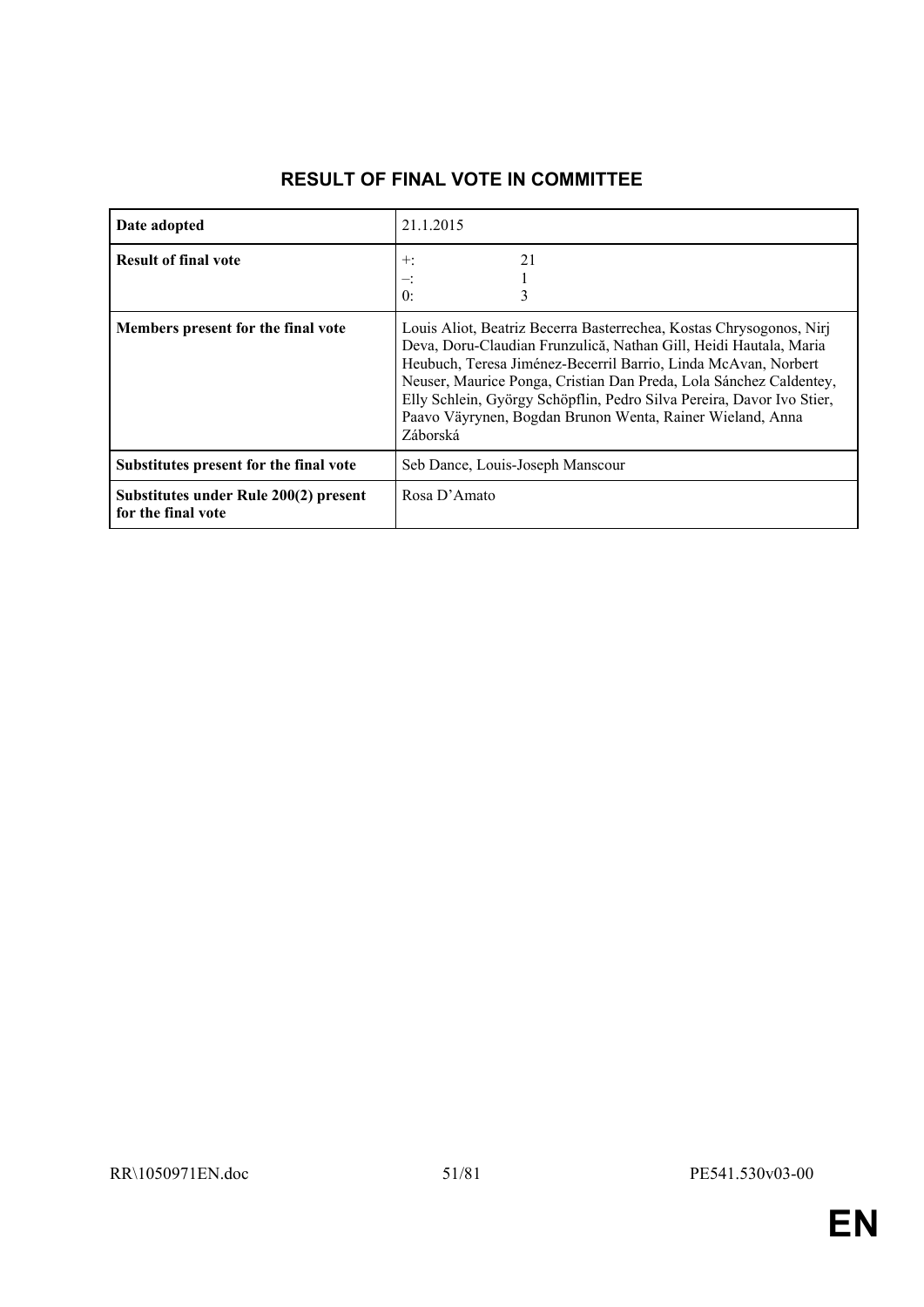4.2.2015

# **OPINION OF THE COMMITTEE ON WOMEN'S RIGHTS AND GENDER EQUALITY**

for the Committee on Foreign Affairs

on the Annual Report on Human Rights and Democracy in the World 2013 and the European Union's policy on the matter (2014/2216(INI))

Rapporteur: Jana Žitňanská

# **SUGGESTIONS**

The Committee on Women's Rights and Gender Equality calls on the Committee on Foreign Affairs, as the committee responsible, to incorporate the following suggestions into its motion for a resolution:

- having regard to its resolution of 4 February 2014 on the EU Roadmap against homophobia and discrimination on grounds of sexual orientation and gender identity<sup>1</sup>,
- having regard to its resolution of 25 November 2014 on the EU and the global development framework after 2015<sup>2</sup> ,
- having regard to the final declaration of the 4th World Congress Against the Death Penalty calling for the universal abolition of the death penalty, held in Geneva from 24 to 26 February 2010,
- A. whereas the EU has a Special Representative for Human Rights and the holder of this post should serve to assist the Union in coordinating its activities so as to make clearer and heighten the visibility of its work in promoting the observance of human rights throughout the world, and in particular women's rights;
- B. whereas gender-based violence and in particular violence against women and girls constitutes the violation of a woman's right to physical integrity and can have serious permanent consequences for the victim's health;
- C. whereas the consequences of gender-based violence affect the well being of the victims in all spheres of their lives;

<sup>&</sup>lt;sup>1</sup> Texts adopted, P7 TA(2014)0062.

<sup>2</sup> Texts adopted, P8\_TA(2014)0059.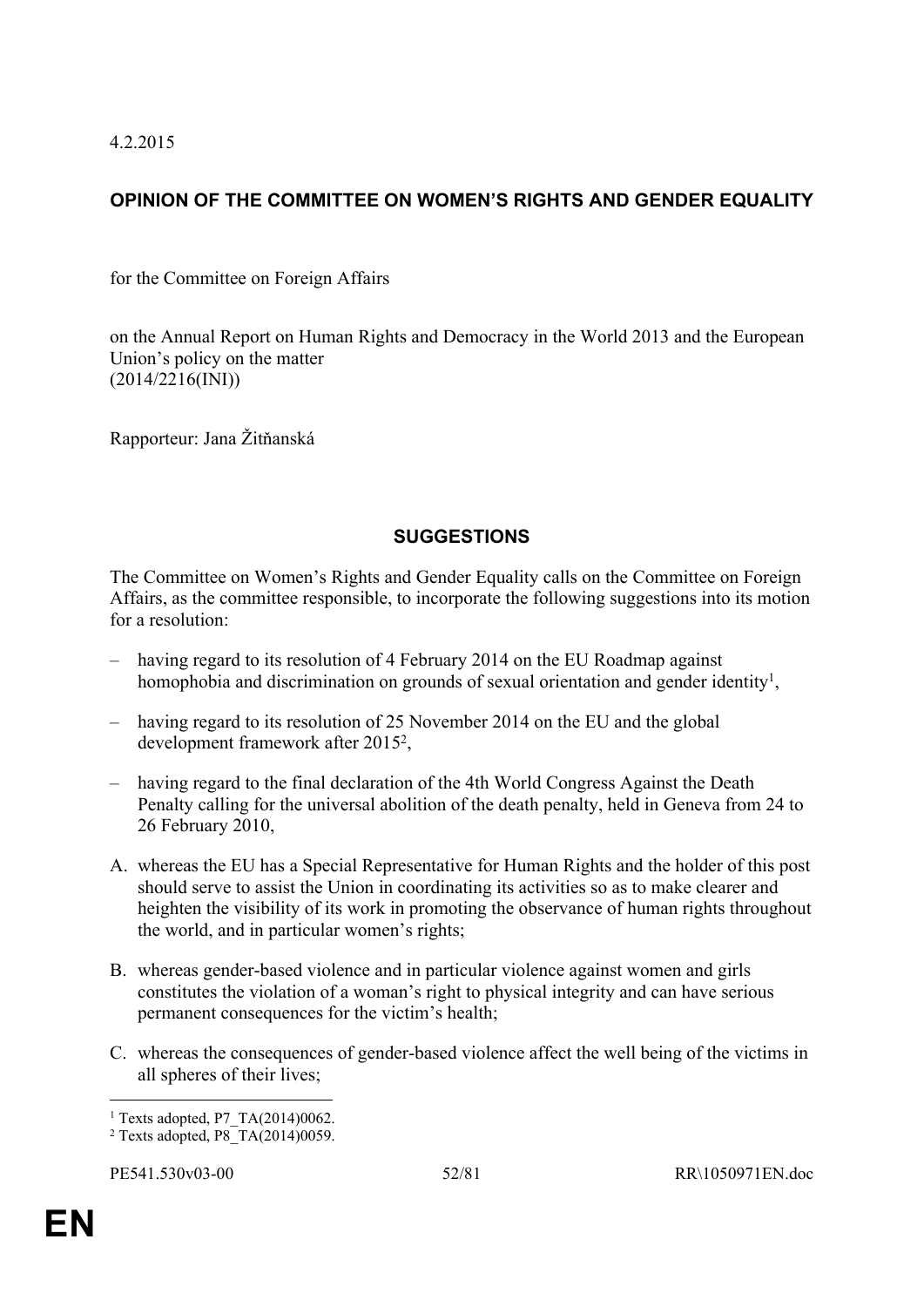- D. whereas the exercise of democracy presupposes that women and men enjoy equal rights and civil status;
- E. whereas, in times of armed conflict, women and children, including female and child refugees, asylum seekers and stateless persons, are among the most vulnerable groups in society, and the risks posed to displaced adolescent girls during humanitarian crises are significantly heightened;
- F. whereas violence and/or discrimination against women cannot be justified on any political, religious or cultural grounds;
- G. whereas violence against women and girls, and in particular domestic violence, is the world's most widespread human rights violation, affects all levels of society, regardless of age, education, income, social position and country of origin or residence, and represents a major barrier to equality between women and men;
- H. whereas gender-based violence is defined as violence that is directed against a person on the basis of that person's gender, gender identity or gender expression or that affects persons of a particular gender disproportionately;
- I. whereas women and girls with disabilities are at greater risk of violence, abuse and negligent treatment, especially in institutionalised settings, which often leads to ignorance of the issue;
- J. whereas the promotion of women's rights, gender equality and combating violence against women should be basic and crucial components of the human rights dialogue between the EU and third countries; whereas the European Instrument for Democracy and Human Rights (EIDHR) plays a positive role; whereas in situations in which they engage in cooperation with any country, the European External Action Service (EEAS) and the Commission should identify in a timely manner the priority problems to be addressed, so that funding and resources can be better tailored to objectives;
- K. whereas access to basic health care services and sexual and reproductive health services are fundamental aspects of equality between women and men, and whereas these have not yet been secured in all parts of the world;
- L. whereas sexual and reproductive health and rights are grounded in basic human rights and are essential elements of human dignity<sup>1</sup>;
- M. whereas all types of discrimination and violence against women, including sexual abuse, female genital mutilation, forced marriages, so-called honour crimes, the commercial sexual exploitation of women and domestic violence should never be justified by any political, social, religious or cultural grounds or in relation to any popular or tribal traditions;
- 1. Stresses the importance for authorities to undertake to develop educational campaigns

<sup>&</sup>lt;sup>1</sup> See paragraph 7(2) and (3) of the International Conference on Population and Development Programme of Action.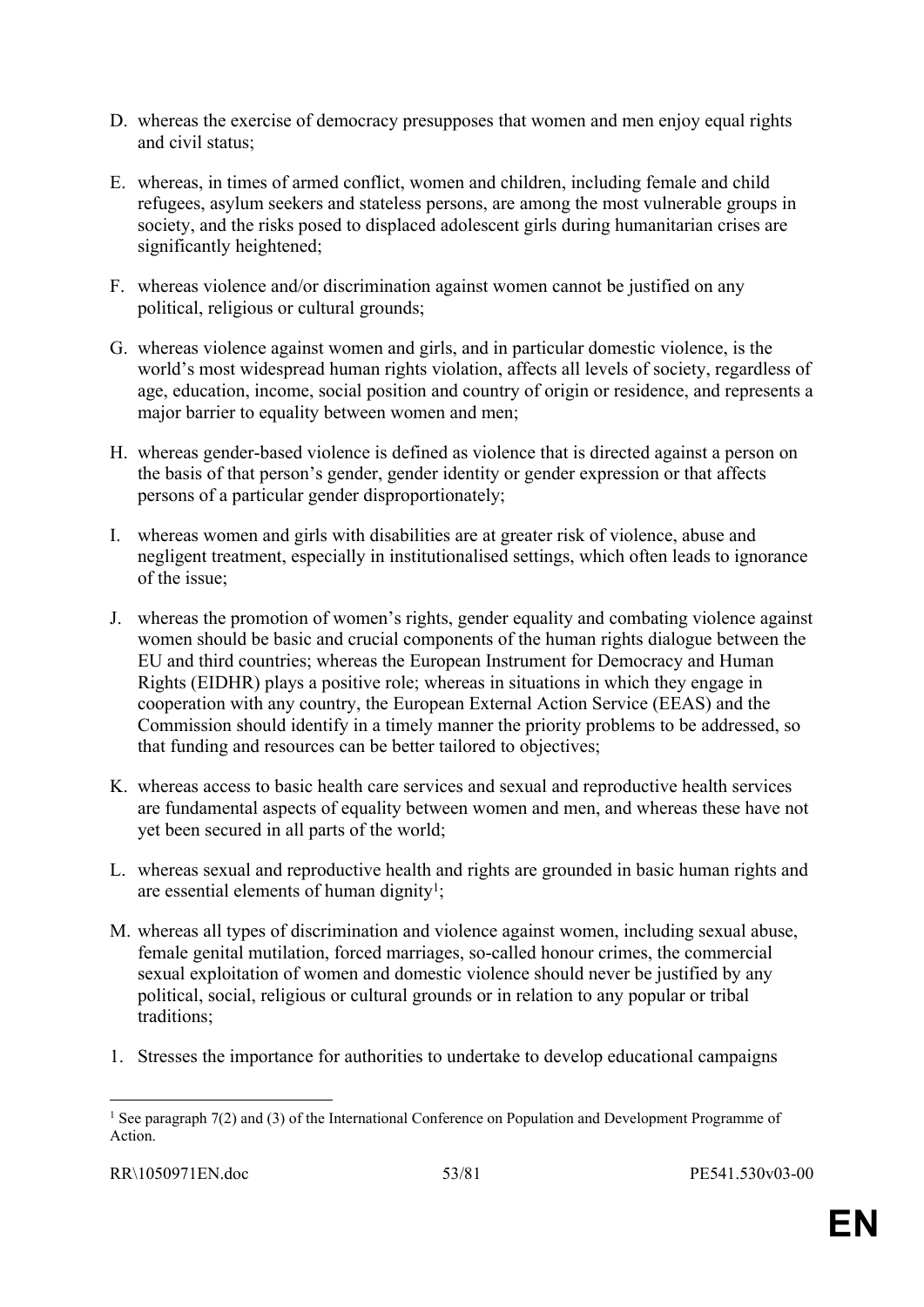targeted at men, and in particular at the younger generations, with the aim of preventing and gradually eliminating all types of gender-based violence; emphasises the need to ensure that health professionals, police officers, prosecutors and judges, both within the EU and in third countries, are adequately trained to assist and support victims of violence;

- 2. Asks the EU and its Member States to support full participation by women in political and economic decision making, particularly in processes of peace building, democratic transition and conflict resolution; encourages the Member States, the Commission and the EEAS to focus on the economic and political emancipation of women in developing countries, promoting their involvement in companies and in the implementation of regional projects and local development projects;
- 3. Emphasises the particular importance, with respect to the development of viable, democratic societies, of reducing gender inequality, combating gender-based violence and promoting equality and women's rights;
- 4. Stresses the need to ensure that women in Europe and the rest of the world have the right to be able freely to make their own individual choices, on an equal footing with men, without any ideological, political or religious impositions;
- 5. Calls, accordingly, on all Council of Europe member states to sign and ratify the Convention on preventing and combating violence against women; calls, in this connection, for the EU to take steps to accede to the convention in order to ensure coherence between the EU's internal and external actions as regards violence against women;
- 6. Stresses that in order to effectively combat violence against women, a change of attitude towards women and girls in society is necessary, given that women are all too often represented in subordinate roles and violence against them is all too often tolerated or undermined; stresses that gender stereotypes are among the main causes of violations of women's rights and inequalities between men and women; notes that particular attention must be paid to constitutional, legislative and regulatory provisions which discriminate against women on the basis of their sex, for example with regard to access to justice, property, credit, health care or education; calls on the EEAS and the Commission to emphasise the importance of involvement by men in information and awareness-raising campaigns on women's rights;
- 7. Is deeply concerned about the rise in the instance of gender-based violence in many parts of the world, which represents one of the symptoms of the global crisis, and especially about the increasing rate of femicide (the homicide of women and girls) in Mexico and other countries in Central and South America, which takes place in the context of generalised violence and structural discrimination; condemns strongly all kinds of genderbased violence, the aberrant crime of femicide and the prevailing impunity for these crimes, which further sets a precedent for and encourages the murderers;
- 8. Stresses the need to do more to secure the right to education and access thereto, especially for girls; welcomes the award of the Nobel Peace Prize to Malala Yousafzai and Kailash Satyarthi for their struggle for children's rights; notes that access to education is, in part, a precondition for the full exercise of other human rights, such as freedom of conscience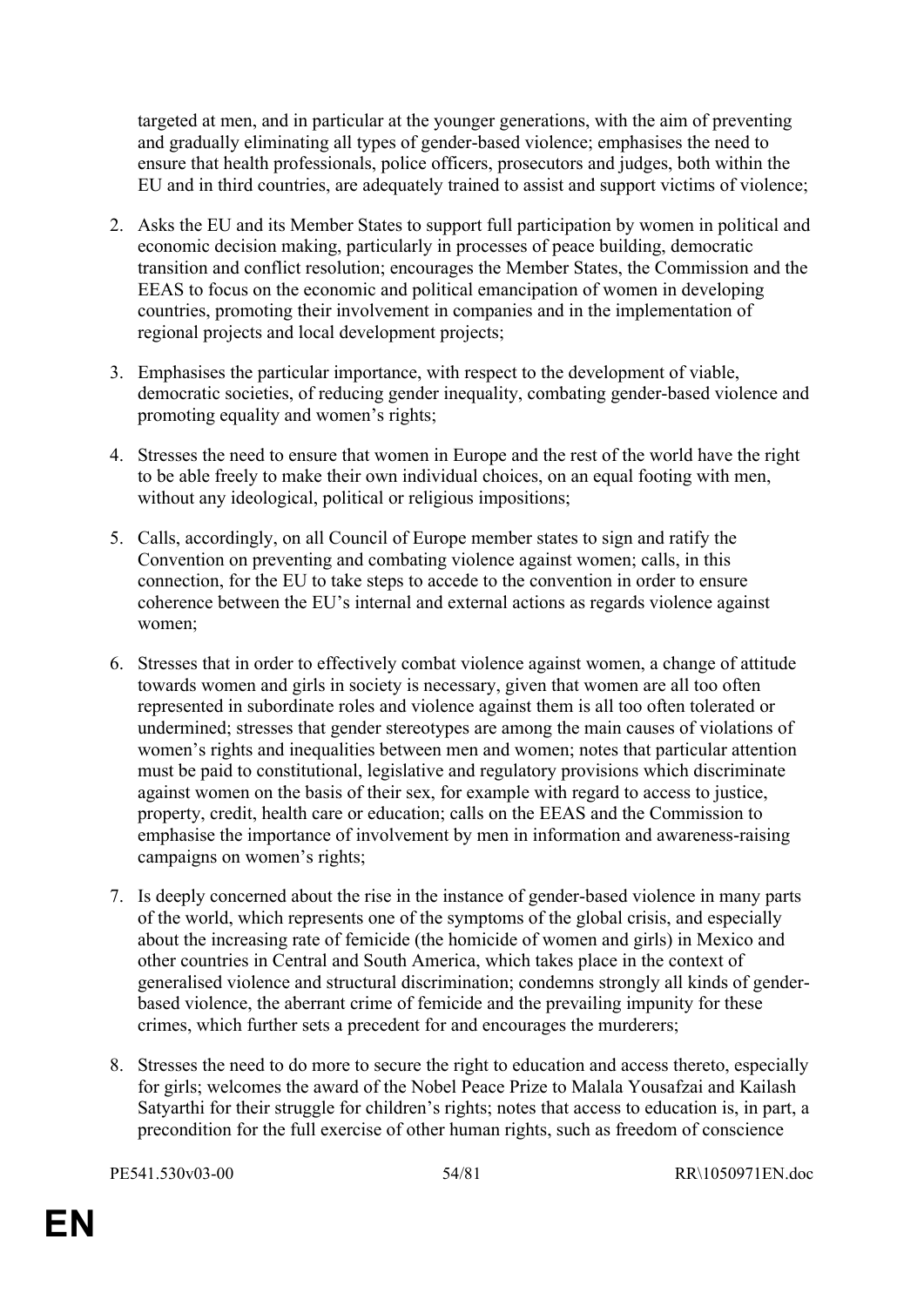and religion and participation in political life;

- 9. Calls on the Commission, the EEAS and the Member States to take specific actions to address the situation of women and guarantee their freedom and respect for their most fundamental rights, and to adopt measures to prevent exploitation and abuse of, and violence against, women and children;
- 10. Urges the UN, in particular its Special Rapporteur on Violence against Women, Rashida Manjoo, to make the greatest possible efforts to trace the victims of abuses and violations against girls and women and to investigate and establish the facts and circumstances surrounding such cases, with a view to preventing impunity and ensuring full accountability; supports the work of the United Nations Special Representative on Sexual Violence in Conflict, Zainab Hawa Bangura;
- 11. Calls on the Commission and the Member States to address violence against women and the gender-related dimension of human rights violations internationally, in particular in the context of both the bilateral association and international trade agreements that are in force and those that are under negotiation;
- 12. Welcomes the recommendations of the Committee on the Elimination of Discrimination against Women on conflict prevention and conflict and post-conflict situations, in line with landmark UN Security Council resolutions 1325 and 1820 on women, peace and security; reminds the international community, furthermore, of the necessary safeguards for women and girls, in particular women human rights defenders, who are often the targets of violence, and calls for protection against rape and forced prostitution; stresses that victims of gender-based violence should be assisted in legal proceedings, and points out that statutory and non-statutory organisations can be of real help to victims in this respect;
- 13. Reiterates that female genital mutilation (FGM) is a grave violation of human rights and a subject to which particular attention must be paid in the EU's dialogue with countries in which the practice is highly prevalent; points out, furthermore, that FGM has serious, long-lasting effects on women's health and hence on their prospects for development; encourages the EEAS and the Member States to continue to address the issue of FGM in their political and policy dialogue with partner countries in which FGM is still practised;
- 14. Condemns in the strongest possible terms the serious human rights violations perpetrated in armed conflict situations in recent and ongoing crises, and in particular summary executions, rape and other forms of sexual violence, acts of torture and arbitrary arrests and detentions, in particular as regards the situation of women and children, who are particularly vulnerable; calls for the EU to fight against impunity in all of these cases and to support action by national judges and the International Criminal Court (ICC) to bring the perpetrators to justice;
- 15. Stresses the importance of not undermining the '*acquis*' of the Beijing Platform for Action regarding access to education and health as a basic human right, and the protection of sexual and reproductive rights; emphasises the fact that universal respect for sexual and reproductive health and rights and access to the relevant services contribute to prenatal care and the ability to prevent high-risk births and reduce infant and child mortality;

RR\1050971EN.doc 55/81 PE541.530v03-00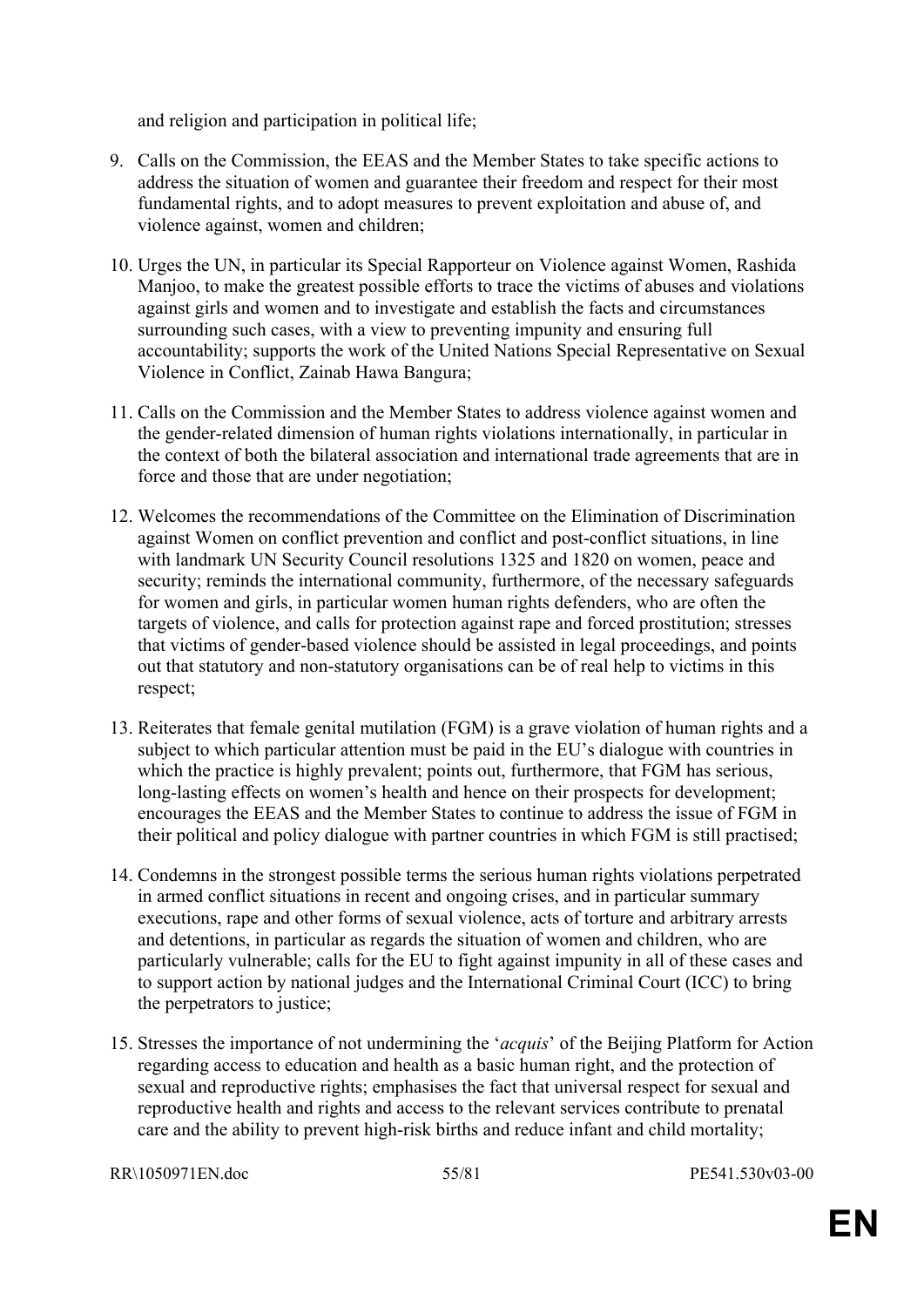points out that family planning, maternal health and safe abortion services are important elements for saving women's lives and that the denial of lifesaving abortion amounts to a serious breach of human rights; calls for the EU to continue to protect sexual and reproductive health and related rights and highlights the need to place these policies at the core of development cooperation with third countries, and in the future action plan on gender equality and women's empowerment in development for the 2015-2020 period in particular, including by means of political dialogue and specific actions involving local civil society;

- 16. Emphasises the fact that gender-based violence, including harmful customary and traditional practices, is a violation of basic rights, and especially of human dignity, the right to life and the right to the integrity of the person;
- 17. Condemns strongly the continued use of sexual violence against women as a weapon of war; stresses that more needs to be done to ensure respect for international law and access to psychological support for women and girls abused in conflicts; welcomes the fact that the 2014 Sakharov Prize was awarded to Dr Denis Mukwege for his commitment to the fight against sexual violence against women and calls for the EU, the Member States, international organisations and civil society to increase cooperation efforts to raise awareness and combat impunity;
- 18. Stresses the importance of strengthening the role of women in promoting human rights and democratic reform, in supporting conflict prevention and in consolidating political participation and representation; notes, also, in this regard that the recommendations made in the reports of EU election observation missions concerning full and equal participation by women in the electoral process should be taken into account and acted upon;
- 19. Calls for an immediate end to all acts of violence, sexual assault and other forms of degrading treatment committed against women who protest for democracy and in defence of their rights, particularly in the Arab Spring countries, and against women's rights activists; calls, also, for serious and impartial investigations into all such cases and for those responsible to be held fully accountable;
- 20. Points out that the Istanbul Convention on preventing and combating violence against women and domestic violence is an important and binding international instrument and, therefore, that the accession thereto of more and more countries will contribute significantly to the development of an integrated policy for protecting and empowering victims and for promoting international cooperation in the field;
- 21. Stresses the need to tackle human trafficking, of which the majority of victims are women, who are exploited for sexual purposes; stresses the need for enhanced cooperation with third countries on the exchange of good practices and the dismantling of international trafficking networks, which also make use of the internet to find new victims;
- 22. Stresses the importance of conducting information and awareness-raising campaigns in communities in which FGM, the sexual abuse of young girls, early and forced marriages, femicide and other gender-based human rights violations are practised, and of involving human rights defenders who are already fighting for an end to these practices in the preparation and implementation of these campaigns; reiterates the fact that child marriage,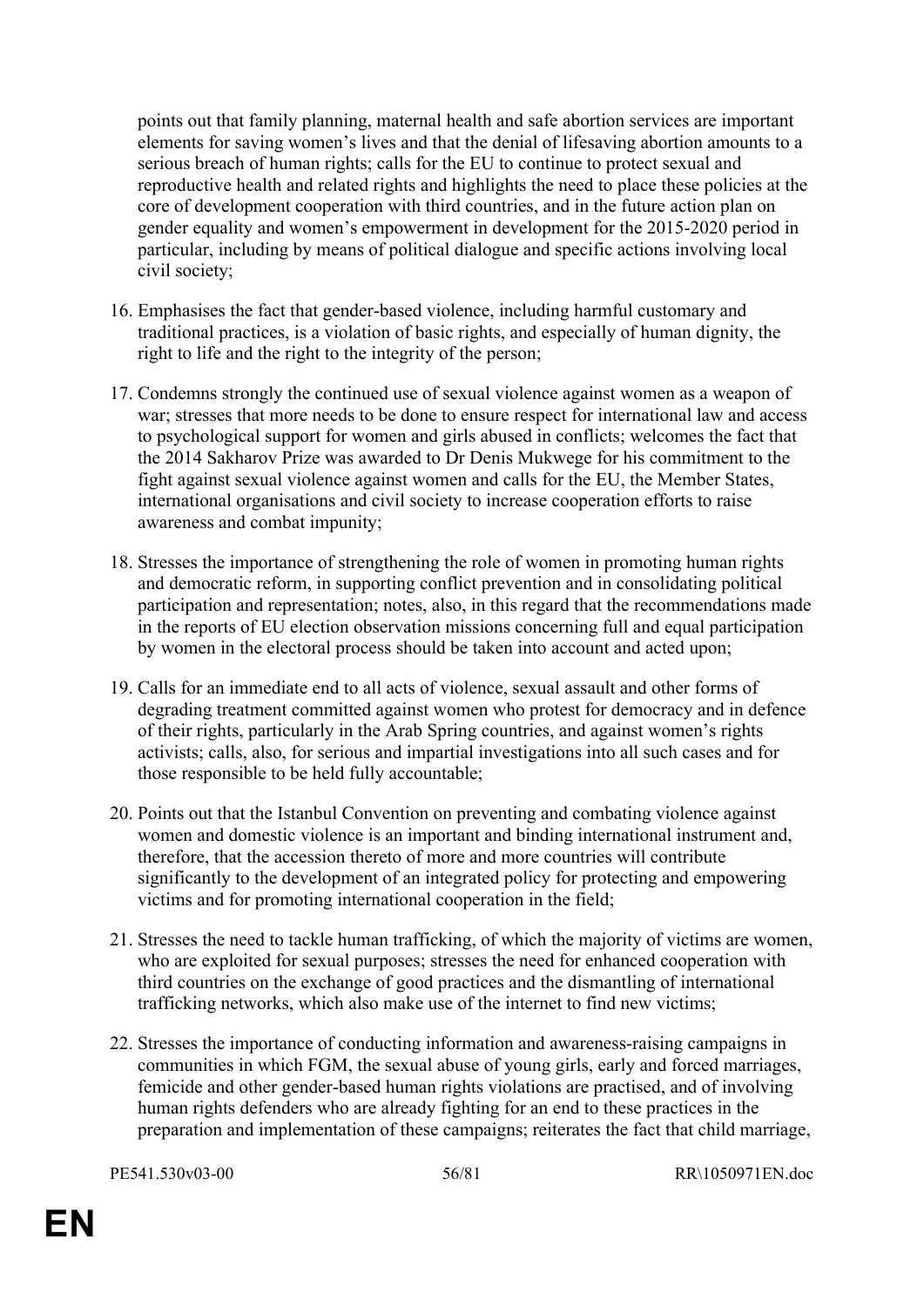early and forced marriage and the failure to enforce a legal minimum age for marriage constitute not only a violation of children's rights, but also an obstacle to women's empowerment;

- 23. Reiterates the fact that the international community has identified the situation of women with disabilities as a priority; recalls the conclusions of the office of the UN High Commissioner for Human Rights which stated that policies and programmes to address violence against women and girls with disabilities should be developed in close partnership with those persons who have disabilities, recognising their autonomy, and with disability organisations, including those which provide services for survivors; stresses the need for the regular oversight of institutions and appropriate training for caregivers;
- 24. Calls on the Commission and the Member States actively to promote non-discrimination on the grounds of sex, race and ethnic origin and on the grounds of religion or belief, disability, age and sexual orientation in its foreign policy, including through the EIDHR;
- 25. Calls for the EU and the Member States strongly to promote and protect the enjoyment of all human rights by lesbian, gay, bisexual, transgender and intersex (LGBTI) persons;
- 26. Calls on the Commission to make more widespread use of gender impact assessments when developing foreign policy, particularly as regards the conclusion of international agreements;
- 27. Stresses the importance of preventing violations of human rights, with particular emphasis on the situation of Roma women and children, who are often subjected to multiple discrimination; stresses the importance of strengthening the position of Roma women and of putting in place an appropriate housing policy as a starting point to improve their situation;
- 28. Welcomes and supports the Addis Ababa Declaration on Accelerating the Implementation of the Beijing Platform for Action, adopted in November 2014 during the Ninth African Conference on Women, on women's reproductive health and HIV/AIDS, which called for investment into sexual and reproductive health rights, including by adopting and implementing laws on sexual and reproductive health, awareness raising and information services for teenagers and women, including comprehensive sexual health education, information and services; reiterates its call for the expansion of the provision of family planning services and contraceptives, for access to safe and legal abortion services in accordance with national laws and policies, and for the protection of the reproductive rights of women by authorising medical abortion in the cases of sexual assault, rape and incest, in line with the Maputo Protocol to the African Charter on Human and Peoples' Rights;
- 29. Considers the underrepresentation of women in political decision making to be a question of fundamental rights and democracy that underlines the capacity of governments to devote to the fullest extent their attention to democracy building and maintenance processes; welcomes legislated parity systems and gender quotas and calls for the necessary legislative process thereon to be developed as soon as possible;

RR\1050971EN.doc 57/81 PE541.530v03-00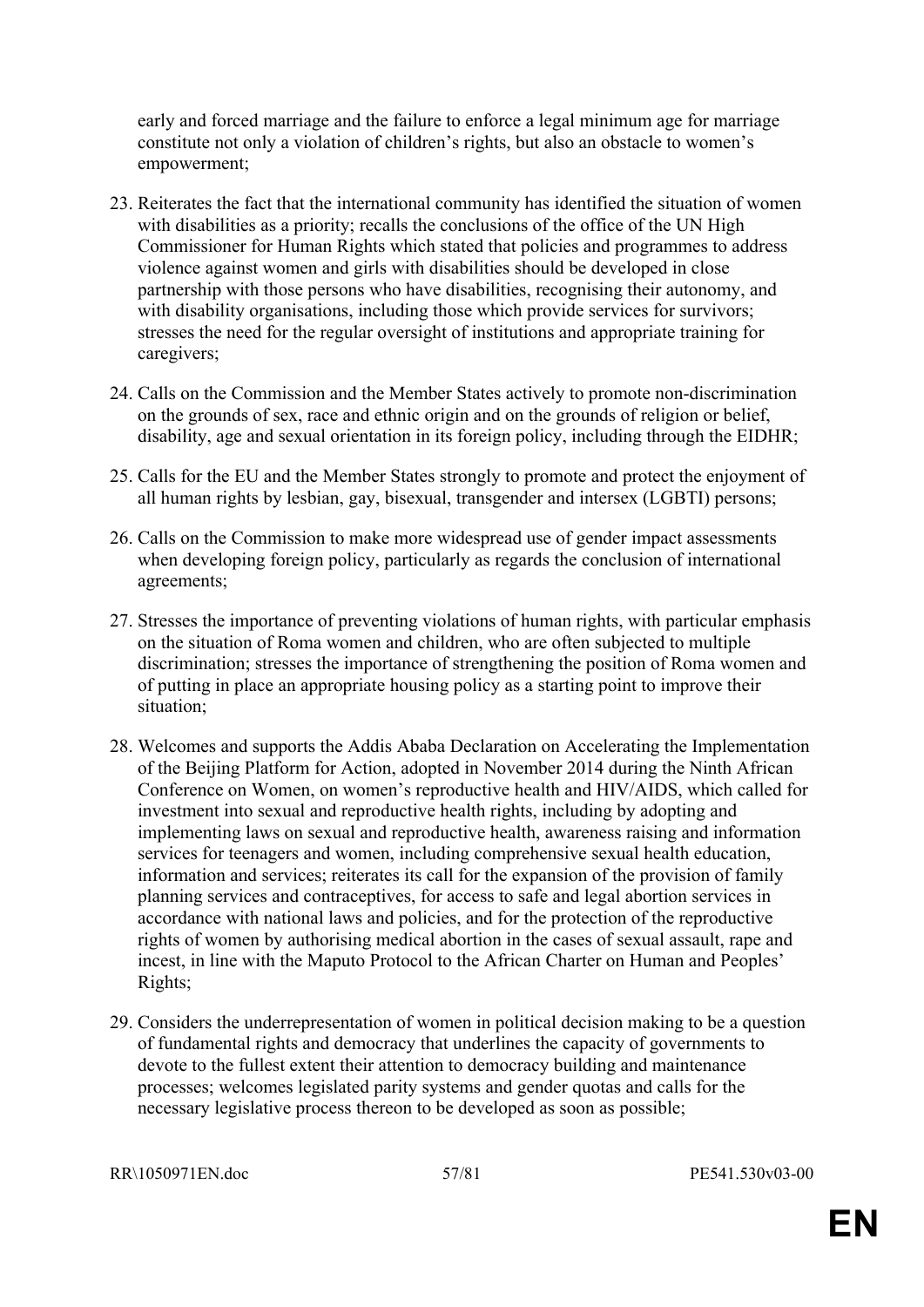- 30. Calls for the EU and the Member States to ensure a rights-based approach which encompasses all human rights and actively to continue defending a stand-alone goal for women's and girls' empowerment and the promotion, respect and fulfilment of their human rights, including access to comprehensive sexuality education and universal access to sexual and reproductive health and rights, as well as gender equality, as preconditions to combat gendercide, in the upcoming post-2015 development agenda;
- 31. Stresses the importance of fighting stereotypes not only by presenting positive images, but also by inspiring real examples of women with disabilities and showing how their compensating abilities allow them to enjoy a rewarding working and private life, and by avoiding the exacerbation of negative stereotypes in the language used, discourse entered into and policies pursued regarding women with disabilities; calls for the EU, together with the Member States, to implement pro-active measures in order to include women with disabilities in the labour market;
- 32. Reiterates its long-standing opposition to the death penalty under all circumstances, and calls for an immediate moratorium on executions in those countries in which the death penalty is still applied;
- 33. Urges the Member States, while respecting their own national education systems, to be consistent in implementing the principles of inclusive education in dealing with children from socially disadvantaged backgrounds and children with disabilities;
- 34. Calls for an ambitious long-term political strategy and plan of action on public health, innovation and access to medicines that, inter alia, explores new incentive schemes for research and development, as outlined in the 2012 report of the World Health Organisation (WHO) Consultative Expert Working Group on Research and Development: Financing and Coordination, to safeguard the right to a standard of living adequate for the health and well being of every human being without distinction as to race, religion, political belief or economic and social condition; stresses that women and girls remain at the centre of the HIV pandemic and maintain care for patients in their communities;
- 35. Finds it regrettable that women's and girls' bodies, specifically with respect to their sexual and reproductive health and rights, still remain an ideological battleground and calls for the EU and its Member States to recognise the inalienable rights of women and girls to bodily integrity and autonomous decision making as regards, inter alia, the right to access voluntary family planning and safe and legal abortion and to be free from violence, including FGM, child, early and forced marriage, and marital rape;
- 36. Urges the EU and its Member States to come up with an extensive review of the Beijing Platform for Action to mark its 20-year anniversary in 2015;
- 37. Urges the Commission to include sexual and reproductive health and rights, as basic human rights, in its next EU health strategy to ensure coherence between the EU's internal and external policies;
- 38. Insists that gender balance must be an integral part of the EEAS overseas missions and that a dedicated girls' and women's rights and gender equality strategy be established for each mission, along with a specific gender equality chapter in the next EEAS human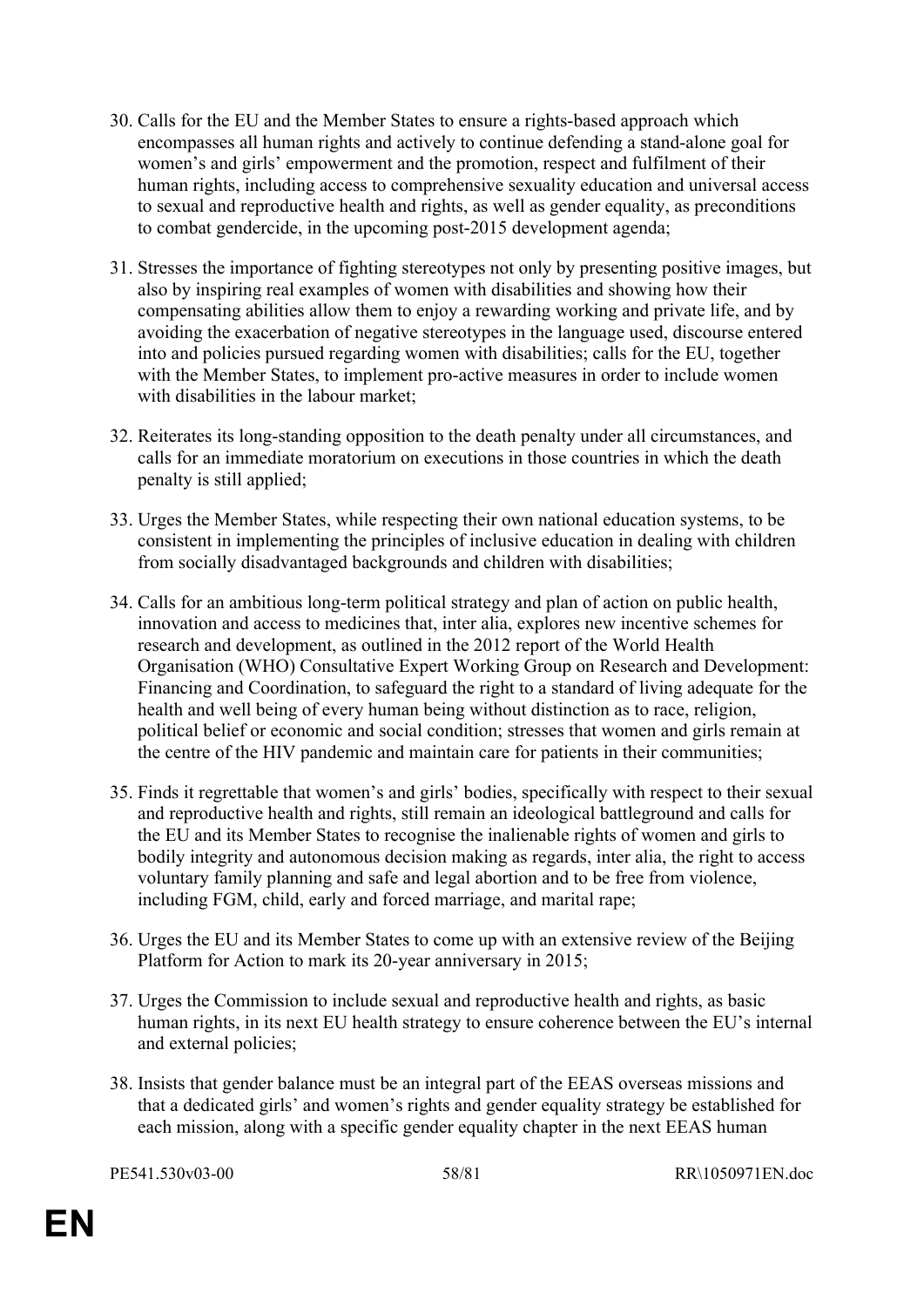rights action plan;

39. Stresses that the provision of humanitarian aid by the EU and its Member States should not be subject to restrictions imposed by other partner donors as regards necessary medical treatment, including as regards access to safe abortions for women and girls who are victims of rape in armed conflicts.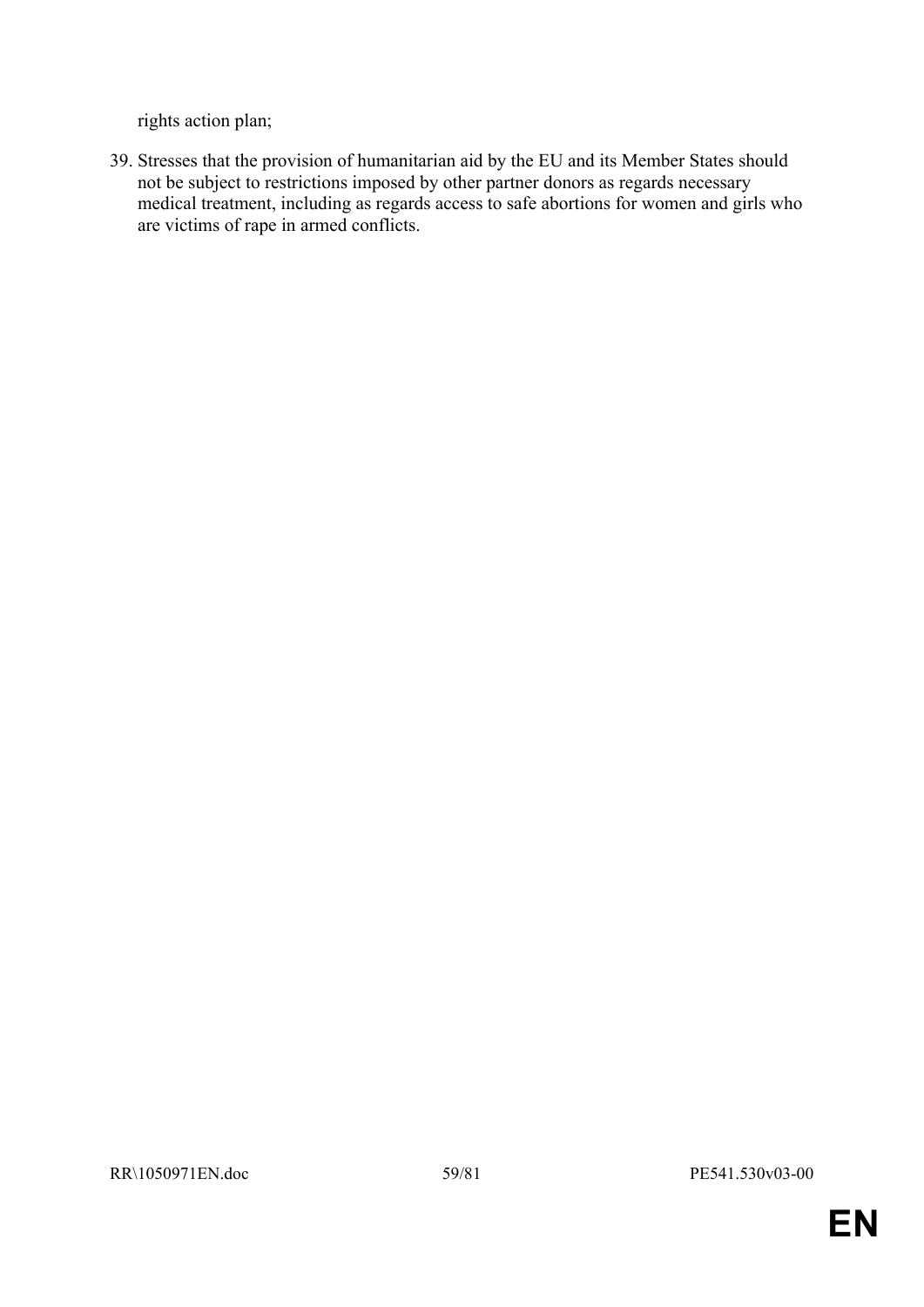| Date adopted                           | 20.1.2015                                                                                                                                                                                                                                                                                                                                                                                                                                                            |  |
|----------------------------------------|----------------------------------------------------------------------------------------------------------------------------------------------------------------------------------------------------------------------------------------------------------------------------------------------------------------------------------------------------------------------------------------------------------------------------------------------------------------------|--|
| <b>Result of final vote</b>            | 20<br>$\pm$<br>$\mathbf{0}$ :                                                                                                                                                                                                                                                                                                                                                                                                                                        |  |
| Members present for the final vote     | Daniela Aiuto, Maria Arena, Beatriz Becerra Basterrechea, Malin<br>Björk, Vilija Blinkevičiūtė, Anna Maria Corazza Bildt, Viorica Dăncilă,<br>Iratxe García Pérez, Anna Hedh, Teresa Jiménez-Becerril Barrio,<br>Agnieszka Kozłowska-Rajewicz, Vicky Maeijer, Angelika Mlinar,<br>Krisztina Morvai, Marijana Petir, Terry Reintke, Liliana Rodrigues,<br>Jordi Sebastià, Michaela Šojdrová, Beatrix von Storch, Jadwiga<br>Wiśniewska, Anna Záborská, Jana Žitňanská |  |
| Substitutes present for the final vote | Biljana Borzan, Linnéa Engström, Rosa Estaràs Ferragut, Kostadinka<br>Kuneva, Marc Tarabella                                                                                                                                                                                                                                                                                                                                                                         |  |

# **RESULT OF FINAL VOTE IN COMMITTEE**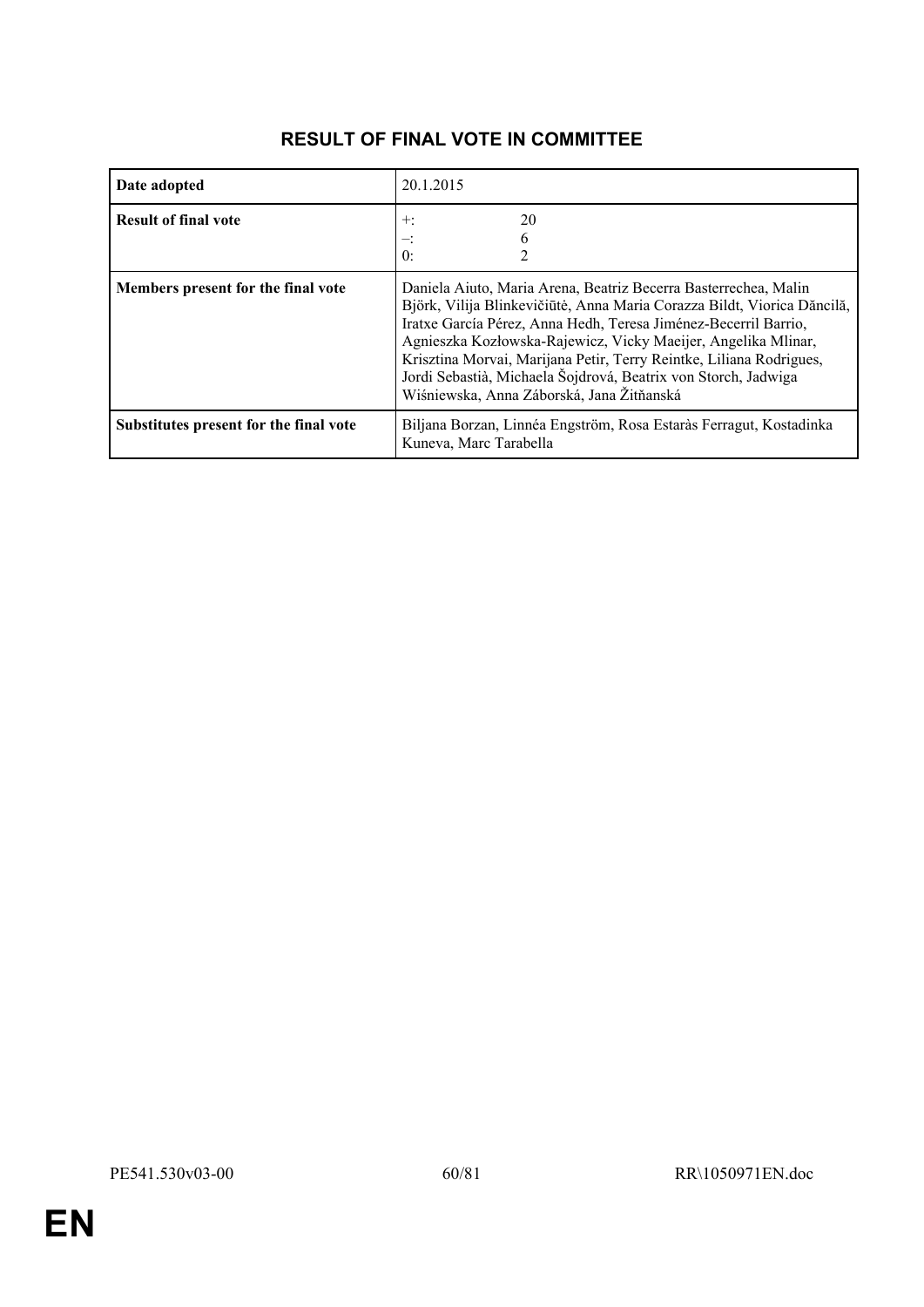#### **ANNEX I**

#### **INDIVIDUAL CASES RAISED BY THE EUROPEAN PARLIAMENT BETWEEN JANUARY AND DECEMBER 2013**

| <b>COUNTRY</b><br><b>Individual</b> | <b>BACKGROUND</b>                                                                                                                                                                                                                                                                                                                                                                                                                                                                                                                                                                                                                                                                                                                                                                                                                                                                                                                                                                                                                                                                                                                           | <b>ACTION TAKEN BY</b><br><b>PARLIAMENT</b>                                                                                                                                                                                                                                                                                                                                                                                                                                                                                                                                                                                                                                                                                                                                                                                                                                    |
|-------------------------------------|---------------------------------------------------------------------------------------------------------------------------------------------------------------------------------------------------------------------------------------------------------------------------------------------------------------------------------------------------------------------------------------------------------------------------------------------------------------------------------------------------------------------------------------------------------------------------------------------------------------------------------------------------------------------------------------------------------------------------------------------------------------------------------------------------------------------------------------------------------------------------------------------------------------------------------------------------------------------------------------------------------------------------------------------------------------------------------------------------------------------------------------------|--------------------------------------------------------------------------------------------------------------------------------------------------------------------------------------------------------------------------------------------------------------------------------------------------------------------------------------------------------------------------------------------------------------------------------------------------------------------------------------------------------------------------------------------------------------------------------------------------------------------------------------------------------------------------------------------------------------------------------------------------------------------------------------------------------------------------------------------------------------------------------|
| <b>AZERBAIJAN</b>                   |                                                                                                                                                                                                                                                                                                                                                                                                                                                                                                                                                                                                                                                                                                                                                                                                                                                                                                                                                                                                                                                                                                                                             |                                                                                                                                                                                                                                                                                                                                                                                                                                                                                                                                                                                                                                                                                                                                                                                                                                                                                |
| <b>Ilgar Mammadov</b>               | Mr Mammadov is a leader of the opposition<br>REAL movement and director of the Council<br>of Europe's Baku School of Political Studies.<br>Mr Mammadov and Mr Yaqublu were<br>arrested by Azerbaijani authorities on 4<br>February 2013 and have been unlawfully<br>detained since then. Mr Mammadov is<br>accused of inciting riots in the town of Ismaili<br>after he visited the town. The initial pre-trial<br>detention has been extended twice in an<br>apparent attempt to keep Mr Mammadov<br>bars pending the forthcoming<br>behind<br>elections. According to recent reports Ilgar<br>Mammadov has been placed in a punishment<br>cell, raising concerns that he is being singled<br>out. Before his arrest Mr Mammadov had<br>been confirmed as the REAL opposition<br>candidate<br>for the<br>Azerbaijani<br>party's<br>presidential elections scheduled for October<br>2013. The Council of Europe representative in<br>Baku was not admitted to the initial court<br>hearing in February 2013 and, in addition, a<br>group of Council of Europe ambassadors who<br>visited Azerbaijan were not allowed to see Mr<br>Mammadov. | In its resolution adopted on 13 June<br>2013, the European Parliament:<br>- Strongly condemns the detention<br>of Mr Mammadov, calls for his<br>immediate<br>and<br>unconditional<br>release<br>and<br>end<br>his<br>to<br>an<br>prosecution,<br>and<br>the<br>urges<br>Azerbaijani<br>authorities<br>to<br>investigate the charges against him<br>in a speedy, fair, transparent and<br>independent manner<br>- Expresses serious concern over<br>reports by human rights defenders<br>and domestic and international<br>NGOs about the alleged use of<br>charges<br>fabricated<br>against<br>politicians, activists and journalists<br>- Condemns any intimidation,<br>arrest, detention or prosecution of<br>opposition<br>party leaders<br><sub>or</sub><br>members, activists, journalists or<br>bloggers solely because they have<br>expressed their views and exercised |
| <b>Tofiq Yaqublu</b>                | Mr Yaqublu is a deputy chair of the Musavat<br>opposition party. Mr Yaqublu and Mr<br>Mammadov were arrested by Azerbaijani<br>authorities on 4 February 2013 and have been<br>unlawfully detained since then.                                                                                                                                                                                                                                                                                                                                                                                                                                                                                                                                                                                                                                                                                                                                                                                                                                                                                                                              | their<br>fundamental<br>rights<br>and<br>freedoms<br>in<br>accordance<br>with<br>international standards                                                                                                                                                                                                                                                                                                                                                                                                                                                                                                                                                                                                                                                                                                                                                                       |
| <b>BAHRAIN</b>                      |                                                                                                                                                                                                                                                                                                                                                                                                                                                                                                                                                                                                                                                                                                                                                                                                                                                                                                                                                                                                                                                                                                                                             |                                                                                                                                                                                                                                                                                                                                                                                                                                                                                                                                                                                                                                                                                                                                                                                                                                                                                |
| Mohammed al-<br><b>Maskati</b>      | Mohammed al-Maskati, a president of the<br>Bahrain Youth Society for Human Rights, was<br>arrested on 16 October 2012 on charges of<br>participating in an 'illegal gathering' in<br>Manama a week earlier. Mr al-Maskati was<br>released on bail the next day and no court date<br>has been set.                                                                                                                                                                                                                                                                                                                                                                                                                                                                                                                                                                                                                                                                                                                                                                                                                                           | In its resolution adopted on 17<br>2013,<br>January<br>the<br>European<br>Parliament:<br>- Condemns the ongoing human<br>rights violations by the Bahraini<br>authorities and security forces,<br>particularly the use of violence, the                                                                                                                                                                                                                                                                                                                                                                                                                                                                                                                                                                                                                                        |

RR\1050971EN.doc 61/81 PE541.530v03-00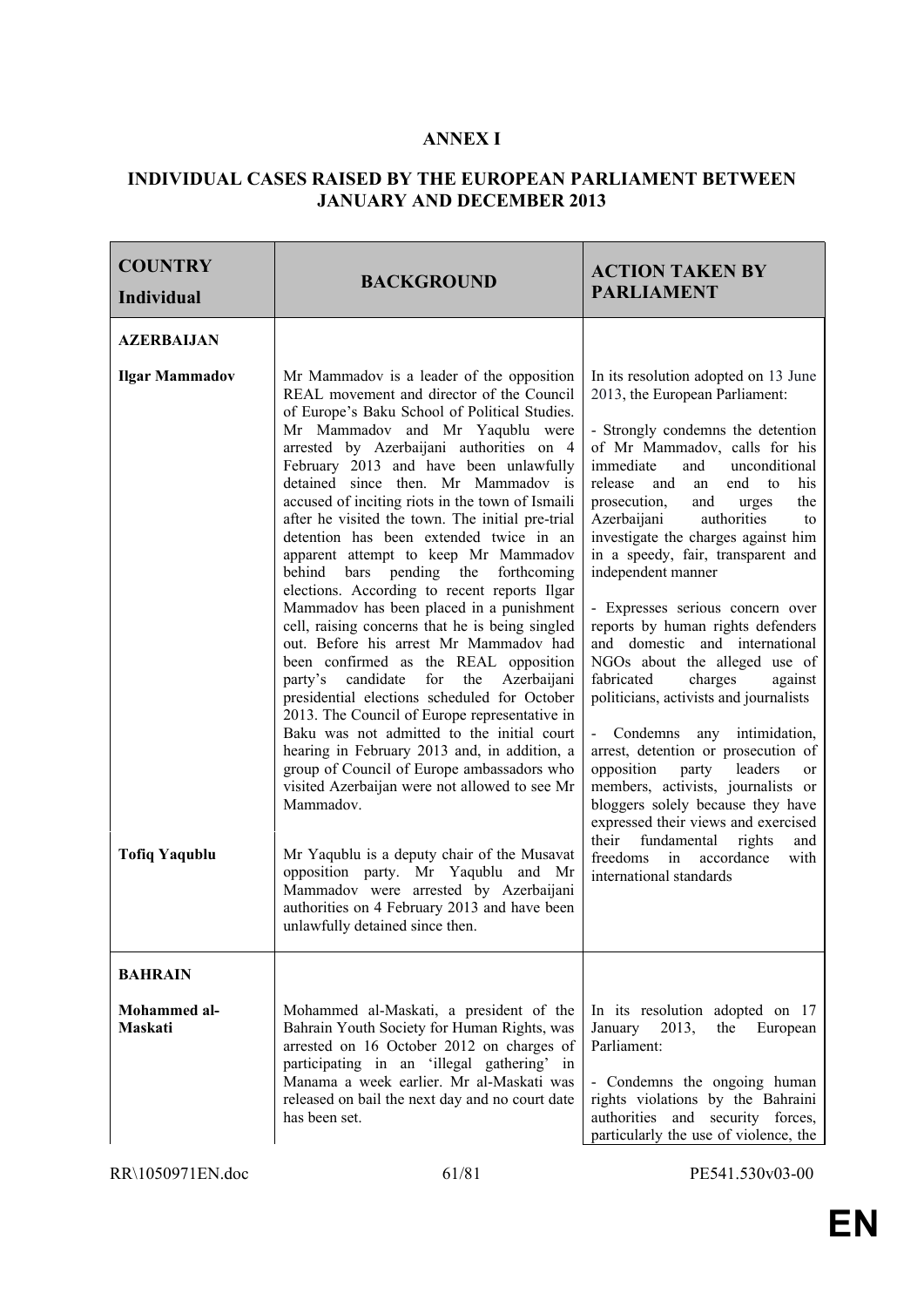| <b>COUNTRY</b><br><b>Individual</b>                      | <b>BACKGROUND</b>                                                                                                                                                                                                                                                                                                                                                                                                                                                                                                                                                                                                                                                               | <b>ACTION TAKEN BY</b><br><b>PARLIAMENT</b>                                                                                                                                                                                                                                                                                                                                                                                                                                                                                                                                                                                                                                                                                                                                |
|----------------------------------------------------------|---------------------------------------------------------------------------------------------------------------------------------------------------------------------------------------------------------------------------------------------------------------------------------------------------------------------------------------------------------------------------------------------------------------------------------------------------------------------------------------------------------------------------------------------------------------------------------------------------------------------------------------------------------------------------------|----------------------------------------------------------------------------------------------------------------------------------------------------------------------------------------------------------------------------------------------------------------------------------------------------------------------------------------------------------------------------------------------------------------------------------------------------------------------------------------------------------------------------------------------------------------------------------------------------------------------------------------------------------------------------------------------------------------------------------------------------------------------------|
| <b>Sayed Yousif al-</b><br>Muhafdha                      | Sayed Yousif al-Muhafdha, a Vice-President<br>of the Bahraini Centre for Human Rights<br>(BCHR), who has campaigned tirelessly for<br>the release of many activists, in particular<br>Nabeel Rajab, President of the BCHR, and<br>Jalila al-Salman, former Vice-President of the<br>Bahrain Teachers' Association, was detained<br>and charged on 18 December 2012 with using<br>social media to disseminate false news. His<br>case has been adjourned until 17 January<br>2013. He has been detained on several<br>occasions by the Bahraini authorities as part of<br>the ongoing systematic targeting, harassment<br>and detention of human rights defenders in<br>Bahrain. | excessive use of tear gas, the use of<br>birdshot at short range, the ban on<br>all forms of protest and the arrest<br>and detention of peaceful protesters<br>who choose to exercise their rights<br>freedom of expression and<br>to<br>peaceful assembly, despite the very<br>welcome<br>concrete<br>set<br>οf<br>recommendations made by the BICI<br>and the stated commitment by the<br>authorities<br>Bahraini<br>to<br>implementing the BICI reforms<br>Reiterates its demand that the<br>security forces<br>Bahraini<br>and<br>authorities stop the use of violence<br>against peaceful protesters and end<br>the on-going repression of political                                                                                                                  |
| Abdulhadi al-<br>Khawaja<br>and<br><b>Ibrahim Sharif</b> | Abdulhadi al-Khawaja and Ibrahim Sharif<br>were among eight of activists, condemned to<br>life imprisonment, after Bahrain's Court of<br>Cassation upheld prison terms for<br>- 13<br>prominent activists charged with plotting to<br>overthrow the monarchy on 7 January<br>2013. This verdict is final and the only avenue<br>left for the defendants is a royal pardon.                                                                                                                                                                                                                                                                                                      | through<br>dissent<br>prosecution,<br>detention and torture; urges the<br>authorities<br>fully<br>to<br>respect<br>fundamental freedoms, particularly<br>the freedoms of assembly and<br>expression, both online and offline,<br>and immediately to end<br>all<br>restrictions on access to information<br>and communication technologies;<br>calls on the Bahraini authorities to<br>implement<br>the<br>necessary<br>democratic<br>reforms<br>and<br>to<br>inclusive<br>and<br>encourage<br>constructive<br>national<br>dialogue,<br>including direct talks between the<br>government<br>opposition<br>and<br>components, which are currently<br>not involved in dialogue, so as to<br>allow reconciliation and restore<br>collective social consensus in the<br>country |
|                                                          |                                                                                                                                                                                                                                                                                                                                                                                                                                                                                                                                                                                                                                                                                 | - Considers strongly regrettable the<br>imposed<br>latest<br>sentences<br>on<br>opposition activists and medical<br>personnel<br>and<br>calls<br>for<br>the<br>immediate<br>unconditional<br>and<br>release of all Bahraini political<br>prisoners,<br>including<br>teachers,<br>doctors and other medical staff,<br>who have been detained<br>and<br>charged with alleged violations<br>related to the rights of expression,<br>peaceful assembly and association,<br>in particular Sayed Yousif al-<br>Muhafadha, Nabeel Rajab<br>and                                                                                                                                                                                                                                    |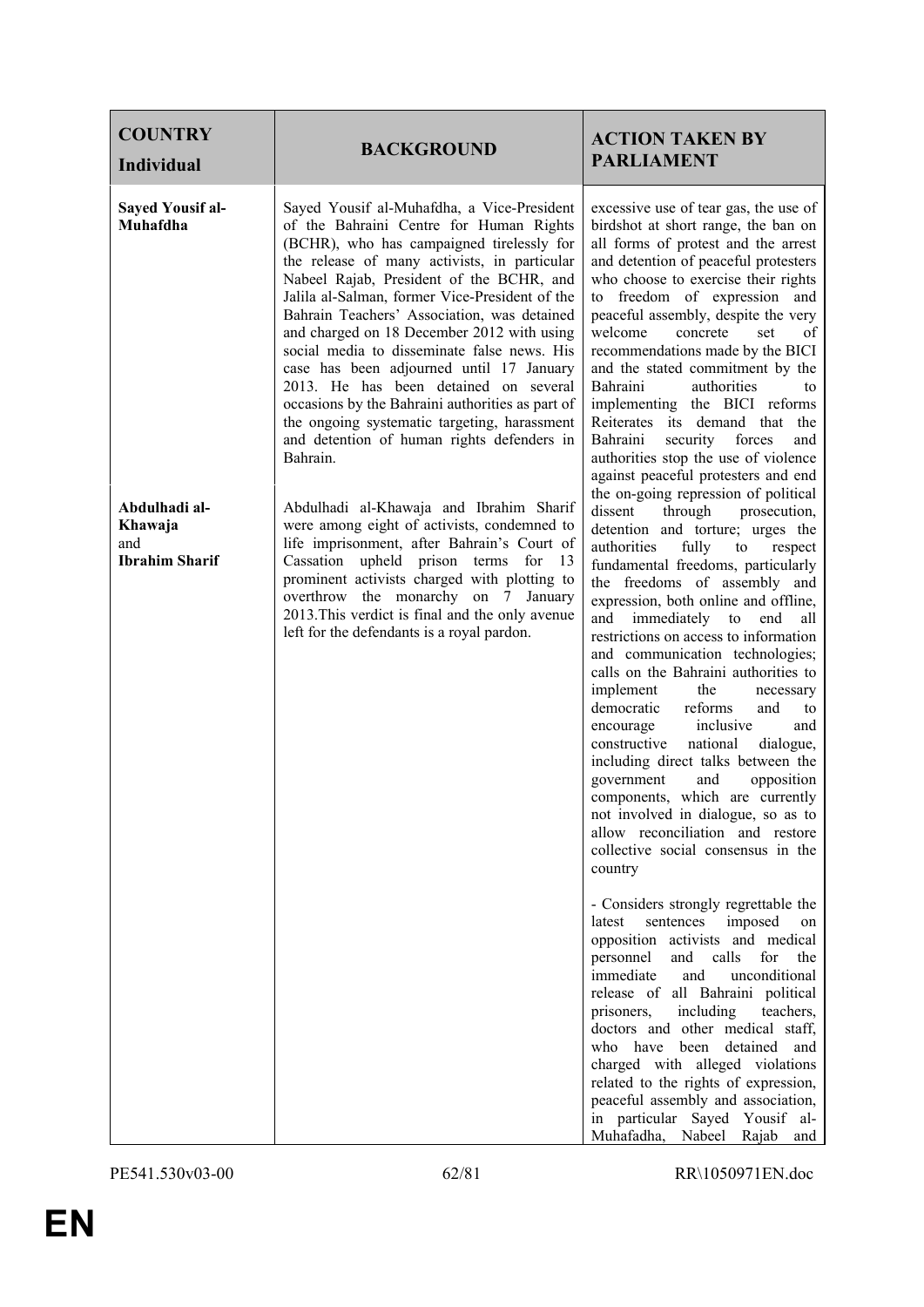| <b>COUNTRY</b><br><b>Individual</b> | <b>BACKGROUND</b>                                                                                                                                                                                                                                                                                                                                                                                           | <b>ACTION TAKEN BY</b><br><b>PARLIAMENT</b>                                                                                                                                                                                                                                                                                                                                                                                                                                                                                                                                                                                                                                                                                                                                                                                                                                                                                         |
|-------------------------------------|-------------------------------------------------------------------------------------------------------------------------------------------------------------------------------------------------------------------------------------------------------------------------------------------------------------------------------------------------------------------------------------------------------------|-------------------------------------------------------------------------------------------------------------------------------------------------------------------------------------------------------------------------------------------------------------------------------------------------------------------------------------------------------------------------------------------------------------------------------------------------------------------------------------------------------------------------------------------------------------------------------------------------------------------------------------------------------------------------------------------------------------------------------------------------------------------------------------------------------------------------------------------------------------------------------------------------------------------------------------|
|                                     |                                                                                                                                                                                                                                                                                                                                                                                                             | Abdulhadi al-Khawaja<br>- Calls on the Government of<br>Bahrain to take all necessary steps<br>guarantee<br>the<br>competence,<br>to<br>independence and impartiality of<br>the judiciary in Bahrain and to<br>ensure that it acts in full accordance<br>with international human rights<br>standards, and in particular to<br>ensure that the courts cannot be<br>used for political purposes or to<br>sanction the legitimate exercise of<br>universally guaranteed rights and<br>freedoms; calls on the Bahraini<br>Government to strengthen the rights<br>of defendants, inter alia by ensuring<br>that they enjoy fair trial guarantees,<br>allowing them effectively to<br>challenge the evidence against<br>them, providing for independent<br>judicial oversight of the grounds for<br>detention<br>and<br>ensuring<br>that<br>protected<br>detainees<br>from<br>are<br>abusive treatment during criminal<br>investigations |
| <b>BANGLADESH</b>                   |                                                                                                                                                                                                                                                                                                                                                                                                             |                                                                                                                                                                                                                                                                                                                                                                                                                                                                                                                                                                                                                                                                                                                                                                                                                                                                                                                                     |
| <b>Abdul Kalam Azad</b>             | On 21 January 2013 the International Crimes<br>Tribunal (ICT) announced its verdict against<br>Abdul Kalam Azad for crimes<br>against<br>humanity committed during the war of<br>independence in 1971 and sentenced him to<br>death following his trial in absentia.                                                                                                                                        | In its resolution adopted on 14<br>March<br>2013,<br>the<br>European<br>Parliament:<br>- Is deeply concerned about the<br>recent outbreak of violence in<br>Bangladesh following the ICT                                                                                                                                                                                                                                                                                                                                                                                                                                                                                                                                                                                                                                                                                                                                            |
| <b>Abdul Qader Mollah</b>           | On 5 February 2013 the ICT sentenced Abdul<br>Qader Mollah to life imprisonment, triggering<br>emotionally charged but largely peaceful<br>protests by mostly young people at the<br>Shahbagh intersection in Dhaka. This so-<br>called 'Shahbagh Movement' was calling for<br>the application of the death penalty in the<br>verdict as well as for a society and politics<br>free of religious extremism. | verdicts and expresses its sorrow at<br>the recent casualties<br>- Expresses its condolences to<br>relatives and acquaintances of those<br>killed and injured as a result of the<br>violence<br>Acknowledges the need for<br>$\blacksquare$<br>reconciliation,<br>justice<br>and<br>accountability<br>for<br>crimes<br>the                                                                                                                                                                                                                                                                                                                                                                                                                                                                                                                                                                                                          |
| <b>Aminul Islam</b>                 | Aminul Islam was a Bangladeshi trade<br>unionist, a human rights defender and a leader<br>of the Bangladesh Center of Worker<br>Solidarity, which has advocated for improved                                                                                                                                                                                                                                | committed during the 1971 war of<br>independence;<br>stresses<br>the<br>important role of the ICT in this<br>matter                                                                                                                                                                                                                                                                                                                                                                                                                                                                                                                                                                                                                                                                                                                                                                                                                 |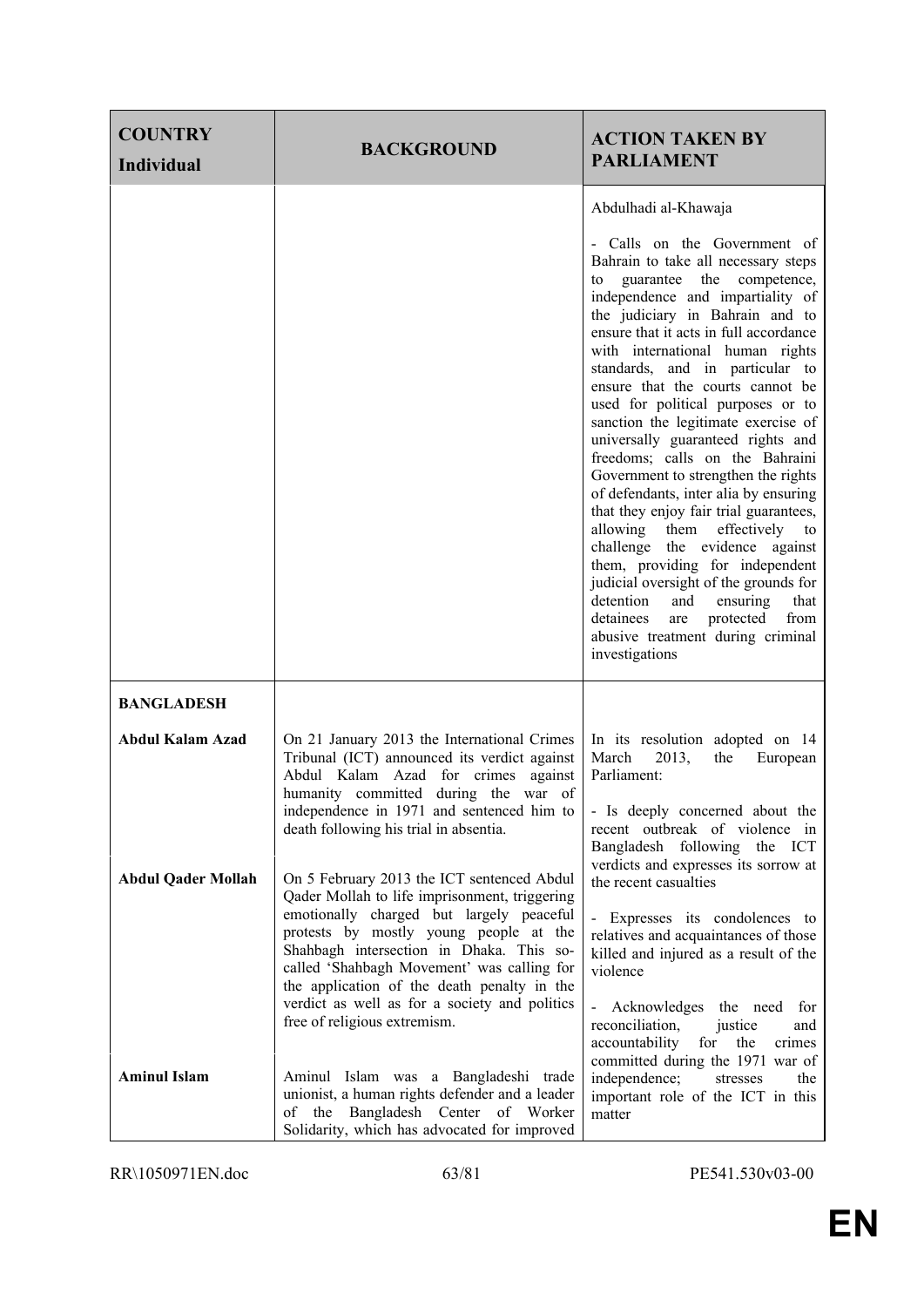| <b>COUNTRY</b><br>Individual | <b>BACKGROUND</b>                                                                                                                                                                             | <b>ACTION TAKEN BY</b><br><b>PARLIAMENT</b>                                                                                                                                                                                                                                                                                                                                                                    |
|------------------------------|-----------------------------------------------------------------------------------------------------------------------------------------------------------------------------------------------|----------------------------------------------------------------------------------------------------------------------------------------------------------------------------------------------------------------------------------------------------------------------------------------------------------------------------------------------------------------------------------------------------------------|
|                              | working conditions and higher wages. He was<br>murdered in 2012. The authorities have failed<br>to launch effective investigations into torture<br>and extrajudicial killing of Aminul Islam. | - Reiterates its strong opposition to<br>use of the death penalty in all cases<br>and under any circumstances                                                                                                                                                                                                                                                                                                  |
|                              |                                                                                                                                                                                               | Calls<br>the<br>Bangladeshi<br>on<br>authorities to commute all death<br>sentences, to build on the positive<br>development of there not having<br>been any executions in 2012, and to<br>introduce an official moratorium on<br>executions as a first step towards<br>the abolition of capital punishment                                                                                                     |
|                              |                                                                                                                                                                                               | Deplores<br>the<br>reported<br>irregularities in the functioning of<br>the ICT, such as the alleged<br>intimidation, harassment and forced<br>disappearance of witnesses, as well<br>as evidence of illicit cooperation<br>between judges, prosecutors and the<br>government; insists, in particular,<br>that the law enforcement authorities<br>enhance measures to guarantee<br>effective witness protection |
|                              |                                                                                                                                                                                               | Calls<br>the<br>on<br>Bangladeshi<br>Government to ensure that the ICT<br>adheres strictly to national and<br>international judicial<br>standards;<br>stresses, in this connection, the<br>guarantee of a free, fair and<br>transparent trial as well as the right<br>of victims to protection, truth,<br>justice and reparation                                                                               |
|                              |                                                                                                                                                                                               | Calls<br>the<br>Bangladeshi<br>on<br>$\qquad \qquad \blacksquare$<br>Government to redouble its efforts<br>to enforce the rule of law and order;<br>recalls its obligation to honour its<br>international commitments in the<br>field of human rights                                                                                                                                                          |
|                              |                                                                                                                                                                                               | In its resolution adopted on 21<br>November 2013, the European<br>Parliament:                                                                                                                                                                                                                                                                                                                                  |
|                              |                                                                                                                                                                                               | - Urges the Bangladeshi authorities<br>to carry out prompt, independent<br>and transparent investigations into<br>cases involving violations of the<br>rights of human rights defenders,<br>including threats, attacks, killings,                                                                                                                                                                              |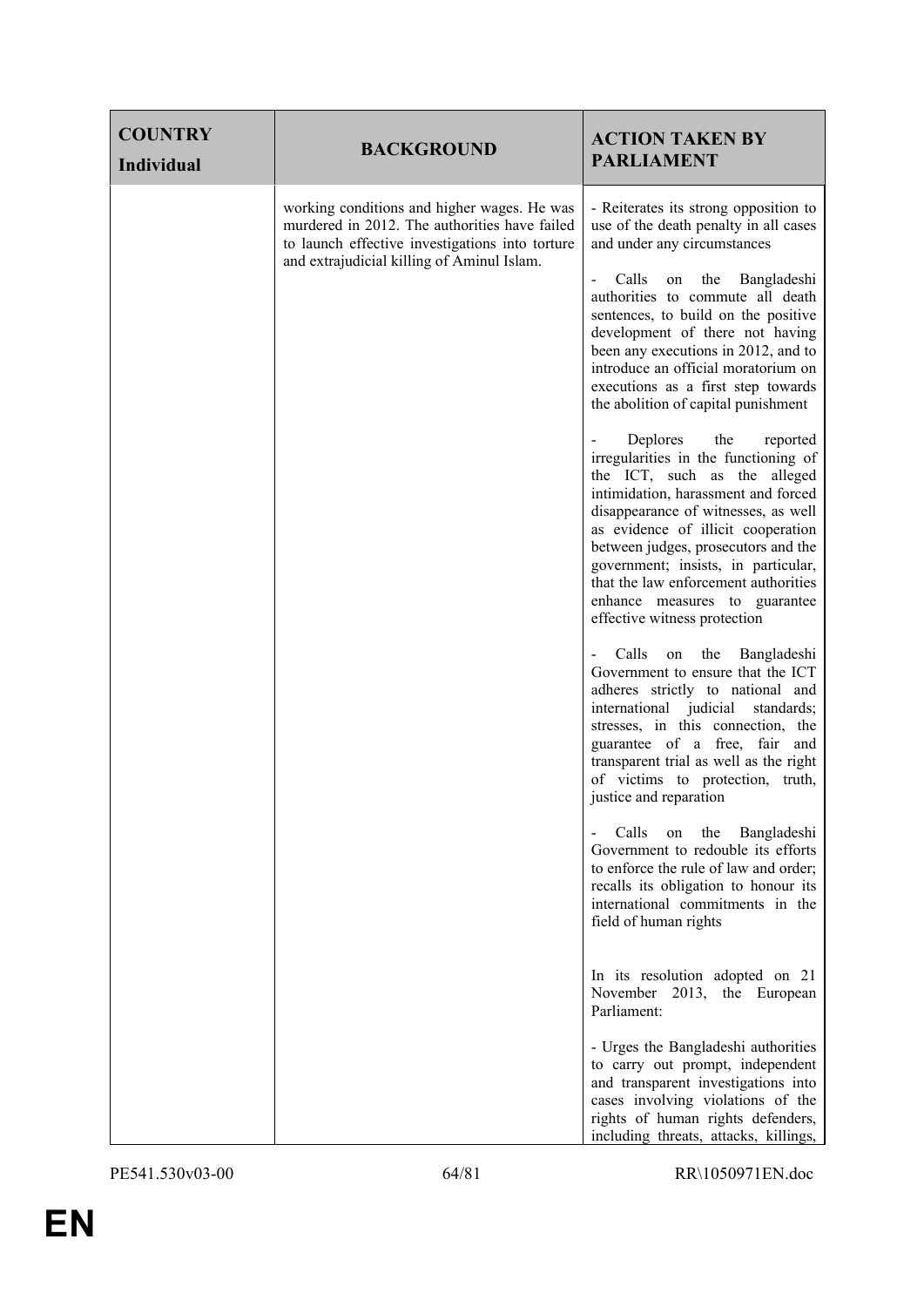| <b>COUNTRY</b><br><b>Individual</b> | <b>BACKGROUND</b>                                                                                                                                                                                                                                                                                                                                                                                                             | <b>ACTION TAKEN BY</b><br><b>PARLIAMENT</b>                                                                                                                                                                                                                                                                                                                                                                                                                                                                                                                                                                                                              |
|-------------------------------------|-------------------------------------------------------------------------------------------------------------------------------------------------------------------------------------------------------------------------------------------------------------------------------------------------------------------------------------------------------------------------------------------------------------------------------|----------------------------------------------------------------------------------------------------------------------------------------------------------------------------------------------------------------------------------------------------------------------------------------------------------------------------------------------------------------------------------------------------------------------------------------------------------------------------------------------------------------------------------------------------------------------------------------------------------------------------------------------------------|
|                                     |                                                                                                                                                                                                                                                                                                                                                                                                                               | torture and ill-treatment, in order to<br>identify all those responsible and<br>bring them to justice; underlines, in<br>particular, the case of labour leader<br>Aminul Islam, as well as those of<br>journalists Sagar Sarowar<br>and<br>Meherun Runi                                                                                                                                                                                                                                                                                                                                                                                                  |
| <b>BURMA</b>                        |                                                                                                                                                                                                                                                                                                                                                                                                                               |                                                                                                                                                                                                                                                                                                                                                                                                                                                                                                                                                                                                                                                          |
| Dr Tun Aung                         | Dr Tun Aung is a 65-year-old medical doctor<br>and respected community leader from Rakhine<br>state. He was arrested in June 2012 and<br>sentenced to 17 years in prison on what have<br>widely been denounced by human rights<br>groups, including Amnesty International, as<br>politically motivated charges.                                                                                                               | In its resolution adopted on 13 June<br>2013, the European Parliament:<br>- Condemns the grave violations of<br>human rights and the violence<br>perpetrated<br>against<br>Rohingya<br>Muslims in Burma/Myanmar and<br>calls on all sides to refrain from the<br>use of violence<br>- Welcomes the announcement by<br>President U Thein Sein on 4 June<br>2013 that all political prisoners in<br>Burma/Myanmar will be released;<br>reiterates its position that the<br>release of all political prisoners,<br>including Dr Tun Aung, should take<br>place without delay or conditions<br>and with the full restoration of their<br>rights and freedoms |
| <b>CHINA</b>                        |                                                                                                                                                                                                                                                                                                                                                                                                                               |                                                                                                                                                                                                                                                                                                                                                                                                                                                                                                                                                                                                                                                          |
| Liu Xiaobo                          | Liu Xiaobo is a Chinese literary critic, writer,<br>professor, and human rights activist who<br>called for political reforms and the end of<br>communist single-party rule. During his fourth<br>prison term, he was awarded the 2010 Nobel<br>Peace Prize for "his long and non-violent<br>struggle for fundamental human rights in<br>China." He is currently incarcerated as a<br>political prisoner in Jinzhou, Liaoning. | In its resolution adopted on 14<br>March 2013, the European<br>Parliament:<br>- Admires and supports the courage<br>and activism of those Chinese<br>citizens acting in socially<br>responsible ways to promote and<br>defend universally recognised<br>social and human rights, and to                                                                                                                                                                                                                                                                                                                                                                  |
| Hu Jia                              | Hu Jia is an activist and dissident in the<br>People's Republic of China. His work has<br>focused on the Chinese democracy movement,<br>Chinese environmentalist movement,<br>and<br>HIV/AIDS in the People's Republic of China;<br>he was the 2008 Sakharov Prize laureate. Hu<br>Jia remains under house arrest and is subject                                                                                              | challenge and correct well-known<br>social dangers and/or criminal acts<br>such as corruption, abuses of office,<br>environmental damage, AIDS<br>infection, food poisoning,<br>construction fraud in relation to<br>schools, and illegal land and<br>property expropriation, often                                                                                                                                                                                                                                                                                                                                                                      |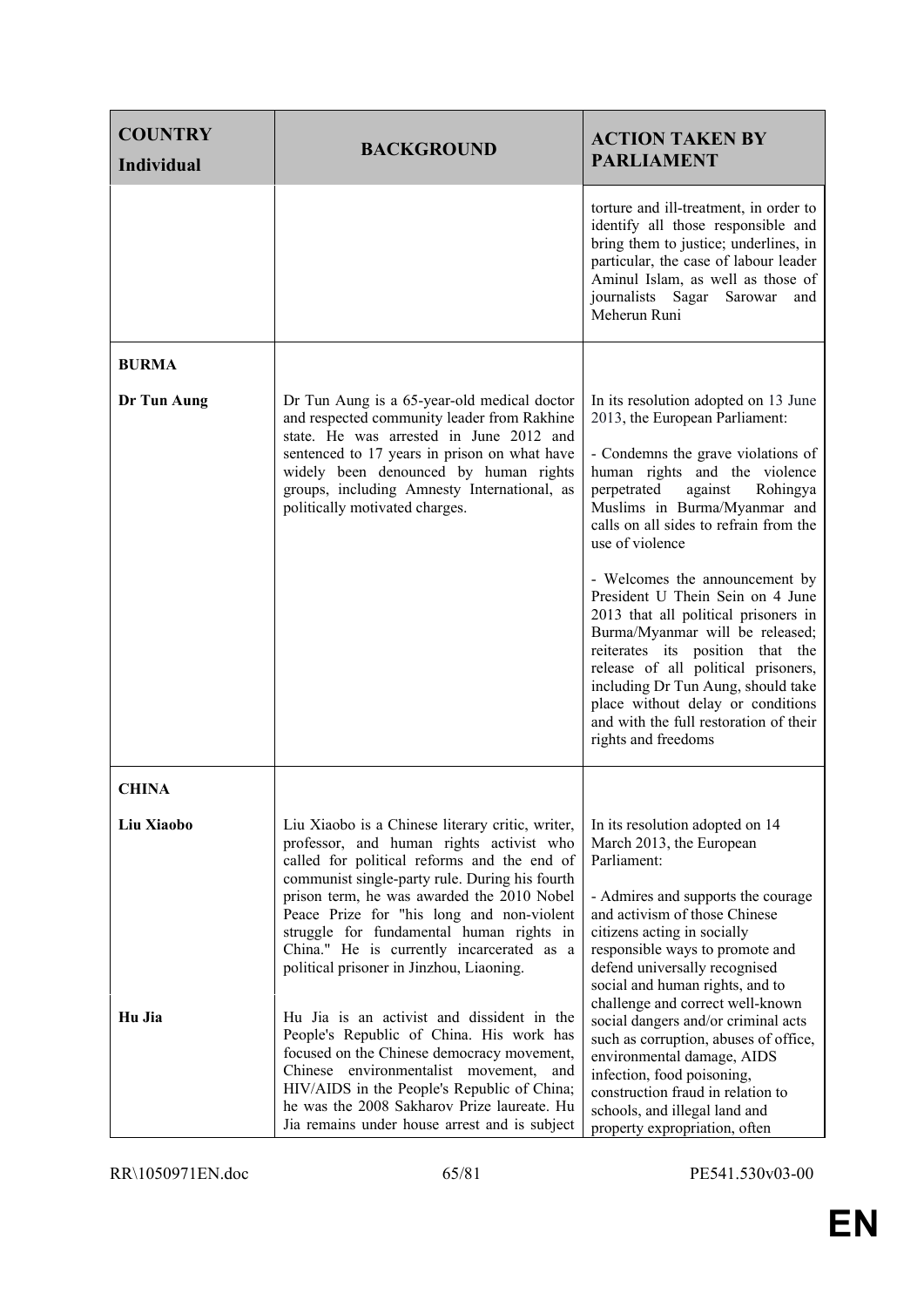| <b>COUNTRY</b><br>Individual     | <b>BACKGROUND</b>                                                                                                                                                                                                                                                                                                                                          |            | <b>ACTION TAKEN BY</b><br><b>PARLIAMENT</b>                                                                                                                                                                                                                                                                                                                                                                                                                                                                                                                                                                                                                                                                                                                                                                                                                                                                                                                                                              |
|----------------------------------|------------------------------------------------------------------------------------------------------------------------------------------------------------------------------------------------------------------------------------------------------------------------------------------------------------------------------------------------------------|------------|----------------------------------------------------------------------------------------------------------------------------------------------------------------------------------------------------------------------------------------------------------------------------------------------------------------------------------------------------------------------------------------------------------------------------------------------------------------------------------------------------------------------------------------------------------------------------------------------------------------------------------------------------------------------------------------------------------------------------------------------------------------------------------------------------------------------------------------------------------------------------------------------------------------------------------------------------------------------------------------------------------|
|                                  | surveillance<br>extensive<br>and<br>to<br>communication.                                                                                                                                                                                                                                                                                                   | restricted | committed by local party<br>authorities; denounces all instances<br>of official retaliation against these<br>Chinese citizens; urges the Chinese<br>leadership to encourage civil<br>responsibility in terms of observing<br>social human rights and to<br>rehabilitate officially persecuted<br>and punished defenders of these<br>rights; reminds the Chinese<br>leadership to comply strictly with<br>domestic and international human<br>rights law                                                                                                                                                                                                                                                                                                                                                                                                                                                                                                                                                  |
|                                  |                                                                                                                                                                                                                                                                                                                                                            |            | - Strongly endorses the critical<br>comments of Chinese lawyers and<br>jurists that the humiliating<br>detainment of suspects for more<br>than 15 days conflicts with the<br>International Covenant on Civil and<br>Political Rights (ICCPR), which<br>China signed in October 1998;<br>expresses its concern at the<br>unwillingness of the Chinese<br>Government to ratify the ICCPR, a<br>situation which is still pending;<br>deplores the fact that under the new<br>Criminal Procedures Law of 2013<br>police and state security authorities<br>can even detain a suspect for more<br>than 14 months without any<br>assistance from a lawyer; fully<br>supports the criticism of Chinese<br>jurists that the police retain the<br>option not only of keeping suspects<br>under house arrest, but also of<br>detaining them under the rules on<br>'arrest at a determined place'; backs<br>all initiatives by Chinese jurists<br>with a view to real reform of the<br>PRC's Criminal Procedures Law |
| <b>DJIBOUTI</b>                  |                                                                                                                                                                                                                                                                                                                                                            |            |                                                                                                                                                                                                                                                                                                                                                                                                                                                                                                                                                                                                                                                                                                                                                                                                                                                                                                                                                                                                          |
| <b>Mydaneh Abdallah</b><br>Okieh | Mydaneh Abdallah Okieh is a journalist<br>responsible<br>for communication<br>opposition coalition USN. He is accused of<br>'slandering the police' for having posted on<br>the social network Facebook pictures of<br>demonstrators who were victims of repression.<br>On 26 June 2013 the Court of Appeal<br>increased his sentence from 45 days to five | by<br>the  | In its resolution adopted on 4 July<br>2013, the European Parliament:<br>- Expresses its strong concern about<br>the situation in Djibouti since the<br>parliamentary elections of<br>22<br>February 2013 and the tense<br>political climate in the country; is                                                                                                                                                                                                                                                                                                                                                                                                                                                                                                                                                                                                                                                                                                                                          |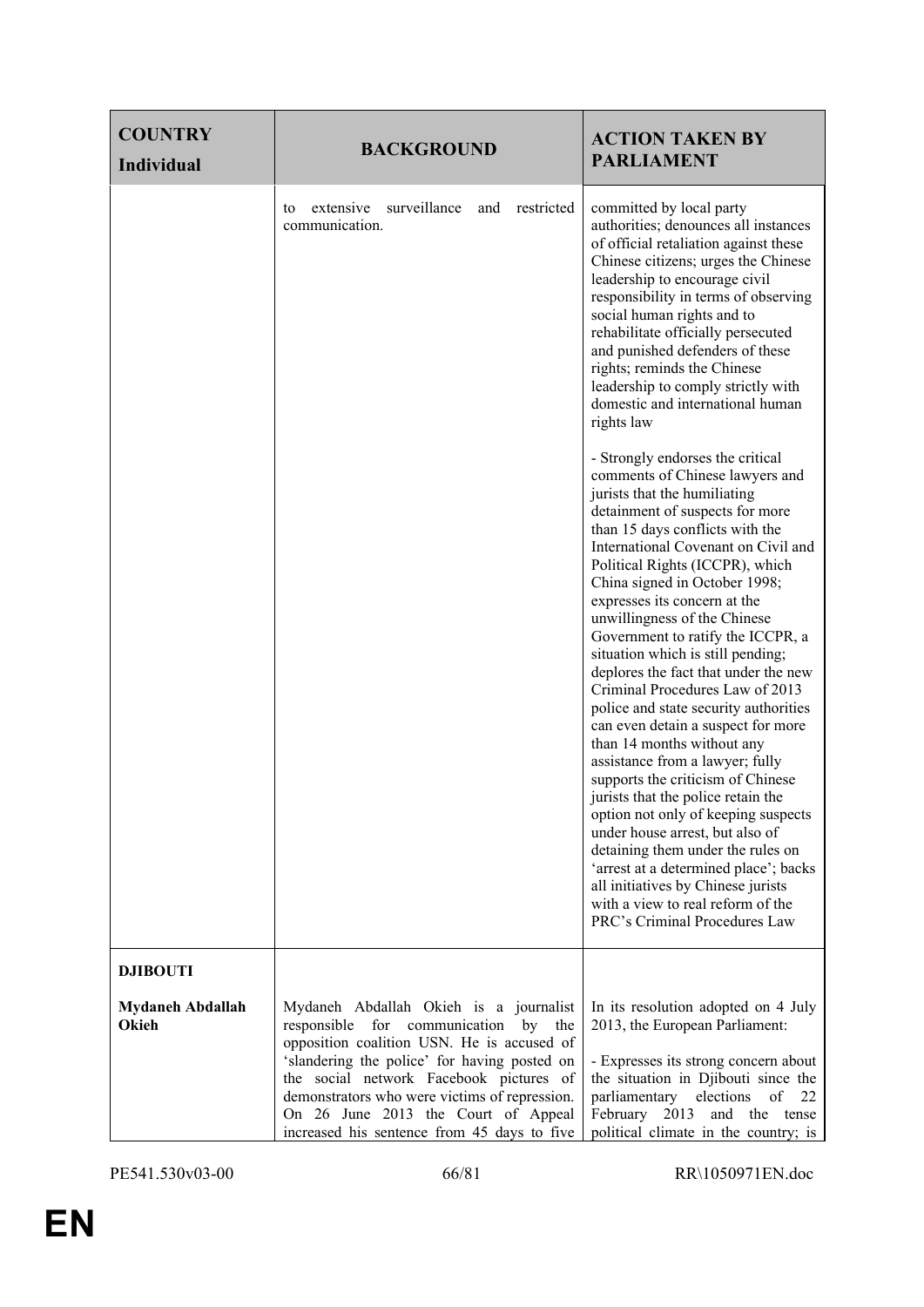| <b>COUNTRY</b><br><b>Individual</b> | <b>BACKGROUND</b>                                                                                                                                                                                                                                                                                                                                                                                                                                                                                                                                                                                                                                                                           | <b>ACTION TAKEN BY</b><br><b>PARLIAMENT</b>                                                                                                                                                                                                                                                                                                                                                                                                                                                                                            |
|-------------------------------------|---------------------------------------------------------------------------------------------------------------------------------------------------------------------------------------------------------------------------------------------------------------------------------------------------------------------------------------------------------------------------------------------------------------------------------------------------------------------------------------------------------------------------------------------------------------------------------------------------------------------------------------------------------------------------------------------|----------------------------------------------------------------------------------------------------------------------------------------------------------------------------------------------------------------------------------------------------------------------------------------------------------------------------------------------------------------------------------------------------------------------------------------------------------------------------------------------------------------------------------------|
|                                     | months. Despite being ill-treated in prison, he<br>was refused access to a doctor several times.                                                                                                                                                                                                                                                                                                                                                                                                                                                                                                                                                                                            | particularly concerned about reports<br>of mass arrests of members of the<br>opposition,<br>suppression<br>οf<br>demonstrations held to protest<br>about irregularities in the elections,<br>and assaults on the freedom of the<br>media                                                                                                                                                                                                                                                                                               |
|                                     |                                                                                                                                                                                                                                                                                                                                                                                                                                                                                                                                                                                                                                                                                             | - Calls on the Djibouti authorities to<br>put an end to repression of political<br>adversaries<br>and<br>release<br>to<br>everybody who is being detained on<br>political grounds                                                                                                                                                                                                                                                                                                                                                      |
|                                     |                                                                                                                                                                                                                                                                                                                                                                                                                                                                                                                                                                                                                                                                                             | - Calls on the Djiboutian authorities<br>to guarantee respect for the human<br>rights recognised in the national<br>and international agreements which<br>Djibouti has<br>signed<br>and<br>to<br>safeguard civil and political rights<br>and freedoms, including the right to<br>demonstrate<br>peacefully<br>and<br>freedom of the press                                                                                                                                                                                              |
| <b>EGYPT</b>                        |                                                                                                                                                                                                                                                                                                                                                                                                                                                                                                                                                                                                                                                                                             |                                                                                                                                                                                                                                                                                                                                                                                                                                                                                                                                        |
| <b>Mohamed Morsi</b>                | Mohamed Morsi is a politician who served as<br>the fifth president of Egypt, from 30 June<br>2012 to 3 July 2013, when he was removed by<br>Field Marshal Abdel Fattah el-Sisi after June<br>2013 Egyptian protests and 2013 Egyptian<br>coup d'état. Mohamed Morsi has been<br>detained since 3 July 2013 in an unknown<br>place and has been referred for trial by the<br>country's state prosecutor, together with 14<br>other persons including leading figures of the<br>Muslim<br>Brotherhood,<br>on<br>charges<br>of<br>incitement to murder and violence; whereas<br>many members of the Muslim Brotherhood<br>have been arrested, including most of its<br>leaders awaiting trial. | In its resolution adopted on 12<br>September 2013, the European<br>Parliament:<br>- Expresses its concerns at the<br>political developments in Egypt;<br>calls on the Egyptian authorities, in<br>order to create the necessary<br>conditions for an inclusive political<br>process, to end the state of<br>emergency as soon as possible, to<br>all political prisoners,<br>release<br>including<br>the<br>former<br>ousted<br>President Morsi,<br>and to treat<br>detainees with full respect for their<br>international obligations |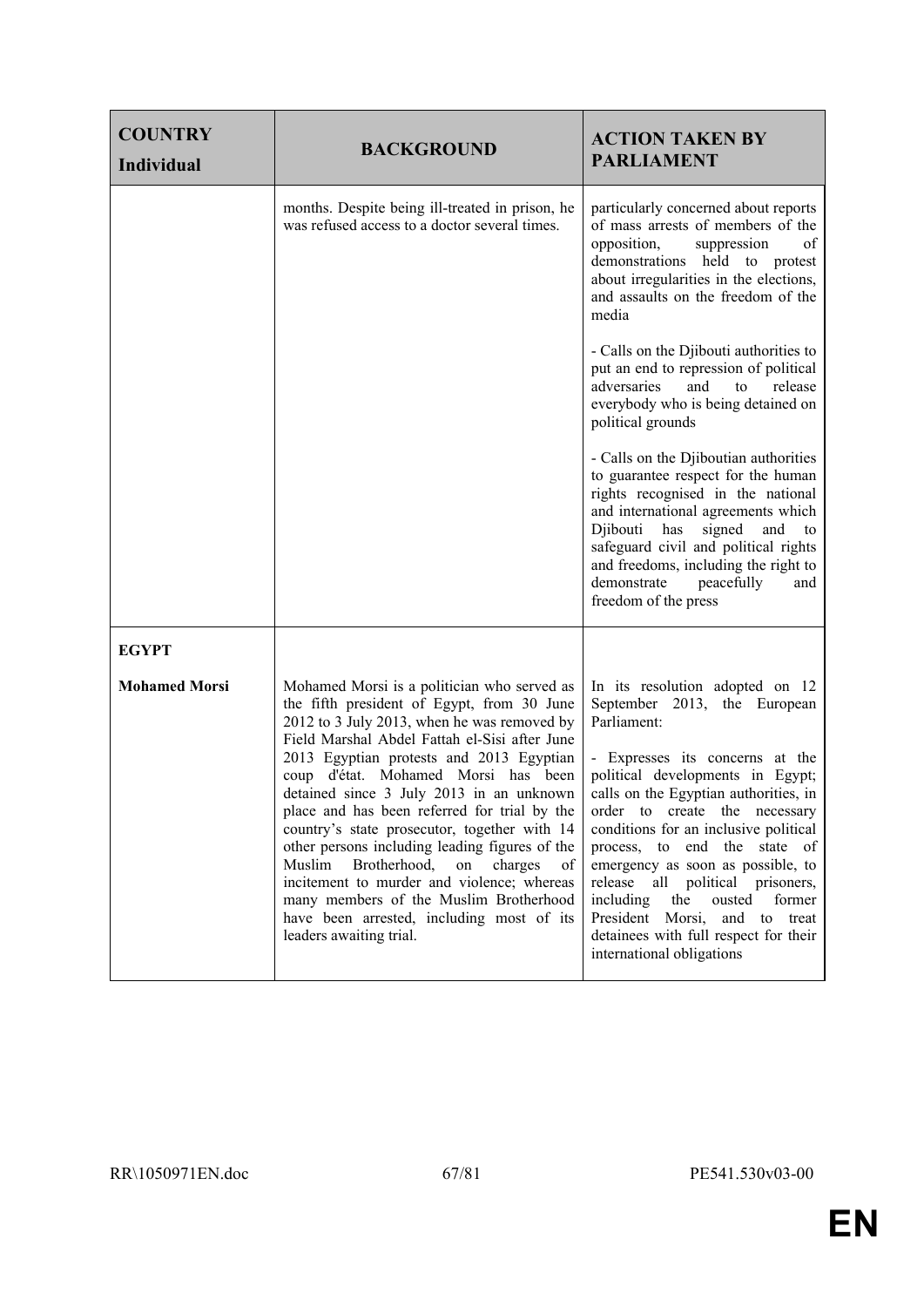| <b>COUNTRY</b><br><b>Individual</b>           | <b>BACKGROUND</b>                                                                                                                                                                                                                                                                                                                                                                                                                                                                                                                                                                                                                                                                                            | <b>ACTION TAKEN BY</b><br><b>PARLIAMENT</b>                                                                                                                                                                                                                                                                                                                                                                                                                                                                                                                                                                                                                                                                                                                                                                                                                                                                                                                                                               |
|-----------------------------------------------|--------------------------------------------------------------------------------------------------------------------------------------------------------------------------------------------------------------------------------------------------------------------------------------------------------------------------------------------------------------------------------------------------------------------------------------------------------------------------------------------------------------------------------------------------------------------------------------------------------------------------------------------------------------------------------------------------------------|-----------------------------------------------------------------------------------------------------------------------------------------------------------------------------------------------------------------------------------------------------------------------------------------------------------------------------------------------------------------------------------------------------------------------------------------------------------------------------------------------------------------------------------------------------------------------------------------------------------------------------------------------------------------------------------------------------------------------------------------------------------------------------------------------------------------------------------------------------------------------------------------------------------------------------------------------------------------------------------------------------------|
| <b>JAPAN</b><br>Hakamada Iwao                 | Hakamada Iwao is believed to be the world's<br>longest serving death row prisoner, being on<br>death row since 1968. He has spent the past 43<br>years in prison in Japan, under threat of<br>execution. In 1968, Hakamada, a former<br>professional boxer from Shizuoka prefecture,<br>was convicted of the murder of the managing<br>director of the factory where he worked, as<br>well as the man's wife and his two children.<br>He was found guilty at an unfair trial,<br>principally on the basis of a confession he<br>made after 20 days of interrogation by police,<br>and without a lawyer present. Hakamada later<br>withdrew the confession, saying that he had<br>been beaten and threatened. | A letter of concern was sent on 23<br><b>July 2013</b>                                                                                                                                                                                                                                                                                                                                                                                                                                                                                                                                                                                                                                                                                                                                                                                                                                                                                                                                                    |
| <b>INDIA</b><br><b>Mohammad Afzal</b><br>Guru | Mohammad Afzal Guru was sentenced to<br>death in 2002 after being convicted of<br>conspiracy in relation to the December 2001<br>attack on the Parliament of India, and was<br>executed by the Indian authorities on 9<br>February 2013. Despite a curfew imposed in<br>large parts of Indian-administered Kashmir,<br>Afzal Guru's death was followed by protests.                                                                                                                                                                                                                                                                                                                                          | In its resolution adopted on 23 May<br>2013, the European Parliament:<br>- Reiterates its long-standing<br>opposition to the death penalty<br>under all circumstances, and calls<br>once again for an immediate<br>moratorium on executions in those<br>countries where the death penalty is<br>still applied<br>- Condemns the Government of<br>India's execution in secret of Afzal<br>Guru at New Delhi's Tihar Jail on 9<br>February 2013, in opposition to the<br>worldwide trend towards the<br>abolition of capital punishment, and<br>expresses its regret that Afzal<br>Guru's wife and other family<br>members were not informed of his<br>imminent execution and burial<br>- Calls on the Government of India<br>to return Afzal Guru's body to his<br>family<br>- Urges the Indian authorities to<br>maintain adherence to the highest<br>national and international judicial<br>standards in all trials and judicial<br>proceedings, and to provide the<br>necessary legal assistance to all |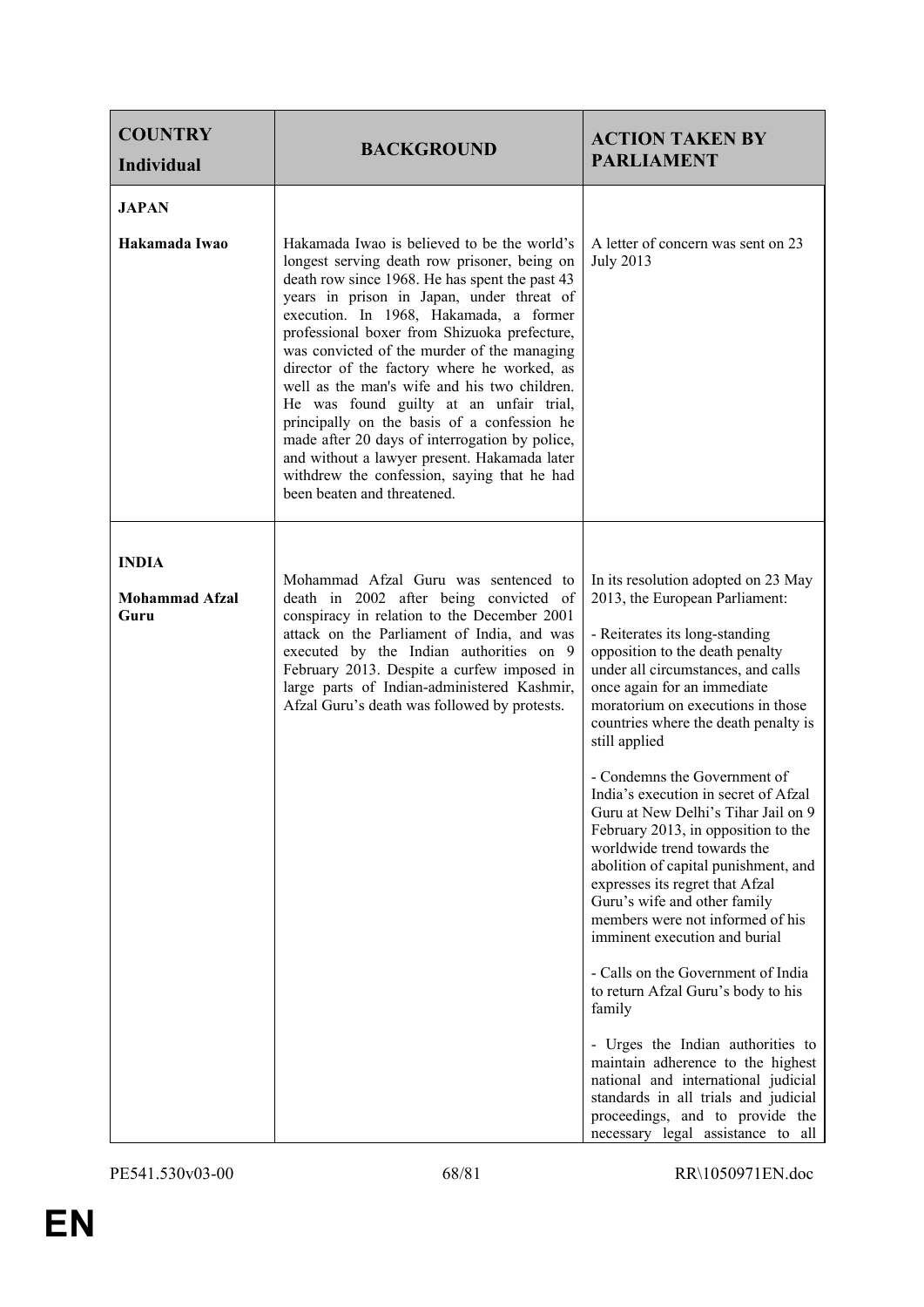| <b>COUNTRY</b><br><b>Individual</b> | <b>BACKGROUND</b>                                                                                                                                                                                                                                                                                                                                          | <b>ACTION TAKEN BY</b><br><b>PARLIAMENT</b>                                                                                                                                                                                                                                                                                                                                                                                                                                                                                                                                                                                                                                                                                                                                                                                                                                                                                                                                                                                                                                                                                                                                                                                                                                                       |
|-------------------------------------|------------------------------------------------------------------------------------------------------------------------------------------------------------------------------------------------------------------------------------------------------------------------------------------------------------------------------------------------------------|---------------------------------------------------------------------------------------------------------------------------------------------------------------------------------------------------------------------------------------------------------------------------------------------------------------------------------------------------------------------------------------------------------------------------------------------------------------------------------------------------------------------------------------------------------------------------------------------------------------------------------------------------------------------------------------------------------------------------------------------------------------------------------------------------------------------------------------------------------------------------------------------------------------------------------------------------------------------------------------------------------------------------------------------------------------------------------------------------------------------------------------------------------------------------------------------------------------------------------------------------------------------------------------------------|
|                                     |                                                                                                                                                                                                                                                                                                                                                            | prisoners and persons facing trial;<br>Calls on the Government and<br>Parliament of India to<br>adopt<br>legislation introducing a permanent<br>moratorium on executions, with the<br>objective of abolishing the death<br>penalty in the near future                                                                                                                                                                                                                                                                                                                                                                                                                                                                                                                                                                                                                                                                                                                                                                                                                                                                                                                                                                                                                                             |
| <b>ISRAEL</b>                       |                                                                                                                                                                                                                                                                                                                                                            |                                                                                                                                                                                                                                                                                                                                                                                                                                                                                                                                                                                                                                                                                                                                                                                                                                                                                                                                                                                                                                                                                                                                                                                                                                                                                                   |
| <b>Arafat Jaradat</b>               | Arafat Jaradat was arrested on 18 February<br>2013 on suspicion of throwing stones at Israeli<br>targets, and he died on 23 February 2013 in<br>Megiddo prison. The cause of his death is<br>disputed; the Israeli authorities maintain that<br>he died of a heart attack; the Palestinian<br>authorities maintain that he died as a result of<br>torture. | In its resolution adopted on 14<br>the<br>March<br>2013,<br>European<br>Parliament:<br>- Calls once again for the<br>immediate release of all imprisoned<br>members of the PLC, including<br>Marwan Barghouti<br>- Expresses its deepest concern at<br>the death of Palestinian prisoner<br>Arafat Jaradat on 23 February 2013<br>while in Israeli custody,<br>and<br>extends its condolences to his<br>family<br>- Is deeply concerned by the<br>renewed tensions in the West Bank<br>following Mr Jaradat's death in<br>Megiddo prison under disputed<br>circumstances; calls on all parties to<br>exercise maximum restraint and to<br>refrain from provocative actions in<br>order to prevent further violence,<br>and to take positive steps to<br>establish the truth and defuse the<br>current tensions<br>- Calls on the Israeli authorities<br>promptly to open independent,<br>impartial<br>and<br>transparent<br>investigations<br>into<br>the<br>circumstances of Mr Jaradat's death<br>and into all allegations of torture<br>other cruel, inhuman or<br>and<br>degrading treatment or punishment<br>of Palestinian prisoners<br>- Reiterates its support for Israel's<br>legitimate security concerns;<br>believes, however, that the rule of<br>law must be fully respected in the |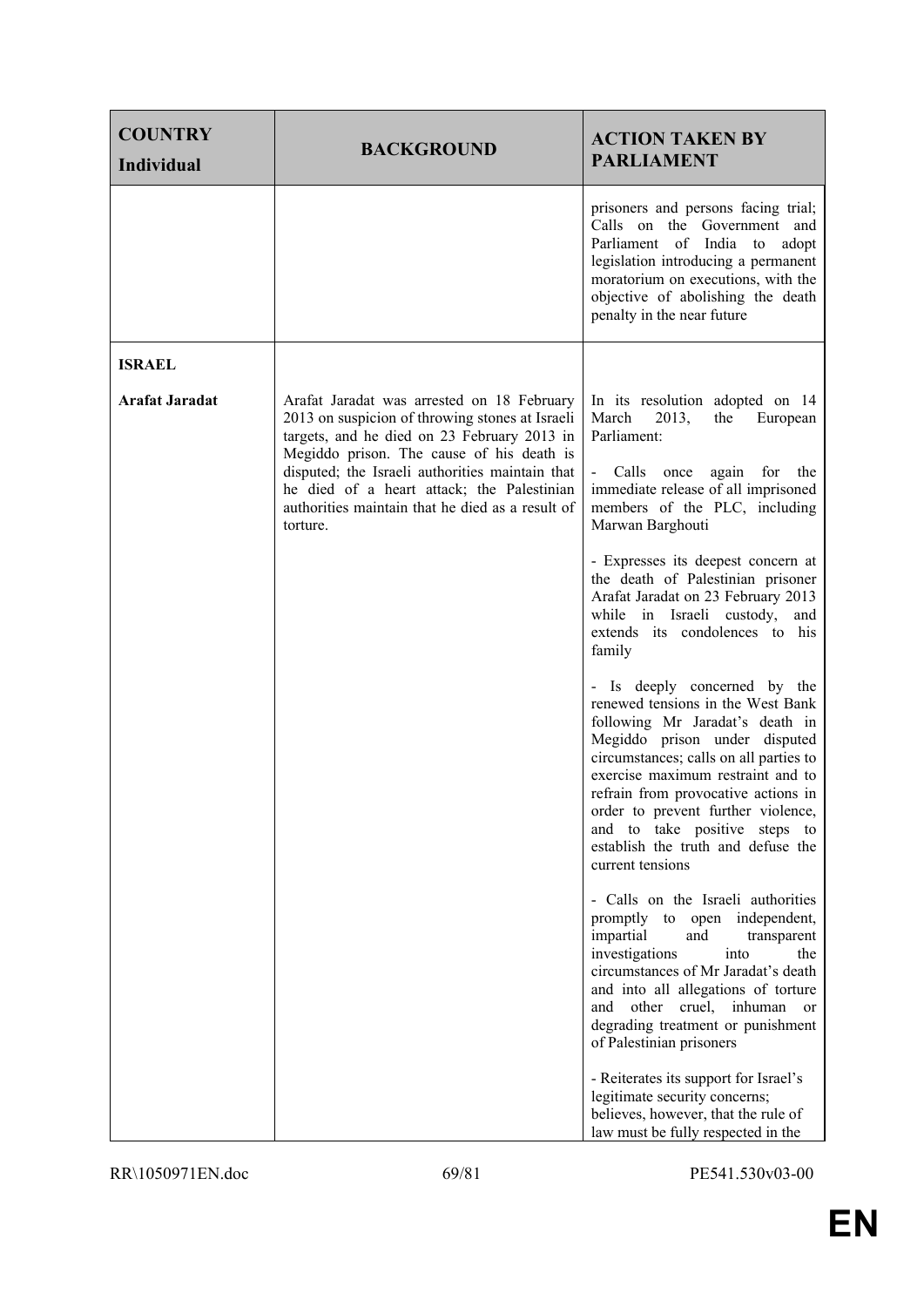| <b>COUNTRY</b><br><b>Individual</b> | <b>BACKGROUND</b>                                                                                                                                                                                                                                                                                                                                                                                                     | <b>ACTION TAKEN BY</b><br><b>PARLIAMENT</b>                                                                                                                                                                                                                                                                                                                                                                                                                                                                                                                                                                                                                                                                                                                                                                                                                                                                                                |
|-------------------------------------|-----------------------------------------------------------------------------------------------------------------------------------------------------------------------------------------------------------------------------------------------------------------------------------------------------------------------------------------------------------------------------------------------------------------------|--------------------------------------------------------------------------------------------------------------------------------------------------------------------------------------------------------------------------------------------------------------------------------------------------------------------------------------------------------------------------------------------------------------------------------------------------------------------------------------------------------------------------------------------------------------------------------------------------------------------------------------------------------------------------------------------------------------------------------------------------------------------------------------------------------------------------------------------------------------------------------------------------------------------------------------------|
|                                     |                                                                                                                                                                                                                                                                                                                                                                                                                       | treatment of all prisoners, this being<br>crucial for a democratic country;<br>calls, therefore, on the Israeli<br>Government to respect the rights of<br>Palestinian prisoners and to protect<br>their health and lives.                                                                                                                                                                                                                                                                                                                                                                                                                                                                                                                                                                                                                                                                                                                  |
| <b>IRAN</b>                         |                                                                                                                                                                                                                                                                                                                                                                                                                       |                                                                                                                                                                                                                                                                                                                                                                                                                                                                                                                                                                                                                                                                                                                                                                                                                                                                                                                                            |
| <b>Saeed Abedini</b>                | Saeed Abedini is an Iranian-American pastor<br>imprisoned in Iran since 26 September 2012.<br>He was sentenced on 27 January 2013 by a<br>revolutionary court in Iran to an eight-year<br>prison term on charges of disturbing national<br>security by creating a network of Christian<br>churches in private homes. It is reported that<br>Saeed Abedini has suffered physical and<br>psychological abuse in prison. | In its resolution adopted on 10<br>October<br>2013,<br>the<br>European<br>Parliament:<br>- Is deeply concerned about the fate<br>of Pastor Saeed Abedini, who has<br>been detained for over a year and<br>was sentenced to eight years of<br>prison in Iran on charges related to<br>his religious beliefs<br>- Calls on the Government of Iran<br>immediately<br>exonerate<br>and<br>to<br>release Saeed Abedini and all other<br>individuals held or charged on<br>account of their religion<br>- Reiterates its call on Iran to take<br>steps to ensure that full respect is<br>shown for the right to freedom of<br>religion or belief, including by<br>ensuring that its legislation and<br>practices fully conform to Article<br>18 of the ICCPR; points out that<br>this also requires that the right of<br>everyone to change his or her<br>religion, if he or she so chooses, be<br>unconditionally<br>and<br>fully<br>guaranteed |
| <b>KAZAKHSTAN</b>                   |                                                                                                                                                                                                                                                                                                                                                                                                                       |                                                                                                                                                                                                                                                                                                                                                                                                                                                                                                                                                                                                                                                                                                                                                                                                                                                                                                                                            |
| Aliya Turusbekova                   | On 21 December 2012, following a lawsuit<br>on 20 November 2012 by<br>introduced<br>Kazakhstan's Prosecutor-General, the Almaty<br>District Court banned the unregistered<br>opposition party 'Alga!'<br>on charges of<br>extremism.<br>The<br>ban<br>makes,<br>Aliya<br>Turusbekova, the wife of Vladimir Kozlov,<br>personally liable.                                                                              | In its resolution adopted on 18<br>April<br>2013,<br>the<br>European<br>Parliament:<br>- Strongly criticises the court<br>decision to ban opposition parties<br>on charges of extremism, including<br>the unregistered party 'Alga!', as<br>well as to ban key independent                                                                                                                                                                                                                                                                                                                                                                                                                                                                                                                                                                                                                                                                 |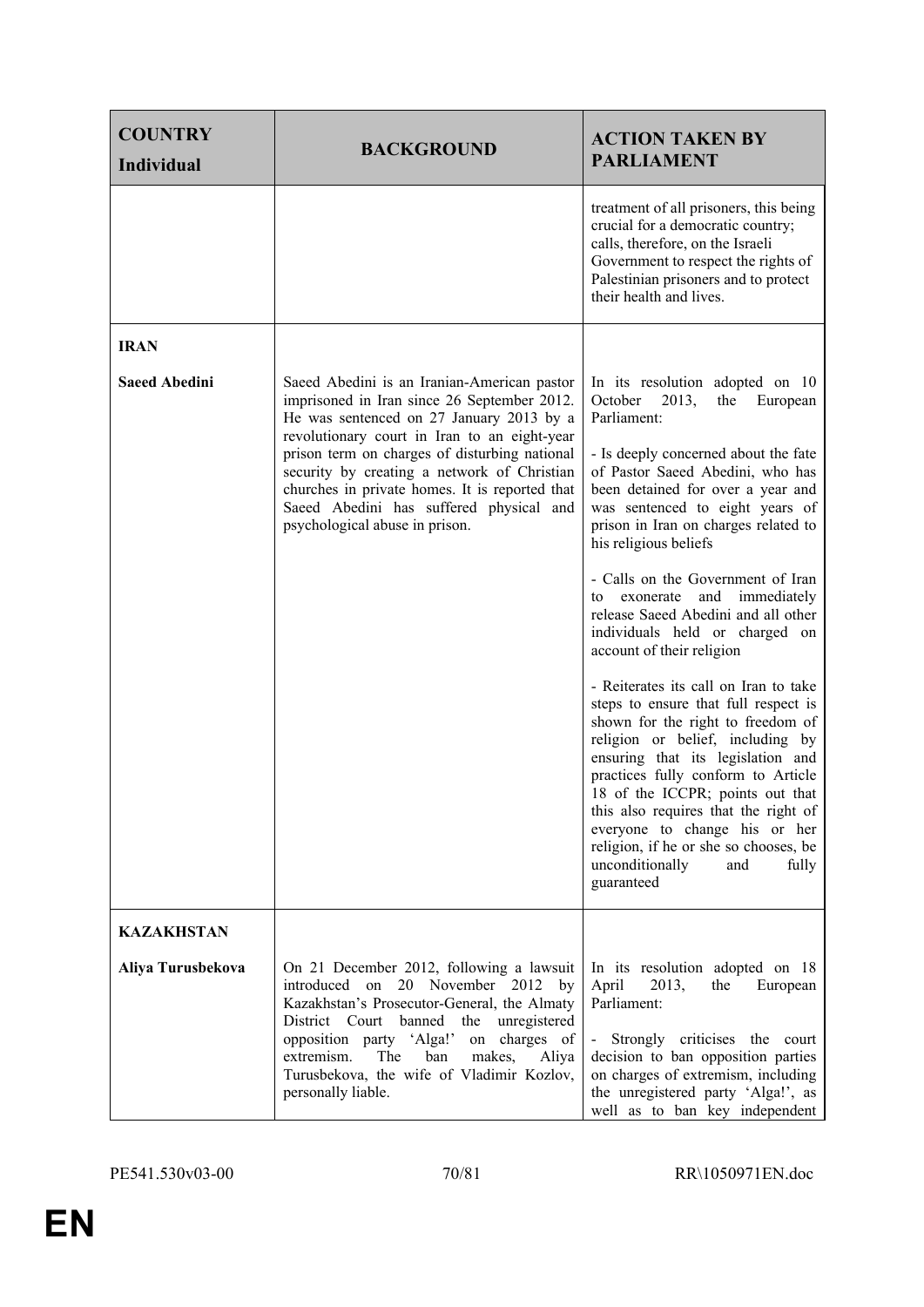| <b>COUNTRY</b><br><b>Individual</b> | <b>BACKGROUND</b>                                                                                                                                                                                                                                                                                                                                                                                                                | <b>ACTION TAKEN BY</b><br><b>PARLIAMENT</b>                                                                                                                                                                                                                                                                                                                                                                                                                                                                                                                                                                                                                                                                                                                                                                                                                                                                                                                                                                                                                                                                                                                            |
|-------------------------------------|----------------------------------------------------------------------------------------------------------------------------------------------------------------------------------------------------------------------------------------------------------------------------------------------------------------------------------------------------------------------------------------------------------------------------------|------------------------------------------------------------------------------------------------------------------------------------------------------------------------------------------------------------------------------------------------------------------------------------------------------------------------------------------------------------------------------------------------------------------------------------------------------------------------------------------------------------------------------------------------------------------------------------------------------------------------------------------------------------------------------------------------------------------------------------------------------------------------------------------------------------------------------------------------------------------------------------------------------------------------------------------------------------------------------------------------------------------------------------------------------------------------------------------------------------------------------------------------------------------------|
| <b>Vladimir Kozlov</b>              | Vladimir Kozlov is the leader of the largest<br>opposition party in Kazakhstan; namely<br>'Alga!' ('Forward!'), who was sentenced to<br>seven and a half years in prison and<br>confiscation of property on charges of<br>'inciting social discord', 'calling for the<br>forcible overthrow of the constitutional order'<br>and 'creating and leading an organised group<br>with the aim of committing crimes'.                  | actors, given that this<br>media<br>violates the principles of freedom<br>of expression and assembly and<br>raises major concerns with regard<br>to future repression of independent<br>media and the opposition<br>- Calls on the authorities to respect<br>the principles and commitments of<br>the OSCE standards on freedom of                                                                                                                                                                                                                                                                                                                                                                                                                                                                                                                                                                                                                                                                                                                                                                                                                                     |
| Vadim Kuramshin                     | Vadim Kuramshin is a human rights defender<br>who was sentenced to 12 years in prison for<br>blackmailing the district attorney's assistant.<br>This sentence was confirmed by the Appeal<br>Court on 14 February 2013. On 7 December<br>2012 Mr Kurashim's re-arrest took place on<br>his return from the OSCE conference in<br>September in Warsaw and came after his<br>release following a previous trial in August<br>2012. | expression,<br>assembly<br>and<br>association; encourages Kazakhstan<br>to view criticisms not as a threat but<br>as a constructive tool with which to<br>improve policies and inclusiveness<br>- Stresses that Aliya Turusbekova<br>cannot be held responsible for<br>actions of third persons<br>- Calls on the EU and the Member<br>States to seek guarantees that                                                                                                                                                                                                                                                                                                                                                                                                                                                                                                                                                                                                                                                                                                                                                                                                  |
| Roza Tuletaeva                      | On 3 January 2012, Roza Tuletaeva was<br>arrested by members of the Kazakh State<br>Security Committee at her home. In detention<br>she was tortured, and later brought to trial for<br>two separate criminal cases related to her<br>work as a leader of the oil workers' strike<br>committee at the OzenMunaiGaz oil company.                                                                                                  | protect journalists,<br>opposition<br>activists<br>and<br>human<br>rights<br>defenders and their families, and in<br>particular those visiting the EU<br>institutions to discuss human rights<br>issues,<br>against<br>any<br>kind<br>of<br>subsequent<br>personal<br>threats,<br>pressures or prosecution;<br>6. Reiterates its concern over the<br>detentions of opposition leaders,<br>journalists and lawyers on the basis<br>of trials which fall short of<br>standards,<br>international<br>and<br>reaffirms its call for the release of<br>all persons convicted on the basis of<br>vague criminal charges which could<br>be considered to be politically<br>motivated, including among others<br>Vladimir Kozlov, Vadim Kurashim<br>and Roza Tuletaeva; expresses its<br>concern with regard to the fairness<br>of trials, and reiterates its call for<br>the guaranteeing of transparency<br>and international standards in trials,<br>an end to convictions on the basis<br>of the above vague criminal<br>charges, and the upholding of the<br>independence of the judiciary<br>- Calls on the Kazakh authorities to<br>guarantee detention conditions that |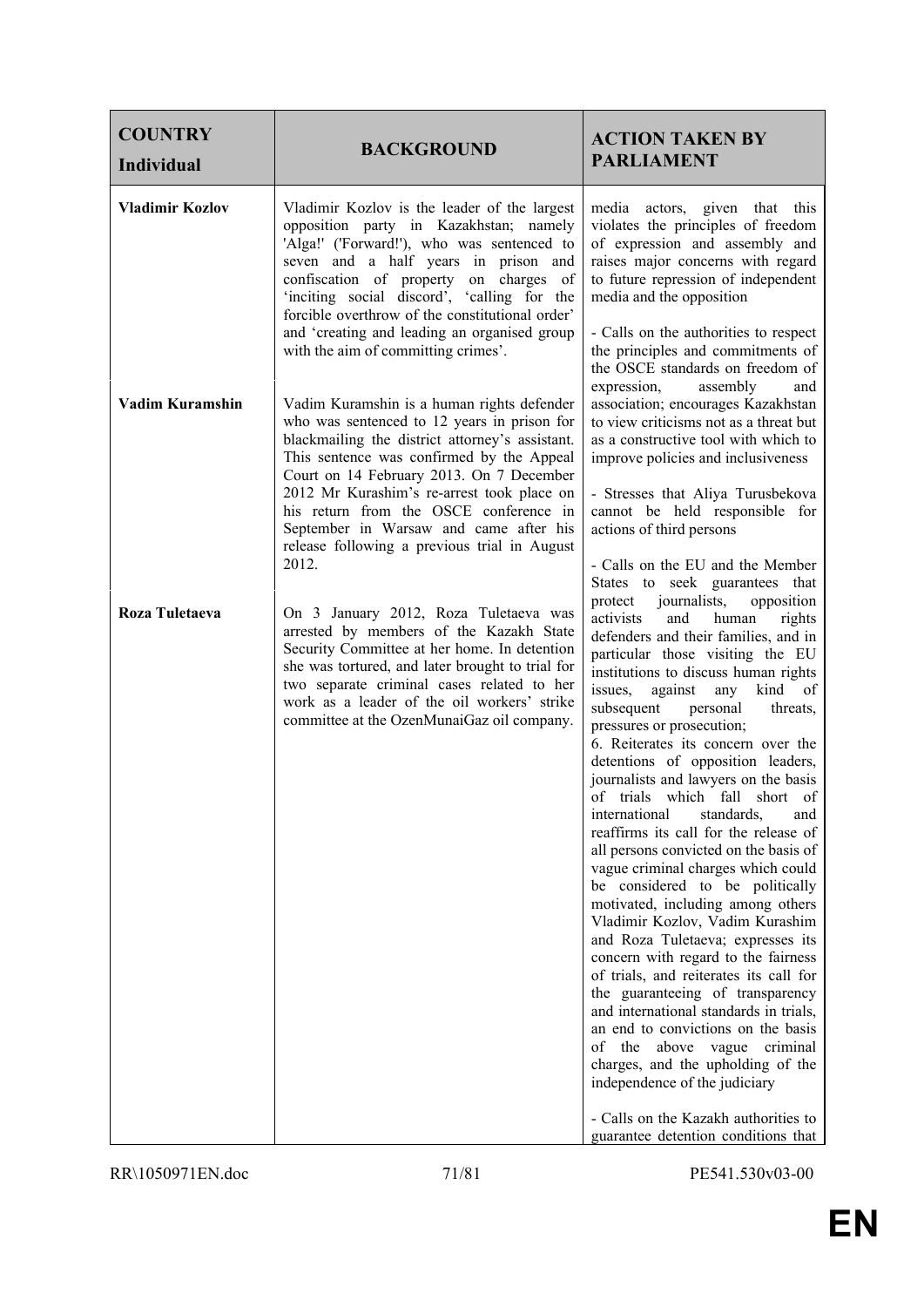| <b>COUNTRY</b><br><b>Individual</b> | <b>BACKGROUND</b>                                                                                                                                                                                                                                                                                                                                                                                                                                                                                                                                                                                                                                                                                                                                                                                                                                                                                                                                                                                                                                                                                      | <b>ACTION TAKEN BY</b><br><b>PARLIAMENT</b>                                                                                                                                                                                                                                                                                                                                                                                                                                                                                                                                                                                                                                                 |
|-------------------------------------|--------------------------------------------------------------------------------------------------------------------------------------------------------------------------------------------------------------------------------------------------------------------------------------------------------------------------------------------------------------------------------------------------------------------------------------------------------------------------------------------------------------------------------------------------------------------------------------------------------------------------------------------------------------------------------------------------------------------------------------------------------------------------------------------------------------------------------------------------------------------------------------------------------------------------------------------------------------------------------------------------------------------------------------------------------------------------------------------------------|---------------------------------------------------------------------------------------------------------------------------------------------------------------------------------------------------------------------------------------------------------------------------------------------------------------------------------------------------------------------------------------------------------------------------------------------------------------------------------------------------------------------------------------------------------------------------------------------------------------------------------------------------------------------------------------------|
|                                     |                                                                                                                                                                                                                                                                                                                                                                                                                                                                                                                                                                                                                                                                                                                                                                                                                                                                                                                                                                                                                                                                                                        | conform to international standards<br>and to allow adequate medical<br>for<br>all<br>prisoners,<br>treatment<br>including the opposition leader<br>Vladimir Kozlov; calls for the full<br>implementation of improvements<br>included in the recent reform of the<br>prison system and for further<br>improvement to meet international<br>standards                                                                                                                                                                                                                                                                                                                                         |
|                                     |                                                                                                                                                                                                                                                                                                                                                                                                                                                                                                                                                                                                                                                                                                                                                                                                                                                                                                                                                                                                                                                                                                        | Strongly emphasises that the<br>legitimate fight against terrorism<br>and extremism should not be used<br>as an excuse to ban opposition<br>hinder<br>freedom<br>activity,<br>of<br>expression<br>hamper<br>the<br>or<br>independency of the judiciary                                                                                                                                                                                                                                                                                                                                                                                                                                      |
|                                     |                                                                                                                                                                                                                                                                                                                                                                                                                                                                                                                                                                                                                                                                                                                                                                                                                                                                                                                                                                                                                                                                                                        | - Calls on Kazakhstan to create a<br>climate where opposition activists,<br>journalists and lawyers can freely<br>exercise their activities, including<br>via necessary legal reforms; stresses<br>the EU's commitment to supporting<br>Kazakhstan in this effort                                                                                                                                                                                                                                                                                                                                                                                                                           |
| <b>LAOS</b>                         |                                                                                                                                                                                                                                                                                                                                                                                                                                                                                                                                                                                                                                                                                                                                                                                                                                                                                                                                                                                                                                                                                                        |                                                                                                                                                                                                                                                                                                                                                                                                                                                                                                                                                                                                                                                                                             |
| <b>Sombath Somphone</b>             | Sombath Somphone is a prominent figure in<br>social development and youth education. He<br>disappeared on 15 December 2012 in the<br>capital of Laos, Vientiane. The CCTV footage<br>obtained by his family shows that Sombath<br>Somphone was last seen with local police at<br>the Thadeau police post around 6 p.m. on the<br>date of his disappearance, and was driven<br>away in a car by men in civilian clothes.<br>In a statement of 19 December 2012 the Lao<br>Government confirmed the incident<br>as<br>recorded on the security camera. The UN and<br>65 international human rights organisations<br>have expressed fears that Sombath Somphone<br>may have been subjected to enforced<br>disappearance, possibly related to his work, as<br>well as their grave concern over his safety and<br>the lack of progress and information in the<br>investigations by the Lao authorities into the<br>disappearance.<br>facts<br>of<br>his<br>Sombath<br>Somphone is widely appreciated and well-<br>known for his extensive work in the field of<br>sustainable and fair development, notably | In its resolution adopted on 7<br>February<br>2013,<br>the European<br>Parliament:<br>$\overline{\phantom{a}}$<br>Expresses its deep<br>concern<br>regarding the disappearance, safety<br>wellbeing<br>Sombath<br>and<br>of<br>Somphone<br>- Is concerned at the tardiness and<br>lack<br>of transparency<br>of<br>the<br>investigations<br>into<br>the<br>of<br>disappearance<br>Sombath<br>Somphone; calls on<br>the Lao<br>authorities to undertake prompt,<br>transparent<br>and<br>thorough<br>investigations, in accordance with<br>their obligations under international<br>human rights law, and to ensure the<br>immediate and safe return of<br>Sombath<br>Somphone to his family |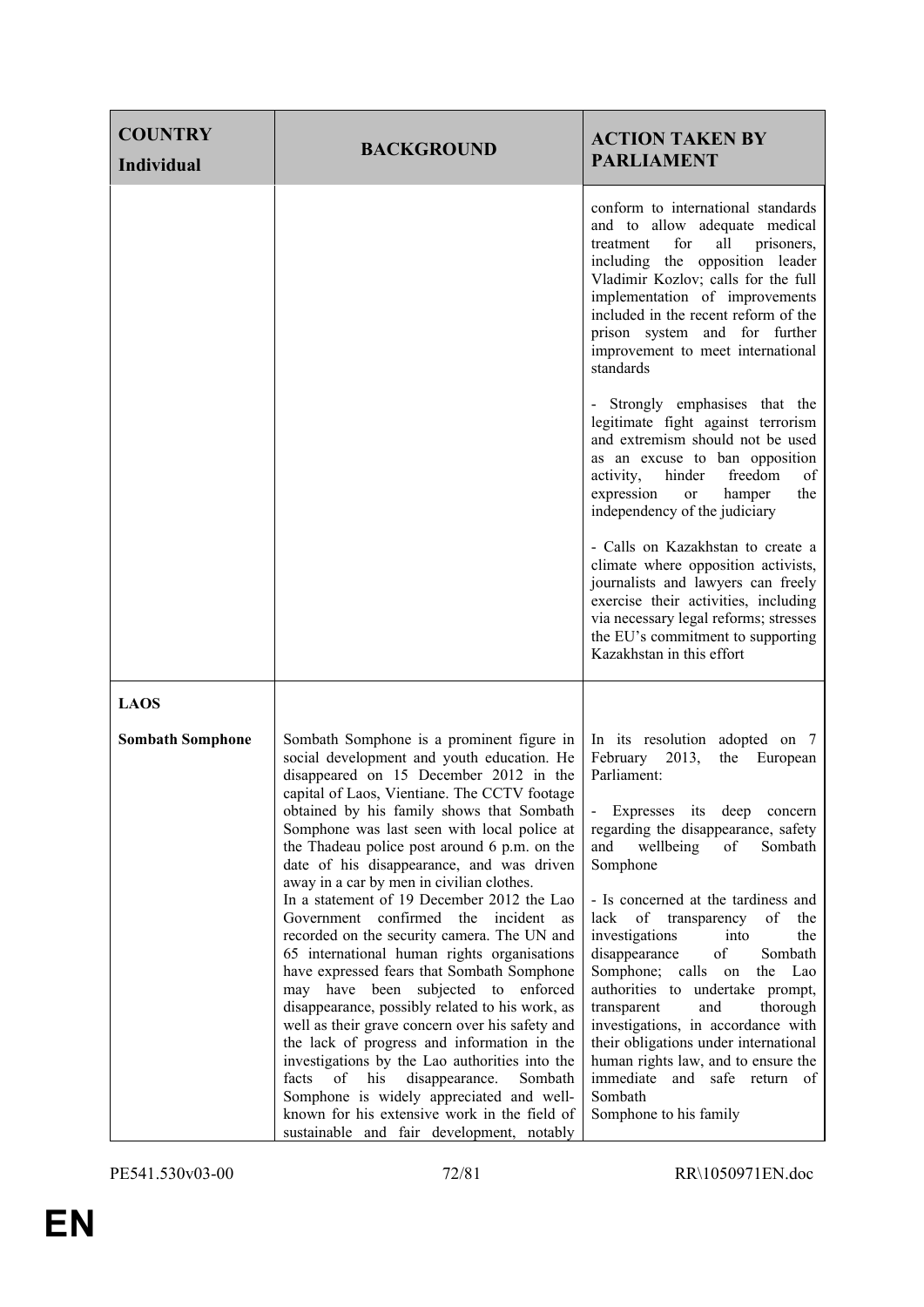| <b>COUNTRY</b><br><b>Individual</b> | <b>BACKGROUND</b>                                                                                                                                                                                                                                                                                                                                                                                                                                          | <b>ACTION TAKEN BY</b><br><b>PARLIAMENT</b>                                                                                                                                                                                                                                                                                                                                                                                                                                                                                                                                                                                                                                                                                                                                                                                                                |
|-------------------------------------|------------------------------------------------------------------------------------------------------------------------------------------------------------------------------------------------------------------------------------------------------------------------------------------------------------------------------------------------------------------------------------------------------------------------------------------------------------|------------------------------------------------------------------------------------------------------------------------------------------------------------------------------------------------------------------------------------------------------------------------------------------------------------------------------------------------------------------------------------------------------------------------------------------------------------------------------------------------------------------------------------------------------------------------------------------------------------------------------------------------------------------------------------------------------------------------------------------------------------------------------------------------------------------------------------------------------------|
|                                     | through the creation in 1996 of PADETC, the<br>Training<br>Centre<br>for<br>Participative<br>Development. He was awarded the Ramon<br>Magsaysay Award for Community Leadership<br>in 2005. In October 2012 Sombath Somphone,<br>as a member of the Lao National Organising<br>Committee, was one of the organisers of the<br>9th Asia-Europe People-to-People Forum held<br>in Vientiane ahead of the ASEM 9, and was<br>also one of the keynote speakers. | - Calls on the VP/HR to closely<br>monitor the Lao<br>Government's<br>investigations<br>the<br>into<br>disappearance<br>of<br>Sombath<br>Somphone<br>- Asks the Lao authorities to<br>reaffirm publicly the legality and<br>legitimacy of the work being done<br>favour<br>of<br>sustainable<br>in<br>development and social justice, in<br>order to counter the intimidation<br>provoked by disappearances such as<br>that of Sombath Somphone<br>- Welcomes the visit of a group of<br>ASEAN parliamentarians to Laos in<br>January 2013 to seek information<br>about Sombath Somphone, and<br>calls on the ASEAN Human Rights<br>Commission<br>establish<br>to<br>a<br>committee of inquiry to investigate<br>the events surrounding the enforced<br>disappearance<br>Sombath<br>of<br>Somphone<br>A letter of concern was sent on 20<br>December 2013. |
| <b>RUSSIA</b>                       |                                                                                                                                                                                                                                                                                                                                                                                                                                                            |                                                                                                                                                                                                                                                                                                                                                                                                                                                                                                                                                                                                                                                                                                                                                                                                                                                            |
| <b>Alexei Navalny</b>               | Alexei Navalny is a prominent lawyer, anti-<br>corruption campaigner and social activist. He<br>is on trial in Russia on charges which, he<br>claims, represent a politically motivated<br>attempt to punish him as one of the most<br>prominent opponents of the government.<br>Navalny has consistently exposed massive<br>corruption within the highest levels of the<br>Russian state apparatus.                                                       | In its resolution adopted on 13 June<br>2013, the European Parliament:<br>- Expresses its serious concerns<br>about the recent repressive laws and<br>their arbitrary enforcement by the<br>Russian authorities, often leading to<br>harassment of NGOs, civil society<br>activists, human rights defenders<br>and minorities<br>- Expresses deep concern at reports<br>of politically motivated trials,<br>unfair procedures and failures to<br>investigate serious crimes such as<br>killings, harassment and other acts<br>of violence, as evidenced in the<br>Magnitsky,<br>Khodorkovsky,<br>Politkovskaya and other cases;<br>urges the Russian judicial and law<br>enforcement authorities to carry out                                                                                                                                              |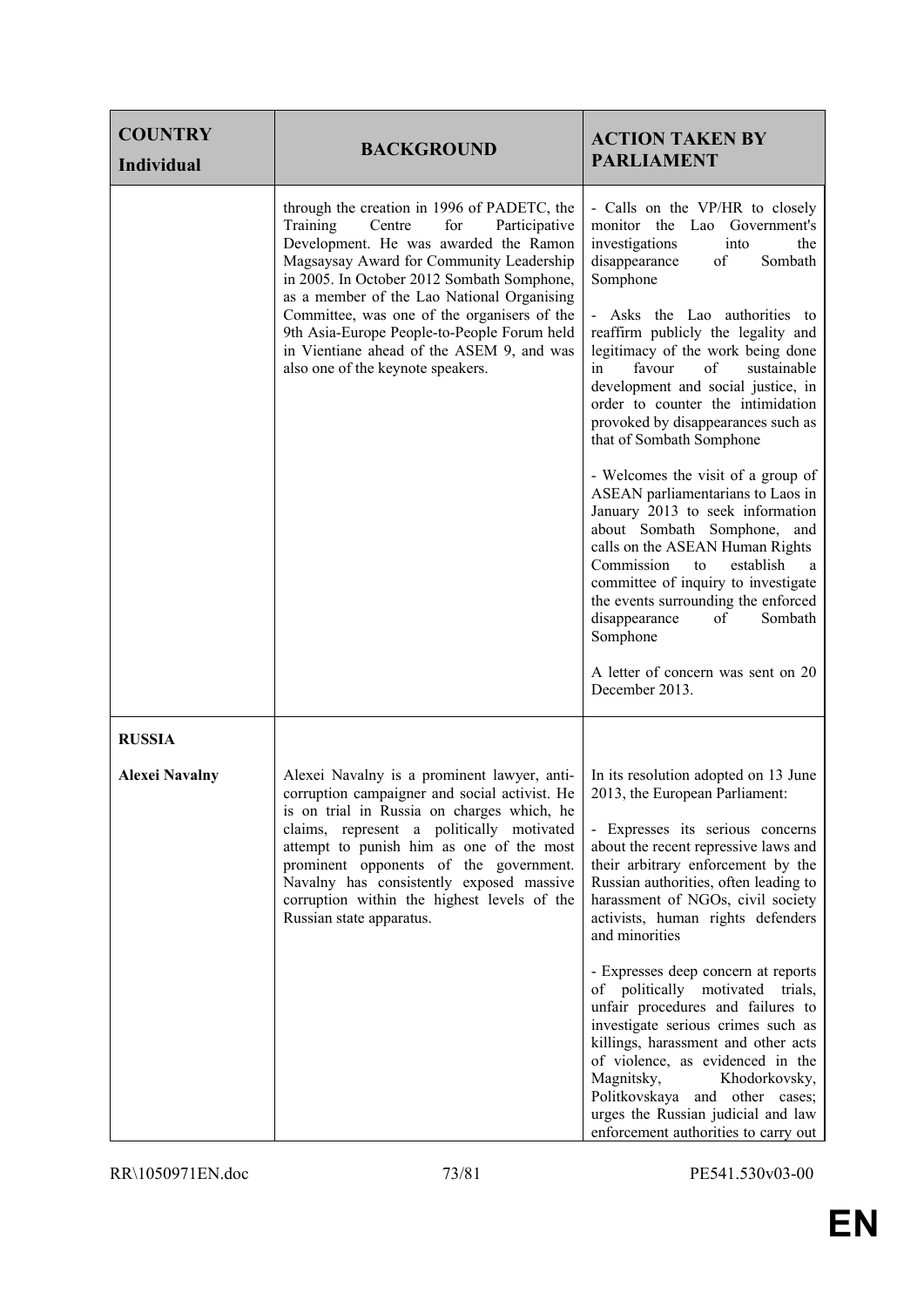| <b>COUNTRY</b><br><b>Individual</b> | <b>BACKGROUND</b> | <b>ACTION TAKEN BY</b><br><b>PARLIAMENT</b>                                                                                                                                                                                                                                                                                                                                                                                                                                                                                                                   |
|-------------------------------------|-------------------|---------------------------------------------------------------------------------------------------------------------------------------------------------------------------------------------------------------------------------------------------------------------------------------------------------------------------------------------------------------------------------------------------------------------------------------------------------------------------------------------------------------------------------------------------------------|
|                                     |                   | duties<br>effective,<br>their<br>in<br>an<br>impartial and independent manner<br>in order to bring perpetrators to<br>justice                                                                                                                                                                                                                                                                                                                                                                                                                                 |
|                                     |                   | - Recalls its recommendation on<br>for<br>common visa restrictions<br>Russian officials involved in the<br>Sergei Magnitsky case and asks the<br>Council and the Commission to<br>implement an EU-wide visa ban<br>and to freeze the financial assets in<br>the EU of all officials involved in<br>the death of Magnitsky, which is<br>being prosecuted posthumously,<br>and of other serious human rights<br>violators in Russia; stresses that<br>those individuals must not benefit<br>from<br>any EU-Russia<br>visa<br>facilitation agreement             |
|                                     |                   | - Urges the Member States to<br>facilitate and positively assess visa<br>requests from persecuted Russian<br>political activists                                                                                                                                                                                                                                                                                                                                                                                                                              |
|                                     |                   | - Welcomes the recent re-opening<br>of proceedings in the case of the<br>murder of Anna Politkovskaya,<br>more than six years after she was<br>shot, but shares the concern that the<br>question of who ordered the murder<br>is unlikely to emerge from the case                                                                                                                                                                                                                                                                                             |
|                                     |                   | - Expresses its deepest concern at<br>the case of Alexei Navalny and<br>deplores the allegedly politically<br>motivated nature of his prosecution;<br>urges the Russian authorities to<br>ensure that he is accorded his full<br>rights and that his trial meets<br>internationally accepted standards<br>of due process; calls, in this<br>connection, on the EU Delegation<br>and Member States' Missions in<br>Russia to monitor the trials of all<br>human rights defenders, including<br>that of Navalny and others, in<br>particular at regional level. |
| <b>RWANDA</b>                       |                   |                                                                                                                                                                                                                                                                                                                                                                                                                                                                                                                                                               |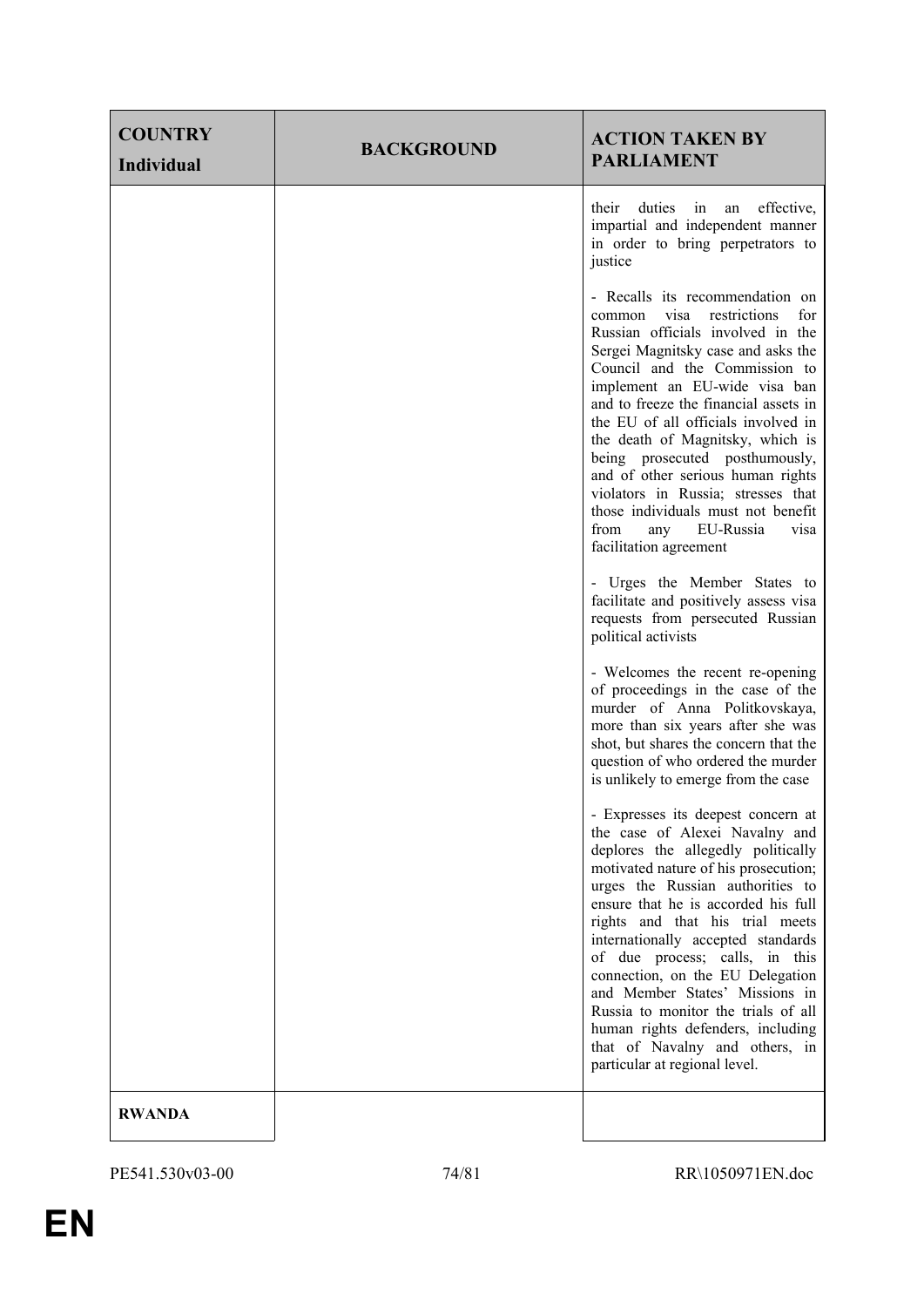| <b>COUNTRY</b><br><b>Individual</b> | <b>BACKGROUND</b>                                                                                                                                                                                                                                                                                                                                                                                                                                                                                                                                                                                                                                                                                                                                                                                                                                                                                                                                                                                                                                                                                                                                                                                                                                                       | <b>ACTION TAKEN BY</b><br><b>PARLIAMENT</b>                                                                                                                                                                                                                                                                                                                                                                                                                                                                                                                                                                                                                                                                                                                                                                                                                                                                                           |
|-------------------------------------|-------------------------------------------------------------------------------------------------------------------------------------------------------------------------------------------------------------------------------------------------------------------------------------------------------------------------------------------------------------------------------------------------------------------------------------------------------------------------------------------------------------------------------------------------------------------------------------------------------------------------------------------------------------------------------------------------------------------------------------------------------------------------------------------------------------------------------------------------------------------------------------------------------------------------------------------------------------------------------------------------------------------------------------------------------------------------------------------------------------------------------------------------------------------------------------------------------------------------------------------------------------------------|---------------------------------------------------------------------------------------------------------------------------------------------------------------------------------------------------------------------------------------------------------------------------------------------------------------------------------------------------------------------------------------------------------------------------------------------------------------------------------------------------------------------------------------------------------------------------------------------------------------------------------------------------------------------------------------------------------------------------------------------------------------------------------------------------------------------------------------------------------------------------------------------------------------------------------------|
| <b>Victoire Ingabire</b>            | Victoire Ingabire, who was ultimately barred<br>from standing in the election, was arrested on<br>14 October 2010. Ms Ingabire's political<br>activities have focused on, among others<br>issues, the rule of law, freedom of political<br>associations and the empowerment of women<br>in Rwanda. On 30 October 2012 Victoire<br>Ingabire was sentenced to eight years in<br>prison. She was convicted of two updated<br>charges and acquitted of four others, she was<br>found guilty of conspiracy to harm the<br>authorities using terrorism, and of minimising<br>the 1994 genocide, on the basis of her<br>presumed relations with the Democratic<br>Forces for the Liberation of Rwanda (FDLR),<br>a Hutu rebel group. On 25 March 2013<br>Victoire Ingabire took the stand in her appeal<br>trial and called for a re-examination of the<br>evidence. In April 2013, in the course of her<br>appeal before the Supreme Court, while she<br>was cleared of the six charges lodged by the<br>prosecution, she was sentenced on new<br>charges that were not based on legal<br>documents and that, according to her defence<br>counsel, had not been presented during the<br>trial.<br>The two new charges<br>include<br>negationism/revisionism and high treason. | In its resolution adopted on 23 May<br>2013, the European Parliament:<br>- Expresses its deep concern at the<br>initial trial of Victoire Ingabire,<br>which did not meet international<br>standards, not least as regards her<br>right to the presumption of<br>innocence, and which was based on<br>fabricated evidence and confessions<br>from co-accused who had been held<br>in military detention at Camp Kami,<br>where torture is alleged to have<br>been<br>used<br>their<br>to<br>coerce<br>confessions<br>- Strongly condemns the politically<br>motivated nature of the trial, the<br>prosecution of political opponents<br>and the prejudging of the trial<br>outcome; calls on the Rwandan<br>judiciary to ensure a prompt and<br>fair appeal for Ms Victoire Ingabire<br>that meets the standards set by<br>Rwandan and international law<br>- Calls for the principle of equality<br>to be upheld through measures to |
| <b>Bernard Ntaganda</b>             | Bernard Ntaganda is a founder of the PS-<br>Imberakuri party, who was sentenced to four<br>years in prison on charges of endangering<br>national security, 'divisionism' and attempting<br>organise<br>demonstrations<br>without<br>to<br>authorisation.                                                                                                                                                                                                                                                                                                                                                                                                                                                                                                                                                                                                                                                                                                                                                                                                                                                                                                                                                                                                                | ensure that each party – prosecution<br>and defence $-$ is given the same<br>procedural<br>of<br>means<br>and<br>opportunity<br>discovery<br>for<br>of<br>material evidence available during<br>the trial, and is given equal<br>opportunity to make its case;<br>encourages<br>testing<br>better<br>of<br>evidence, including<br>means<br>to<br>ensure that it was not obtained by<br>torture<br>- Calls on the EU to send observers<br>to monitor the Victoire Ingabire<br>appeal trial<br>- Stresses its respect for the<br>independence of the judicial system<br>of Rwanda, but reminds the<br>Rwandan authorities that the EU, in<br>the context of the official political<br>dialogue with Rwanda<br>under<br>8 of<br>Article<br>the<br>Cotonou<br>Agreement, has raised its concerns<br>with regard to the respect due to                                                                                                     |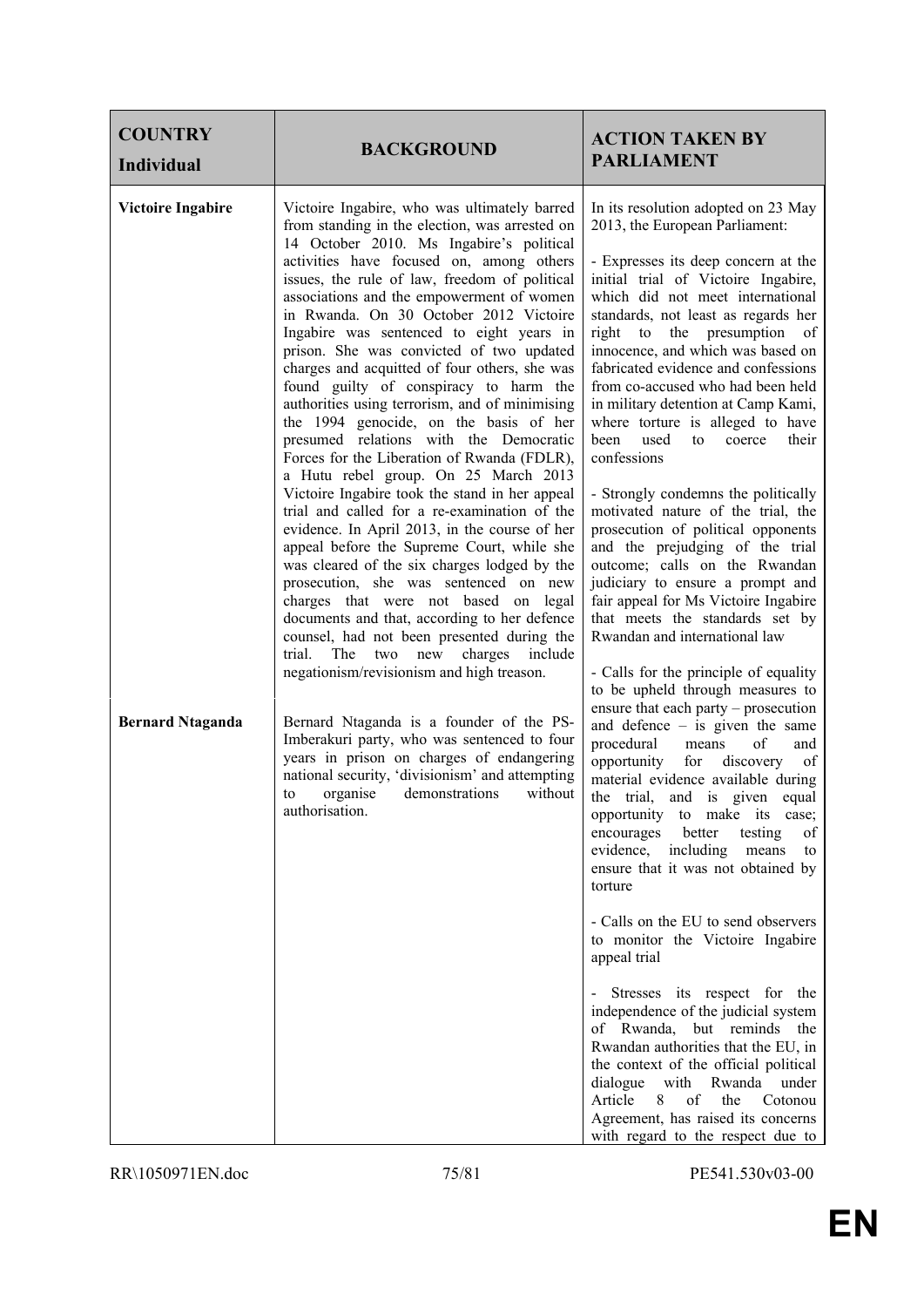| <b>COUNTRY</b><br><b>Individual</b>                                                                                                   | <b>BACKGROUND</b>                                                                                                                                                                                                                                                                                                                                                                                                                                                                                                                                                                                                                                                                                                           | <b>ACTION TAKEN BY</b><br><b>PARLIAMENT</b>                                         |
|---------------------------------------------------------------------------------------------------------------------------------------|-----------------------------------------------------------------------------------------------------------------------------------------------------------------------------------------------------------------------------------------------------------------------------------------------------------------------------------------------------------------------------------------------------------------------------------------------------------------------------------------------------------------------------------------------------------------------------------------------------------------------------------------------------------------------------------------------------------------------------|-------------------------------------------------------------------------------------|
|                                                                                                                                       |                                                                                                                                                                                                                                                                                                                                                                                                                                                                                                                                                                                                                                                                                                                             | human rights and the right to a fair<br>trial                                       |
| <b>SPAIN/</b><br><b>KAZAKHSTAN</b>                                                                                                    |                                                                                                                                                                                                                                                                                                                                                                                                                                                                                                                                                                                                                                                                                                                             |                                                                                     |
| <b>Aleksandr Pavlov</b>                                                                                                               | Alexandr Pavlov is a Kazakh dissident who<br>was in detention in Spain, facing potential<br>extradition to Kazakhstan. In Kazakhstan,<br>Aleksandr<br>Pavlov<br>charged<br>with<br>was<br>"expropriation or embezzlement of trusted<br>property" and "plotting a terrorist attack". He<br>and his lawyer claim these accusations are<br>fabricated. Mr Pavlov is the former head of<br>security of Mukhtar Ablyazov, the main<br>Kazakh opposition figure. There are fears for<br>Mr Pavlov's health and human rights should<br>he be sent back to Kazakhstan, where, as a<br>result of his previous occupation, there are<br>indeed serious concerns that he might face ill-<br>treatment and not be granted a fair trial. | A letter of concern was sent on 4<br>November 2013.                                 |
| <b>USA/CUBA</b><br><b>Fernando González</b><br>Gerardo Hernández<br>Ramón Labañino<br><b>Antonio Guerrero</b><br><b>René González</b> | In 1998 five people were imprisoned in the<br>USA since 1998 on charges related to their<br>activities as intelligence agents for the Cuban<br>government. The men, known as the Cuban<br>Five, are Cuban nationals Fernando González<br>(aka Ruben Campa), Gerardo Hernández and<br>Ramón Labañino (aka Luis Medina), and US<br>nationals<br>Antonio<br>Guerrero<br>René<br>and<br>González. All are serving long<br>prison<br>sentences in US federal prisons.                                                                                                                                                                                                                                                            | A letter of concern was sent on 13<br>May 2013.                                     |
| <b>UZBEKISTAN</b><br><b>Sergei Naumov</b>                                                                                             | A letter of concern was sent on 26<br>Sergei Naumov was detained in his home city<br>of Urgench on 21 September and has since<br>September 2013.<br>then been held inommunicado. Naumov has<br>reported on environmental issues and human<br>rights abuses, including the use of forced<br>labour in the cotton industry in Khorezm, an<br>otherwise little-reported part of Uzbekistan.                                                                                                                                                                                                                                                                                                                                    |                                                                                     |
| <b>VIETNAM</b><br><b>Nguyen Van Hai/Dieu</b><br>Cay                                                                                   | Nguyen Van Hai/Dieu Cay, Ta Phong Tan and<br>Pan Thanh Hai are prominent journalists and<br>bloggers in Vietnam. They were sentenced to                                                                                                                                                                                                                                                                                                                                                                                                                                                                                                                                                                                     | In its resolution adopted on 18<br>April<br>2013,<br>the<br>European<br>Parliament: |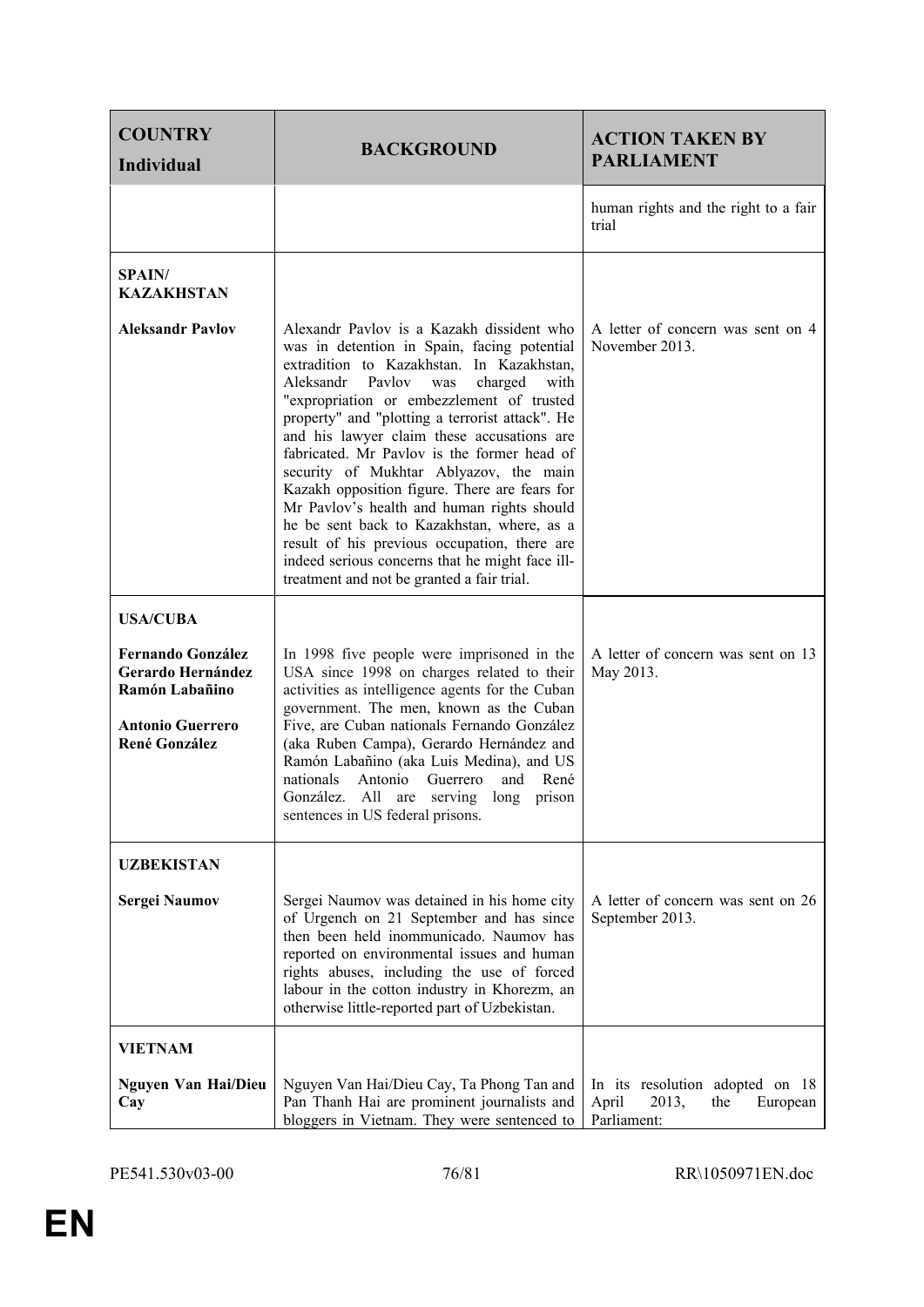| <b>COUNTRY</b><br><b>Individual</b>  | <b>BACKGROUND</b>                                                                                                                                                                                                                                                                                                                                                                                                                                                                                                                                                                        | <b>ACTION TAKEN BY</b><br><b>PARLIAMENT</b>                                                                                                                                                                                                                                                                                                                                                                                                                                                                                                                                  |
|--------------------------------------|------------------------------------------------------------------------------------------------------------------------------------------------------------------------------------------------------------------------------------------------------------------------------------------------------------------------------------------------------------------------------------------------------------------------------------------------------------------------------------------------------------------------------------------------------------------------------------------|------------------------------------------------------------------------------------------------------------------------------------------------------------------------------------------------------------------------------------------------------------------------------------------------------------------------------------------------------------------------------------------------------------------------------------------------------------------------------------------------------------------------------------------------------------------------------|
| Pan Thanh Hai<br><b>Ta Phong Tan</b> | prison for posting articles on the website of<br>the Vietnamese Club of Free Journalists. On<br>September 24, 2012, the People's Court of Ho<br>Chi Minh City convicted blogger Nguyen Van<br>Hai (a.k.a Dieu Cay) and sentenced him to 12<br>years in prison, followed by 5 years' probation<br>and restricted movement; blogger Ta Phong<br>Tan was sentenced to 10 years in prison, plus<br>3 years' probation with restricted movement;<br>and blogger Phan Thanh Hai (a.k.a Anhbasg)<br>was sentenced to 4 years in prison, plus by 3<br>years' probation with restricted movement. | - Expresses its deep concern about<br>the conviction and harsh sentencing<br>of journalists and bloggers in<br>Vietnam; condemns the continuing<br>violations<br>of<br>rights,<br>human<br>including<br>political intimidation,<br>harassment,<br>assaults,<br>arbitrary<br>arrests, heavy prison sentences and<br>unfair trials, in Vietnam perpetrated<br>political<br>against<br>activists,<br>journalists, bloggers, dissidents and<br>human rights defenders, both on-<br>and offline, in clear violation of<br>Vietnam's international<br>human<br>rights obligations; |
|                                      |                                                                                                                                                                                                                                                                                                                                                                                                                                                                                                                                                                                          | authorities<br>Urges<br>the<br>to<br>immediately<br>and unconditionally<br>release<br>bloggers,<br>all<br>online<br>human<br>journalists<br>rights<br>and<br>defenders;<br>calls<br>the<br>upon<br>government to cease all forms of<br>against those<br>repression<br>who<br>exercise their rights to freedom of<br>expression, freedom of belief and<br>freedom of assembly in accordance<br>with international human rights<br>standards                                                                                                                                   |
|                                      |                                                                                                                                                                                                                                                                                                                                                                                                                                                                                                                                                                                          | Calls<br>the<br>Vietnamese<br>on<br>government to amend or repeal<br>legislation that restricts the right to<br>freedom of expression and freedom<br>of the press in order to provide a<br>forum for dialogue and democratic<br>debate;<br>calls<br>also<br>the<br>on<br>government to modify the draft<br>'Decree<br>on<br>the Management,<br>Provision, Use of Internet Services<br>and Information Content Online' to<br>ensure that it protects the right to<br>freedom of expression online                                                                             |
|                                      |                                                                                                                                                                                                                                                                                                                                                                                                                                                                                                                                                                                          | - Urges the Vietnamese government<br>to cease forced evictions, to secure<br>freedom of expression for those<br>who denounce abuses on land<br>issues, and to guarantee those who<br>have been forcibly evicted access to<br>legal remedies<br>and<br>adequate<br>compensation in conformity with                                                                                                                                                                                                                                                                            |

## RR\1050971EN.doc 77/81 PE541.530v03-00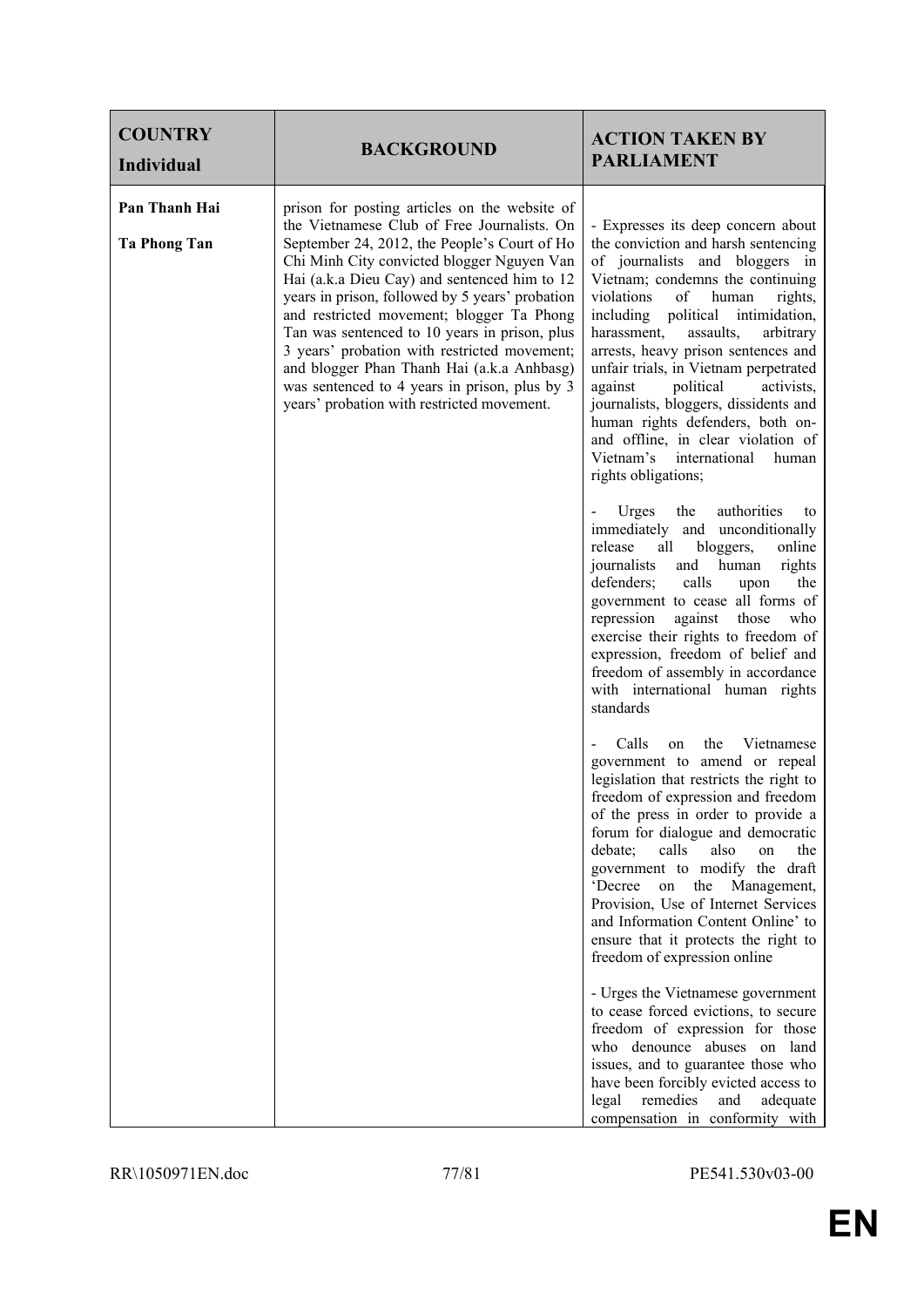| <b>COUNTRY</b><br><b>Individual</b>      | <b>BACKGROUND</b>                                                                                                                                                                                                                                                                                                                                                                                                                                                                                                                                                                                                                                                                                                                                   | <b>ACTION TAKEN BY</b><br><b>PARLIAMENT</b>                                                                                                                                                                                                                                                                                                                                                                                                                                                                         |
|------------------------------------------|-----------------------------------------------------------------------------------------------------------------------------------------------------------------------------------------------------------------------------------------------------------------------------------------------------------------------------------------------------------------------------------------------------------------------------------------------------------------------------------------------------------------------------------------------------------------------------------------------------------------------------------------------------------------------------------------------------------------------------------------------------|---------------------------------------------------------------------------------------------------------------------------------------------------------------------------------------------------------------------------------------------------------------------------------------------------------------------------------------------------------------------------------------------------------------------------------------------------------------------------------------------------------------------|
|                                          |                                                                                                                                                                                                                                                                                                                                                                                                                                                                                                                                                                                                                                                                                                                                                     | international<br>standards<br>and<br>obligations<br>under<br>international<br>human rights law                                                                                                                                                                                                                                                                                                                                                                                                                      |
| ZIMBABWE                                 |                                                                                                                                                                                                                                                                                                                                                                                                                                                                                                                                                                                                                                                                                                                                                     |                                                                                                                                                                                                                                                                                                                                                                                                                                                                                                                     |
| <b>Okay Machisa</b>                      | Okay Machisa, National Executive Director of<br>the Zimbabwe Human Rights Association<br>(ZimRights) and Chairperson of the Crisis in<br>Zimbabwe Coalition, was arrested on 14<br>January 2013. Okay Machisa was charged<br>with 'publishing falsehoods', 'forgery' and<br>'fraud', thus contravening Sections 31, 136<br>and 137 of the Criminal Law (Codification<br>and Reform) Act and allegedly attempting to<br>defraud the Registrar General's Office by<br>forging and manufacturing counterfeit copies<br>of certificates of voter registration. Okay<br>Machisa remained in detention in Harare and<br>Rhodesville police stations; he was granted<br>bail by the High Court subject to excessive<br>conditions                          | In its resolution adopted on 7<br>February 2013,<br>the European<br>Parliament:<br>Condemns<br>the<br>continuing<br>violation of human rights, including<br>intimidation,<br>political<br>the<br>harassment and arbitrary arrest of<br>human rights activists<br>- Calls upon the authorities of<br>Zimbabwe to release all human<br>rights defenders<br>detained<br>for<br>exercising human rights activities,<br>to end judicial harassment and to<br>fully investigate abuses faced by<br>human rights defenders |
| Leo Chamahwinya<br><b>Dorcas Shereni</b> | the<br>Chamahwinya,<br>Education<br>Leo<br>Programmes Officer of ZimRights, and<br>Dorcas Shereni, the Highfields local chapter<br>Chairperson, a member of ZimRights - are<br>arbitrary detention<br>and judicial<br>facing<br>harassment and are remanded until 4 February<br>2013 under a decision taken by the Magistrate<br>Court on 21 January 2013. The arrest and<br>detention of Machisa, Chamahwinya and<br>Shereni followed a police raid on the<br>ZimRights offices on 13 December 2012.<br>These arrests occurred just a few weeks after<br>ZimRights denounced the trend of increasing<br>police brutality across Zimbabwe and called<br>for urgent action by the competent authorities<br>to address these human rights violations. | - Calls upon the authorities of<br>Zimbabwe to release Ms Dorcas<br>Shereni and Mr Leo Chamahwinya<br>immediately and unconditionally<br>- Calls upon the authorities of<br>Zimbabwe to guarantee in<br>all<br>circumstances the physical and<br>psychological integrity of Messrs<br>Okay<br>Machisa<br>and<br>Leo<br>Chamahwinya, Ms Dorcas Shereni<br>and Ms Faith Mamutse                                                                                                                                       |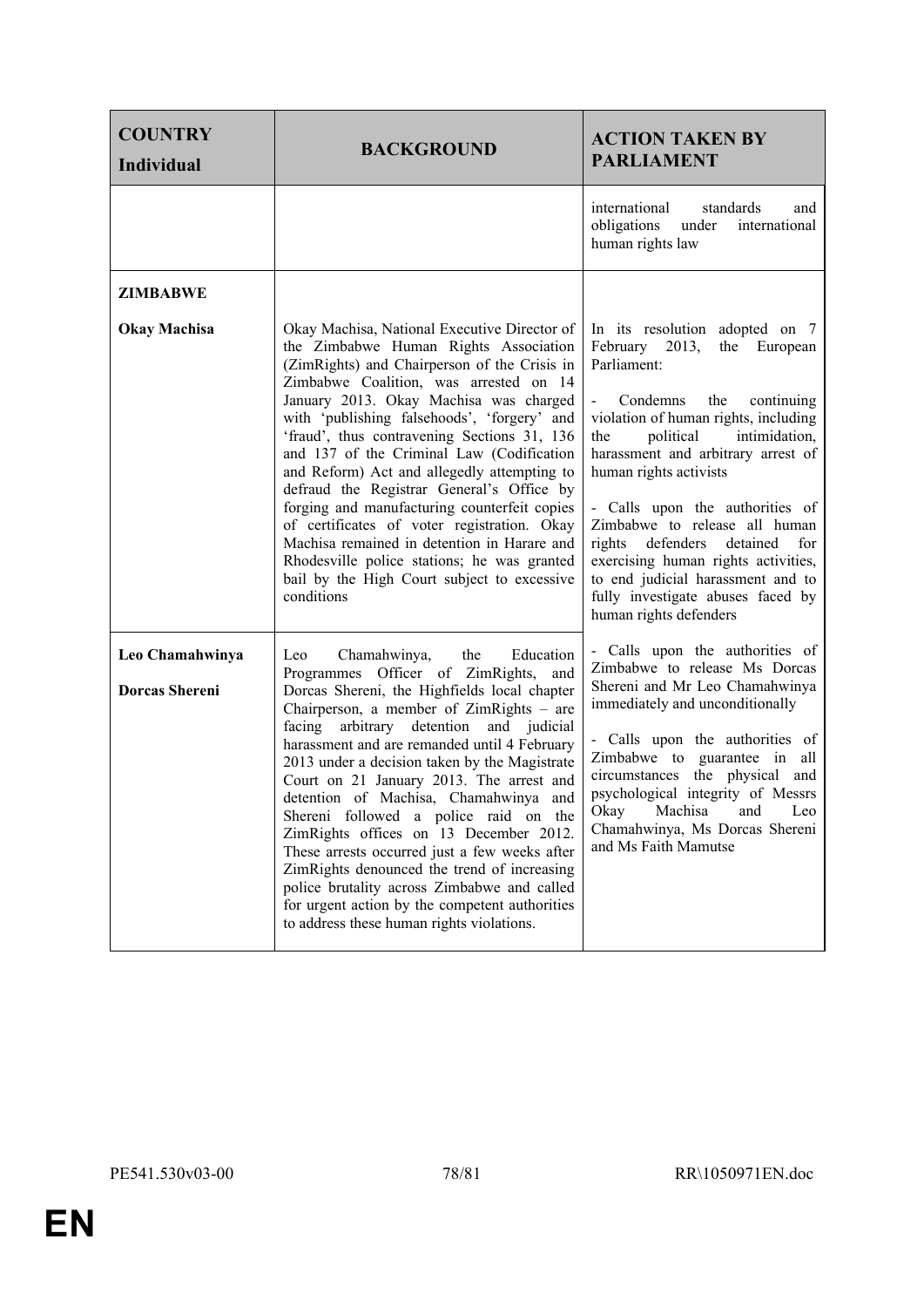## **ANNEX II**

## **LIST OF RESOLUTIONS**

List of resolutions adopted by the European Parliament during the year 2013, and relating directly or indirectly to human rights violations in the world.

| <b>Country</b>               | <b>Date of</b><br>adoption in<br>plenary | <b>Title</b>                                                                      |
|------------------------------|------------------------------------------|-----------------------------------------------------------------------------------|
| <b>Africa</b>                |                                          |                                                                                   |
| Central African Republic     | 12.12.2013                               | <b>Situation in the Central African Republic</b>                                  |
| Central African Republic     | 12.09.2013                               | <b>Situation in the Central African Republic</b>                                  |
| Central African Republic     | 17.01.2013                               | <b>Situation in the Central African Republic</b>                                  |
| Democratic Republic Of Congo | 12.09.2013                               | Situation in the Democratic Republic of Congo                                     |
| Djibouti                     | 04.07.2013                               | <b>Situation in Djibouti</b>                                                      |
| Nigeria                      | 04.07.2013                               | <b>Situation in Nigeria</b>                                                       |
| Rwanda                       | 23.05.2013                               | Rwanda: case of Victoire Ingabire                                                 |
| Sudan                        | 10.10.2013                               | <b>Clashes in Sudan and subsequent media</b><br>censorship                        |
| Zimbabwe                     | 07.02.2013                               | Detention of human rights activists in<br>Zimbabwe                                |
| <b>Americas</b>              |                                          |                                                                                   |
| <b>Bolivia</b>               | 21.11.2013                               | Fair justice in Bolivia, in particular the cases of<br>Előd Tóásó and Mario Tadić |
| <b>USA</b>                   | 23.05.2013                               | Guantànamo: hunger strike by prisoners                                            |
| <b>Asia</b>                  |                                          |                                                                                   |
| Asia                         | 13.06.2013                               | <b>Asia: Situation of Rohingya Muslims</b>                                        |
| Azerbaijan                   | 13.06.2013                               | Azerbaijan: Case of Ilgar Mammadov                                                |
| Bangladesh                   | 21.11.2013                               | Bangladesh: human rights and forthcoming<br>elections                             |
| Bangladesh                   | 14.03.2013                               | <b>Situation in Bangladesh</b>                                                    |
| China                        | 12.12.2013                               | <b>Organ harvesting in China</b>                                                  |
| India                        | 23.05.2013                               | India: execution of Mohammad Afzal Guru and<br>its implications                   |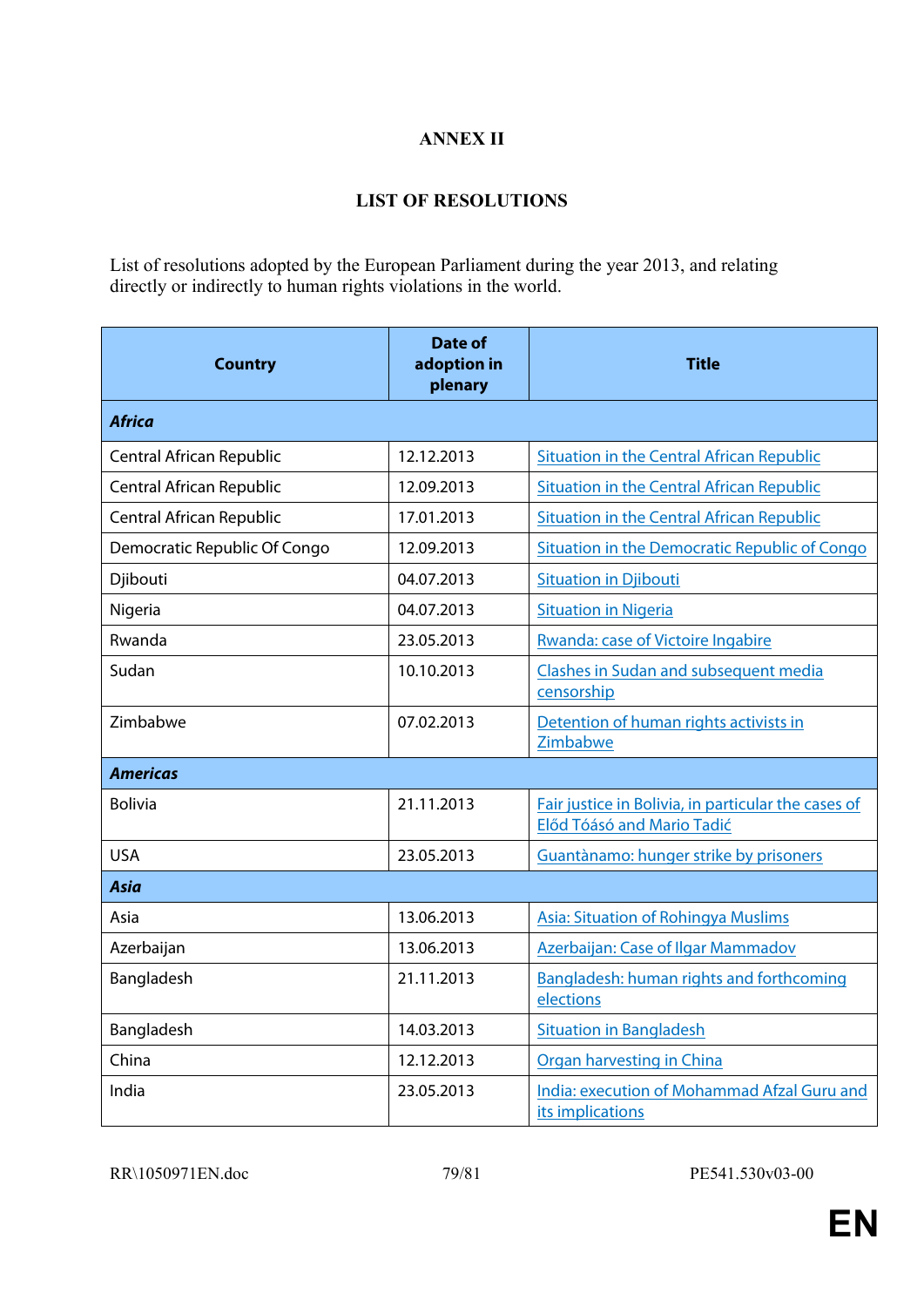| India                        | 17.01.2013 | Violence against women in India                                                                                                                                       |
|------------------------------|------------|-----------------------------------------------------------------------------------------------------------------------------------------------------------------------|
| Kazakhstan                   | 18.04.2013 | Human rights situation in Kazakhstan                                                                                                                                  |
| Laos                         | 07.02.2013 | Laos: the case of Sombath Somphone                                                                                                                                    |
| Pakistan                     | 07.02.2013 | Recent attacks on medical aid workers in<br><b>Pakistan</b>                                                                                                           |
| Sri Lanka                    | 12.12.2013 | <b>Situation in Sri Lanka</b>                                                                                                                                         |
| Vietnam                      | 18.04.2013 | Vietnam, in particular freedom of expression                                                                                                                          |
| <b>Europe</b>                |            |                                                                                                                                                                       |
| Russia                       | 13.06.2013 | <b>Rule of law in Russia</b>                                                                                                                                          |
| <b>Middle East</b>           |            |                                                                                                                                                                       |
| <b>Bahrain</b>               | 12.09.2013 | Human rights situation in Bahrain                                                                                                                                     |
| <b>Bahrain</b>               | 17.01.2013 | Human rights situation in Bahrain                                                                                                                                     |
| Iraq                         | 10.10.2013 | Recent violence in Iraq                                                                                                                                               |
| Iraq                         | 14.03.2013 | Iraq: plight of minority groups, in particular<br>the Iraqi Turkmen                                                                                                   |
| Palestine                    | 14.03.2013 | Case of Arafat Jaradat and situation of<br>Palestine prisoners in Israeli jails                                                                                       |
| Qatar                        | 21.11.2013 | <b>Qatar: situation of migrant workers</b>                                                                                                                            |
| <b>Cross-cutting</b>         |            |                                                                                                                                                                       |
| <b>Christian Communities</b> | 10.10.2013 | Recent cases of violence and persecution<br>against Christians, notably in Maaloula (Syria)<br>and Peshawar (Pakistan) and the case of Pastor<br>Saeed Abedini (Iran) |